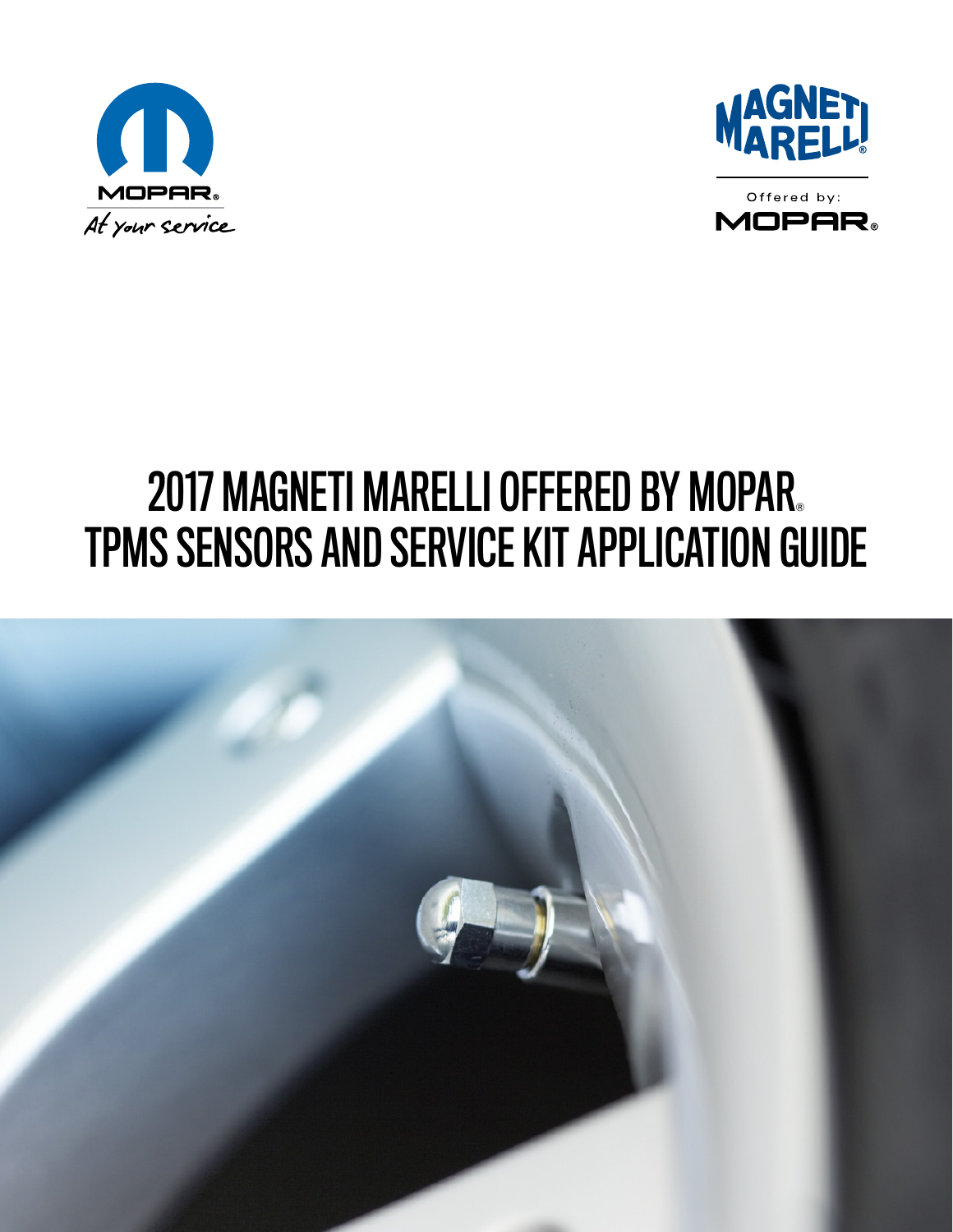

| <b>ACURA</b><br>ŠХ<br>2011-2008<br>Programming Tool Required; Torque: 11.5in-lbs, 1.3 N.m<br><b>TPMS Programmable Sensor</b><br>CSX<br>2011-2008<br>Rubber Valve; Torque: 11.5in-lbs, 1.3 N.m<br>Я<br>2011-2008<br>TPMS Programmable Sensor Service Kit<br>1AMTP3400A<br>Aluminium Valve; Torque: 62in-lbs, 7N.m<br><b>MDX</b><br>2006-2004<br>TPMS Programmable Sensor<br>1AMTP3350A<br>Programming Tool Required: Torque: 11.5in-lbs, 1.3 N.m.<br><b>MDX</b><br>2006-2004<br>TPMS Programmable Sensor Service Kit<br>Rubber Valve; Torque: 11.5in-lbs, 1.3 N.m.<br><b>MDX</b><br>2006-2004<br>TPMS Programmable Sensor Service Kit<br>Aluminium Valve; Torque: 62in-lbs, 7N.m<br>RL<br>2012-2005<br>Programming Tool Required; Torque: 11.5in-lbs, 1.3 N.m<br>TPMS Programmable Sensor<br>1AMTP3350A<br>RL<br>2012-2005<br>TPMS Programmable Sensor Service Kit<br>Rubber Valve; Torque: 11.5in-lbs, 1.3 N.m.<br>RL<br>2012-2005<br>TPMS Programmable Sensor Service Kit<br>Aluminium Valve; Torque: 62in-lbs, 7N.m<br>T <sub>L</sub><br>2008-2006<br><b>TPMS Programmable Sensor</b><br>Programming Tool Required; Torque: 11.5in-lbs, 1.3 N.m<br><b>TL</b><br>2008-2006<br>TPMS Programmable Sensor Service Kit<br>Rubber Valve; Torque: 11.5in-lbs, 1.3 N.m.<br><b>TL</b><br>2008-2006<br>TPMS Programmable Sensor Service Kit   1AMTP3400A<br>Aluminium Valve; Torque: 62in-lbs, 7N.m<br><b>ALFA-ROMEO</b><br>2016-2015<br>1AMTP3350A<br>TPMS Programmable Sensor<br>Programming Tool Required; Torque: 11.5in-lbs, 1.3 N.m<br>2016-2015<br>TPMS Programmable Sensor Service Kit<br>Rubber Valve; Torque: 11.5in-lbs, 1.3 N.m<br>2016-2015<br>1AMTP3400A<br>Aluminium Valve; Torque: 62in-lbs, 7N.m<br>TPMS Programmable Sensor Service Kit<br>2008<br>TPMS Programmable Sensor<br>Programming Tool Required; Torque: 11.5in-lbs, 1.3 N.m<br>2008<br>Rubber Valve; Torque: 11.5in-lbs, 1.3 N.m<br>TPMS Programmable Sensor Service Kit<br>1AMTP2001A<br>2008<br>Aluminium Valve; Torque: 62in-lbs, 7N.m<br><b>AUDI</b><br>A <sub>3</sub><br>2012-2006<br>Programming Tool Required; Torque: 11.5in-lbs, 1.3 N.m<br>TPMS Programmable Sensor<br>A3<br>A4<br>A4<br>A4<br>A5<br>A5<br>A5<br>A6<br>A6<br>A6<br>A6<br>A6<br>A8 Quattro<br>A8 Quattro<br>2012-2006<br>TPMS Programmable Sensor Service Kit<br>1AMTP2001A<br>Rubber Valve; Torque: 11.5in-lbs, 1.3 N.m<br>2012-2006<br>Aluminium Valve; Torque: 62in-lbs, 7N.m<br>2012-2008<br>1AMTP3350A<br>Programming Tool Required; Torque: 11.5in-lbs, 1.3 N.m<br>TPMS Programmable Sensor<br>2012-2008<br>Rubber Valve; Torque: 11.5in-lbs, 1.3 N.m.<br>2012-2009<br>Aluminium Valve; Torque: 62in-lbs, 7N.m<br>TPMS Programmable Sensor Service Kit<br>1AMTP3400A<br>2012-2010<br>TPMS Programmable Sensor<br>Programming Tool Required; Torque: 11.5in-lbs, 1.3 N.m<br>2012-2010<br>TPMS Programmable Sensor Service Kit<br>Rubber Valve; Torque: 11.5in-lbs, 1.3 N.m<br>2012-2010<br>TPMS Programmable Sensor Service Kit<br>Aluminium Valve; Torque: 62in-lbs, 7N.m<br>2004-2002<br>TPMS Programmable Sensor<br>1AMTP3350A<br>Programming Tool Required; Torque: 11.5in-lbs, 1.3 N.m<br>2004-2002<br>TPMS Programmable Sensor Service Kit<br>Rubber Valve; Torque: 11.5in-lbs, 1.3 N.m.<br>2004-2002<br>Aluminium Valve; Torque: 62in-lbs, 7N.m<br>TPMS Programmable Sensor Service Kit<br>2011-2000<br>Programming Tool Required; Torque: 11.5in-lbs, 1.3 N.m<br>TPMS Programmable Sensor<br>1AMTP3350A<br>A8 Quattro<br>2011-2000<br>TPMS Programmable Sensor Service Kit<br>Rubber Valve; Torque: 11.5in-lbs, 1.3 N.m.<br>A8 Quattro<br>2011-2000<br>TPMS Programmable Sensor Service Kit<br>Aluminium Valve; Torque: 62in-lbs, 7N.m<br>Allroad Quattro<br>2005-2001<br>TPMS Programmable Sensor<br>Programming Tool Required; Torque: 11.5in-lbs, 1.3 N.m<br>Allroad Quattro<br>2005-2001<br>TPMS Programmable Sensor Service Kit<br>Rubber Valve; Torque: 11.5in-lbs, 1.3 N.m.<br>Allroad Quattro<br>2005-2001<br>Aluminium Valve; Torque: 62in-lbs, 7N.m<br>TPMS Programmable Sensor Service Kit<br>2012-2009<br>TPMS Programmable Sensor<br>1AMTP3350A<br>Programming Tool Required; Torque: 11.5in-lbs, 1.3 N.m<br>2012-2009<br>TPMS Programmable Sensor Service Kit<br>Rubber Valve; Torque: 11.5in-lbs, 1.3 N.m.<br>2012-2009<br>Aluminium Valve; Torque: 62in-lbs, 7N.m<br>TPMS Programmable Sensor Service Kit<br>1AMTP3400A<br>2003<br>Programming Tool Required; Torque: 11.5in-lbs, 1.3 N.m<br>TPMS Programmable Sensor<br>2003<br>Rubber Valve; Torque: 11.5in-lbs, 1.3 N.m.<br>TPMS Programmable Sensor Service Kit<br>1AMTP2001A<br>2003<br>Aluminium Valve; Torque: 62in-lbs, 7N.m<br>2011-2010,2002<br>TPMS Programmable Sensor<br>1AMTP3350A<br>Programming Tool Required; Torque: 11.5in-lbs, 1.3 N.m<br>2011-2010,2002<br>TPMS Programmable Sensor Service Kit<br>Rubber Valve; Torque: 11.5in-lbs, 1.3 N.m.<br>2011-2010,2002<br>TPMS Programmable Sensor Service Kit<br>1AMTP3400A<br>Aluminium Valve; Torque: 62in-lbs, 7N.m<br>2012-2008<br>Programming Tool Required; Torque: 11.5in-lbs, 1.3 N.m<br>TPMS Programmable Sensor<br>2012-2008<br>TPMS Programmable Sensor Service Kit<br>Rubber Valve; Torque: 11.5in-lbs, 1.3 N.m.<br>2012-2008<br>Aluminium Valve; Torque: 62in-lbs, 7N.m<br>2015,2009-2007,2003-2001<br>Programming Tool Required; Torque: 11.5in-lbs, 1.3 N.m<br>TPMS Programmable Sensor<br>2015,2009-2007,2003-2001<br>TPMS Programmable Sensor Service Kit<br>Rubber Valve; Torque: 11.5in-lbs, 1.3 N.m.<br>$\frac{88}{11800}$<br>2015,2009-2007,2003-2001<br>TPMS Programmable Sensor Service Kit<br>1AMTP3400A<br>Aluminium Valve; Torque: 62in-lbs, 7N.m<br>2015<br>Programming Tool Required; Torque: 11.5in-lbs, 1.3 N.m.<br><b>IPMS Programmable Sensor</b><br>2015<br>Rubber Valve; Torque: 11.5in-lbs, 1.3 N.m.<br>2015<br>Aluminium Valve; Torque: 62in-lbs, 7N.m<br>2009-2008<br>TPMS Programmable Sensor<br>Programming Tool Required; Torque: 11.5in-lbs, 1.3 N.m<br>E<br>2009-2008<br>Rubber Valve: Torque: 11.5in-lbs, 1.3 N.m.<br>$\overline{\mathbb{L}}$<br>2009-2008<br>Aluminium Valve; Torque: 62in-lbs, 7N.m<br><b>BMW</b><br>128i<br>2012-2011<br>TPMS Programmable Sensor<br>Programming Tool Required; Torque: 11.5in-lbs, 1.3 N.m<br>128i<br>TPMS Programmable Sensor Service Kit<br>2012-2011<br>Rubber Valve; Torque: 11.5in-lbs, 1.3 N.m<br>128i<br>2012-2011<br>Aluminium Valve; Torque: 62in-lbs, 7N.m<br>135i<br>2013-2012<br>TPMS Programmable Sensor<br>Programming Tool Required; Torque: 11.5in-lbs, 1.3 N.m<br>135i<br>2013-2012<br>TPMS Programmable Sensor Service Kit<br>Rubber Valve; Torque: 11.5in-lbs, 1.3 N.m<br>135i<br>2013-2012<br>TPMS Programmable Sensor Service Kit<br>Aluminium Valve; Torque: 62in-lbs, 7N.m<br>135is<br>2013<br>TPMS Programmable Sensor<br>Programming Tool Required; Torque: 11.5in-lbs, 1.3 N.m<br>135is<br>2013<br>Rubber Valve; Torque: 11.5in-lbs, 1.3 N.m<br>TPMS Programmable Sensor Service Kit<br>135is<br>2013<br>Aluminium Valve; Torque: 62in-lbs, 7N.m<br>TPMS Programmable Sensor Service Kit<br>228i<br>2016-2014<br>Programming Tool Required; Torque: 11.5in-lbs, 1.3 N.m<br>TPMS Programmable Sensor<br>228i<br>2016-2014<br>Rubber Valve; Torque: 11.5in-lbs, 1.3 N.m<br>228i<br>2016-2014<br>Aluminium Valve; Torque: 62in-lbs, 7N.m<br>320i<br>2017-2014,2005-2001<br>Programming Tool Required; Torque: 11.5in-lbs, 1.3 N.m<br>TPMS Programmable Sensor<br>320i<br>2017-2014,2005-2001<br>TPMS Programmable Sensor Service Kit<br>Rubber Valve; Torque: 11.5in-lbs, 1.3 N.m.<br>320i<br>2017-2014,2005-2001<br>Aluminium Valve; Torque: 62in-lbs, 7N.m<br>320i xDrive<br>2017-2014<br>Programming Tool Required; Torque: 11.5in-lbs, 1.3 N.m<br>TPMS Programmable Sensor | 1AMTP3350A<br>TPMS Programmable Sensor Service Kit 1AMTP2001A<br>1AMTP2001A<br>1AMTP3400A<br>1AMTP2001A<br>1AMTP3400A<br>1AMTP3350A<br>1AMTP2001A<br>1AMTP2001A<br>1AMTP3350A<br>TPMS Programmable Sensor Service Kit   1AMTP3400A<br>1AMTP3350A<br>TPMS Programmable Sensor Service Kit 1AMTP3400A<br>TPMS Programmable Sensor Service Kit 1AMTP2001A<br>1AMTP3350A<br>1AMTP2001A<br>1AMTP3400A<br>1AMTP2001A<br>1AMTP3400A<br>1AMTP2001A<br>1AMTP3400A<br>1AMTP3350A<br>1AMTP2001A<br>1AMTP3400A<br>1AMTP2001A<br>1AMTP3350A<br>TPMS Programmable Sensor Service Kit   1AMTP3400A<br>1AMTP2001A<br>1AMTP3350A<br>1AMTP2001A<br>TPMS Programmable Sensor Service Kit 1AMTP3400A<br>1AMTP3350A<br>1AMTP2001A<br>1AM I P3350A<br>TPMS Programmable Sensor Service Kit   1AMTP2001A<br>TPMS Programmable Sensor Service Kit 1AMTP3400A<br>1AMTP3350A<br>TPMS Programmable Sensor Service Kit   1AMTP2001A<br>TPMS Programmable Sensor Service Kit   1AMTP3400A<br>1AMTP3350A<br>1AMTP2001A<br>TPMS Programmable Sensor Service Kit   1AMTP3400A<br>1AMTP3350A<br>1AMTP2001A<br>1AMTP3400A<br>1AMTP3350A<br>1AMTP2001A<br>1AMTP3400A<br>1AMTP3350A<br>TPMS Programmable Sensor Service Kit   1AMTP2001A<br>TPMS Programmable Sensor Service Kit 1AMTP3400A<br>1AMTP3350A<br>1AMTP2001A<br>TPMS Programmable Sensor Service Kit   1AMTP3400A<br>1AMTP3350A<br>320i xDrive<br>2017-2014<br>1AMTP2001A<br>Rubber Valve; Torque: 11.5in-lbs, 1.3 N.m.<br>TPMS Programmable Sensor Service Kit<br>2017-2014<br>Aluminium Valve; Torque: 62in-lbs, 7N.m<br>TPMS Programmable Sensor Service Kit<br>1AMTP3400A<br>323Ci<br>2000<br>TPMS Programmable Sensor<br>1AMTP3350A<br>Programming Tool Required; Torque: 11.5in-lbs, 1.3 N.m<br>323Ci<br>2000<br>TPMS Programmable Sensor Service Kit<br>1AMTP2001A<br>Rubber Valve; Torque: 11.5in-lbs, 1.3 N.m. | <b>Make/Model</b> | <b>Model Year</b> | <b>Application</b> | <b>Qualifier</b>                        | <b>Product</b>                                  | <b>Part Number</b> |
|-------------------------------------------------------------------------------------------------------------------------------------------------------------------------------------------------------------------------------------------------------------------------------------------------------------------------------------------------------------------------------------------------------------------------------------------------------------------------------------------------------------------------------------------------------------------------------------------------------------------------------------------------------------------------------------------------------------------------------------------------------------------------------------------------------------------------------------------------------------------------------------------------------------------------------------------------------------------------------------------------------------------------------------------------------------------------------------------------------------------------------------------------------------------------------------------------------------------------------------------------------------------------------------------------------------------------------------------------------------------------------------------------------------------------------------------------------------------------------------------------------------------------------------------------------------------------------------------------------------------------------------------------------------------------------------------------------------------------------------------------------------------------------------------------------------------------------------------------------------------------------------------------------------------------------------------------------------------------------------------------------------------------------------------------------------------------------------------------------------------------------------------------------------------------------------------------------------------------------------------------------------------------------------------------------------------------------------------------------------------------------------------------------------------------------------------------------------------------------------------------------------------------------------------------------------------------------------------------------------------------------------------------------------------------------------------------------------------------------------------------------------------------------------------------------------------------------------------------------------------------------------------------------------------------------------------------------------------------------------------------------------------------------------------------------------------------------------------------------------------------------------------------------------------------------------------------------------------------------------------------------------------------------------------------------------------------------------------------------------------------------------------------------------------------------------------------------------------------------------------------------------------------------------------------------------------------------------------------------------------------------------------------------------------------------------------------------------------------------------------------------------------------------------------------------------------------------------------------------------------------------------------------------------------------------------------------------------------------------------------------------------------------------------------------------------------------------------------------------------------------------------------------------------------------------------------------------------------------------------------------------------------------------------------------------------------------------------------------------------------------------------------------------------------------------------------------------------------------------------------------------------------------------------------------------------------------------------------------------------------------------------------------------------------------------------------------------------------------------------------------------------------------------------------------------------------------------------------------------------------------------------------------------------------------------------------------------------------------------------------------------------------------------------------------------------------------------------------------------------------------------------------------------------------------------------------------------------------------------------------------------------------------------------------------------------------------------------------------------------------------------------------------------------------------------------------------------------------------------------------------------------------------------------------------------------------------------------------------------------------------------------------------------------------------------------------------------------------------------------------------------------------------------------------------------------------------------------------------------------------------------------------------------------------------------------------------------------------------------------------------------------------------------------------------------------------------------------------------------------------------------------------------------------------------------------------------------------------------------------------------------------------------------------------------------------------------------------------------------------------------------------------------------------------------------------------------------------------------------------------------------------------------------------------------------------------------------------------------------------------------------------------------------------------------------------------------------------------------------------------------------------------------------------------------------------------------------------------------------------------------------------------------------------------------------------------------------------------------------------------------------------------------------------------------------------------------------------------------------------------------------------------------------------------------------------------------------------------------------------------------------------------------------------------------------------------------------------------------------------------------------------------------------------------------------------------------------------------------------------------------------------------------------------------------------------------------------------------------------------------------------------------------------------------------------------------------------------------------------------------------------------------------------|------------------------------------------------------------------------------------------------------------------------------------------------------------------------------------------------------------------------------------------------------------------------------------------------------------------------------------------------------------------------------------------------------------------------------------------------------------------------------------------------------------------------------------------------------------------------------------------------------------------------------------------------------------------------------------------------------------------------------------------------------------------------------------------------------------------------------------------------------------------------------------------------------------------------------------------------------------------------------------------------------------------------------------------------------------------------------------------------------------------------------------------------------------------------------------------------------------------------------------------------------------------------------------------------------------------------------------------------------------------------------------------------------------------------------------------------------------------------------------------------------------------------------------------------------------------------------------------------------------------------------------------------------------------------------------------------------------------------------------------------------------------------------------------------------------------------------------------------|-------------------|-------------------|--------------------|-----------------------------------------|-------------------------------------------------|--------------------|
|                                                                                                                                                                                                                                                                                                                                                                                                                                                                                                                                                                                                                                                                                                                                                                                                                                                                                                                                                                                                                                                                                                                                                                                                                                                                                                                                                                                                                                                                                                                                                                                                                                                                                                                                                                                                                                                                                                                                                                                                                                                                                                                                                                                                                                                                                                                                                                                                                                                                                                                                                                                                                                                                                                                                                                                                                                                                                                                                                                                                                                                                                                                                                                                                                                                                                                                                                                                                                                                                                                                                                                                                                                                                                                                                                                                                                                                                                                                                                                                                                                                                                                                                                                                                                                                                                                                                                                                                                                                                                                                                                                                                                                                                                                                                                                                                                                                                                                                                                                                                                                                                                                                                                                                                                                                                                                                                                                                                                                                                                                                                                                                                                                                                                                                                                                                                                                                                                                                                                                                                                                                                                                                                                                                                                                                                                                                                                                                                                                                                                                                                                                                                                                                                                                                                                                                                                                                                                                                                                                                                                                                                                                                                                                                                                                                                                                                                                                                                                                                                                                                                                                                                                                                                                                                                                                               |                                                                                                                                                                                                                                                                                                                                                                                                                                                                                                                                                                                                                                                                                                                                                                                                                                                                                                                                                                                                                                                                                                                                                                                                                                                                                                                                                                                                                                                                                                                                                                                                                                                                                                                                                                                                                                                |                   |                   |                    |                                         |                                                 |                    |
|                                                                                                                                                                                                                                                                                                                                                                                                                                                                                                                                                                                                                                                                                                                                                                                                                                                                                                                                                                                                                                                                                                                                                                                                                                                                                                                                                                                                                                                                                                                                                                                                                                                                                                                                                                                                                                                                                                                                                                                                                                                                                                                                                                                                                                                                                                                                                                                                                                                                                                                                                                                                                                                                                                                                                                                                                                                                                                                                                                                                                                                                                                                                                                                                                                                                                                                                                                                                                                                                                                                                                                                                                                                                                                                                                                                                                                                                                                                                                                                                                                                                                                                                                                                                                                                                                                                                                                                                                                                                                                                                                                                                                                                                                                                                                                                                                                                                                                                                                                                                                                                                                                                                                                                                                                                                                                                                                                                                                                                                                                                                                                                                                                                                                                                                                                                                                                                                                                                                                                                                                                                                                                                                                                                                                                                                                                                                                                                                                                                                                                                                                                                                                                                                                                                                                                                                                                                                                                                                                                                                                                                                                                                                                                                                                                                                                                                                                                                                                                                                                                                                                                                                                                                                                                                                                                               |                                                                                                                                                                                                                                                                                                                                                                                                                                                                                                                                                                                                                                                                                                                                                                                                                                                                                                                                                                                                                                                                                                                                                                                                                                                                                                                                                                                                                                                                                                                                                                                                                                                                                                                                                                                                                                                |                   |                   |                    |                                         |                                                 |                    |
|                                                                                                                                                                                                                                                                                                                                                                                                                                                                                                                                                                                                                                                                                                                                                                                                                                                                                                                                                                                                                                                                                                                                                                                                                                                                                                                                                                                                                                                                                                                                                                                                                                                                                                                                                                                                                                                                                                                                                                                                                                                                                                                                                                                                                                                                                                                                                                                                                                                                                                                                                                                                                                                                                                                                                                                                                                                                                                                                                                                                                                                                                                                                                                                                                                                                                                                                                                                                                                                                                                                                                                                                                                                                                                                                                                                                                                                                                                                                                                                                                                                                                                                                                                                                                                                                                                                                                                                                                                                                                                                                                                                                                                                                                                                                                                                                                                                                                                                                                                                                                                                                                                                                                                                                                                                                                                                                                                                                                                                                                                                                                                                                                                                                                                                                                                                                                                                                                                                                                                                                                                                                                                                                                                                                                                                                                                                                                                                                                                                                                                                                                                                                                                                                                                                                                                                                                                                                                                                                                                                                                                                                                                                                                                                                                                                                                                                                                                                                                                                                                                                                                                                                                                                                                                                                                                               |                                                                                                                                                                                                                                                                                                                                                                                                                                                                                                                                                                                                                                                                                                                                                                                                                                                                                                                                                                                                                                                                                                                                                                                                                                                                                                                                                                                                                                                                                                                                                                                                                                                                                                                                                                                                                                                |                   |                   |                    |                                         |                                                 |                    |
|                                                                                                                                                                                                                                                                                                                                                                                                                                                                                                                                                                                                                                                                                                                                                                                                                                                                                                                                                                                                                                                                                                                                                                                                                                                                                                                                                                                                                                                                                                                                                                                                                                                                                                                                                                                                                                                                                                                                                                                                                                                                                                                                                                                                                                                                                                                                                                                                                                                                                                                                                                                                                                                                                                                                                                                                                                                                                                                                                                                                                                                                                                                                                                                                                                                                                                                                                                                                                                                                                                                                                                                                                                                                                                                                                                                                                                                                                                                                                                                                                                                                                                                                                                                                                                                                                                                                                                                                                                                                                                                                                                                                                                                                                                                                                                                                                                                                                                                                                                                                                                                                                                                                                                                                                                                                                                                                                                                                                                                                                                                                                                                                                                                                                                                                                                                                                                                                                                                                                                                                                                                                                                                                                                                                                                                                                                                                                                                                                                                                                                                                                                                                                                                                                                                                                                                                                                                                                                                                                                                                                                                                                                                                                                                                                                                                                                                                                                                                                                                                                                                                                                                                                                                                                                                                                                               |                                                                                                                                                                                                                                                                                                                                                                                                                                                                                                                                                                                                                                                                                                                                                                                                                                                                                                                                                                                                                                                                                                                                                                                                                                                                                                                                                                                                                                                                                                                                                                                                                                                                                                                                                                                                                                                |                   |                   |                    |                                         |                                                 |                    |
|                                                                                                                                                                                                                                                                                                                                                                                                                                                                                                                                                                                                                                                                                                                                                                                                                                                                                                                                                                                                                                                                                                                                                                                                                                                                                                                                                                                                                                                                                                                                                                                                                                                                                                                                                                                                                                                                                                                                                                                                                                                                                                                                                                                                                                                                                                                                                                                                                                                                                                                                                                                                                                                                                                                                                                                                                                                                                                                                                                                                                                                                                                                                                                                                                                                                                                                                                                                                                                                                                                                                                                                                                                                                                                                                                                                                                                                                                                                                                                                                                                                                                                                                                                                                                                                                                                                                                                                                                                                                                                                                                                                                                                                                                                                                                                                                                                                                                                                                                                                                                                                                                                                                                                                                                                                                                                                                                                                                                                                                                                                                                                                                                                                                                                                                                                                                                                                                                                                                                                                                                                                                                                                                                                                                                                                                                                                                                                                                                                                                                                                                                                                                                                                                                                                                                                                                                                                                                                                                                                                                                                                                                                                                                                                                                                                                                                                                                                                                                                                                                                                                                                                                                                                                                                                                                                               |                                                                                                                                                                                                                                                                                                                                                                                                                                                                                                                                                                                                                                                                                                                                                                                                                                                                                                                                                                                                                                                                                                                                                                                                                                                                                                                                                                                                                                                                                                                                                                                                                                                                                                                                                                                                                                                |                   |                   |                    |                                         |                                                 |                    |
|                                                                                                                                                                                                                                                                                                                                                                                                                                                                                                                                                                                                                                                                                                                                                                                                                                                                                                                                                                                                                                                                                                                                                                                                                                                                                                                                                                                                                                                                                                                                                                                                                                                                                                                                                                                                                                                                                                                                                                                                                                                                                                                                                                                                                                                                                                                                                                                                                                                                                                                                                                                                                                                                                                                                                                                                                                                                                                                                                                                                                                                                                                                                                                                                                                                                                                                                                                                                                                                                                                                                                                                                                                                                                                                                                                                                                                                                                                                                                                                                                                                                                                                                                                                                                                                                                                                                                                                                                                                                                                                                                                                                                                                                                                                                                                                                                                                                                                                                                                                                                                                                                                                                                                                                                                                                                                                                                                                                                                                                                                                                                                                                                                                                                                                                                                                                                                                                                                                                                                                                                                                                                                                                                                                                                                                                                                                                                                                                                                                                                                                                                                                                                                                                                                                                                                                                                                                                                                                                                                                                                                                                                                                                                                                                                                                                                                                                                                                                                                                                                                                                                                                                                                                                                                                                                                               |                                                                                                                                                                                                                                                                                                                                                                                                                                                                                                                                                                                                                                                                                                                                                                                                                                                                                                                                                                                                                                                                                                                                                                                                                                                                                                                                                                                                                                                                                                                                                                                                                                                                                                                                                                                                                                                |                   |                   |                    |                                         |                                                 |                    |
|                                                                                                                                                                                                                                                                                                                                                                                                                                                                                                                                                                                                                                                                                                                                                                                                                                                                                                                                                                                                                                                                                                                                                                                                                                                                                                                                                                                                                                                                                                                                                                                                                                                                                                                                                                                                                                                                                                                                                                                                                                                                                                                                                                                                                                                                                                                                                                                                                                                                                                                                                                                                                                                                                                                                                                                                                                                                                                                                                                                                                                                                                                                                                                                                                                                                                                                                                                                                                                                                                                                                                                                                                                                                                                                                                                                                                                                                                                                                                                                                                                                                                                                                                                                                                                                                                                                                                                                                                                                                                                                                                                                                                                                                                                                                                                                                                                                                                                                                                                                                                                                                                                                                                                                                                                                                                                                                                                                                                                                                                                                                                                                                                                                                                                                                                                                                                                                                                                                                                                                                                                                                                                                                                                                                                                                                                                                                                                                                                                                                                                                                                                                                                                                                                                                                                                                                                                                                                                                                                                                                                                                                                                                                                                                                                                                                                                                                                                                                                                                                                                                                                                                                                                                                                                                                                                               |                                                                                                                                                                                                                                                                                                                                                                                                                                                                                                                                                                                                                                                                                                                                                                                                                                                                                                                                                                                                                                                                                                                                                                                                                                                                                                                                                                                                                                                                                                                                                                                                                                                                                                                                                                                                                                                |                   |                   |                    |                                         |                                                 |                    |
|                                                                                                                                                                                                                                                                                                                                                                                                                                                                                                                                                                                                                                                                                                                                                                                                                                                                                                                                                                                                                                                                                                                                                                                                                                                                                                                                                                                                                                                                                                                                                                                                                                                                                                                                                                                                                                                                                                                                                                                                                                                                                                                                                                                                                                                                                                                                                                                                                                                                                                                                                                                                                                                                                                                                                                                                                                                                                                                                                                                                                                                                                                                                                                                                                                                                                                                                                                                                                                                                                                                                                                                                                                                                                                                                                                                                                                                                                                                                                                                                                                                                                                                                                                                                                                                                                                                                                                                                                                                                                                                                                                                                                                                                                                                                                                                                                                                                                                                                                                                                                                                                                                                                                                                                                                                                                                                                                                                                                                                                                                                                                                                                                                                                                                                                                                                                                                                                                                                                                                                                                                                                                                                                                                                                                                                                                                                                                                                                                                                                                                                                                                                                                                                                                                                                                                                                                                                                                                                                                                                                                                                                                                                                                                                                                                                                                                                                                                                                                                                                                                                                                                                                                                                                                                                                                                               |                                                                                                                                                                                                                                                                                                                                                                                                                                                                                                                                                                                                                                                                                                                                                                                                                                                                                                                                                                                                                                                                                                                                                                                                                                                                                                                                                                                                                                                                                                                                                                                                                                                                                                                                                                                                                                                |                   |                   |                    |                                         |                                                 |                    |
|                                                                                                                                                                                                                                                                                                                                                                                                                                                                                                                                                                                                                                                                                                                                                                                                                                                                                                                                                                                                                                                                                                                                                                                                                                                                                                                                                                                                                                                                                                                                                                                                                                                                                                                                                                                                                                                                                                                                                                                                                                                                                                                                                                                                                                                                                                                                                                                                                                                                                                                                                                                                                                                                                                                                                                                                                                                                                                                                                                                                                                                                                                                                                                                                                                                                                                                                                                                                                                                                                                                                                                                                                                                                                                                                                                                                                                                                                                                                                                                                                                                                                                                                                                                                                                                                                                                                                                                                                                                                                                                                                                                                                                                                                                                                                                                                                                                                                                                                                                                                                                                                                                                                                                                                                                                                                                                                                                                                                                                                                                                                                                                                                                                                                                                                                                                                                                                                                                                                                                                                                                                                                                                                                                                                                                                                                                                                                                                                                                                                                                                                                                                                                                                                                                                                                                                                                                                                                                                                                                                                                                                                                                                                                                                                                                                                                                                                                                                                                                                                                                                                                                                                                                                                                                                                                                               |                                                                                                                                                                                                                                                                                                                                                                                                                                                                                                                                                                                                                                                                                                                                                                                                                                                                                                                                                                                                                                                                                                                                                                                                                                                                                                                                                                                                                                                                                                                                                                                                                                                                                                                                                                                                                                                |                   |                   |                    |                                         |                                                 |                    |
|                                                                                                                                                                                                                                                                                                                                                                                                                                                                                                                                                                                                                                                                                                                                                                                                                                                                                                                                                                                                                                                                                                                                                                                                                                                                                                                                                                                                                                                                                                                                                                                                                                                                                                                                                                                                                                                                                                                                                                                                                                                                                                                                                                                                                                                                                                                                                                                                                                                                                                                                                                                                                                                                                                                                                                                                                                                                                                                                                                                                                                                                                                                                                                                                                                                                                                                                                                                                                                                                                                                                                                                                                                                                                                                                                                                                                                                                                                                                                                                                                                                                                                                                                                                                                                                                                                                                                                                                                                                                                                                                                                                                                                                                                                                                                                                                                                                                                                                                                                                                                                                                                                                                                                                                                                                                                                                                                                                                                                                                                                                                                                                                                                                                                                                                                                                                                                                                                                                                                                                                                                                                                                                                                                                                                                                                                                                                                                                                                                                                                                                                                                                                                                                                                                                                                                                                                                                                                                                                                                                                                                                                                                                                                                                                                                                                                                                                                                                                                                                                                                                                                                                                                                                                                                                                                                               |                                                                                                                                                                                                                                                                                                                                                                                                                                                                                                                                                                                                                                                                                                                                                                                                                                                                                                                                                                                                                                                                                                                                                                                                                                                                                                                                                                                                                                                                                                                                                                                                                                                                                                                                                                                                                                                |                   |                   |                    |                                         |                                                 |                    |
|                                                                                                                                                                                                                                                                                                                                                                                                                                                                                                                                                                                                                                                                                                                                                                                                                                                                                                                                                                                                                                                                                                                                                                                                                                                                                                                                                                                                                                                                                                                                                                                                                                                                                                                                                                                                                                                                                                                                                                                                                                                                                                                                                                                                                                                                                                                                                                                                                                                                                                                                                                                                                                                                                                                                                                                                                                                                                                                                                                                                                                                                                                                                                                                                                                                                                                                                                                                                                                                                                                                                                                                                                                                                                                                                                                                                                                                                                                                                                                                                                                                                                                                                                                                                                                                                                                                                                                                                                                                                                                                                                                                                                                                                                                                                                                                                                                                                                                                                                                                                                                                                                                                                                                                                                                                                                                                                                                                                                                                                                                                                                                                                                                                                                                                                                                                                                                                                                                                                                                                                                                                                                                                                                                                                                                                                                                                                                                                                                                                                                                                                                                                                                                                                                                                                                                                                                                                                                                                                                                                                                                                                                                                                                                                                                                                                                                                                                                                                                                                                                                                                                                                                                                                                                                                                                                               |                                                                                                                                                                                                                                                                                                                                                                                                                                                                                                                                                                                                                                                                                                                                                                                                                                                                                                                                                                                                                                                                                                                                                                                                                                                                                                                                                                                                                                                                                                                                                                                                                                                                                                                                                                                                                                                |                   |                   |                    |                                         |                                                 |                    |
|                                                                                                                                                                                                                                                                                                                                                                                                                                                                                                                                                                                                                                                                                                                                                                                                                                                                                                                                                                                                                                                                                                                                                                                                                                                                                                                                                                                                                                                                                                                                                                                                                                                                                                                                                                                                                                                                                                                                                                                                                                                                                                                                                                                                                                                                                                                                                                                                                                                                                                                                                                                                                                                                                                                                                                                                                                                                                                                                                                                                                                                                                                                                                                                                                                                                                                                                                                                                                                                                                                                                                                                                                                                                                                                                                                                                                                                                                                                                                                                                                                                                                                                                                                                                                                                                                                                                                                                                                                                                                                                                                                                                                                                                                                                                                                                                                                                                                                                                                                                                                                                                                                                                                                                                                                                                                                                                                                                                                                                                                                                                                                                                                                                                                                                                                                                                                                                                                                                                                                                                                                                                                                                                                                                                                                                                                                                                                                                                                                                                                                                                                                                                                                                                                                                                                                                                                                                                                                                                                                                                                                                                                                                                                                                                                                                                                                                                                                                                                                                                                                                                                                                                                                                                                                                                                                               |                                                                                                                                                                                                                                                                                                                                                                                                                                                                                                                                                                                                                                                                                                                                                                                                                                                                                                                                                                                                                                                                                                                                                                                                                                                                                                                                                                                                                                                                                                                                                                                                                                                                                                                                                                                                                                                |                   |                   |                    |                                         |                                                 |                    |
|                                                                                                                                                                                                                                                                                                                                                                                                                                                                                                                                                                                                                                                                                                                                                                                                                                                                                                                                                                                                                                                                                                                                                                                                                                                                                                                                                                                                                                                                                                                                                                                                                                                                                                                                                                                                                                                                                                                                                                                                                                                                                                                                                                                                                                                                                                                                                                                                                                                                                                                                                                                                                                                                                                                                                                                                                                                                                                                                                                                                                                                                                                                                                                                                                                                                                                                                                                                                                                                                                                                                                                                                                                                                                                                                                                                                                                                                                                                                                                                                                                                                                                                                                                                                                                                                                                                                                                                                                                                                                                                                                                                                                                                                                                                                                                                                                                                                                                                                                                                                                                                                                                                                                                                                                                                                                                                                                                                                                                                                                                                                                                                                                                                                                                                                                                                                                                                                                                                                                                                                                                                                                                                                                                                                                                                                                                                                                                                                                                                                                                                                                                                                                                                                                                                                                                                                                                                                                                                                                                                                                                                                                                                                                                                                                                                                                                                                                                                                                                                                                                                                                                                                                                                                                                                                                                               |                                                                                                                                                                                                                                                                                                                                                                                                                                                                                                                                                                                                                                                                                                                                                                                                                                                                                                                                                                                                                                                                                                                                                                                                                                                                                                                                                                                                                                                                                                                                                                                                                                                                                                                                                                                                                                                |                   |                   |                    |                                         |                                                 |                    |
|                                                                                                                                                                                                                                                                                                                                                                                                                                                                                                                                                                                                                                                                                                                                                                                                                                                                                                                                                                                                                                                                                                                                                                                                                                                                                                                                                                                                                                                                                                                                                                                                                                                                                                                                                                                                                                                                                                                                                                                                                                                                                                                                                                                                                                                                                                                                                                                                                                                                                                                                                                                                                                                                                                                                                                                                                                                                                                                                                                                                                                                                                                                                                                                                                                                                                                                                                                                                                                                                                                                                                                                                                                                                                                                                                                                                                                                                                                                                                                                                                                                                                                                                                                                                                                                                                                                                                                                                                                                                                                                                                                                                                                                                                                                                                                                                                                                                                                                                                                                                                                                                                                                                                                                                                                                                                                                                                                                                                                                                                                                                                                                                                                                                                                                                                                                                                                                                                                                                                                                                                                                                                                                                                                                                                                                                                                                                                                                                                                                                                                                                                                                                                                                                                                                                                                                                                                                                                                                                                                                                                                                                                                                                                                                                                                                                                                                                                                                                                                                                                                                                                                                                                                                                                                                                                                               |                                                                                                                                                                                                                                                                                                                                                                                                                                                                                                                                                                                                                                                                                                                                                                                                                                                                                                                                                                                                                                                                                                                                                                                                                                                                                                                                                                                                                                                                                                                                                                                                                                                                                                                                                                                                                                                |                   |                   |                    |                                         |                                                 |                    |
|                                                                                                                                                                                                                                                                                                                                                                                                                                                                                                                                                                                                                                                                                                                                                                                                                                                                                                                                                                                                                                                                                                                                                                                                                                                                                                                                                                                                                                                                                                                                                                                                                                                                                                                                                                                                                                                                                                                                                                                                                                                                                                                                                                                                                                                                                                                                                                                                                                                                                                                                                                                                                                                                                                                                                                                                                                                                                                                                                                                                                                                                                                                                                                                                                                                                                                                                                                                                                                                                                                                                                                                                                                                                                                                                                                                                                                                                                                                                                                                                                                                                                                                                                                                                                                                                                                                                                                                                                                                                                                                                                                                                                                                                                                                                                                                                                                                                                                                                                                                                                                                                                                                                                                                                                                                                                                                                                                                                                                                                                                                                                                                                                                                                                                                                                                                                                                                                                                                                                                                                                                                                                                                                                                                                                                                                                                                                                                                                                                                                                                                                                                                                                                                                                                                                                                                                                                                                                                                                                                                                                                                                                                                                                                                                                                                                                                                                                                                                                                                                                                                                                                                                                                                                                                                                                                               |                                                                                                                                                                                                                                                                                                                                                                                                                                                                                                                                                                                                                                                                                                                                                                                                                                                                                                                                                                                                                                                                                                                                                                                                                                                                                                                                                                                                                                                                                                                                                                                                                                                                                                                                                                                                                                                |                   |                   |                    |                                         |                                                 |                    |
|                                                                                                                                                                                                                                                                                                                                                                                                                                                                                                                                                                                                                                                                                                                                                                                                                                                                                                                                                                                                                                                                                                                                                                                                                                                                                                                                                                                                                                                                                                                                                                                                                                                                                                                                                                                                                                                                                                                                                                                                                                                                                                                                                                                                                                                                                                                                                                                                                                                                                                                                                                                                                                                                                                                                                                                                                                                                                                                                                                                                                                                                                                                                                                                                                                                                                                                                                                                                                                                                                                                                                                                                                                                                                                                                                                                                                                                                                                                                                                                                                                                                                                                                                                                                                                                                                                                                                                                                                                                                                                                                                                                                                                                                                                                                                                                                                                                                                                                                                                                                                                                                                                                                                                                                                                                                                                                                                                                                                                                                                                                                                                                                                                                                                                                                                                                                                                                                                                                                                                                                                                                                                                                                                                                                                                                                                                                                                                                                                                                                                                                                                                                                                                                                                                                                                                                                                                                                                                                                                                                                                                                                                                                                                                                                                                                                                                                                                                                                                                                                                                                                                                                                                                                                                                                                                                               |                                                                                                                                                                                                                                                                                                                                                                                                                                                                                                                                                                                                                                                                                                                                                                                                                                                                                                                                                                                                                                                                                                                                                                                                                                                                                                                                                                                                                                                                                                                                                                                                                                                                                                                                                                                                                                                |                   |                   |                    |                                         |                                                 |                    |
|                                                                                                                                                                                                                                                                                                                                                                                                                                                                                                                                                                                                                                                                                                                                                                                                                                                                                                                                                                                                                                                                                                                                                                                                                                                                                                                                                                                                                                                                                                                                                                                                                                                                                                                                                                                                                                                                                                                                                                                                                                                                                                                                                                                                                                                                                                                                                                                                                                                                                                                                                                                                                                                                                                                                                                                                                                                                                                                                                                                                                                                                                                                                                                                                                                                                                                                                                                                                                                                                                                                                                                                                                                                                                                                                                                                                                                                                                                                                                                                                                                                                                                                                                                                                                                                                                                                                                                                                                                                                                                                                                                                                                                                                                                                                                                                                                                                                                                                                                                                                                                                                                                                                                                                                                                                                                                                                                                                                                                                                                                                                                                                                                                                                                                                                                                                                                                                                                                                                                                                                                                                                                                                                                                                                                                                                                                                                                                                                                                                                                                                                                                                                                                                                                                                                                                                                                                                                                                                                                                                                                                                                                                                                                                                                                                                                                                                                                                                                                                                                                                                                                                                                                                                                                                                                                                               |                                                                                                                                                                                                                                                                                                                                                                                                                                                                                                                                                                                                                                                                                                                                                                                                                                                                                                                                                                                                                                                                                                                                                                                                                                                                                                                                                                                                                                                                                                                                                                                                                                                                                                                                                                                                                                                |                   |                   |                    |                                         |                                                 |                    |
|                                                                                                                                                                                                                                                                                                                                                                                                                                                                                                                                                                                                                                                                                                                                                                                                                                                                                                                                                                                                                                                                                                                                                                                                                                                                                                                                                                                                                                                                                                                                                                                                                                                                                                                                                                                                                                                                                                                                                                                                                                                                                                                                                                                                                                                                                                                                                                                                                                                                                                                                                                                                                                                                                                                                                                                                                                                                                                                                                                                                                                                                                                                                                                                                                                                                                                                                                                                                                                                                                                                                                                                                                                                                                                                                                                                                                                                                                                                                                                                                                                                                                                                                                                                                                                                                                                                                                                                                                                                                                                                                                                                                                                                                                                                                                                                                                                                                                                                                                                                                                                                                                                                                                                                                                                                                                                                                                                                                                                                                                                                                                                                                                                                                                                                                                                                                                                                                                                                                                                                                                                                                                                                                                                                                                                                                                                                                                                                                                                                                                                                                                                                                                                                                                                                                                                                                                                                                                                                                                                                                                                                                                                                                                                                                                                                                                                                                                                                                                                                                                                                                                                                                                                                                                                                                                                               |                                                                                                                                                                                                                                                                                                                                                                                                                                                                                                                                                                                                                                                                                                                                                                                                                                                                                                                                                                                                                                                                                                                                                                                                                                                                                                                                                                                                                                                                                                                                                                                                                                                                                                                                                                                                                                                |                   |                   |                    |                                         |                                                 |                    |
|                                                                                                                                                                                                                                                                                                                                                                                                                                                                                                                                                                                                                                                                                                                                                                                                                                                                                                                                                                                                                                                                                                                                                                                                                                                                                                                                                                                                                                                                                                                                                                                                                                                                                                                                                                                                                                                                                                                                                                                                                                                                                                                                                                                                                                                                                                                                                                                                                                                                                                                                                                                                                                                                                                                                                                                                                                                                                                                                                                                                                                                                                                                                                                                                                                                                                                                                                                                                                                                                                                                                                                                                                                                                                                                                                                                                                                                                                                                                                                                                                                                                                                                                                                                                                                                                                                                                                                                                                                                                                                                                                                                                                                                                                                                                                                                                                                                                                                                                                                                                                                                                                                                                                                                                                                                                                                                                                                                                                                                                                                                                                                                                                                                                                                                                                                                                                                                                                                                                                                                                                                                                                                                                                                                                                                                                                                                                                                                                                                                                                                                                                                                                                                                                                                                                                                                                                                                                                                                                                                                                                                                                                                                                                                                                                                                                                                                                                                                                                                                                                                                                                                                                                                                                                                                                                                               |                                                                                                                                                                                                                                                                                                                                                                                                                                                                                                                                                                                                                                                                                                                                                                                                                                                                                                                                                                                                                                                                                                                                                                                                                                                                                                                                                                                                                                                                                                                                                                                                                                                                                                                                                                                                                                                |                   |                   |                    |                                         |                                                 |                    |
|                                                                                                                                                                                                                                                                                                                                                                                                                                                                                                                                                                                                                                                                                                                                                                                                                                                                                                                                                                                                                                                                                                                                                                                                                                                                                                                                                                                                                                                                                                                                                                                                                                                                                                                                                                                                                                                                                                                                                                                                                                                                                                                                                                                                                                                                                                                                                                                                                                                                                                                                                                                                                                                                                                                                                                                                                                                                                                                                                                                                                                                                                                                                                                                                                                                                                                                                                                                                                                                                                                                                                                                                                                                                                                                                                                                                                                                                                                                                                                                                                                                                                                                                                                                                                                                                                                                                                                                                                                                                                                                                                                                                                                                                                                                                                                                                                                                                                                                                                                                                                                                                                                                                                                                                                                                                                                                                                                                                                                                                                                                                                                                                                                                                                                                                                                                                                                                                                                                                                                                                                                                                                                                                                                                                                                                                                                                                                                                                                                                                                                                                                                                                                                                                                                                                                                                                                                                                                                                                                                                                                                                                                                                                                                                                                                                                                                                                                                                                                                                                                                                                                                                                                                                                                                                                                                               |                                                                                                                                                                                                                                                                                                                                                                                                                                                                                                                                                                                                                                                                                                                                                                                                                                                                                                                                                                                                                                                                                                                                                                                                                                                                                                                                                                                                                                                                                                                                                                                                                                                                                                                                                                                                                                                |                   |                   |                    |                                         |                                                 |                    |
|                                                                                                                                                                                                                                                                                                                                                                                                                                                                                                                                                                                                                                                                                                                                                                                                                                                                                                                                                                                                                                                                                                                                                                                                                                                                                                                                                                                                                                                                                                                                                                                                                                                                                                                                                                                                                                                                                                                                                                                                                                                                                                                                                                                                                                                                                                                                                                                                                                                                                                                                                                                                                                                                                                                                                                                                                                                                                                                                                                                                                                                                                                                                                                                                                                                                                                                                                                                                                                                                                                                                                                                                                                                                                                                                                                                                                                                                                                                                                                                                                                                                                                                                                                                                                                                                                                                                                                                                                                                                                                                                                                                                                                                                                                                                                                                                                                                                                                                                                                                                                                                                                                                                                                                                                                                                                                                                                                                                                                                                                                                                                                                                                                                                                                                                                                                                                                                                                                                                                                                                                                                                                                                                                                                                                                                                                                                                                                                                                                                                                                                                                                                                                                                                                                                                                                                                                                                                                                                                                                                                                                                                                                                                                                                                                                                                                                                                                                                                                                                                                                                                                                                                                                                                                                                                                                               |                                                                                                                                                                                                                                                                                                                                                                                                                                                                                                                                                                                                                                                                                                                                                                                                                                                                                                                                                                                                                                                                                                                                                                                                                                                                                                                                                                                                                                                                                                                                                                                                                                                                                                                                                                                                                                                |                   |                   |                    |                                         |                                                 |                    |
|                                                                                                                                                                                                                                                                                                                                                                                                                                                                                                                                                                                                                                                                                                                                                                                                                                                                                                                                                                                                                                                                                                                                                                                                                                                                                                                                                                                                                                                                                                                                                                                                                                                                                                                                                                                                                                                                                                                                                                                                                                                                                                                                                                                                                                                                                                                                                                                                                                                                                                                                                                                                                                                                                                                                                                                                                                                                                                                                                                                                                                                                                                                                                                                                                                                                                                                                                                                                                                                                                                                                                                                                                                                                                                                                                                                                                                                                                                                                                                                                                                                                                                                                                                                                                                                                                                                                                                                                                                                                                                                                                                                                                                                                                                                                                                                                                                                                                                                                                                                                                                                                                                                                                                                                                                                                                                                                                                                                                                                                                                                                                                                                                                                                                                                                                                                                                                                                                                                                                                                                                                                                                                                                                                                                                                                                                                                                                                                                                                                                                                                                                                                                                                                                                                                                                                                                                                                                                                                                                                                                                                                                                                                                                                                                                                                                                                                                                                                                                                                                                                                                                                                                                                                                                                                                                                               |                                                                                                                                                                                                                                                                                                                                                                                                                                                                                                                                                                                                                                                                                                                                                                                                                                                                                                                                                                                                                                                                                                                                                                                                                                                                                                                                                                                                                                                                                                                                                                                                                                                                                                                                                                                                                                                |                   |                   |                    |                                         |                                                 |                    |
|                                                                                                                                                                                                                                                                                                                                                                                                                                                                                                                                                                                                                                                                                                                                                                                                                                                                                                                                                                                                                                                                                                                                                                                                                                                                                                                                                                                                                                                                                                                                                                                                                                                                                                                                                                                                                                                                                                                                                                                                                                                                                                                                                                                                                                                                                                                                                                                                                                                                                                                                                                                                                                                                                                                                                                                                                                                                                                                                                                                                                                                                                                                                                                                                                                                                                                                                                                                                                                                                                                                                                                                                                                                                                                                                                                                                                                                                                                                                                                                                                                                                                                                                                                                                                                                                                                                                                                                                                                                                                                                                                                                                                                                                                                                                                                                                                                                                                                                                                                                                                                                                                                                                                                                                                                                                                                                                                                                                                                                                                                                                                                                                                                                                                                                                                                                                                                                                                                                                                                                                                                                                                                                                                                                                                                                                                                                                                                                                                                                                                                                                                                                                                                                                                                                                                                                                                                                                                                                                                                                                                                                                                                                                                                                                                                                                                                                                                                                                                                                                                                                                                                                                                                                                                                                                                                               |                                                                                                                                                                                                                                                                                                                                                                                                                                                                                                                                                                                                                                                                                                                                                                                                                                                                                                                                                                                                                                                                                                                                                                                                                                                                                                                                                                                                                                                                                                                                                                                                                                                                                                                                                                                                                                                |                   |                   |                    |                                         |                                                 |                    |
|                                                                                                                                                                                                                                                                                                                                                                                                                                                                                                                                                                                                                                                                                                                                                                                                                                                                                                                                                                                                                                                                                                                                                                                                                                                                                                                                                                                                                                                                                                                                                                                                                                                                                                                                                                                                                                                                                                                                                                                                                                                                                                                                                                                                                                                                                                                                                                                                                                                                                                                                                                                                                                                                                                                                                                                                                                                                                                                                                                                                                                                                                                                                                                                                                                                                                                                                                                                                                                                                                                                                                                                                                                                                                                                                                                                                                                                                                                                                                                                                                                                                                                                                                                                                                                                                                                                                                                                                                                                                                                                                                                                                                                                                                                                                                                                                                                                                                                                                                                                                                                                                                                                                                                                                                                                                                                                                                                                                                                                                                                                                                                                                                                                                                                                                                                                                                                                                                                                                                                                                                                                                                                                                                                                                                                                                                                                                                                                                                                                                                                                                                                                                                                                                                                                                                                                                                                                                                                                                                                                                                                                                                                                                                                                                                                                                                                                                                                                                                                                                                                                                                                                                                                                                                                                                                                               |                                                                                                                                                                                                                                                                                                                                                                                                                                                                                                                                                                                                                                                                                                                                                                                                                                                                                                                                                                                                                                                                                                                                                                                                                                                                                                                                                                                                                                                                                                                                                                                                                                                                                                                                                                                                                                                |                   |                   |                    |                                         |                                                 |                    |
|                                                                                                                                                                                                                                                                                                                                                                                                                                                                                                                                                                                                                                                                                                                                                                                                                                                                                                                                                                                                                                                                                                                                                                                                                                                                                                                                                                                                                                                                                                                                                                                                                                                                                                                                                                                                                                                                                                                                                                                                                                                                                                                                                                                                                                                                                                                                                                                                                                                                                                                                                                                                                                                                                                                                                                                                                                                                                                                                                                                                                                                                                                                                                                                                                                                                                                                                                                                                                                                                                                                                                                                                                                                                                                                                                                                                                                                                                                                                                                                                                                                                                                                                                                                                                                                                                                                                                                                                                                                                                                                                                                                                                                                                                                                                                                                                                                                                                                                                                                                                                                                                                                                                                                                                                                                                                                                                                                                                                                                                                                                                                                                                                                                                                                                                                                                                                                                                                                                                                                                                                                                                                                                                                                                                                                                                                                                                                                                                                                                                                                                                                                                                                                                                                                                                                                                                                                                                                                                                                                                                                                                                                                                                                                                                                                                                                                                                                                                                                                                                                                                                                                                                                                                                                                                                                                               |                                                                                                                                                                                                                                                                                                                                                                                                                                                                                                                                                                                                                                                                                                                                                                                                                                                                                                                                                                                                                                                                                                                                                                                                                                                                                                                                                                                                                                                                                                                                                                                                                                                                                                                                                                                                                                                |                   |                   |                    |                                         |                                                 |                    |
|                                                                                                                                                                                                                                                                                                                                                                                                                                                                                                                                                                                                                                                                                                                                                                                                                                                                                                                                                                                                                                                                                                                                                                                                                                                                                                                                                                                                                                                                                                                                                                                                                                                                                                                                                                                                                                                                                                                                                                                                                                                                                                                                                                                                                                                                                                                                                                                                                                                                                                                                                                                                                                                                                                                                                                                                                                                                                                                                                                                                                                                                                                                                                                                                                                                                                                                                                                                                                                                                                                                                                                                                                                                                                                                                                                                                                                                                                                                                                                                                                                                                                                                                                                                                                                                                                                                                                                                                                                                                                                                                                                                                                                                                                                                                                                                                                                                                                                                                                                                                                                                                                                                                                                                                                                                                                                                                                                                                                                                                                                                                                                                                                                                                                                                                                                                                                                                                                                                                                                                                                                                                                                                                                                                                                                                                                                                                                                                                                                                                                                                                                                                                                                                                                                                                                                                                                                                                                                                                                                                                                                                                                                                                                                                                                                                                                                                                                                                                                                                                                                                                                                                                                                                                                                                                                                               |                                                                                                                                                                                                                                                                                                                                                                                                                                                                                                                                                                                                                                                                                                                                                                                                                                                                                                                                                                                                                                                                                                                                                                                                                                                                                                                                                                                                                                                                                                                                                                                                                                                                                                                                                                                                                                                |                   |                   |                    |                                         |                                                 |                    |
|                                                                                                                                                                                                                                                                                                                                                                                                                                                                                                                                                                                                                                                                                                                                                                                                                                                                                                                                                                                                                                                                                                                                                                                                                                                                                                                                                                                                                                                                                                                                                                                                                                                                                                                                                                                                                                                                                                                                                                                                                                                                                                                                                                                                                                                                                                                                                                                                                                                                                                                                                                                                                                                                                                                                                                                                                                                                                                                                                                                                                                                                                                                                                                                                                                                                                                                                                                                                                                                                                                                                                                                                                                                                                                                                                                                                                                                                                                                                                                                                                                                                                                                                                                                                                                                                                                                                                                                                                                                                                                                                                                                                                                                                                                                                                                                                                                                                                                                                                                                                                                                                                                                                                                                                                                                                                                                                                                                                                                                                                                                                                                                                                                                                                                                                                                                                                                                                                                                                                                                                                                                                                                                                                                                                                                                                                                                                                                                                                                                                                                                                                                                                                                                                                                                                                                                                                                                                                                                                                                                                                                                                                                                                                                                                                                                                                                                                                                                                                                                                                                                                                                                                                                                                                                                                                                               |                                                                                                                                                                                                                                                                                                                                                                                                                                                                                                                                                                                                                                                                                                                                                                                                                                                                                                                                                                                                                                                                                                                                                                                                                                                                                                                                                                                                                                                                                                                                                                                                                                                                                                                                                                                                                                                |                   |                   |                    |                                         |                                                 |                    |
|                                                                                                                                                                                                                                                                                                                                                                                                                                                                                                                                                                                                                                                                                                                                                                                                                                                                                                                                                                                                                                                                                                                                                                                                                                                                                                                                                                                                                                                                                                                                                                                                                                                                                                                                                                                                                                                                                                                                                                                                                                                                                                                                                                                                                                                                                                                                                                                                                                                                                                                                                                                                                                                                                                                                                                                                                                                                                                                                                                                                                                                                                                                                                                                                                                                                                                                                                                                                                                                                                                                                                                                                                                                                                                                                                                                                                                                                                                                                                                                                                                                                                                                                                                                                                                                                                                                                                                                                                                                                                                                                                                                                                                                                                                                                                                                                                                                                                                                                                                                                                                                                                                                                                                                                                                                                                                                                                                                                                                                                                                                                                                                                                                                                                                                                                                                                                                                                                                                                                                                                                                                                                                                                                                                                                                                                                                                                                                                                                                                                                                                                                                                                                                                                                                                                                                                                                                                                                                                                                                                                                                                                                                                                                                                                                                                                                                                                                                                                                                                                                                                                                                                                                                                                                                                                                                               |                                                                                                                                                                                                                                                                                                                                                                                                                                                                                                                                                                                                                                                                                                                                                                                                                                                                                                                                                                                                                                                                                                                                                                                                                                                                                                                                                                                                                                                                                                                                                                                                                                                                                                                                                                                                                                                |                   |                   |                    |                                         |                                                 |                    |
|                                                                                                                                                                                                                                                                                                                                                                                                                                                                                                                                                                                                                                                                                                                                                                                                                                                                                                                                                                                                                                                                                                                                                                                                                                                                                                                                                                                                                                                                                                                                                                                                                                                                                                                                                                                                                                                                                                                                                                                                                                                                                                                                                                                                                                                                                                                                                                                                                                                                                                                                                                                                                                                                                                                                                                                                                                                                                                                                                                                                                                                                                                                                                                                                                                                                                                                                                                                                                                                                                                                                                                                                                                                                                                                                                                                                                                                                                                                                                                                                                                                                                                                                                                                                                                                                                                                                                                                                                                                                                                                                                                                                                                                                                                                                                                                                                                                                                                                                                                                                                                                                                                                                                                                                                                                                                                                                                                                                                                                                                                                                                                                                                                                                                                                                                                                                                                                                                                                                                                                                                                                                                                                                                                                                                                                                                                                                                                                                                                                                                                                                                                                                                                                                                                                                                                                                                                                                                                                                                                                                                                                                                                                                                                                                                                                                                                                                                                                                                                                                                                                                                                                                                                                                                                                                                                               |                                                                                                                                                                                                                                                                                                                                                                                                                                                                                                                                                                                                                                                                                                                                                                                                                                                                                                                                                                                                                                                                                                                                                                                                                                                                                                                                                                                                                                                                                                                                                                                                                                                                                                                                                                                                                                                |                   |                   |                    |                                         |                                                 |                    |
|                                                                                                                                                                                                                                                                                                                                                                                                                                                                                                                                                                                                                                                                                                                                                                                                                                                                                                                                                                                                                                                                                                                                                                                                                                                                                                                                                                                                                                                                                                                                                                                                                                                                                                                                                                                                                                                                                                                                                                                                                                                                                                                                                                                                                                                                                                                                                                                                                                                                                                                                                                                                                                                                                                                                                                                                                                                                                                                                                                                                                                                                                                                                                                                                                                                                                                                                                                                                                                                                                                                                                                                                                                                                                                                                                                                                                                                                                                                                                                                                                                                                                                                                                                                                                                                                                                                                                                                                                                                                                                                                                                                                                                                                                                                                                                                                                                                                                                                                                                                                                                                                                                                                                                                                                                                                                                                                                                                                                                                                                                                                                                                                                                                                                                                                                                                                                                                                                                                                                                                                                                                                                                                                                                                                                                                                                                                                                                                                                                                                                                                                                                                                                                                                                                                                                                                                                                                                                                                                                                                                                                                                                                                                                                                                                                                                                                                                                                                                                                                                                                                                                                                                                                                                                                                                                                               |                                                                                                                                                                                                                                                                                                                                                                                                                                                                                                                                                                                                                                                                                                                                                                                                                                                                                                                                                                                                                                                                                                                                                                                                                                                                                                                                                                                                                                                                                                                                                                                                                                                                                                                                                                                                                                                |                   |                   |                    |                                         |                                                 |                    |
|                                                                                                                                                                                                                                                                                                                                                                                                                                                                                                                                                                                                                                                                                                                                                                                                                                                                                                                                                                                                                                                                                                                                                                                                                                                                                                                                                                                                                                                                                                                                                                                                                                                                                                                                                                                                                                                                                                                                                                                                                                                                                                                                                                                                                                                                                                                                                                                                                                                                                                                                                                                                                                                                                                                                                                                                                                                                                                                                                                                                                                                                                                                                                                                                                                                                                                                                                                                                                                                                                                                                                                                                                                                                                                                                                                                                                                                                                                                                                                                                                                                                                                                                                                                                                                                                                                                                                                                                                                                                                                                                                                                                                                                                                                                                                                                                                                                                                                                                                                                                                                                                                                                                                                                                                                                                                                                                                                                                                                                                                                                                                                                                                                                                                                                                                                                                                                                                                                                                                                                                                                                                                                                                                                                                                                                                                                                                                                                                                                                                                                                                                                                                                                                                                                                                                                                                                                                                                                                                                                                                                                                                                                                                                                                                                                                                                                                                                                                                                                                                                                                                                                                                                                                                                                                                                                               |                                                                                                                                                                                                                                                                                                                                                                                                                                                                                                                                                                                                                                                                                                                                                                                                                                                                                                                                                                                                                                                                                                                                                                                                                                                                                                                                                                                                                                                                                                                                                                                                                                                                                                                                                                                                                                                |                   |                   |                    |                                         |                                                 |                    |
|                                                                                                                                                                                                                                                                                                                                                                                                                                                                                                                                                                                                                                                                                                                                                                                                                                                                                                                                                                                                                                                                                                                                                                                                                                                                                                                                                                                                                                                                                                                                                                                                                                                                                                                                                                                                                                                                                                                                                                                                                                                                                                                                                                                                                                                                                                                                                                                                                                                                                                                                                                                                                                                                                                                                                                                                                                                                                                                                                                                                                                                                                                                                                                                                                                                                                                                                                                                                                                                                                                                                                                                                                                                                                                                                                                                                                                                                                                                                                                                                                                                                                                                                                                                                                                                                                                                                                                                                                                                                                                                                                                                                                                                                                                                                                                                                                                                                                                                                                                                                                                                                                                                                                                                                                                                                                                                                                                                                                                                                                                                                                                                                                                                                                                                                                                                                                                                                                                                                                                                                                                                                                                                                                                                                                                                                                                                                                                                                                                                                                                                                                                                                                                                                                                                                                                                                                                                                                                                                                                                                                                                                                                                                                                                                                                                                                                                                                                                                                                                                                                                                                                                                                                                                                                                                                                               |                                                                                                                                                                                                                                                                                                                                                                                                                                                                                                                                                                                                                                                                                                                                                                                                                                                                                                                                                                                                                                                                                                                                                                                                                                                                                                                                                                                                                                                                                                                                                                                                                                                                                                                                                                                                                                                |                   |                   |                    |                                         |                                                 |                    |
|                                                                                                                                                                                                                                                                                                                                                                                                                                                                                                                                                                                                                                                                                                                                                                                                                                                                                                                                                                                                                                                                                                                                                                                                                                                                                                                                                                                                                                                                                                                                                                                                                                                                                                                                                                                                                                                                                                                                                                                                                                                                                                                                                                                                                                                                                                                                                                                                                                                                                                                                                                                                                                                                                                                                                                                                                                                                                                                                                                                                                                                                                                                                                                                                                                                                                                                                                                                                                                                                                                                                                                                                                                                                                                                                                                                                                                                                                                                                                                                                                                                                                                                                                                                                                                                                                                                                                                                                                                                                                                                                                                                                                                                                                                                                                                                                                                                                                                                                                                                                                                                                                                                                                                                                                                                                                                                                                                                                                                                                                                                                                                                                                                                                                                                                                                                                                                                                                                                                                                                                                                                                                                                                                                                                                                                                                                                                                                                                                                                                                                                                                                                                                                                                                                                                                                                                                                                                                                                                                                                                                                                                                                                                                                                                                                                                                                                                                                                                                                                                                                                                                                                                                                                                                                                                                                               |                                                                                                                                                                                                                                                                                                                                                                                                                                                                                                                                                                                                                                                                                                                                                                                                                                                                                                                                                                                                                                                                                                                                                                                                                                                                                                                                                                                                                                                                                                                                                                                                                                                                                                                                                                                                                                                |                   |                   |                    |                                         |                                                 |                    |
|                                                                                                                                                                                                                                                                                                                                                                                                                                                                                                                                                                                                                                                                                                                                                                                                                                                                                                                                                                                                                                                                                                                                                                                                                                                                                                                                                                                                                                                                                                                                                                                                                                                                                                                                                                                                                                                                                                                                                                                                                                                                                                                                                                                                                                                                                                                                                                                                                                                                                                                                                                                                                                                                                                                                                                                                                                                                                                                                                                                                                                                                                                                                                                                                                                                                                                                                                                                                                                                                                                                                                                                                                                                                                                                                                                                                                                                                                                                                                                                                                                                                                                                                                                                                                                                                                                                                                                                                                                                                                                                                                                                                                                                                                                                                                                                                                                                                                                                                                                                                                                                                                                                                                                                                                                                                                                                                                                                                                                                                                                                                                                                                                                                                                                                                                                                                                                                                                                                                                                                                                                                                                                                                                                                                                                                                                                                                                                                                                                                                                                                                                                                                                                                                                                                                                                                                                                                                                                                                                                                                                                                                                                                                                                                                                                                                                                                                                                                                                                                                                                                                                                                                                                                                                                                                                                               |                                                                                                                                                                                                                                                                                                                                                                                                                                                                                                                                                                                                                                                                                                                                                                                                                                                                                                                                                                                                                                                                                                                                                                                                                                                                                                                                                                                                                                                                                                                                                                                                                                                                                                                                                                                                                                                |                   |                   |                    |                                         |                                                 |                    |
|                                                                                                                                                                                                                                                                                                                                                                                                                                                                                                                                                                                                                                                                                                                                                                                                                                                                                                                                                                                                                                                                                                                                                                                                                                                                                                                                                                                                                                                                                                                                                                                                                                                                                                                                                                                                                                                                                                                                                                                                                                                                                                                                                                                                                                                                                                                                                                                                                                                                                                                                                                                                                                                                                                                                                                                                                                                                                                                                                                                                                                                                                                                                                                                                                                                                                                                                                                                                                                                                                                                                                                                                                                                                                                                                                                                                                                                                                                                                                                                                                                                                                                                                                                                                                                                                                                                                                                                                                                                                                                                                                                                                                                                                                                                                                                                                                                                                                                                                                                                                                                                                                                                                                                                                                                                                                                                                                                                                                                                                                                                                                                                                                                                                                                                                                                                                                                                                                                                                                                                                                                                                                                                                                                                                                                                                                                                                                                                                                                                                                                                                                                                                                                                                                                                                                                                                                                                                                                                                                                                                                                                                                                                                                                                                                                                                                                                                                                                                                                                                                                                                                                                                                                                                                                                                                                               |                                                                                                                                                                                                                                                                                                                                                                                                                                                                                                                                                                                                                                                                                                                                                                                                                                                                                                                                                                                                                                                                                                                                                                                                                                                                                                                                                                                                                                                                                                                                                                                                                                                                                                                                                                                                                                                |                   |                   |                    |                                         |                                                 |                    |
|                                                                                                                                                                                                                                                                                                                                                                                                                                                                                                                                                                                                                                                                                                                                                                                                                                                                                                                                                                                                                                                                                                                                                                                                                                                                                                                                                                                                                                                                                                                                                                                                                                                                                                                                                                                                                                                                                                                                                                                                                                                                                                                                                                                                                                                                                                                                                                                                                                                                                                                                                                                                                                                                                                                                                                                                                                                                                                                                                                                                                                                                                                                                                                                                                                                                                                                                                                                                                                                                                                                                                                                                                                                                                                                                                                                                                                                                                                                                                                                                                                                                                                                                                                                                                                                                                                                                                                                                                                                                                                                                                                                                                                                                                                                                                                                                                                                                                                                                                                                                                                                                                                                                                                                                                                                                                                                                                                                                                                                                                                                                                                                                                                                                                                                                                                                                                                                                                                                                                                                                                                                                                                                                                                                                                                                                                                                                                                                                                                                                                                                                                                                                                                                                                                                                                                                                                                                                                                                                                                                                                                                                                                                                                                                                                                                                                                                                                                                                                                                                                                                                                                                                                                                                                                                                                                               |                                                                                                                                                                                                                                                                                                                                                                                                                                                                                                                                                                                                                                                                                                                                                                                                                                                                                                                                                                                                                                                                                                                                                                                                                                                                                                                                                                                                                                                                                                                                                                                                                                                                                                                                                                                                                                                |                   |                   |                    |                                         |                                                 |                    |
|                                                                                                                                                                                                                                                                                                                                                                                                                                                                                                                                                                                                                                                                                                                                                                                                                                                                                                                                                                                                                                                                                                                                                                                                                                                                                                                                                                                                                                                                                                                                                                                                                                                                                                                                                                                                                                                                                                                                                                                                                                                                                                                                                                                                                                                                                                                                                                                                                                                                                                                                                                                                                                                                                                                                                                                                                                                                                                                                                                                                                                                                                                                                                                                                                                                                                                                                                                                                                                                                                                                                                                                                                                                                                                                                                                                                                                                                                                                                                                                                                                                                                                                                                                                                                                                                                                                                                                                                                                                                                                                                                                                                                                                                                                                                                                                                                                                                                                                                                                                                                                                                                                                                                                                                                                                                                                                                                                                                                                                                                                                                                                                                                                                                                                                                                                                                                                                                                                                                                                                                                                                                                                                                                                                                                                                                                                                                                                                                                                                                                                                                                                                                                                                                                                                                                                                                                                                                                                                                                                                                                                                                                                                                                                                                                                                                                                                                                                                                                                                                                                                                                                                                                                                                                                                                                                               |                                                                                                                                                                                                                                                                                                                                                                                                                                                                                                                                                                                                                                                                                                                                                                                                                                                                                                                                                                                                                                                                                                                                                                                                                                                                                                                                                                                                                                                                                                                                                                                                                                                                                                                                                                                                                                                |                   |                   |                    |                                         |                                                 |                    |
|                                                                                                                                                                                                                                                                                                                                                                                                                                                                                                                                                                                                                                                                                                                                                                                                                                                                                                                                                                                                                                                                                                                                                                                                                                                                                                                                                                                                                                                                                                                                                                                                                                                                                                                                                                                                                                                                                                                                                                                                                                                                                                                                                                                                                                                                                                                                                                                                                                                                                                                                                                                                                                                                                                                                                                                                                                                                                                                                                                                                                                                                                                                                                                                                                                                                                                                                                                                                                                                                                                                                                                                                                                                                                                                                                                                                                                                                                                                                                                                                                                                                                                                                                                                                                                                                                                                                                                                                                                                                                                                                                                                                                                                                                                                                                                                                                                                                                                                                                                                                                                                                                                                                                                                                                                                                                                                                                                                                                                                                                                                                                                                                                                                                                                                                                                                                                                                                                                                                                                                                                                                                                                                                                                                                                                                                                                                                                                                                                                                                                                                                                                                                                                                                                                                                                                                                                                                                                                                                                                                                                                                                                                                                                                                                                                                                                                                                                                                                                                                                                                                                                                                                                                                                                                                                                                               |                                                                                                                                                                                                                                                                                                                                                                                                                                                                                                                                                                                                                                                                                                                                                                                                                                                                                                                                                                                                                                                                                                                                                                                                                                                                                                                                                                                                                                                                                                                                                                                                                                                                                                                                                                                                                                                |                   |                   |                    |                                         |                                                 |                    |
|                                                                                                                                                                                                                                                                                                                                                                                                                                                                                                                                                                                                                                                                                                                                                                                                                                                                                                                                                                                                                                                                                                                                                                                                                                                                                                                                                                                                                                                                                                                                                                                                                                                                                                                                                                                                                                                                                                                                                                                                                                                                                                                                                                                                                                                                                                                                                                                                                                                                                                                                                                                                                                                                                                                                                                                                                                                                                                                                                                                                                                                                                                                                                                                                                                                                                                                                                                                                                                                                                                                                                                                                                                                                                                                                                                                                                                                                                                                                                                                                                                                                                                                                                                                                                                                                                                                                                                                                                                                                                                                                                                                                                                                                                                                                                                                                                                                                                                                                                                                                                                                                                                                                                                                                                                                                                                                                                                                                                                                                                                                                                                                                                                                                                                                                                                                                                                                                                                                                                                                                                                                                                                                                                                                                                                                                                                                                                                                                                                                                                                                                                                                                                                                                                                                                                                                                                                                                                                                                                                                                                                                                                                                                                                                                                                                                                                                                                                                                                                                                                                                                                                                                                                                                                                                                                                               |                                                                                                                                                                                                                                                                                                                                                                                                                                                                                                                                                                                                                                                                                                                                                                                                                                                                                                                                                                                                                                                                                                                                                                                                                                                                                                                                                                                                                                                                                                                                                                                                                                                                                                                                                                                                                                                |                   |                   |                    |                                         |                                                 |                    |
|                                                                                                                                                                                                                                                                                                                                                                                                                                                                                                                                                                                                                                                                                                                                                                                                                                                                                                                                                                                                                                                                                                                                                                                                                                                                                                                                                                                                                                                                                                                                                                                                                                                                                                                                                                                                                                                                                                                                                                                                                                                                                                                                                                                                                                                                                                                                                                                                                                                                                                                                                                                                                                                                                                                                                                                                                                                                                                                                                                                                                                                                                                                                                                                                                                                                                                                                                                                                                                                                                                                                                                                                                                                                                                                                                                                                                                                                                                                                                                                                                                                                                                                                                                                                                                                                                                                                                                                                                                                                                                                                                                                                                                                                                                                                                                                                                                                                                                                                                                                                                                                                                                                                                                                                                                                                                                                                                                                                                                                                                                                                                                                                                                                                                                                                                                                                                                                                                                                                                                                                                                                                                                                                                                                                                                                                                                                                                                                                                                                                                                                                                                                                                                                                                                                                                                                                                                                                                                                                                                                                                                                                                                                                                                                                                                                                                                                                                                                                                                                                                                                                                                                                                                                                                                                                                                               |                                                                                                                                                                                                                                                                                                                                                                                                                                                                                                                                                                                                                                                                                                                                                                                                                                                                                                                                                                                                                                                                                                                                                                                                                                                                                                                                                                                                                                                                                                                                                                                                                                                                                                                                                                                                                                                |                   |                   |                    |                                         |                                                 |                    |
|                                                                                                                                                                                                                                                                                                                                                                                                                                                                                                                                                                                                                                                                                                                                                                                                                                                                                                                                                                                                                                                                                                                                                                                                                                                                                                                                                                                                                                                                                                                                                                                                                                                                                                                                                                                                                                                                                                                                                                                                                                                                                                                                                                                                                                                                                                                                                                                                                                                                                                                                                                                                                                                                                                                                                                                                                                                                                                                                                                                                                                                                                                                                                                                                                                                                                                                                                                                                                                                                                                                                                                                                                                                                                                                                                                                                                                                                                                                                                                                                                                                                                                                                                                                                                                                                                                                                                                                                                                                                                                                                                                                                                                                                                                                                                                                                                                                                                                                                                                                                                                                                                                                                                                                                                                                                                                                                                                                                                                                                                                                                                                                                                                                                                                                                                                                                                                                                                                                                                                                                                                                                                                                                                                                                                                                                                                                                                                                                                                                                                                                                                                                                                                                                                                                                                                                                                                                                                                                                                                                                                                                                                                                                                                                                                                                                                                                                                                                                                                                                                                                                                                                                                                                                                                                                                                               |                                                                                                                                                                                                                                                                                                                                                                                                                                                                                                                                                                                                                                                                                                                                                                                                                                                                                                                                                                                                                                                                                                                                                                                                                                                                                                                                                                                                                                                                                                                                                                                                                                                                                                                                                                                                                                                |                   |                   |                    |                                         |                                                 |                    |
|                                                                                                                                                                                                                                                                                                                                                                                                                                                                                                                                                                                                                                                                                                                                                                                                                                                                                                                                                                                                                                                                                                                                                                                                                                                                                                                                                                                                                                                                                                                                                                                                                                                                                                                                                                                                                                                                                                                                                                                                                                                                                                                                                                                                                                                                                                                                                                                                                                                                                                                                                                                                                                                                                                                                                                                                                                                                                                                                                                                                                                                                                                                                                                                                                                                                                                                                                                                                                                                                                                                                                                                                                                                                                                                                                                                                                                                                                                                                                                                                                                                                                                                                                                                                                                                                                                                                                                                                                                                                                                                                                                                                                                                                                                                                                                                                                                                                                                                                                                                                                                                                                                                                                                                                                                                                                                                                                                                                                                                                                                                                                                                                                                                                                                                                                                                                                                                                                                                                                                                                                                                                                                                                                                                                                                                                                                                                                                                                                                                                                                                                                                                                                                                                                                                                                                                                                                                                                                                                                                                                                                                                                                                                                                                                                                                                                                                                                                                                                                                                                                                                                                                                                                                                                                                                                                               |                                                                                                                                                                                                                                                                                                                                                                                                                                                                                                                                                                                                                                                                                                                                                                                                                                                                                                                                                                                                                                                                                                                                                                                                                                                                                                                                                                                                                                                                                                                                                                                                                                                                                                                                                                                                                                                |                   |                   |                    |                                         |                                                 |                    |
|                                                                                                                                                                                                                                                                                                                                                                                                                                                                                                                                                                                                                                                                                                                                                                                                                                                                                                                                                                                                                                                                                                                                                                                                                                                                                                                                                                                                                                                                                                                                                                                                                                                                                                                                                                                                                                                                                                                                                                                                                                                                                                                                                                                                                                                                                                                                                                                                                                                                                                                                                                                                                                                                                                                                                                                                                                                                                                                                                                                                                                                                                                                                                                                                                                                                                                                                                                                                                                                                                                                                                                                                                                                                                                                                                                                                                                                                                                                                                                                                                                                                                                                                                                                                                                                                                                                                                                                                                                                                                                                                                                                                                                                                                                                                                                                                                                                                                                                                                                                                                                                                                                                                                                                                                                                                                                                                                                                                                                                                                                                                                                                                                                                                                                                                                                                                                                                                                                                                                                                                                                                                                                                                                                                                                                                                                                                                                                                                                                                                                                                                                                                                                                                                                                                                                                                                                                                                                                                                                                                                                                                                                                                                                                                                                                                                                                                                                                                                                                                                                                                                                                                                                                                                                                                                                                               |                                                                                                                                                                                                                                                                                                                                                                                                                                                                                                                                                                                                                                                                                                                                                                                                                                                                                                                                                                                                                                                                                                                                                                                                                                                                                                                                                                                                                                                                                                                                                                                                                                                                                                                                                                                                                                                |                   |                   |                    |                                         |                                                 |                    |
|                                                                                                                                                                                                                                                                                                                                                                                                                                                                                                                                                                                                                                                                                                                                                                                                                                                                                                                                                                                                                                                                                                                                                                                                                                                                                                                                                                                                                                                                                                                                                                                                                                                                                                                                                                                                                                                                                                                                                                                                                                                                                                                                                                                                                                                                                                                                                                                                                                                                                                                                                                                                                                                                                                                                                                                                                                                                                                                                                                                                                                                                                                                                                                                                                                                                                                                                                                                                                                                                                                                                                                                                                                                                                                                                                                                                                                                                                                                                                                                                                                                                                                                                                                                                                                                                                                                                                                                                                                                                                                                                                                                                                                                                                                                                                                                                                                                                                                                                                                                                                                                                                                                                                                                                                                                                                                                                                                                                                                                                                                                                                                                                                                                                                                                                                                                                                                                                                                                                                                                                                                                                                                                                                                                                                                                                                                                                                                                                                                                                                                                                                                                                                                                                                                                                                                                                                                                                                                                                                                                                                                                                                                                                                                                                                                                                                                                                                                                                                                                                                                                                                                                                                                                                                                                                                                               |                                                                                                                                                                                                                                                                                                                                                                                                                                                                                                                                                                                                                                                                                                                                                                                                                                                                                                                                                                                                                                                                                                                                                                                                                                                                                                                                                                                                                                                                                                                                                                                                                                                                                                                                                                                                                                                |                   |                   |                    |                                         |                                                 |                    |
|                                                                                                                                                                                                                                                                                                                                                                                                                                                                                                                                                                                                                                                                                                                                                                                                                                                                                                                                                                                                                                                                                                                                                                                                                                                                                                                                                                                                                                                                                                                                                                                                                                                                                                                                                                                                                                                                                                                                                                                                                                                                                                                                                                                                                                                                                                                                                                                                                                                                                                                                                                                                                                                                                                                                                                                                                                                                                                                                                                                                                                                                                                                                                                                                                                                                                                                                                                                                                                                                                                                                                                                                                                                                                                                                                                                                                                                                                                                                                                                                                                                                                                                                                                                                                                                                                                                                                                                                                                                                                                                                                                                                                                                                                                                                                                                                                                                                                                                                                                                                                                                                                                                                                                                                                                                                                                                                                                                                                                                                                                                                                                                                                                                                                                                                                                                                                                                                                                                                                                                                                                                                                                                                                                                                                                                                                                                                                                                                                                                                                                                                                                                                                                                                                                                                                                                                                                                                                                                                                                                                                                                                                                                                                                                                                                                                                                                                                                                                                                                                                                                                                                                                                                                                                                                                                                               |                                                                                                                                                                                                                                                                                                                                                                                                                                                                                                                                                                                                                                                                                                                                                                                                                                                                                                                                                                                                                                                                                                                                                                                                                                                                                                                                                                                                                                                                                                                                                                                                                                                                                                                                                                                                                                                |                   |                   |                    |                                         |                                                 |                    |
|                                                                                                                                                                                                                                                                                                                                                                                                                                                                                                                                                                                                                                                                                                                                                                                                                                                                                                                                                                                                                                                                                                                                                                                                                                                                                                                                                                                                                                                                                                                                                                                                                                                                                                                                                                                                                                                                                                                                                                                                                                                                                                                                                                                                                                                                                                                                                                                                                                                                                                                                                                                                                                                                                                                                                                                                                                                                                                                                                                                                                                                                                                                                                                                                                                                                                                                                                                                                                                                                                                                                                                                                                                                                                                                                                                                                                                                                                                                                                                                                                                                                                                                                                                                                                                                                                                                                                                                                                                                                                                                                                                                                                                                                                                                                                                                                                                                                                                                                                                                                                                                                                                                                                                                                                                                                                                                                                                                                                                                                                                                                                                                                                                                                                                                                                                                                                                                                                                                                                                                                                                                                                                                                                                                                                                                                                                                                                                                                                                                                                                                                                                                                                                                                                                                                                                                                                                                                                                                                                                                                                                                                                                                                                                                                                                                                                                                                                                                                                                                                                                                                                                                                                                                                                                                                                                               |                                                                                                                                                                                                                                                                                                                                                                                                                                                                                                                                                                                                                                                                                                                                                                                                                                                                                                                                                                                                                                                                                                                                                                                                                                                                                                                                                                                                                                                                                                                                                                                                                                                                                                                                                                                                                                                |                   |                   |                    |                                         |                                                 |                    |
|                                                                                                                                                                                                                                                                                                                                                                                                                                                                                                                                                                                                                                                                                                                                                                                                                                                                                                                                                                                                                                                                                                                                                                                                                                                                                                                                                                                                                                                                                                                                                                                                                                                                                                                                                                                                                                                                                                                                                                                                                                                                                                                                                                                                                                                                                                                                                                                                                                                                                                                                                                                                                                                                                                                                                                                                                                                                                                                                                                                                                                                                                                                                                                                                                                                                                                                                                                                                                                                                                                                                                                                                                                                                                                                                                                                                                                                                                                                                                                                                                                                                                                                                                                                                                                                                                                                                                                                                                                                                                                                                                                                                                                                                                                                                                                                                                                                                                                                                                                                                                                                                                                                                                                                                                                                                                                                                                                                                                                                                                                                                                                                                                                                                                                                                                                                                                                                                                                                                                                                                                                                                                                                                                                                                                                                                                                                                                                                                                                                                                                                                                                                                                                                                                                                                                                                                                                                                                                                                                                                                                                                                                                                                                                                                                                                                                                                                                                                                                                                                                                                                                                                                                                                                                                                                                                               |                                                                                                                                                                                                                                                                                                                                                                                                                                                                                                                                                                                                                                                                                                                                                                                                                                                                                                                                                                                                                                                                                                                                                                                                                                                                                                                                                                                                                                                                                                                                                                                                                                                                                                                                                                                                                                                |                   |                   |                    |                                         |                                                 |                    |
|                                                                                                                                                                                                                                                                                                                                                                                                                                                                                                                                                                                                                                                                                                                                                                                                                                                                                                                                                                                                                                                                                                                                                                                                                                                                                                                                                                                                                                                                                                                                                                                                                                                                                                                                                                                                                                                                                                                                                                                                                                                                                                                                                                                                                                                                                                                                                                                                                                                                                                                                                                                                                                                                                                                                                                                                                                                                                                                                                                                                                                                                                                                                                                                                                                                                                                                                                                                                                                                                                                                                                                                                                                                                                                                                                                                                                                                                                                                                                                                                                                                                                                                                                                                                                                                                                                                                                                                                                                                                                                                                                                                                                                                                                                                                                                                                                                                                                                                                                                                                                                                                                                                                                                                                                                                                                                                                                                                                                                                                                                                                                                                                                                                                                                                                                                                                                                                                                                                                                                                                                                                                                                                                                                                                                                                                                                                                                                                                                                                                                                                                                                                                                                                                                                                                                                                                                                                                                                                                                                                                                                                                                                                                                                                                                                                                                                                                                                                                                                                                                                                                                                                                                                                                                                                                                                               |                                                                                                                                                                                                                                                                                                                                                                                                                                                                                                                                                                                                                                                                                                                                                                                                                                                                                                                                                                                                                                                                                                                                                                                                                                                                                                                                                                                                                                                                                                                                                                                                                                                                                                                                                                                                                                                |                   |                   |                    |                                         |                                                 |                    |
|                                                                                                                                                                                                                                                                                                                                                                                                                                                                                                                                                                                                                                                                                                                                                                                                                                                                                                                                                                                                                                                                                                                                                                                                                                                                                                                                                                                                                                                                                                                                                                                                                                                                                                                                                                                                                                                                                                                                                                                                                                                                                                                                                                                                                                                                                                                                                                                                                                                                                                                                                                                                                                                                                                                                                                                                                                                                                                                                                                                                                                                                                                                                                                                                                                                                                                                                                                                                                                                                                                                                                                                                                                                                                                                                                                                                                                                                                                                                                                                                                                                                                                                                                                                                                                                                                                                                                                                                                                                                                                                                                                                                                                                                                                                                                                                                                                                                                                                                                                                                                                                                                                                                                                                                                                                                                                                                                                                                                                                                                                                                                                                                                                                                                                                                                                                                                                                                                                                                                                                                                                                                                                                                                                                                                                                                                                                                                                                                                                                                                                                                                                                                                                                                                                                                                                                                                                                                                                                                                                                                                                                                                                                                                                                                                                                                                                                                                                                                                                                                                                                                                                                                                                                                                                                                                                               |                                                                                                                                                                                                                                                                                                                                                                                                                                                                                                                                                                                                                                                                                                                                                                                                                                                                                                                                                                                                                                                                                                                                                                                                                                                                                                                                                                                                                                                                                                                                                                                                                                                                                                                                                                                                                                                |                   |                   |                    |                                         |                                                 |                    |
|                                                                                                                                                                                                                                                                                                                                                                                                                                                                                                                                                                                                                                                                                                                                                                                                                                                                                                                                                                                                                                                                                                                                                                                                                                                                                                                                                                                                                                                                                                                                                                                                                                                                                                                                                                                                                                                                                                                                                                                                                                                                                                                                                                                                                                                                                                                                                                                                                                                                                                                                                                                                                                                                                                                                                                                                                                                                                                                                                                                                                                                                                                                                                                                                                                                                                                                                                                                                                                                                                                                                                                                                                                                                                                                                                                                                                                                                                                                                                                                                                                                                                                                                                                                                                                                                                                                                                                                                                                                                                                                                                                                                                                                                                                                                                                                                                                                                                                                                                                                                                                                                                                                                                                                                                                                                                                                                                                                                                                                                                                                                                                                                                                                                                                                                                                                                                                                                                                                                                                                                                                                                                                                                                                                                                                                                                                                                                                                                                                                                                                                                                                                                                                                                                                                                                                                                                                                                                                                                                                                                                                                                                                                                                                                                                                                                                                                                                                                                                                                                                                                                                                                                                                                                                                                                                                               |                                                                                                                                                                                                                                                                                                                                                                                                                                                                                                                                                                                                                                                                                                                                                                                                                                                                                                                                                                                                                                                                                                                                                                                                                                                                                                                                                                                                                                                                                                                                                                                                                                                                                                                                                                                                                                                |                   |                   |                    |                                         |                                                 |                    |
|                                                                                                                                                                                                                                                                                                                                                                                                                                                                                                                                                                                                                                                                                                                                                                                                                                                                                                                                                                                                                                                                                                                                                                                                                                                                                                                                                                                                                                                                                                                                                                                                                                                                                                                                                                                                                                                                                                                                                                                                                                                                                                                                                                                                                                                                                                                                                                                                                                                                                                                                                                                                                                                                                                                                                                                                                                                                                                                                                                                                                                                                                                                                                                                                                                                                                                                                                                                                                                                                                                                                                                                                                                                                                                                                                                                                                                                                                                                                                                                                                                                                                                                                                                                                                                                                                                                                                                                                                                                                                                                                                                                                                                                                                                                                                                                                                                                                                                                                                                                                                                                                                                                                                                                                                                                                                                                                                                                                                                                                                                                                                                                                                                                                                                                                                                                                                                                                                                                                                                                                                                                                                                                                                                                                                                                                                                                                                                                                                                                                                                                                                                                                                                                                                                                                                                                                                                                                                                                                                                                                                                                                                                                                                                                                                                                                                                                                                                                                                                                                                                                                                                                                                                                                                                                                                                               |                                                                                                                                                                                                                                                                                                                                                                                                                                                                                                                                                                                                                                                                                                                                                                                                                                                                                                                                                                                                                                                                                                                                                                                                                                                                                                                                                                                                                                                                                                                                                                                                                                                                                                                                                                                                                                                |                   |                   |                    |                                         |                                                 |                    |
|                                                                                                                                                                                                                                                                                                                                                                                                                                                                                                                                                                                                                                                                                                                                                                                                                                                                                                                                                                                                                                                                                                                                                                                                                                                                                                                                                                                                                                                                                                                                                                                                                                                                                                                                                                                                                                                                                                                                                                                                                                                                                                                                                                                                                                                                                                                                                                                                                                                                                                                                                                                                                                                                                                                                                                                                                                                                                                                                                                                                                                                                                                                                                                                                                                                                                                                                                                                                                                                                                                                                                                                                                                                                                                                                                                                                                                                                                                                                                                                                                                                                                                                                                                                                                                                                                                                                                                                                                                                                                                                                                                                                                                                                                                                                                                                                                                                                                                                                                                                                                                                                                                                                                                                                                                                                                                                                                                                                                                                                                                                                                                                                                                                                                                                                                                                                                                                                                                                                                                                                                                                                                                                                                                                                                                                                                                                                                                                                                                                                                                                                                                                                                                                                                                                                                                                                                                                                                                                                                                                                                                                                                                                                                                                                                                                                                                                                                                                                                                                                                                                                                                                                                                                                                                                                                                               |                                                                                                                                                                                                                                                                                                                                                                                                                                                                                                                                                                                                                                                                                                                                                                                                                                                                                                                                                                                                                                                                                                                                                                                                                                                                                                                                                                                                                                                                                                                                                                                                                                                                                                                                                                                                                                                |                   |                   |                    |                                         |                                                 |                    |
|                                                                                                                                                                                                                                                                                                                                                                                                                                                                                                                                                                                                                                                                                                                                                                                                                                                                                                                                                                                                                                                                                                                                                                                                                                                                                                                                                                                                                                                                                                                                                                                                                                                                                                                                                                                                                                                                                                                                                                                                                                                                                                                                                                                                                                                                                                                                                                                                                                                                                                                                                                                                                                                                                                                                                                                                                                                                                                                                                                                                                                                                                                                                                                                                                                                                                                                                                                                                                                                                                                                                                                                                                                                                                                                                                                                                                                                                                                                                                                                                                                                                                                                                                                                                                                                                                                                                                                                                                                                                                                                                                                                                                                                                                                                                                                                                                                                                                                                                                                                                                                                                                                                                                                                                                                                                                                                                                                                                                                                                                                                                                                                                                                                                                                                                                                                                                                                                                                                                                                                                                                                                                                                                                                                                                                                                                                                                                                                                                                                                                                                                                                                                                                                                                                                                                                                                                                                                                                                                                                                                                                                                                                                                                                                                                                                                                                                                                                                                                                                                                                                                                                                                                                                                                                                                                                               |                                                                                                                                                                                                                                                                                                                                                                                                                                                                                                                                                                                                                                                                                                                                                                                                                                                                                                                                                                                                                                                                                                                                                                                                                                                                                                                                                                                                                                                                                                                                                                                                                                                                                                                                                                                                                                                |                   |                   |                    |                                         |                                                 |                    |
|                                                                                                                                                                                                                                                                                                                                                                                                                                                                                                                                                                                                                                                                                                                                                                                                                                                                                                                                                                                                                                                                                                                                                                                                                                                                                                                                                                                                                                                                                                                                                                                                                                                                                                                                                                                                                                                                                                                                                                                                                                                                                                                                                                                                                                                                                                                                                                                                                                                                                                                                                                                                                                                                                                                                                                                                                                                                                                                                                                                                                                                                                                                                                                                                                                                                                                                                                                                                                                                                                                                                                                                                                                                                                                                                                                                                                                                                                                                                                                                                                                                                                                                                                                                                                                                                                                                                                                                                                                                                                                                                                                                                                                                                                                                                                                                                                                                                                                                                                                                                                                                                                                                                                                                                                                                                                                                                                                                                                                                                                                                                                                                                                                                                                                                                                                                                                                                                                                                                                                                                                                                                                                                                                                                                                                                                                                                                                                                                                                                                                                                                                                                                                                                                                                                                                                                                                                                                                                                                                                                                                                                                                                                                                                                                                                                                                                                                                                                                                                                                                                                                                                                                                                                                                                                                                                               |                                                                                                                                                                                                                                                                                                                                                                                                                                                                                                                                                                                                                                                                                                                                                                                                                                                                                                                                                                                                                                                                                                                                                                                                                                                                                                                                                                                                                                                                                                                                                                                                                                                                                                                                                                                                                                                |                   |                   |                    |                                         |                                                 |                    |
|                                                                                                                                                                                                                                                                                                                                                                                                                                                                                                                                                                                                                                                                                                                                                                                                                                                                                                                                                                                                                                                                                                                                                                                                                                                                                                                                                                                                                                                                                                                                                                                                                                                                                                                                                                                                                                                                                                                                                                                                                                                                                                                                                                                                                                                                                                                                                                                                                                                                                                                                                                                                                                                                                                                                                                                                                                                                                                                                                                                                                                                                                                                                                                                                                                                                                                                                                                                                                                                                                                                                                                                                                                                                                                                                                                                                                                                                                                                                                                                                                                                                                                                                                                                                                                                                                                                                                                                                                                                                                                                                                                                                                                                                                                                                                                                                                                                                                                                                                                                                                                                                                                                                                                                                                                                                                                                                                                                                                                                                                                                                                                                                                                                                                                                                                                                                                                                                                                                                                                                                                                                                                                                                                                                                                                                                                                                                                                                                                                                                                                                                                                                                                                                                                                                                                                                                                                                                                                                                                                                                                                                                                                                                                                                                                                                                                                                                                                                                                                                                                                                                                                                                                                                                                                                                                                               |                                                                                                                                                                                                                                                                                                                                                                                                                                                                                                                                                                                                                                                                                                                                                                                                                                                                                                                                                                                                                                                                                                                                                                                                                                                                                                                                                                                                                                                                                                                                                                                                                                                                                                                                                                                                                                                |                   |                   |                    |                                         |                                                 |                    |
|                                                                                                                                                                                                                                                                                                                                                                                                                                                                                                                                                                                                                                                                                                                                                                                                                                                                                                                                                                                                                                                                                                                                                                                                                                                                                                                                                                                                                                                                                                                                                                                                                                                                                                                                                                                                                                                                                                                                                                                                                                                                                                                                                                                                                                                                                                                                                                                                                                                                                                                                                                                                                                                                                                                                                                                                                                                                                                                                                                                                                                                                                                                                                                                                                                                                                                                                                                                                                                                                                                                                                                                                                                                                                                                                                                                                                                                                                                                                                                                                                                                                                                                                                                                                                                                                                                                                                                                                                                                                                                                                                                                                                                                                                                                                                                                                                                                                                                                                                                                                                                                                                                                                                                                                                                                                                                                                                                                                                                                                                                                                                                                                                                                                                                                                                                                                                                                                                                                                                                                                                                                                                                                                                                                                                                                                                                                                                                                                                                                                                                                                                                                                                                                                                                                                                                                                                                                                                                                                                                                                                                                                                                                                                                                                                                                                                                                                                                                                                                                                                                                                                                                                                                                                                                                                                                               |                                                                                                                                                                                                                                                                                                                                                                                                                                                                                                                                                                                                                                                                                                                                                                                                                                                                                                                                                                                                                                                                                                                                                                                                                                                                                                                                                                                                                                                                                                                                                                                                                                                                                                                                                                                                                                                |                   |                   |                    |                                         |                                                 |                    |
|                                                                                                                                                                                                                                                                                                                                                                                                                                                                                                                                                                                                                                                                                                                                                                                                                                                                                                                                                                                                                                                                                                                                                                                                                                                                                                                                                                                                                                                                                                                                                                                                                                                                                                                                                                                                                                                                                                                                                                                                                                                                                                                                                                                                                                                                                                                                                                                                                                                                                                                                                                                                                                                                                                                                                                                                                                                                                                                                                                                                                                                                                                                                                                                                                                                                                                                                                                                                                                                                                                                                                                                                                                                                                                                                                                                                                                                                                                                                                                                                                                                                                                                                                                                                                                                                                                                                                                                                                                                                                                                                                                                                                                                                                                                                                                                                                                                                                                                                                                                                                                                                                                                                                                                                                                                                                                                                                                                                                                                                                                                                                                                                                                                                                                                                                                                                                                                                                                                                                                                                                                                                                                                                                                                                                                                                                                                                                                                                                                                                                                                                                                                                                                                                                                                                                                                                                                                                                                                                                                                                                                                                                                                                                                                                                                                                                                                                                                                                                                                                                                                                                                                                                                                                                                                                                                               |                                                                                                                                                                                                                                                                                                                                                                                                                                                                                                                                                                                                                                                                                                                                                                                                                                                                                                                                                                                                                                                                                                                                                                                                                                                                                                                                                                                                                                                                                                                                                                                                                                                                                                                                                                                                                                                |                   |                   |                    |                                         |                                                 |                    |
|                                                                                                                                                                                                                                                                                                                                                                                                                                                                                                                                                                                                                                                                                                                                                                                                                                                                                                                                                                                                                                                                                                                                                                                                                                                                                                                                                                                                                                                                                                                                                                                                                                                                                                                                                                                                                                                                                                                                                                                                                                                                                                                                                                                                                                                                                                                                                                                                                                                                                                                                                                                                                                                                                                                                                                                                                                                                                                                                                                                                                                                                                                                                                                                                                                                                                                                                                                                                                                                                                                                                                                                                                                                                                                                                                                                                                                                                                                                                                                                                                                                                                                                                                                                                                                                                                                                                                                                                                                                                                                                                                                                                                                                                                                                                                                                                                                                                                                                                                                                                                                                                                                                                                                                                                                                                                                                                                                                                                                                                                                                                                                                                                                                                                                                                                                                                                                                                                                                                                                                                                                                                                                                                                                                                                                                                                                                                                                                                                                                                                                                                                                                                                                                                                                                                                                                                                                                                                                                                                                                                                                                                                                                                                                                                                                                                                                                                                                                                                                                                                                                                                                                                                                                                                                                                                                               |                                                                                                                                                                                                                                                                                                                                                                                                                                                                                                                                                                                                                                                                                                                                                                                                                                                                                                                                                                                                                                                                                                                                                                                                                                                                                                                                                                                                                                                                                                                                                                                                                                                                                                                                                                                                                                                |                   |                   |                    |                                         |                                                 |                    |
|                                                                                                                                                                                                                                                                                                                                                                                                                                                                                                                                                                                                                                                                                                                                                                                                                                                                                                                                                                                                                                                                                                                                                                                                                                                                                                                                                                                                                                                                                                                                                                                                                                                                                                                                                                                                                                                                                                                                                                                                                                                                                                                                                                                                                                                                                                                                                                                                                                                                                                                                                                                                                                                                                                                                                                                                                                                                                                                                                                                                                                                                                                                                                                                                                                                                                                                                                                                                                                                                                                                                                                                                                                                                                                                                                                                                                                                                                                                                                                                                                                                                                                                                                                                                                                                                                                                                                                                                                                                                                                                                                                                                                                                                                                                                                                                                                                                                                                                                                                                                                                                                                                                                                                                                                                                                                                                                                                                                                                                                                                                                                                                                                                                                                                                                                                                                                                                                                                                                                                                                                                                                                                                                                                                                                                                                                                                                                                                                                                                                                                                                                                                                                                                                                                                                                                                                                                                                                                                                                                                                                                                                                                                                                                                                                                                                                                                                                                                                                                                                                                                                                                                                                                                                                                                                                                               |                                                                                                                                                                                                                                                                                                                                                                                                                                                                                                                                                                                                                                                                                                                                                                                                                                                                                                                                                                                                                                                                                                                                                                                                                                                                                                                                                                                                                                                                                                                                                                                                                                                                                                                                                                                                                                                |                   |                   |                    |                                         |                                                 |                    |
|                                                                                                                                                                                                                                                                                                                                                                                                                                                                                                                                                                                                                                                                                                                                                                                                                                                                                                                                                                                                                                                                                                                                                                                                                                                                                                                                                                                                                                                                                                                                                                                                                                                                                                                                                                                                                                                                                                                                                                                                                                                                                                                                                                                                                                                                                                                                                                                                                                                                                                                                                                                                                                                                                                                                                                                                                                                                                                                                                                                                                                                                                                                                                                                                                                                                                                                                                                                                                                                                                                                                                                                                                                                                                                                                                                                                                                                                                                                                                                                                                                                                                                                                                                                                                                                                                                                                                                                                                                                                                                                                                                                                                                                                                                                                                                                                                                                                                                                                                                                                                                                                                                                                                                                                                                                                                                                                                                                                                                                                                                                                                                                                                                                                                                                                                                                                                                                                                                                                                                                                                                                                                                                                                                                                                                                                                                                                                                                                                                                                                                                                                                                                                                                                                                                                                                                                                                                                                                                                                                                                                                                                                                                                                                                                                                                                                                                                                                                                                                                                                                                                                                                                                                                                                                                                                                               |                                                                                                                                                                                                                                                                                                                                                                                                                                                                                                                                                                                                                                                                                                                                                                                                                                                                                                                                                                                                                                                                                                                                                                                                                                                                                                                                                                                                                                                                                                                                                                                                                                                                                                                                                                                                                                                |                   |                   |                    |                                         |                                                 |                    |
|                                                                                                                                                                                                                                                                                                                                                                                                                                                                                                                                                                                                                                                                                                                                                                                                                                                                                                                                                                                                                                                                                                                                                                                                                                                                                                                                                                                                                                                                                                                                                                                                                                                                                                                                                                                                                                                                                                                                                                                                                                                                                                                                                                                                                                                                                                                                                                                                                                                                                                                                                                                                                                                                                                                                                                                                                                                                                                                                                                                                                                                                                                                                                                                                                                                                                                                                                                                                                                                                                                                                                                                                                                                                                                                                                                                                                                                                                                                                                                                                                                                                                                                                                                                                                                                                                                                                                                                                                                                                                                                                                                                                                                                                                                                                                                                                                                                                                                                                                                                                                                                                                                                                                                                                                                                                                                                                                                                                                                                                                                                                                                                                                                                                                                                                                                                                                                                                                                                                                                                                                                                                                                                                                                                                                                                                                                                                                                                                                                                                                                                                                                                                                                                                                                                                                                                                                                                                                                                                                                                                                                                                                                                                                                                                                                                                                                                                                                                                                                                                                                                                                                                                                                                                                                                                                                               |                                                                                                                                                                                                                                                                                                                                                                                                                                                                                                                                                                                                                                                                                                                                                                                                                                                                                                                                                                                                                                                                                                                                                                                                                                                                                                                                                                                                                                                                                                                                                                                                                                                                                                                                                                                                                                                |                   |                   |                    |                                         |                                                 |                    |
|                                                                                                                                                                                                                                                                                                                                                                                                                                                                                                                                                                                                                                                                                                                                                                                                                                                                                                                                                                                                                                                                                                                                                                                                                                                                                                                                                                                                                                                                                                                                                                                                                                                                                                                                                                                                                                                                                                                                                                                                                                                                                                                                                                                                                                                                                                                                                                                                                                                                                                                                                                                                                                                                                                                                                                                                                                                                                                                                                                                                                                                                                                                                                                                                                                                                                                                                                                                                                                                                                                                                                                                                                                                                                                                                                                                                                                                                                                                                                                                                                                                                                                                                                                                                                                                                                                                                                                                                                                                                                                                                                                                                                                                                                                                                                                                                                                                                                                                                                                                                                                                                                                                                                                                                                                                                                                                                                                                                                                                                                                                                                                                                                                                                                                                                                                                                                                                                                                                                                                                                                                                                                                                                                                                                                                                                                                                                                                                                                                                                                                                                                                                                                                                                                                                                                                                                                                                                                                                                                                                                                                                                                                                                                                                                                                                                                                                                                                                                                                                                                                                                                                                                                                                                                                                                                                               |                                                                                                                                                                                                                                                                                                                                                                                                                                                                                                                                                                                                                                                                                                                                                                                                                                                                                                                                                                                                                                                                                                                                                                                                                                                                                                                                                                                                                                                                                                                                                                                                                                                                                                                                                                                                                                                |                   |                   |                    |                                         |                                                 |                    |
|                                                                                                                                                                                                                                                                                                                                                                                                                                                                                                                                                                                                                                                                                                                                                                                                                                                                                                                                                                                                                                                                                                                                                                                                                                                                                                                                                                                                                                                                                                                                                                                                                                                                                                                                                                                                                                                                                                                                                                                                                                                                                                                                                                                                                                                                                                                                                                                                                                                                                                                                                                                                                                                                                                                                                                                                                                                                                                                                                                                                                                                                                                                                                                                                                                                                                                                                                                                                                                                                                                                                                                                                                                                                                                                                                                                                                                                                                                                                                                                                                                                                                                                                                                                                                                                                                                                                                                                                                                                                                                                                                                                                                                                                                                                                                                                                                                                                                                                                                                                                                                                                                                                                                                                                                                                                                                                                                                                                                                                                                                                                                                                                                                                                                                                                                                                                                                                                                                                                                                                                                                                                                                                                                                                                                                                                                                                                                                                                                                                                                                                                                                                                                                                                                                                                                                                                                                                                                                                                                                                                                                                                                                                                                                                                                                                                                                                                                                                                                                                                                                                                                                                                                                                                                                                                                                               |                                                                                                                                                                                                                                                                                                                                                                                                                                                                                                                                                                                                                                                                                                                                                                                                                                                                                                                                                                                                                                                                                                                                                                                                                                                                                                                                                                                                                                                                                                                                                                                                                                                                                                                                                                                                                                                |                   |                   |                    |                                         |                                                 |                    |
| 320i xDrive                                                                                                                                                                                                                                                                                                                                                                                                                                                                                                                                                                                                                                                                                                                                                                                                                                                                                                                                                                                                                                                                                                                                                                                                                                                                                                                                                                                                                                                                                                                                                                                                                                                                                                                                                                                                                                                                                                                                                                                                                                                                                                                                                                                                                                                                                                                                                                                                                                                                                                                                                                                                                                                                                                                                                                                                                                                                                                                                                                                                                                                                                                                                                                                                                                                                                                                                                                                                                                                                                                                                                                                                                                                                                                                                                                                                                                                                                                                                                                                                                                                                                                                                                                                                                                                                                                                                                                                                                                                                                                                                                                                                                                                                                                                                                                                                                                                                                                                                                                                                                                                                                                                                                                                                                                                                                                                                                                                                                                                                                                                                                                                                                                                                                                                                                                                                                                                                                                                                                                                                                                                                                                                                                                                                                                                                                                                                                                                                                                                                                                                                                                                                                                                                                                                                                                                                                                                                                                                                                                                                                                                                                                                                                                                                                                                                                                                                                                                                                                                                                                                                                                                                                                                                                                                                                                   |                                                                                                                                                                                                                                                                                                                                                                                                                                                                                                                                                                                                                                                                                                                                                                                                                                                                                                                                                                                                                                                                                                                                                                                                                                                                                                                                                                                                                                                                                                                                                                                                                                                                                                                                                                                                                                                |                   |                   |                    |                                         |                                                 |                    |
|                                                                                                                                                                                                                                                                                                                                                                                                                                                                                                                                                                                                                                                                                                                                                                                                                                                                                                                                                                                                                                                                                                                                                                                                                                                                                                                                                                                                                                                                                                                                                                                                                                                                                                                                                                                                                                                                                                                                                                                                                                                                                                                                                                                                                                                                                                                                                                                                                                                                                                                                                                                                                                                                                                                                                                                                                                                                                                                                                                                                                                                                                                                                                                                                                                                                                                                                                                                                                                                                                                                                                                                                                                                                                                                                                                                                                                                                                                                                                                                                                                                                                                                                                                                                                                                                                                                                                                                                                                                                                                                                                                                                                                                                                                                                                                                                                                                                                                                                                                                                                                                                                                                                                                                                                                                                                                                                                                                                                                                                                                                                                                                                                                                                                                                                                                                                                                                                                                                                                                                                                                                                                                                                                                                                                                                                                                                                                                                                                                                                                                                                                                                                                                                                                                                                                                                                                                                                                                                                                                                                                                                                                                                                                                                                                                                                                                                                                                                                                                                                                                                                                                                                                                                                                                                                                                               |                                                                                                                                                                                                                                                                                                                                                                                                                                                                                                                                                                                                                                                                                                                                                                                                                                                                                                                                                                                                                                                                                                                                                                                                                                                                                                                                                                                                                                                                                                                                                                                                                                                                                                                                                                                                                                                |                   |                   |                    |                                         |                                                 |                    |
|                                                                                                                                                                                                                                                                                                                                                                                                                                                                                                                                                                                                                                                                                                                                                                                                                                                                                                                                                                                                                                                                                                                                                                                                                                                                                                                                                                                                                                                                                                                                                                                                                                                                                                                                                                                                                                                                                                                                                                                                                                                                                                                                                                                                                                                                                                                                                                                                                                                                                                                                                                                                                                                                                                                                                                                                                                                                                                                                                                                                                                                                                                                                                                                                                                                                                                                                                                                                                                                                                                                                                                                                                                                                                                                                                                                                                                                                                                                                                                                                                                                                                                                                                                                                                                                                                                                                                                                                                                                                                                                                                                                                                                                                                                                                                                                                                                                                                                                                                                                                                                                                                                                                                                                                                                                                                                                                                                                                                                                                                                                                                                                                                                                                                                                                                                                                                                                                                                                                                                                                                                                                                                                                                                                                                                                                                                                                                                                                                                                                                                                                                                                                                                                                                                                                                                                                                                                                                                                                                                                                                                                                                                                                                                                                                                                                                                                                                                                                                                                                                                                                                                                                                                                                                                                                                                               |                                                                                                                                                                                                                                                                                                                                                                                                                                                                                                                                                                                                                                                                                                                                                                                                                                                                                                                                                                                                                                                                                                                                                                                                                                                                                                                                                                                                                                                                                                                                                                                                                                                                                                                                                                                                                                                | 323Ci             | 2000              |                    | Aluminium Valve; Torque: 62in-lbs, 7N.m | TPMS Programmable Sensor Service Kit 1AMTP3400A |                    |

323i 2006,2000 2006,2000 | Rubber Valve; Torque: 11.5in-lbs , 1.3 N.m TPMS Programmable Sensor Service Kit | 1AMTP2001A<br>323i 2006,2000 2006-2001 | Aluminium Valve; Torque: 62in-lbs , 7N.m TPMS Programmable Sensor Service K 323i 2006,2000 Aluminium Valve; Torque: 62in-lbs , 7N.m TPMS Programmable Sensor Service Kit 1AMTP3400A 325Ci 2006-2001 Programming Tool Required; Torque: 11.5in-lbs, 1.3 N.m TPMS Programmable Sensor 1AMTP3350A

323Ci 2000 Aluminium Valve; Torque: 62in-lbs , 7N.m TPMS Programmable Sensor Service Kit 1AMTP3400A

Programming Tool Required; Torque: 11.5in-lbs, 1.3 N.m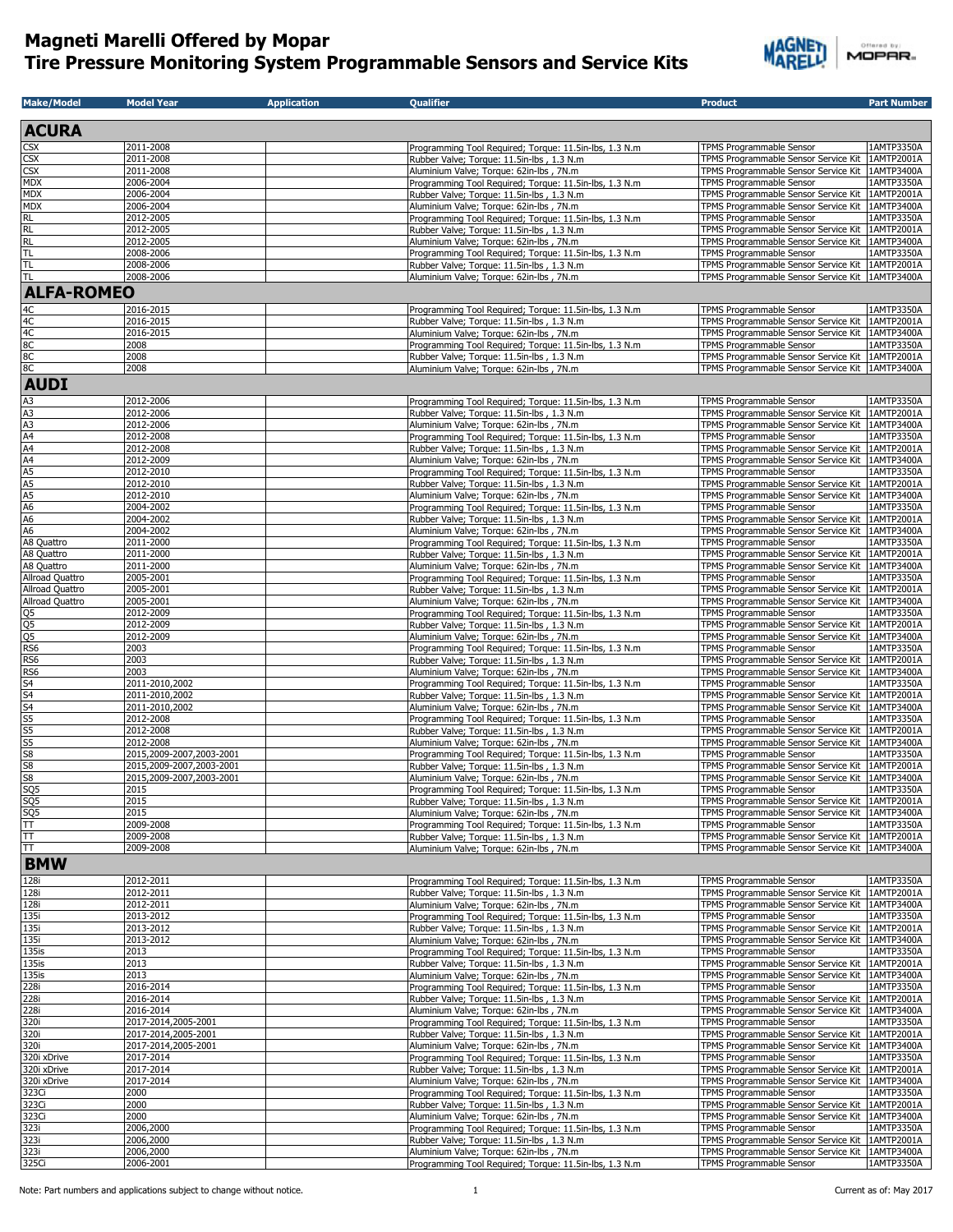

| <b>Make/Model</b>          | <b>Model Year</b>      | <b>Application</b> | <b>Oualifier</b>                                                                      | <b>Product</b>                                                                                         | <b>Part Number</b> |
|----------------------------|------------------------|--------------------|---------------------------------------------------------------------------------------|--------------------------------------------------------------------------------------------------------|--------------------|
| 325Ci                      | 2006-2001              |                    | Rubber Valve; Torque: 11.5in-lbs, 1.3 N.m.                                            | TPMS Programmable Sensor Service Kit   1AMTP2001A                                                      |                    |
| 325Ci                      | 2006-2001              |                    | Aluminium Valve; Torque: 62in-lbs, 7N.m                                               | TPMS Programmable Sensor Service Kit   1AMTP3400A                                                      |                    |
| 325i                       | 2006-2001              |                    | Programming Tool Required; Torque: 11.5in-lbs, 1.3 N.m                                | TPMS Programmable Sensor                                                                               | 1AMTP3350A         |
|                            |                        |                    |                                                                                       |                                                                                                        |                    |
| 325i                       | 2006-2001              |                    | Rubber Valve; Torque: 11.5in-lbs, 1.3 N.m.                                            | TPMS Programmable Sensor Service Kit   1AMTP2001A                                                      |                    |
| 325i                       | 2006-2001              |                    | Aluminium Valve; Torque: 62in-lbs, 7N.m                                               | TPMS Programmable Sensor Service Kit                                                                   | 1AMTP3400A         |
| 325xi                      | 2006-2001              |                    | Programming Tool Required; Torque: 11.5in-lbs, 1.3 N.m.                               | TPMS Programmable Sensor                                                                               | 1AMTP3350A         |
| 325xi                      | 2006-2001              |                    | Rubber Valve; Torque: 11.5in-lbs, 1.3 N.m.                                            | TPMS Programmable Sensor Service Kit                                                                   | 1AMTP2001A         |
| 325xi                      | 2006-2001              |                    | Aluminium Valve; Torque: 62in-lbs, 7N.m                                               | TPMS Programmable Sensor Service Kit 1AMTP3400A                                                        |                    |
| 328Ci                      | 2000                   |                    | Programming Tool Required; Torque: 11.5in-lbs, 1.3 N.m                                | <b>TPMS Programmable Sensor</b>                                                                        | 1AMTP3350A         |
|                            | 2000                   |                    |                                                                                       |                                                                                                        | 1AMTP2001A         |
| 328Ci                      |                        |                    | Rubber Valve; Torque: 11.5in-lbs, 1.3 N.m.                                            | TPMS Programmable Sensor Service Kit                                                                   |                    |
| 328Ci                      | 2000                   |                    | Aluminium Valve; Torque: 62in-lbs, 7N.m                                               | TPMS Programmable Sensor Service Kit   1AMTP3400A                                                      |                    |
| 328d                       | 2017-2014              |                    | Programming Tool Required; Torque: 11.5in-lbs, 1.3 N.m                                | TPMS Programmable Sensor                                                                               | 1AMTP3350A         |
| 328d                       | 2017-2014              |                    | Rubber Valve; Torque: 11.5in-lbs, 1.3 N.m.                                            | TPMS Programmable Sensor Service Kit                                                                   | 1AMTP2001A         |
| 328d                       | 2017-2014              |                    | Aluminium Valve: Torque: 62in-lbs, 7N.m.                                              | TPMS Programmable Sensor Service Kit   1AMTP3400A                                                      |                    |
| 328d xDrive                | 2017-2014              |                    | Programming Tool Required; Torque: 11.5in-lbs, 1.3 N.m                                | TPMS Programmable Sensor                                                                               | 1AMTP3350A         |
|                            |                        |                    |                                                                                       |                                                                                                        |                    |
| 328d xDrive                | 2017-2014              |                    | Rubber Valve; Torque: 11.5in-lbs, 1.3 N.m.                                            | TPMS Programmable Sensor Service Kit                                                                   | 1AMTP2001A         |
| 328d xDrive                | 2017-2014              |                    | Aluminium Valve; Torque: 62in-lbs, 7N.m                                               | TPMS Programmable Sensor Service Kit 1AMTP3400A                                                        |                    |
| 328i                       | 2016-2009,2000         |                    | Programming Tool Required; Torque: 11.5in-lbs, 1.3 N.m                                | TPMS Programmable Sensor                                                                               | 1AMTP3350A         |
| 328i                       | 2016-2009,2000         |                    | Rubber Valve; Torque: 11.5in-lbs, 1.3 N.m                                             | TPMS Programmable Sensor Service Kit   1AMTP2001A                                                      |                    |
| 328i                       | 2016-2009,2000         |                    | Aluminium Valve; Torque: 62in-lbs, 7N.m                                               | TPMS Programmable Sensor Service Kit   1AMTP3400A                                                      |                    |
| 328i GT xDrive             | 2016-2014              |                    | Programming Tool Required; Torque: 11.5in-lbs, 1.3 N.m                                | TPMS Programmable Sensor                                                                               | 1AMTP3350A         |
|                            |                        |                    |                                                                                       |                                                                                                        |                    |
| 328i GT xDrive             | 2016-2014              |                    | Rubber Valve; Torque: 11.5in-lbs, 1.3 N.m                                             | TPMS Programmable Sensor Service Kit 1AMTP2001A                                                        |                    |
| 328i GT xDrive             | 2016-2014              |                    | Aluminium Valve; Torque: 62in-lbs, 7N.m                                               | TPMS Programmable Sensor Service Kit   1AMTP3400A                                                      |                    |
| 328i xDrive                | 2016-2009              |                    | Programming Tool Required; Torque: 11.5in-lbs, 1.3 N.m                                | TPMS Programmable Sensor                                                                               | 1AMTP3350A         |
| 328i xDrive                | 2016-2009              |                    | Rubber Valve; Torque: 11.5in-lbs, 1.3 N.m                                             | TPMS Programmable Sensor Service Kit   1AMTP2001A                                                      |                    |
| 328i xDrive                | 2016-2009              |                    | Aluminium Valve; Torque: 62in-lbs, 7N.m                                               | TPMS Programmable Sensor Service Kit 1AMTP3400A                                                        |                    |
| 330Ci                      | 2006-2001              |                    | Programming Tool Required; Torque: 11.5in-lbs, 1.3 N.m                                | TPMS Programmable Sensor                                                                               | 1AMTP3350A         |
|                            |                        |                    |                                                                                       |                                                                                                        |                    |
| 330Ci                      | 2006-2001              |                    | Rubber Valve; Torque: 11.5in-lbs, 1.3 N.m                                             | TPMS Programmable Sensor Service Kit   1AMTP2001A                                                      |                    |
| 330Ci                      | 2006-2001              |                    | Aluminium Valve; Torque: 62in-lbs, 7N.m                                               | TPMS Programmable Sensor Service Kit 1AMTP3400A                                                        |                    |
| 330i                       | 2006-2001              |                    | Programming Tool Required; Torque: 11.5in-lbs, 1.3 N.m                                | TPMS Programmable Sensor                                                                               | 1AMTP3350A         |
| 330i                       | 2006-2001              |                    | Rubber Valve; Torque: 11.5in-lbs, 1.3 N.m.                                            | TPMS Programmable Sensor Service Kit 1AMTP2001A                                                        |                    |
| 330i                       | 2006-2001              |                    | Aluminium Valve; Torque: 62in-lbs, 7N.m                                               | TPMS Programmable Sensor Service Kit   1AMTP3400A                                                      |                    |
| 330xi                      | 2006-2001              |                    | Programming Tool Required; Torque: 11.5in-lbs, 1.3 N.m                                | TPMS Programmable Sensor                                                                               | 1AMTP3350A         |
|                            |                        |                    |                                                                                       | TPMS Programmable Sensor Service Kit 1AMTP2001A                                                        |                    |
| 330xi                      | 2006-2001              |                    | Rubber Valve; Torque: 11.5in-lbs, 1.3 N.m.                                            |                                                                                                        |                    |
| 330xi                      | 2006-2001              |                    | Aluminium Valve; Torque: 62in-lbs, 7N.m                                               | TPMS Programmable Sensor Service Kit 1AMTP3400A                                                        |                    |
| 335d                       | 2011-2009              |                    | Programming Tool Required; Torque: 11.5in-lbs, 1.3 N.m                                | TPMS Programmable Sensor                                                                               | 1AMTP3350A         |
| 335d                       | 2011-2009              |                    | Rubber Valve; Torque: 11.5in-lbs, 1.3 N.m                                             | TPMS Programmable Sensor Service Kit   1AMTP2001A                                                      |                    |
| 335d                       | 2011-2009              |                    | Aluminium Valve; Torque: 62in-lbs, 7N.m                                               | TPMS Programmable Sensor Service Kit   1AMTP3400A                                                      |                    |
| 335i                       | 2014-2009              |                    |                                                                                       | TPMS Programmable Sensor                                                                               | 1AMTP3350A         |
|                            |                        |                    | Programming Tool Required; Torque: 11.5in-lbs, 1.3 N.m.                               |                                                                                                        |                    |
| 335i                       | 2014-2009              |                    | Rubber Valve; Torque: 11.5in-lbs, 1.3 N.m.                                            | TPMS Programmable Sensor Service Kit                                                                   | 1AMTP2001A         |
| 335i                       | 2014-2009              |                    | Aluminium Valve; Torque: 62in-lbs, 7N.m                                               | TPMS Programmable Sensor Service Kit                                                                   | 1AMTP3400A         |
| 335i GT xDrive             | 2016-2014              |                    | Programming Tool Required; Torque: 11.5in-lbs, 1.3 N.m                                | TPMS Programmable Sensor                                                                               | 1AMTP3350A         |
| 335i GT xDrive             | 2016-2014              |                    | Rubber Valve; Torque: 11.5in-lbs, 1.3 N.m.                                            | TPMS Programmable Sensor Service Kit   1AMTP2001A                                                      |                    |
| 335i GT xDrive             | 2016-2014              |                    | Aluminium Valve; Torque: 62in-lbs, 7N.m                                               | TPMS Programmable Sensor Service Kit   1AMTP3400A                                                      |                    |
|                            |                        |                    |                                                                                       |                                                                                                        |                    |
| 335i xDrive                | 2015-2009              |                    | Programming Tool Required; Torque: 11.5in-lbs, 1.3 N.m                                | TPMS Programmable Sensor                                                                               | 1AMTP3350A         |
| 335i xDrive                | 2015-2009              |                    | Rubber Valve; Torque: 11.5in-lbs, 1.3 N.m                                             | TPMS Programmable Sensor Service Kit   1AMTP2001A                                                      |                    |
| 335i xDrive                | 2015-2009              |                    | Aluminium Valve; Torque: 62in-lbs, 7N.m                                               | TPMS Programmable Sensor Service Kit   1AMTP3400A                                                      |                    |
| 335is                      | 2013-2012              |                    | Programming Tool Required; Torque: 11.5in-lbs, 1.3 N.m                                | TPMS Programmable Sensor                                                                               | 1AMTP3350A         |
| 335is                      | 2013-2012              |                    | Rubber Valve; Torque: 11.5in-lbs, 1.3 N.m                                             | TPMS Programmable Sensor Service Kit   1AMTP2001A                                                      |                    |
| 335is                      | 2013-2012              |                    | Aluminium Valve; Torque: 62in-lbs, 7N.m                                               | TPMS Programmable Sensor Service Kit   1AMTP3400A                                                      |                    |
|                            |                        |                    |                                                                                       |                                                                                                        |                    |
| 428i                       | 2016                   |                    | Programming Tool Required; Torque: 11.5in-lbs, 1.3 N.m                                | TPMS Programmable Sensor                                                                               | 1AMTP3350A         |
| 428i                       | 2016-2015              |                    | Rubber Valve; Torque: 11.5in-lbs, 1.3 N.m                                             | TPMS Programmable Sensor Service Kit   1AMTP2001A                                                      |                    |
| 428i                       | 2016-2015              |                    | Aluminum valve; Torque: 62in-lbs, 7N.m                                                | TPMS Programmable Sensor Service Kit   1AMTP3400A                                                      |                    |
|                            |                        |                    | Programmable sensor. Programming tool reqired.; Programming Tool                      |                                                                                                        |                    |
| 428i                       | 2015                   |                    | Required; Torque: 11.5in-lbs, 1.3 N.m                                                 | TPMS Programmable Sensor                                                                               | 1AMTP3350A         |
|                            |                        |                    |                                                                                       |                                                                                                        |                    |
| 428i xDrive                | 2016-2015              |                    | Programmable sensor. Programming tool regired.; Programming Tool                      | TPMS Programmable Sensor                                                                               | 1AMTP3350A         |
|                            |                        |                    | Required; Torque: 11.5in-lbs, 1.3 N.m                                                 |                                                                                                        |                    |
| 428i xDrive                | 2016-2015              |                    | Rubber Valve; Torque: 11.5in-lbs, 1.3 N.m                                             | TPMS Programmable Sensor Service Kit   1AMTP2001A                                                      |                    |
| 428i xDrive                | 2016-2015              |                    | Aluminum valve; Torque: 62in-lbs, 7N.m                                                | TPMS Programmable Sensor Service Kit   1AMTP3400A                                                      |                    |
|                            |                        |                    | Progammable sensor. Programming tool required; Programming Tool                       |                                                                                                        |                    |
| 435i                       | 2016                   |                    | Required; Torque: 11.5in-lbs, 1.3 N.m.                                                | TPMS Programmable Sensor                                                                               | 1AMTP3350A         |
| 435i                       | 2016-2015              |                    | Rubber Valve; Torque: 11.5in-lbs, 1.3 N.m                                             | TPMS Programmable Sensor Service Kit 1AMTP2001A                                                        |                    |
| 435i                       | 2016-2015              |                    | Aluminum valve; Torque: 62in-lbs, 7N.m                                                | TPMS Programmable Sensor Service Kit   1AMTP3400A                                                      |                    |
|                            |                        |                    |                                                                                       |                                                                                                        |                    |
| 435i                       | 2015                   |                    | Programmable sensor. Programming tool reqired.; Programming Tool                      | TPMS Programmable Sensor                                                                               | 1AMTP3350A         |
|                            |                        |                    | Required; Torque: 11.5in-lbs, 1.3 N.m                                                 |                                                                                                        |                    |
| 435i xDrive                | 2016-2015              |                    | Programmable sensor. Programming tool reqired.; Programming Tool                      | TPMS Programmable Sensor                                                                               | 1AMTP3350A         |
|                            |                        |                    | Required; Torque: 11.5in-lbs, 1.3 N.m                                                 |                                                                                                        |                    |
| 435i xDrive                | 2016-2015              |                    | Rubber Valve; Torque: 11.5in-lbs, 1.3 N.m                                             | TPMS Programmable Sensor Service Kit                                                                   | 1AMTP2001A         |
| 435i xDrive                | 2016-2015              |                    | Aluminum valve; Torque: 62in-lbs, 7N.m                                                | TPMS Programmable Sensor Service Kit   1AMTP3400A                                                      |                    |
|                            | 2005-2002              |                    |                                                                                       |                                                                                                        | 1AMTP3350A         |
| 525i<br>525i               |                        |                    | Programming Tool Required; Torque: 11.5in-lbs, 1.3 N.m                                | TPMS Programmable Sensor                                                                               |                    |
|                            | 2005-2002              |                    | Rubber Valve; Torque: 11.5in-lbs, 1.3 N.m.                                            | TPMS Programmable Sensor Service Kit   1AMTP2001A                                                      |                    |
| 525i<br>528i               | 2005-2002              |                    | Aluminium Valve; Torque: 62in-lbs, 7N.m                                               | TPMS Programmable Sensor Service Kit   1AMTP3400A                                                      |                    |
|                            | 2016-2012,2000-1999    |                    | Programming Tool Required; Torque: 11.5in-lbs, 1.3 N.m                                | TPMS Programmable Sensor                                                                               | 1AMTP3350A         |
| 528i                       | 2016-2012,2000-1999    |                    | Rubber Valve; Torque: 11.5in-lbs, 1.3 N.m                                             | TPMS Programmable Sensor Service Kit   1AMTP2001A                                                      |                    |
| 528i                       | 2016-2012,2000-1999    |                    | Aluminium Valve; Torque: 62in-lbs, 7N.m                                               | TPMS Programmable Sensor Service Kit   1AMTP3400A                                                      |                    |
|                            | 2016-2012,2010-2009    |                    | Programming Tool Required; Torque: 11.5in-lbs, 1.3 N.m                                | TPMS Programmable Sensor                                                                               | 1AMTP3350A         |
| 528i xDrive<br>528i xDrive |                        |                    |                                                                                       |                                                                                                        |                    |
|                            | 2016-2012,2010-2009    |                    | Rubber Valve; Torque: 11.5in-lbs, 1.3 N.m                                             | TPMS Programmable Sensor Service Kit 1AMTP2001A                                                        |                    |
| 528i xDrive                | 2016-2012,2010-2009    |                    | Aluminium Valve; Torque: 62in-lbs, 7N.m                                               | TPMS Programmable Sensor Service Kit                                                                   | 1AMTP3400A         |
| 530i                       | 2017,2005-2001         |                    | Programming Tool Required; Torque: 11.5in-lbs, 1.3 N.m                                | TPMS Programmable Sensor                                                                               | 1AMTP3350A         |
|                            | 2017,2005-2001         |                    | Rubber Valve; Torque: 11.5in-lbs, 1.3 N.m.                                            | TPMS Programmable Sensor Service Kit                                                                   | 1AMTP2001A         |
| 530i<br>530i               | 2017,2005-2001         |                    | Aluminium Valve; Torque: 62in-lbs, 7N.m                                               | TPMS Programmable Sensor Service Kit   1AMTP3400A                                                      |                    |
| 535d                       | 2016-2014              |                    | Programming Tool Required; Torque: 11.5in-lbs, 1.3 N.m                                | TPMS Programmable Sensor                                                                               | 1AMTP3350A         |
|                            |                        |                    |                                                                                       |                                                                                                        |                    |
| 535d                       | 2016-2014              |                    | Rubber Valve; Torque: 11.5in-lbs, 1.3 N.m                                             | TPMS Programmable Sensor Service Kit                                                                   | 1AMTP2001A         |
| 535d<br>535d xDrive        | 2016-2014              |                    | Aluminium Valve; Torque: 62in-lbs, 7N.m                                               | TPMS Programmable Sensor Service Kit   1AMTP3400A                                                      |                    |
|                            | 2016-2014              |                    | Programming Tool Required; Torque: 11.5in-lbs, 1.3 N.m                                | TPMS Programmable Sensor                                                                               | 1AMTP3350A         |
| 535d xDrive                | 2016-2014              |                    | Rubber Valve; Torque: 11.5in-lbs, 1.3 N.m                                             | TPMS Programmable Sensor Service Kit                                                                   | 1AMTP2001A         |
| 535d xDrive                | 2016-2014              |                    | Aluminium Valve; Torque: 62in-lbs, 7N.m                                               | TPMS Programmable Sensor Service Kit   1AMTP3400A                                                      |                    |
| 535i                       | 2016-2011              |                    | Programming Tool Required; Torque: 11.5in-lbs, 1.3 N.m                                | TPMS Programmable Sensor                                                                               | 1AMTP3350A         |
|                            |                        |                    |                                                                                       |                                                                                                        |                    |
|                            |                        |                    |                                                                                       |                                                                                                        |                    |
| 535i<br>535i               | 2016-2011<br>2016-2011 |                    | Rubber Valve; Torque: 11.5in-lbs, 1.3 N.m.<br>Aluminium Valve; Torque: 62in-lbs, 7N.m | TPMS Programmable Sensor Service Kit   1AMTP2001A<br>TPMS Programmable Sensor Service Kit   1AMTP3400A |                    |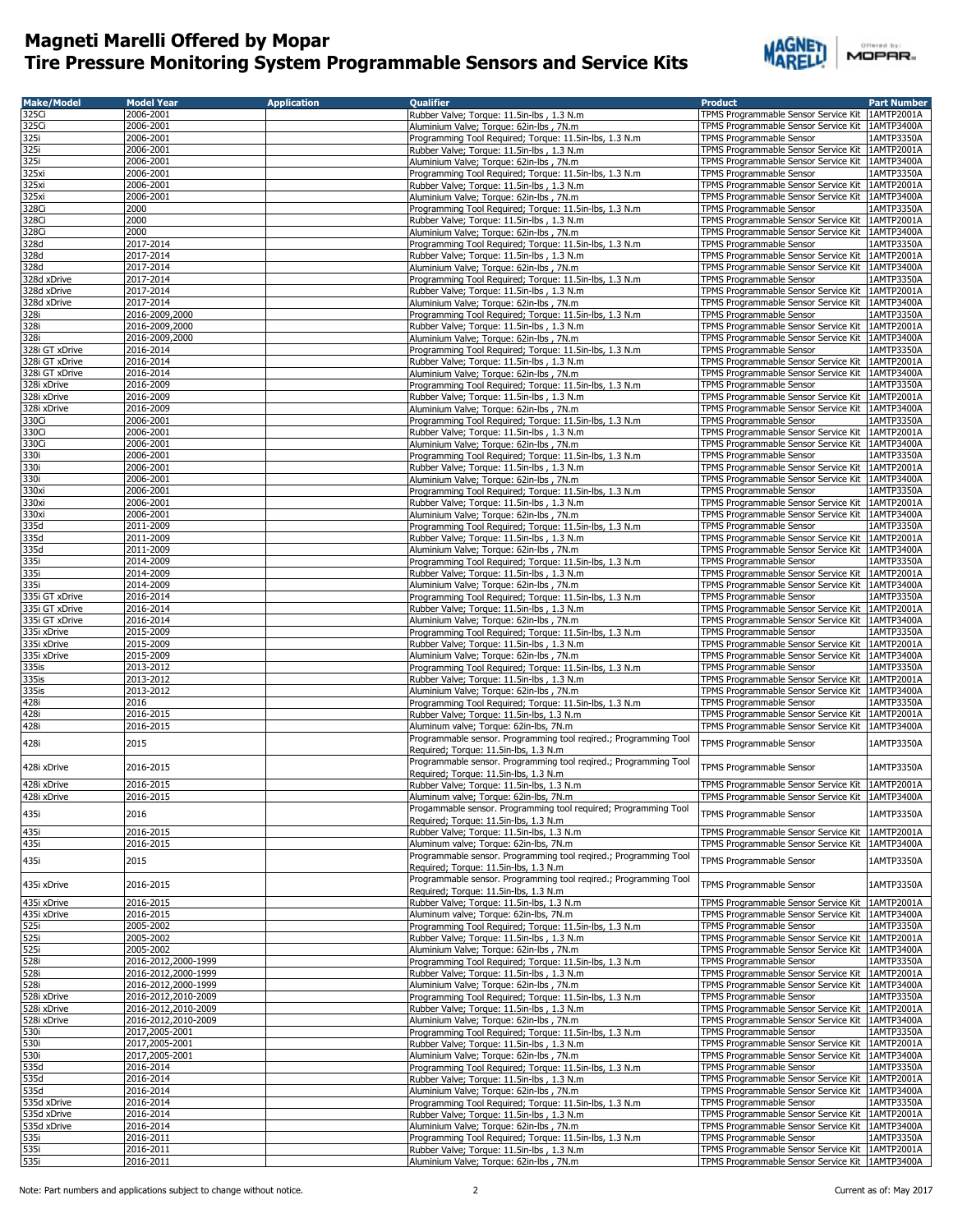

| <b>Make/Model</b>                  | <b>Model Year</b>                     | <b>Application</b> | <b>Qualifier</b>                                                                                  | Product                                                                                              | <b>Part Number</b>       |
|------------------------------------|---------------------------------------|--------------------|---------------------------------------------------------------------------------------------------|------------------------------------------------------------------------------------------------------|--------------------------|
| 535i GT                            | 2017-2011                             |                    | Programming Tool Required; Torque: 11.5in-lbs, 1.3 N.m                                            | TPMS Programmable Sensor                                                                             | 1AMTP3350A               |
| 535i GT                            | 2017-2011                             |                    | Rubber Valve; Torque: 11.5in-lbs, 1.3 N.m                                                         | TPMS Programmable Sensor Service Kit                                                                 | 1AMTP2001A               |
| 535i GT                            | 2017-2011                             |                    | Aluminium Valve; Torque: 62in-lbs, 7N.m                                                           | TPMS Programmable Sensor Service Kit                                                                 | 1AMTP3400A               |
| 535i GT xDrive                     | 2017-2011                             |                    | Programming Tool Required; Torque: 11.5in-lbs, 1.3 N.m                                            | TPMS Programmable Sensor                                                                             | 1AMTP3350A               |
| 535i GT xDrive                     | 2017-2011<br>2017-2011                |                    | Rubber Valve; Torque: 11.5in-lbs, 1.3 N.m                                                         | TPMS Programmable Sensor Service Kit                                                                 | 1AMTP2001A               |
| 535i GT xDrive<br>535i xDrive      | 2016-2011                             |                    | Aluminium Valve; Torque: 62in-lbs, 7N.m<br>Programming Tool Required; Torque: 11.5in-lbs, 1.3 N.m | TPMS Programmable Sensor Service Kit<br>TPMS Programmable Sensor                                     | 1AMTP3400A<br>1AMTP3350A |
| 535i xDrive                        | 2016-2011                             |                    | Rubber Valve; Torque: 11.5in-lbs, 1.3 N.m                                                         | TPMS Programmable Sensor Service Kit   1AMTP2001A                                                    |                          |
| 535i xDrive                        | 2016-2011                             |                    | Aluminium Valve; Torque: 62in-lbs, 7N.m                                                           | TPMS Programmable Sensor Service Kit   1AMTP3400A                                                    |                          |
| 540i                               | 2017,2003-2002,2000-1999              |                    | Programming Tool Required; Torque: 11.5in-lbs, 1.3 N.m                                            | TPMS Programmable Sensor                                                                             | 1AMTP3350A               |
| 540i                               | 2017,2003-2002,2000-1999              |                    | Rubber Valve; Torque: 11.5in-lbs, 1.3 N.m.                                                        | TPMS Programmable Sensor Service Kit   1AMTP2001A                                                    |                          |
| 540i                               | 2017,2003-2002,2000-1999              |                    | Aluminium Valve; Torque: 62in-lbs, 7N.m                                                           | TPMS Programmable Sensor Service Kit   1AMTP3400A                                                    |                          |
| 545i                               | 2005-2004                             |                    | Programming Tool Required; Torque: 11.5in-lbs, 1.3 N.m                                            | TPMS Programmable Sensor                                                                             | 1AMTP3350A               |
| 545i                               | 2005-2004                             |                    | Rubber Valve; Torque: 11.5in-lbs, 1.3 N.m                                                         | TPMS Programmable Sensor Service Kit   1AMTP2001A                                                    |                          |
| 545i                               | 2005-2004                             |                    | Aluminium Valve; Torque: 62in-lbs, 7N.m                                                           | TPMS Programmable Sensor Service Kit   1AMTP3400A                                                    |                          |
| 550i                               | 2016-2011                             |                    | Programming Tool Required; Torque: 11.5in-lbs, 1.3 N.m                                            | TPMS Programmable Sensor                                                                             | 1AMTP3350A               |
| 550i                               | 2016-2011                             |                    | Rubber Valve; Torque: 11.5in-lbs, 1.3 N.m                                                         | TPMS Programmable Sensor Service Kit                                                                 | 1AMTP2001A               |
| 550i                               | 2016-2011                             |                    | Aluminium Valve; Torque: 62in-lbs, 7N.m                                                           | TPMS Programmable Sensor Service Kit   1AMTP3400A                                                    |                          |
| 550i GT                            | 2015-2012                             |                    | Programming Tool Required; Torque: 11.5in-lbs, 1.3 N.m                                            | TPMS Programmable Sensor                                                                             | 1AMTP3350A               |
| 550i GT                            | 2015-2012                             |                    | Rubber Valve; Torque: 11.5in-lbs, 1.3 N.m.                                                        | TPMS Programmable Sensor Service Kit   1AMTP2001A                                                    |                          |
| 550i GT                            | 2015-2012                             |                    | Aluminium Valve; Torque: 62in-lbs, 7N.m                                                           | TPMS Programmable Sensor Service Kit                                                                 | 1AMTP3400A               |
| 550i GT xDrive                     | 2017-2012                             |                    | Programming Tool Required; Torque: 11.5in-lbs, 1.3 N.m                                            | TPMS Programmable Sensor                                                                             | 1AMTP3350A               |
| 550i GT xDrive                     | 2017-2012                             |                    | Rubber Valve; Torque: 11.5in-lbs, 1.3 N.m                                                         | TPMS Programmable Sensor Service Kit                                                                 | 1AMTP2001A               |
| 550i GT xDrive                     | 2017-2012                             |                    | Aluminium Valve; Torque: 62in-lbs, 7N.m                                                           | TPMS Programmable Sensor Service Kit   1AMTP3400A                                                    |                          |
| 550i xDrive                        | 2016-2012                             |                    | Programming Tool Required; Torque: 11.5in-lbs, 1.3 N.m                                            | TPMS Programmable Sensor                                                                             | 1AMTP3350A               |
| 550i xDrive                        | 2016-2012                             |                    | Rubber Valve; Torque: 11.5in-lbs, 1.3 N.m.                                                        | TPMS Programmable Sensor Service Kit                                                                 | 1AMTP2001A               |
| 550i xDrive                        | 2016-2012                             |                    | Aluminium Valve; Torque: 62in-lbs, 7N.m<br>Programming Tool Required; Torque: 11.5in-lbs, 1.3 N.m | TPMS Programmable Sensor Service Kit   1AMTP3400A                                                    | 1AMTP3350A               |
| 640i<br>640i                       | 2017-2012<br>2017-2012                |                    | Rubber Valve; Torque: 11.5in-lbs, 1.3 N.m                                                         | TPMS Programmable Sensor<br>TPMS Programmable Sensor Service Kit                                     | 1AMTP2001A               |
| 640i                               | 2017-2012                             |                    | Aluminium Valve; Torque: 62in-lbs, 7N.m                                                           | TPMS Programmable Sensor Service Kit                                                                 | 1AMTP3400A               |
| 640i Gran Coupe                    | 2017-2013                             |                    | Programming Tool Required; Torque: 11.5in-lbs, 1.3 N.m                                            | TPMS Programmable Sensor                                                                             | 1AMTP3350A               |
| 640i Gran Coupe                    | 2017-2013                             |                    | Rubber Valve; Torque: 11.5in-lbs, 1.3 N.m                                                         | TPMS Programmable Sensor Service Kit                                                                 | 1AMTP2001A               |
| 640i Gran Coupe                    | 2017-2013                             |                    | Aluminium Valve; Torque: 62in-lbs, 7N.m                                                           | TPMS Programmable Sensor Service Kit                                                                 | 1AMTP3400A               |
| 640i xDrive                        | 2017-2014                             |                    | Programming Tool Required; Torque: 11.5in-lbs, 1.3 N.m                                            | TPMS Programmable Sensor                                                                             | 1AMTP3350A               |
| 640i xDrive                        | 2017-2014                             |                    | Rubber Valve; Torque: 11.5in-lbs, 1.3 N.m                                                         | TPMS Programmable Sensor Service Kit 1AMTP2001A                                                      |                          |
| 640i xDrive                        | 2017-2014                             |                    | Aluminium Valve; Torque: 62in-lbs, 7N.m                                                           | TPMS Programmable Sensor Service Kit   1AMTP3400A                                                    |                          |
| 640i xDrive Gran Coupe 2017-2014   |                                       |                    | Programming Tool Required; Torque: 11.5in-lbs, 1.3 N.m                                            | TPMS Programmable Sensor                                                                             | 1AMTP3350A               |
| 640i xDrive Gran Coupe 2017-2014   |                                       |                    | Rubber Valve; Torque: 11.5in-lbs, 1.3 N.m                                                         | TPMS Programmable Sensor Service Kit   1AMTP2001A                                                    |                          |
| 640i xDrive Gran Coupe 2017-2014   |                                       |                    | Aluminium Valve; Torque: 62in-lbs, 7N.m                                                           | TPMS Programmable Sensor Service Kit   1AMTP3400A                                                    |                          |
| 650i                               | 2017-2012                             |                    | Programming Tool Required; Torque: 11.5in-lbs, 1.3 N.m                                            | TPMS Programmable Sensor                                                                             | 1AMTP3350A               |
| 650i                               | 2017-2012                             |                    | Rubber Valve; Torque: 11.5in-lbs, 1.3 N.m                                                         | TPMS Programmable Sensor Service Kit   1AMTP2001A                                                    |                          |
| 650i                               | 2017-2012                             |                    | Aluminium Valve; Torque: 62in-lbs, 7N.m                                                           | TPMS Programmable Sensor Service Kit   1AMTP3400A                                                    |                          |
| 650i Gran Coupe                    | 2017-2013                             |                    | Programming Tool Required; Torque: 11.5in-lbs, 1.3 N.m                                            | TPMS Programmable Sensor                                                                             | 1AMTP3350A               |
| 650i Gran Coupe<br>650i Gran Coupe | 2017-2013<br>2017-2013                |                    | Rubber Valve; Torque: 11.5in-lbs, 1.3 N.m                                                         | TPMS Programmable Sensor Service Kit<br>TPMS Programmable Sensor Service Kit   1AMTP3400A            | 1AMTP2001A               |
| 650i xDrive                        | 2017-2012                             |                    | Aluminium Valve; Torque: 62in-lbs, 7N.m<br>Programming Tool Required; Torque: 11.5in-lbs, 1.3 N.m | TPMS Programmable Sensor                                                                             | 1AMTP3350A               |
| 650i xDrive                        | 2017-2012                             |                    | Rubber Valve; Torque: 11.5in-lbs, 1.3 N.m                                                         | TPMS Programmable Sensor Service Kit                                                                 | 1AMTP2001A               |
| 650i xDrive                        | 2017-2012                             |                    | Aluminium Valve; Torque: 62in-lbs, 7N.m                                                           | TPMS Programmable Sensor Service Kit                                                                 | 1AMTP3400A               |
| 650i xDrive Gran Coupe 2017-2013   |                                       |                    | Programming Tool Required; Torque: 11.5in-lbs, 1.3 N.m                                            | TPMS Programmable Sensor                                                                             | 1AMTP3350A               |
| 650i xDrive Gran Coupe 2017-2013   |                                       |                    | Rubber Valve; Torque: 11.5in-lbs, 1.3 N.m                                                         | TPMS Programmable Sensor Service Kit                                                                 | 1AMTP2001A               |
| 650i xDrive Gran Coupe 2017-2013   |                                       |                    | Aluminium Valve; Torque: 62in-lbs, 7N.m                                                           | TPMS Programmable Sensor Service Kit   1AMTP3400A                                                    |                          |
| 740Li                              | 2015-2011                             |                    | Programming Tool Required; Torque: 11.5in-lbs, 1.3 N.m                                            | TPMS Programmable Sensor                                                                             | 1AMTP3350A               |
| 740Li                              | 2015-2011                             |                    | Rubber Valve; Torque: 11.5in-lbs, 1.3 N.m                                                         | TPMS Programmable Sensor Service Kit                                                                 | 1AMTP2001A               |
| 740Li                              | 2015-2011                             |                    | Aluminium Valve; Torque: 62in-lbs, 7N.m                                                           | TPMS Programmable Sensor Service Kit   1AMTP3400A                                                    |                          |
| 740Li xDrive                       | 2015-2013                             |                    | Programming Tool Required; Torque: 11.5in-lbs, 1.3 N.m                                            | TPMS Programmable Sensor                                                                             | 1AMTP3350A               |
| 740Li xDrive                       | 2015-2013                             |                    | Rubber Valve; Torque: 11.5in-lbs, 1.3 N.m                                                         | TPMS Programmable Sensor Service Kit   1AMTP2001A                                                    |                          |
| 740Li xDrive                       | 2015-2013                             |                    | Aluminium Valve; Torque: 62in-lbs, 7N.m                                                           | TPMS Programmable Sensor Service Kit   1AMTP3400A                                                    |                          |
| 740i                               | 2017-2015,2011,2001-1999              |                    | Programming Tool Required; Torque: 11.5in-lbs, 1.3 N.m                                            | TPMS Programmable Sensor                                                                             | 1AMTP3350A               |
| 740i                               | 2017-2015,2011,2001-1999              |                    | Rubber Valve; Torque: 11.5in-lbs, 1.3 N.m                                                         | TPMS Programmable Sensor Service Kit   1AMTP2001A<br>TPMS Programmable Sensor Service Kit 1AMTP3400A |                          |
| 740i<br>740iL                      | 2017-2015,2011,2001-1999<br>2001-1999 |                    | Aluminium Valve; Torque: 62in-lbs, 7N.m<br>Programming Tool Required; Torque: 11.5in-lbs, 1.3 N.m | TPMS Programmable Sensor                                                                             | 1AMTP3350A               |
| 740iL                              | 2001-1999                             |                    | Rubber Valve; Torque: 11.5in-lbs, 1.3 N.m                                                         | TPMS Programmable Sensor Service Kit 1AMTP2001A                                                      |                          |
| 740iL                              | 2001-1999                             |                    | Aluminium Valve; Torque: 62in-lbs, 7N.m                                                           | TPMS Programmable Sensor Service Kit   1AMTP3400A                                                    |                          |
| 745Li                              | 2003-2002                             |                    | Programming Tool Required; Torque: 11.5in-lbs, 1.3 N.m                                            | TPMS Programmable Sensor                                                                             | 1AMTP3350A               |
| 745Li                              | 2003-2002                             |                    | Rubber Valve; Torque: 11.5in-lbs, 1.3 N.m                                                         | TPMS Programmable Sensor Service Kit 1AMTP2001A                                                      |                          |
| 745Li                              | 2003-2002                             |                    | Aluminium Valve; Torque: 62in-lbs, 7N.m                                                           | TPMS Programmable Sensor Service Kit 1AMTP3400A                                                      |                          |
| 745i                               | 2003-2002                             |                    | Programming Tool Required; Torque: 11.5in-lbs, 1.3 N.m                                            | TPMS Programmable Sensor                                                                             | 1AMTP3350A               |
| 745i                               | 2003-2002                             |                    | Rubber Valve; Torque: 11.5in-lbs, 1.3 N.m                                                         | TPMS Programmable Sensor Service Kit                                                                 | 1AMTP2001A               |
| 745i                               | 2003-2002                             |                    | Aluminium Valve; Torque: 62in-lbs, 7N.m                                                           | TPMS Programmable Sensor Service Kit 1AMTP3400A                                                      |                          |
| 750Li                              | 2015-2011                             |                    | Programming Tool Required; Torque: 11.5in-lbs, 1.3 N.m                                            | <b>TPMS Programmable Sensor</b>                                                                      | 1AMTP3350A               |
| 750Li                              | 2015-2011                             |                    | Rubber Valve; Torque: 11.5in-lbs, 1.3 N.m                                                         | TPMS Programmable Sensor Service Kit                                                                 | 1AMTP2001A               |
| 750Li                              | 2015-2011                             |                    | Aluminium Valve; Torque: 62in-lbs, 7N.m                                                           | TPMS Programmable Sensor Service Kit                                                                 | 1AMTP3400A               |
| 750Li xDrive                       | 2015-2011                             |                    | Programming Tool Required; Torque: 11.5in-lbs, 1.3 N.m.                                           | TPMS Programmable Sensor                                                                             | 1AMTP3350A               |
| 750Li xDrive                       | 2015-2011                             |                    | Rubber Valve; Torque: 11.5in-lbs, 1.3 N.m.                                                        | TPMS Programmable Sensor Service Kit                                                                 | 1AMTP2001A               |
| 750Li xDrive<br>750i               | 2015-2011<br>2017-2011                |                    | Aluminium Valve; Torque: 62in-lbs, 7N.m<br>Programming Tool Required; Torque: 11.5in-lbs, 1.3 N.m | TPMS Programmable Sensor Service Kit<br>TPMS Programmable Sensor                                     | 1AMTP3400A<br>1AMTP3350A |
| 750i                               | 2017-2011                             |                    | Rubber Valve; Torque: 11.5in-lbs, 1.3 N.m                                                         | TPMS Programmable Sensor Service Kit                                                                 | 1AMTP2001A               |
| 750i                               | 2017-2011                             |                    | Aluminium Valve; Torque: 62in-lbs, 7N.m                                                           | TPMS Programmable Sensor Service Kit                                                                 | 1AMTP3400A               |
| 750i xDrive                        | 2017-2011                             |                    | Programming Tool Required; Torque: 11.5in-lbs, 1.3 N.m                                            | TPMS Programmable Sensor                                                                             | 1AMTP3350A               |
| 750i xDrive                        | 2017-2011                             |                    | Rubber Valve; Torque: 11.5in-lbs, 1.3 N.m                                                         | TPMS Programmable Sensor Service Kit                                                                 | 1AMTP2001A               |
| 750i xDrive                        | 2016-2011                             |                    | Aluminium Valve; Torque: 62in-lbs, 7N.m                                                           | TPMS Programmable Sensor Service Kit 1AMTP3400A                                                      |                          |
| 750iL                              | 2001-1999                             |                    | Programming Tool Required; Torque: 11.5in-lbs, 1.3 N.m                                            | TPMS Programmable Sensor                                                                             | 1AMTP3350A               |
| 750iL                              | 2001-1999                             |                    | Rubber Valve; Torque: 11.5in-lbs, 1.3 N.m                                                         | TPMS Programmable Sensor Service Kit   1AMTP2001A                                                    |                          |
| 750iL                              | 2001-1999                             |                    | Aluminium Valve; Torque: 62in-lbs, 7N.m                                                           | TPMS Programmable Sensor Service Kit   1AMTP3400A                                                    |                          |
| 760Li                              | 2015-2010, 2008-2003                  |                    | Programming Tool Required; Torque: 11.5in-lbs, 1.3 N.m                                            | TPMS Programmable Sensor                                                                             | 1AMTP3350A               |
| 760Li                              | 2003                                  |                    | Rubber Valve; Torque: 11.5in-lbs, 1.3 N.m                                                         | TPMS Programmable Sensor Service Kit 1AMTP2001A                                                      |                          |
| 760Li                              | 2003                                  |                    | Aluminium Valve; Torque: 62in-lbs, 7N.m                                                           | TPMS Programmable Sensor Service Kit   1AMTP3400A                                                    |                          |
| 760i                               | 2006-2004                             |                    | Programming Tool Required; Torque: 11.5in-lbs, 1.3 N.m                                            | TPMS Programmable Sensor                                                                             | 1AMTP3350A               |
| 760i                               | 2006-2004                             |                    | Rubber Valve; Torque: 11.5in-lbs, 1.3 N.m                                                         | TPMS Programmable Sensor Service Kit   1AMTP2001A                                                    |                          |
| 760i                               | 2006-2004                             |                    | Aluminium Valve; Torque: 62in-lbs, 7N.m                                                           | TPMS Programmable Sensor Service Kit   1AMTP3400A                                                    |                          |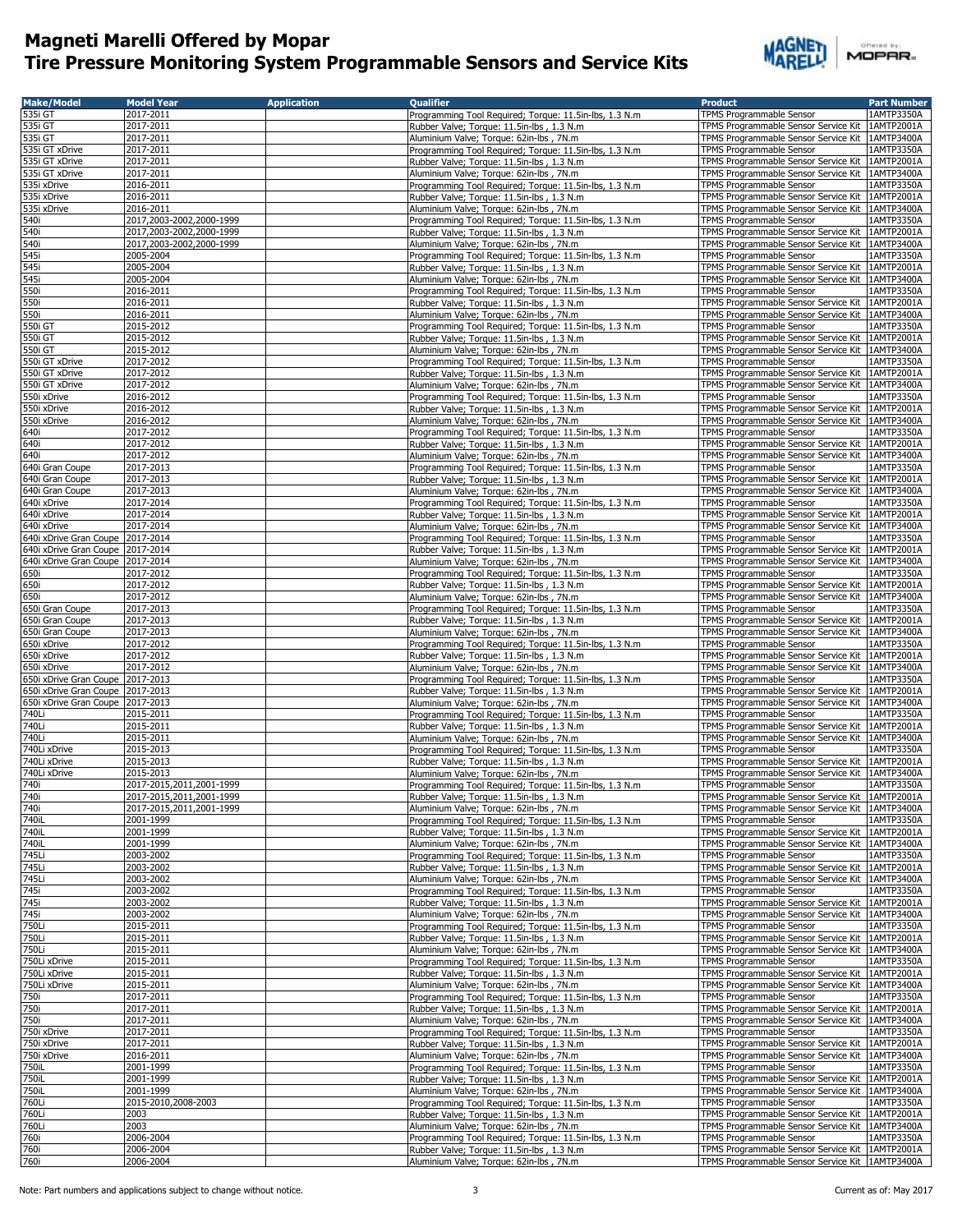

| Offered by: |        |  |
|-------------|--------|--|
|             | MOPAR. |  |
|             |        |  |

| <b>Make/Model</b>                                                                                            | <b>Model Year</b>                          | <b>Application</b> | <b>Oualifier</b>                                                                                          | <b>Product</b>                                                                                         | <b>Part Number</b>       |
|--------------------------------------------------------------------------------------------------------------|--------------------------------------------|--------------------|-----------------------------------------------------------------------------------------------------------|--------------------------------------------------------------------------------------------------------|--------------------------|
| ActiveHybrid 3                                                                                               | 2015-2013                                  |                    | Programming Tool Required; Torque: 11.5in-lbs, 1.3 N.m                                                    | <b>TPMS Programmable Sensor</b>                                                                        | 1AMTP3350A               |
| ActiveHybrid 3                                                                                               | 2015-2013<br>2015-2013                     |                    | Rubber Valve; Torque: 11.5in-lbs, 1.3 N.m                                                                 | TPMS Programmable Sensor Service Kit   1AMTP2001A<br>TPMS Programmable Sensor Service Kit   1AMTP3400A |                          |
| ActiveHybrid 3<br>ActiveHybrid 5                                                                             | 2015-2012                                  |                    | Aluminium Valve; Torque: 62in-lbs, 7N.m<br>Programming Tool Required; Torque: 11.5in-lbs, 1.3 N.m         | TPMS Programmable Sensor                                                                               | 1AMTP3350A               |
| ActiveHybrid 5                                                                                               | 2015-2012                                  |                    | Rubber Valve; Torque: 11.5in-lbs, 1.3 N.m                                                                 | TPMS Programmable Sensor Service Kit   1AMTP2001A                                                      |                          |
| ActiveHybrid 5                                                                                               | 2015-2012                                  |                    | Aluminium Valve; Torque: 62in-lbs, 7N.m                                                                   | TPMS Programmable Sensor Service Kit   1AMTP3400A                                                      |                          |
| ActiveHybrid 7                                                                                               | 2015-2013                                  |                    | Programming Tool Required; Torque: 11.5in-lbs, 1.3 N.m                                                    | TPMS Programmable Sensor                                                                               | 1AMTP3350A               |
| ActiveHybrid 7                                                                                               | 2015-2013                                  |                    | Rubber Valve; Torque: 11.5in-lbs, 1.3 N.m                                                                 | TPMS Programmable Sensor Service Kit   1AMTP2001A                                                      |                          |
| ActiveHybrid 7<br>Alpina B7                                                                                  | 2015-2013<br>2015-2011                     |                    | Aluminium Valve: Torque: 62in-lbs, 7N.m.<br>Programming Tool Required; Torque: 11.5in-lbs, 1.3 N.m        | TPMS Programmable Sensor Service Kit   1AMTP3400A<br>TPMS Programmable Sensor                          | 1AMTP3350A               |
| Alpina B7                                                                                                    | 2015-2011                                  |                    | Rubber Valve; Torque: 11.5in-lbs, 1.3 N.m                                                                 | TPMS Programmable Sensor Service Kit                                                                   | 1AMTP2001A               |
| Alpina B7                                                                                                    | 2015-2011                                  |                    | Aluminium Valve; Torque: 62in-lbs, 7N.m                                                                   | TPMS Programmable Sensor Service Kit   1AMTP3400A                                                      |                          |
| Alpina B7 xDrive                                                                                             | 2015-2011                                  |                    | Programming Tool Reguired: Torque: 11.5in-lbs, 1.3 N.m.                                                   | <b>TPMS Programmable Sensor</b>                                                                        | 1AMTP3350A               |
| Alpina B7 xDrive                                                                                             | 2015-2011                                  |                    | Rubber Valve; Torque: 11.5in-lbs, 1.3 N.m                                                                 | TPMS Programmable Sensor Service Kit 1AMTP2001A                                                        |                          |
| Alpina B7 xDrive                                                                                             | 2015-2011                                  |                    | Aluminium Valve; Torque: 62in-lbs, 7N.m                                                                   | TPMS Programmable Sensor Service Kit 1AMTP3400A<br>TPMS Programmable Sensor                            |                          |
| Alpina B7L<br>Alpina B7L                                                                                     | 2015-2011<br>2015-2011                     |                    | Programming Tool Required; Torque: 11.5in-lbs, 1.3 N.m<br>Rubber Valve; Torque: 11.5in-lbs, 1.3 N.m       | TPMS Programmable Sensor Service Kit 1AMTP2001A                                                        | 1AMTP3350A               |
| Alpina B7L                                                                                                   | 2015-2011                                  |                    | Aluminium Valve; Torque: 62in-lbs, 7N.m                                                                   | TPMS Programmable Sensor Service Kit   1AMTP3400A                                                      |                          |
| Alpina B7L xDrive                                                                                            | 2015-2011                                  |                    | Programming Tool Required; Torque: 11.5in-lbs, 1.3 N.m                                                    | TPMS Programmable Sensor                                                                               | 1AMTP3350A               |
| Alpina B7L xDrive                                                                                            | 2015-2011                                  |                    | Rubber Valve; Torque: 11.5in-lbs, 1.3 N.m                                                                 | TPMS Programmable Sensor Service Kit 1AMTP2001A                                                        |                          |
| Alpina B7L xDrive                                                                                            | 2015-2011                                  |                    | Aluminium Valve; Torque: 62in-lbs, 7N.m                                                                   | TPMS Programmable Sensor Service Kit   1AMTP3400A                                                      |                          |
| M <sub>3</sub><br>M <sub>3</sub>                                                                             | 2017-2015,2003-2002<br>2017-2015,2003-2002 |                    | Programming Tool Required; Torque: 11.5in-lbs, 1.3 N.m                                                    | TPMS Programmable Sensor<br>TPMS Programmable Sensor Service Kit                                       | 1AMTP3350A<br>1AMTP2001A |
| M <sub>3</sub>                                                                                               | 2017-2015,2003-2002                        |                    | Rubber Valve; Torque: 11.5in-lbs, 1.3 N.m<br>Aluminium Valve; Torque: 62in-lbs, 7N.m                      | TPMS Programmable Sensor Service Kit   1AMTP3400A                                                      |                          |
| M <sub>5</sub>                                                                                               | 2016-2012,2003-2002                        |                    | Programming Tool Required; Torque: 11.5in-lbs, 1.3 N.m                                                    | TPMS Programmable Sensor                                                                               | 1AMTP3350A               |
| M <sub>5</sub>                                                                                               | 2016-2012,2003-2002                        |                    | Rubber Valve; Torque: 11.5in-lbs, 1.3 N.m                                                                 | TPMS Programmable Sensor Service Kit   1AMTP2001A                                                      |                          |
| M5                                                                                                           | 2016-2012,2003-2002                        |                    | Aluminium Valve; Torque: 62in-lbs, 7N.m                                                                   | TPMS Programmable Sensor Service Kit   1AMTP3400A                                                      |                          |
| M <sub>6</sub>                                                                                               | 2017-2012                                  |                    | Programming Tool Required; Torque: 11.5in-lbs, 1.3 N.m                                                    | TPMS Programmable Sensor                                                                               | 1AMTP3350A               |
| M <sub>6</sub><br>M <sub>6</sub>                                                                             | 2017-2012<br>2017-2012                     |                    | Rubber Valve; Torque: 11.5in-lbs, 1.3 N.m<br>Aluminium Valve; Torque: 62in-lbs, 7N.m                      | TPMS Programmable Sensor Service Kit   1AMTP2001A<br>TPMS Programmable Sensor Service Kit 1AMTP3400A   |                          |
|                                                                                                              |                                            |                    | Programmable sensor. Programming tool regired.; Programming Tool                                          |                                                                                                        |                          |
| M <sub>6</sub>                                                                                               | 2014                                       |                    | Required; Torque: 11.5in-lbs, 1.3 N.m                                                                     | <b>TPMS Programmable Sensor</b>                                                                        | 1AMTP3350A               |
| M <sub>6</sub>                                                                                               | 2014                                       |                    | Rubber Valve; Torque: 11.5in-lbs, 1.3 N.m                                                                 | TPMS Programmable Sensor Service Kit 1AMTP2001A                                                        |                          |
| M <sub>6</sub>                                                                                               | 2014                                       |                    | Aluminum valve; Torque: 62in-lbs, 7N.m                                                                    | TPMS Programmable Sensor Service Kit   1AMTP3400A                                                      |                          |
| M6 Gran Coupe                                                                                                | 2016-2014                                  |                    | Programming Tool Required; Torque: 11.5in-lbs, 1.3 N.m                                                    | <b>TPMS Programmable Sensor</b><br>TPMS Programmable Sensor Service Kit   1AMTP2001A                   | 1AMTP3350A               |
| M6 Gran Coupe<br>M6 Gran Coupe                                                                               | 2016-2014<br>2016-2014                     |                    | Rubber Valve; Torque: 11.5in-lbs, 1.3 N.m<br>Aluminium Valve: Torque: 62in-lbs, 7N.m.                     | TPMS Programmable Sensor Service Kit   1AMTP3400A                                                      |                          |
|                                                                                                              | 2017-2012                                  |                    | Programming Tool Required; Torque: 11.5in-lbs, 1.3 N.m                                                    | TPMS Programmable Sensor                                                                               | 1AMTP3350A               |
| $\frac{1}{2}$                                                                                                | 2017-2012                                  |                    | Rubber Valve; Torque: 11.5in-lbs, 1.3 N.m                                                                 | TPMS Programmable Sensor Service Kit   1AMTP2001A                                                      |                          |
| X1                                                                                                           | 2017-2012                                  |                    | Aluminium Valve; Torque: 62in-lbs, 7N.m                                                                   | TPMS Programmable Sensor Service Kit   1AMTP3400A                                                      |                          |
| X3                                                                                                           | 2017-2011                                  |                    | Programmable sensor. Programming tool reqired.; Programming Tool<br>Required; Torque: 11.5in-lbs, 1.3 N.m | TPMS Programmable Sensor                                                                               | 1AMTP3350A               |
| X <sub>3</sub>                                                                                               | 2017-2011                                  |                    | Rubber Valve; Torque: 11.5in-lbs, 1.3 N.m                                                                 | TPMS Programmable Sensor Service Kit 1AMTP2001A                                                        |                          |
| $rac{X3}{X5}$                                                                                                | 2017-2011                                  |                    | Aluminum valve; Torque: 62in-lbs, 7N.m                                                                    | TPMS Programmable Sensor Service Kit 1AMTP3400A                                                        |                          |
|                                                                                                              | 2017-2011,2004-2000                        |                    | Programming Tool Required; Torque: 11.5in-lbs, 1.3 N.m                                                    | TPMS Programmable Sensor                                                                               | 1AMTP3350A               |
| $\times$<br>$\times$<br>$\times$<br>$\times$<br>$\times$<br><br>$\times$<br><br><br><br><br><br><br><br><br> | 2017-2011,2004-2000<br>2017-2011,2004-2000 |                    | Rubber Valve; Torque: 11.5in-lbs, 1.3 N.m                                                                 | TPMS Programmable Sensor Service Kit<br>TPMS Programmable Sensor Service Kit                           | 1AMTP2001A<br>1AMTP3400A |
|                                                                                                              | 2017-2008                                  |                    | Aluminium Valve; Torque: 62in-lbs, 7N.m<br>Programming Tool Required; Torque: 11.5in-lbs, 1.3 N.m         | <b>TPMS Programmable Sensor</b>                                                                        | 1AMTP3350A               |
| X <sub>6</sub>                                                                                               | 2017-2008                                  |                    | Rubber Valve; Torque: 11.5in-lbs, 1.3 N.m                                                                 | TPMS Programmable Sensor Service Kit 1AMTP2001A                                                        |                          |
| X <sub>6</sub>                                                                                               | 2017-2008                                  |                    | Aluminium Valve; Torque: 62in-lbs, 7N.m                                                                   | TPMS Programmable Sensor Service Kit   1AMTP3400A                                                      |                          |
| Z <sub>4</sub>                                                                                               | 2016-2011                                  |                    | Programming Tool Required; Torque: 11.5in-lbs, 1.3 N.m                                                    | TPMS Programmable Sensor                                                                               | 1AMTP3350A               |
| Z <sub>4</sub>                                                                                               | 2016-2011                                  |                    | Rubber Valve; Torque: 11.5in-lbs, 1.3 N.m                                                                 | TPMS Programmable Sensor Service Kit   1AMTP2001A                                                      |                          |
| Z4<br>i3                                                                                                     | 2016-2011<br>2017-2014                     |                    | Aluminium Valve; Torque: 62in-lbs, 7N.m<br>Programming Tool Required; Torque: 11.5in-lbs, 1.3 N.m         | TPMS Programmable Sensor Service Kit   1AMTP3400A<br>TPMS Programmable Sensor                          | 1AMTP3350A               |
| i3                                                                                                           | 2017-2014                                  |                    | Rubber Valve; Torque: 11.5in-lbs, 1.3 N.m                                                                 | TPMS Programmable Sensor Service Kit 1AMTP2001A                                                        |                          |
| i3                                                                                                           | 2017-2014                                  |                    | Aluminium Valve; Torque: 62in-lbs, 7N.m                                                                   | TPMS Programmable Sensor Service Kit   1AMTP3400A                                                      |                          |
| <b>BENTLEY</b>                                                                                               |                                            |                    |                                                                                                           |                                                                                                        |                          |
| Continental                                                                                                  | 2005-2003                                  |                    | Programming Tool Required; Torque: 11.5in-lbs, 1.3 N.m                                                    | TPMS Programmable Sensor                                                                               | 1AMIP3350A               |
| Continental                                                                                                  | 2005-2003                                  |                    | Rubber Valve; Torque: 11.5in-lbs, 1.3 N.m.                                                                | TPMS Programmable Sensor Service Kit 1AMTP2001A                                                        |                          |
| Continental                                                                                                  | 2005-2003                                  |                    | Aluminium Valve; Torque: 62in-lbs, 7N.m                                                                   | TPMS Programmable Sensor Service Kit 1AMTP3400A                                                        |                          |
| <b>BUICK</b>                                                                                                 |                                            |                    |                                                                                                           |                                                                                                        |                          |
| Allure                                                                                                       | 2010-2007                                  |                    | Programming Tool Required; Torque: 11.5in-lbs, 1.3 N.m                                                    | TPMS Programmable Sensor                                                                               | 1AMTP3350A               |
| Allure                                                                                                       | 2010-2007                                  |                    | Rubber Valve; Torque: 11.5in-lbs, 1.3 N.m.                                                                | TPMS Programmable Sensor Service Kit                                                                   | 1AMTP2001A               |
| Allure                                                                                                       | 2010-2007                                  |                    | Aluminium Valve; Torque: 62in-lbs, 7N.m<br>Programming Tool Required; Torque: 11.5in-lbs, 1.3 N.m         | TPMS Programmable Sensor Service Kit   1AMTP3400A                                                      |                          |
| Enclave<br>Enclave                                                                                           | 2017-2008<br>2017-2008                     |                    | Rubber Valve; Torque: 11.5in-lbs, 1.3 N.m                                                                 | TPMS Programmable Sensor<br>TPMS Programmable Sensor Service Kit   1AMTP2001A                          | 1AMTP3350A               |
| Enclave                                                                                                      | 2017-2008                                  |                    | Aluminium Valve; Torque: 62in-lbs, 7N.m                                                                   | TPMS Programmable Sensor Service Kit   1AMTP3400A                                                      |                          |
| Encore                                                                                                       | 2017-2013                                  |                    | Programming Tool Required; Torque: 11.5in-lbs, 1.3 N.m                                                    | TPMS Programmable Sensor                                                                               | 1AMTP3350A               |
| Encore                                                                                                       | 2017-2013                                  |                    | Rubber Valve; Torque: 11.5in-lbs, 1.3 N.m                                                                 | TPMS Programmable Sensor Service Kit                                                                   | 1AMTP2001A               |
| Encore                                                                                                       | 2017-2013                                  |                    | Aluminium Valve; Torque: 62in-lbs, 7N.m                                                                   | TPMS Programmable Sensor Service Kit                                                                   | 1AMTP3400A               |
| LaCrosse                                                                                                     | 2017-2006                                  |                    | Programming Tool Required; Torque: 11.5in-lbs, 1.3 N.m                                                    | TPMS Programmable Sensor                                                                               | 1AMTP3350A               |
| LaCrosse<br>LaCrosse                                                                                         | 2017-2006<br>2017-2006                     |                    | Rubber Valve; Torque: 11.5in-lbs, 1.3 N.m<br>Aluminium Valve; Torque: 62in-lbs, 7N.m                      | TPMS Programmable Sensor Service Kit<br>TPMS Programmable Sensor Service Kit                           | 1AMTP2001A<br>1AMTP3400A |
| Lucerne                                                                                                      | 2011-2007                                  |                    | Programming Tool Required; Torque: 11.5in-lbs, 1.3 N.m                                                    | TPMS Programmable Sensor                                                                               | 1AMTP3350A               |
| Lucerne                                                                                                      | 2011-2007                                  |                    | Rubber Valve; Torque: 11.5in-lbs, 1.3 N.m                                                                 | TPMS Programmable Sensor Service Kit 1AMTP2001A                                                        |                          |
| Lucerne                                                                                                      | 2011-2007                                  |                    | Aluminium Valve; Torque: 62in-lbs, 7N.m                                                                   | TPMS Programmable Sensor Service Kit                                                                   | 1AMTP3400A               |
| Rainier                                                                                                      | 2007-2006                                  |                    | Programming Tool Required; Torque: 11.5in-lbs, 1.3 N.m                                                    | TPMS Programmable Sensor                                                                               | 1AMTP3350A               |
| Rainier<br>Rainier                                                                                           | 2007-2006<br>2007-2006                     |                    | Rubber Valve; Torque: 11.5in-lbs, 1.3 N.m<br>Aluminium Valve; Torque: 62in-lbs, 7N.m                      | TPMS Programmable Sensor Service Kit   1AMTP2001A<br>TPMS Programmable Sensor Service Kit   1AMTP3400A |                          |
| Regal                                                                                                        | 2017-2011                                  |                    | Programming Tool Required; Torque: 11.5in-lbs, 1.3 N.m                                                    | TPMS Programmable Sensor                                                                               | 1AMTP3350A               |
| Regal                                                                                                        | 2017-2011                                  |                    | Rubber Valve; Torque: 11.5in-lbs, 1.3 N.m                                                                 | TPMS Programmable Sensor Service Kit   1AMTP2001A                                                      |                          |
| Regal                                                                                                        | 2017-2011                                  |                    | Aluminium Valve; Torque: 62in-lbs, 7N.m                                                                   | TPMS Programmable Sensor Service Kit   1AMTP3400A                                                      |                          |
| Verano                                                                                                       | 2017-2012                                  |                    | Programming Tool Required; Torque: 11.5in-lbs, 1.3 N.m                                                    | TPMS Programmable Sensor                                                                               | 1AMTP3350A               |
| Verano                                                                                                       | 2017-2012                                  |                    | Rubber Valve; Torque: 11.5in-lbs, 1.3 N.m                                                                 | TPMS Programmable Sensor Service Kit   1AMTP2001A                                                      |                          |
| Verano                                                                                                       | 2017-2012                                  |                    | Aluminium Valve; Torque: 62in-lbs, 7N.m                                                                   | TPMS Programmable Sensor Service Kit   1AMTP3400A                                                      |                          |
| <b>CADILLAC</b>                                                                                              |                                            |                    |                                                                                                           |                                                                                                        |                          |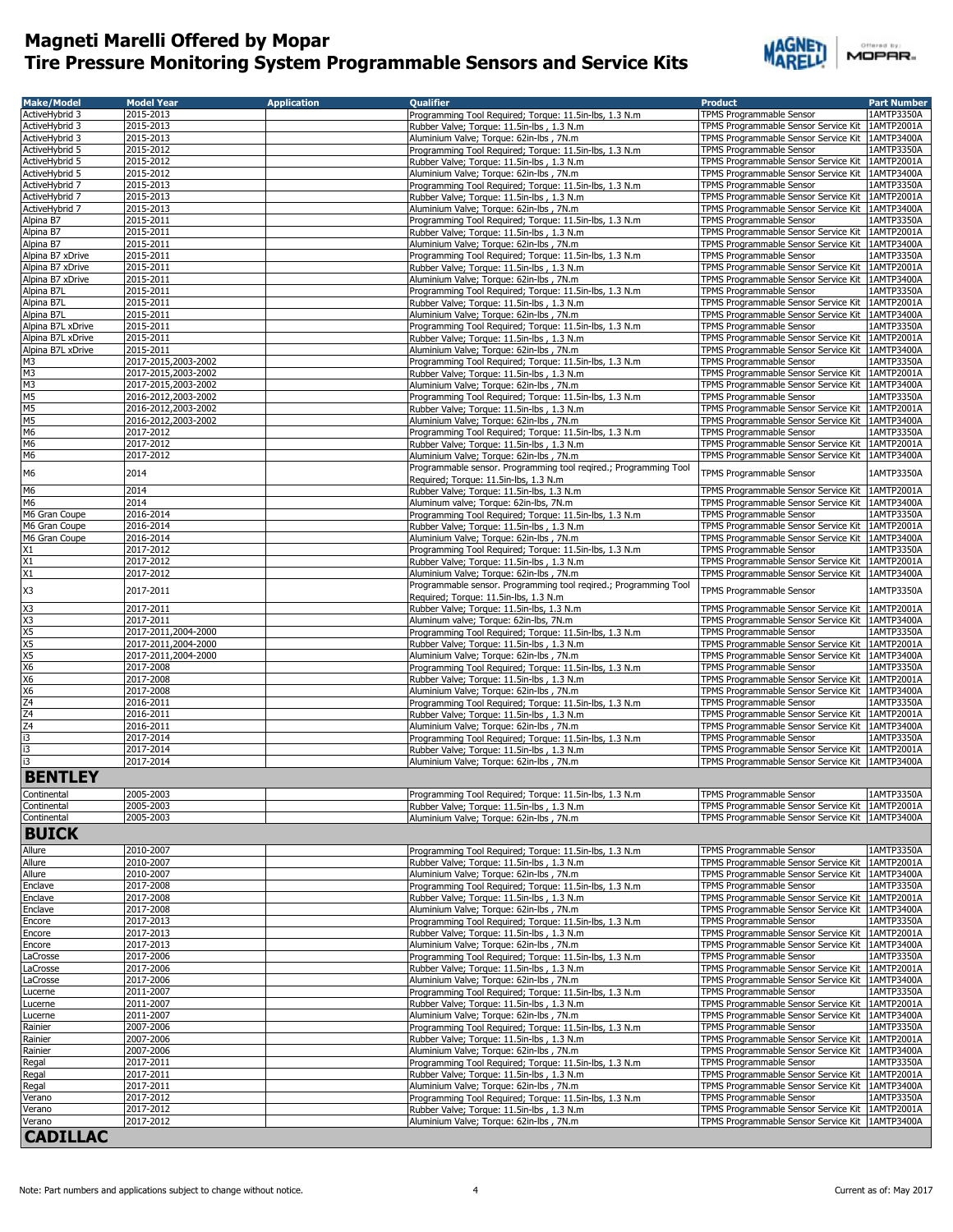

| <b>Make/Model</b>            | <b>Model Year</b>                     | <b>Application</b>     | <b>Qualifier</b>                                                                                                                                                                          | <b>Product</b>                                                                                       | <b>Part Number</b>       |
|------------------------------|---------------------------------------|------------------------|-------------------------------------------------------------------------------------------------------------------------------------------------------------------------------------------|------------------------------------------------------------------------------------------------------|--------------------------|
| <b>ATS</b>                   | 2017-2013                             |                        | For ATS-V, When installing EZ-Sensor the rubber valve MUST be<br>removed and replaced with Schrader Aluminium valve kit 34000;<br>Programming Tool Required; Torque: 11.5in-lbs, 1.3 N.m. | TPMS Programmable Sensor                                                                             | 1AMTP3350A               |
| <b>ATS</b>                   | 2017-2013                             |                        | Aluminium Valve; Torque: 62in-lbs, 7N.m                                                                                                                                                   | TPMS Programmable Sensor Service Kit                                                                 | 1AMTP3400A               |
| <b>ATS</b>                   | 2017-2016                             | Base                   | Rubber Valve; Torque: 11.5in-lbs, 1.3 N.m                                                                                                                                                 | TPMS Programmable Sensor Service Kit                                                                 | 1AMTP2001A               |
| <b>ATS</b>                   | 2017-2016                             | Luxury                 | Rubber Valve; Torque: 11.5in-lbs, 1.3 N.m                                                                                                                                                 | TPMS Programmable Sensor Service Kit   1AMTP2001A                                                    |                          |
| <b>ATS</b><br><b>ATS</b>     | 2017-2016<br>2017-2016                | Performance<br>Premium | Rubber Valve; Torque: 11.5in-lbs, 1.3 N.m<br>Rubber Valve; Torque: 11.5in-lbs, 1.3 N.m                                                                                                    | TPMS Programmable Sensor Service Kit<br>TPMS Programmable Sensor Service Kit                         | 1AMTP2001A<br>1AMTP2001A |
| <b>ATS</b>                   | 2015-2013                             |                        | Rubber Valve; Torque: 11.5in-lbs, 1.3 N.m                                                                                                                                                 | TPMS Programmable Sensor Service Kit                                                                 | 1AMTP2001A               |
|                              |                                       |                        | For CTS-V, When installing EZ-Sensor the rubber valve MUST be                                                                                                                             |                                                                                                      |                          |
| <b>CTS</b>                   | 2017-2004                             |                        | removed and replaced with Schrader Aluminium valve kit 34000;<br>Programming Tool Required; Torque: 11.5in-lbs, 1.3 N.m                                                                   | TPMS Programmable Sensor                                                                             | 1AMTP3350A               |
| <b>CTS</b>                   | 2017-2013,2011-2004                   |                        | Aluminium Valve: Torque: 62in-lbs, 7N.m.                                                                                                                                                  | TPMS Programmable Sensor Service Kit 1AMTP3400A                                                      |                          |
| CTS                          | 2017-2009,2007-2004                   | Base                   | Rubber Valve; Torque: 11.5in-lbs, 1.3 N.m                                                                                                                                                 | TPMS Programmable Sensor Service Kit   1AMTP2001A                                                    |                          |
| CTS<br>CTS                   | 2017-2010<br>2017-2010                | Luxury<br>Premium      | Rubber Valve; Torque: 11.5in-lbs, 1.3 N.m<br>Rubber Valve; Torque: 11.5in-lbs, 1.3 N.m.                                                                                                   | TPMS Programmable Sensor Service Kit   1AMTP2001A<br>TPMS Programmable Sensor Service Kit 1AMTP2001A |                          |
| <b>CTS</b>                   | 2016-2010                             | Performance            | Rubber Valve; Torque: 11.5in-lbs, 1.3 N.m                                                                                                                                                 | TPMS Programmable Sensor Service Kit 1AMTP2001A                                                      |                          |
| CTS                          | 2012                                  | 3.0L                   | Rubber Valve: Torque: 11.5in-lbs, 1.3 N.m.                                                                                                                                                | TPMS Programmable Sensor Service Kit   1AMTP2001A                                                    |                          |
| CTS                          | 2012                                  | 3.0L                   | Aluminium Valve; Torque: 62in-lbs, 7N.m                                                                                                                                                   | TPMS Programmable Sensor Service Kit                                                                 | 1AMTP3400A               |
| CTS                          | 2012                                  | 3.6L                   | Rubber Valve; Torque: 11.5in-lbs, 1.3 N.m                                                                                                                                                 | TPMS Programmable Sensor Service Kit                                                                 | 1AMTP2001A               |
| CTS                          | 2012                                  | 3.6L                   | Aluminium Valve; Torque: 62in-lbs, 7N.m                                                                                                                                                   | TPMS Programmable Sensor Service Kit   1AMTP3400A                                                    |                          |
| <b>CTS</b>                   | 2012                                  | Base                   | Aluminium Valve; Torque: 62in-lbs, 7N.m                                                                                                                                                   | TPMS Programmable Sensor Service Kit                                                                 | 1AMTP3400A               |
| CTS<br><b>CTS</b>            | 2012<br>2012                          | Luxury<br>Performance  | Aluminium Valve; Torque: 62in-lbs, 7N.m<br>Aluminium Valve; Torque: 62in-lbs, 7N.m                                                                                                        | TPMS Programmable Sensor Service Kit<br>TPMS Programmable Sensor Service Kit                         | 1AMTP3400A<br>1AMTP3400A |
| CTS                          | 2012                                  | Premium                | Aluminium Valve; Torque: 62in-lbs, 7N.m                                                                                                                                                   | TPMS Programmable Sensor Service Kit   1AMTP3400A                                                    |                          |
| CTS                          | 2008                                  |                        | Rubber Valve; Torque: 11.5in-lbs, 1.3 N.m.                                                                                                                                                | TPMS Programmable Sensor Service Kit   1AMTP2001A                                                    |                          |
| <b>DTS</b>                   | 2011-2006                             |                        | Programming Tool Required; Torque: 11.5in-lbs, 1.3 N.m                                                                                                                                    | TPMS Programmable Sensor                                                                             | 1AMTP3350A               |
| <b>DTS</b>                   | 2011-2006                             |                        | Rubber Valve; Torque: 11.5in-lbs, 1.3 N.m                                                                                                                                                 | TPMS Programmable Sensor Service Kit                                                                 | 1AMTP2001A               |
| <b>DTS</b>                   | 2011-2006                             |                        | Aluminium Valve; Torque: 62in-lbs, 7N.m                                                                                                                                                   | TPMS Programmable Sensor Service Kit                                                                 | 1AMTP3400A               |
| <b>DeVille</b>               | 2005-2001                             |                        | For CTS-V, When installing EZ-Sensor the rubber valve MUST be<br>removed and replaced with Schrader Aluminium valve kit 34000;                                                            | TPMS Programmable Sensor                                                                             | 1AMTP3350A               |
| <b>DeVille</b>               | 2005-2001                             |                        | Programming Tool Required; Torque: 11.5in-lbs, 1.3 N.m<br>Rubber Valve; Torque: 11.5in-lbs, 1.3 N.m.                                                                                      | TPMS Programmable Sensor Service Kit                                                                 | 1AMTP2001A               |
| <b>DeVille</b>               | 2005-2001                             |                        | Aluminium Valve; Torque: 62in-lbs, 7N.m                                                                                                                                                   | TPMS Programmable Sensor Service Kit                                                                 | 1AMTP3400A               |
| ELR                          | 2016-2014                             |                        | Programming Tool Required; Torque: 11.5in-lbs, 1.3 N.m                                                                                                                                    | TPMS Programmable Sensor                                                                             | 1AMTP3350A               |
| <b>ELR</b>                   | 2016-2014                             |                        | Rubber Valve; Torque: 11.5in-lbs, 1.3 N.m                                                                                                                                                 | TPMS Programmable Sensor Service Kit                                                                 | 1AMTP2001A               |
| <b>ELR</b>                   | 2016-2014                             |                        | Aluminium Valve; Torque: 62in-lbs, 7N.m                                                                                                                                                   | TPMS Programmable Sensor Service Kit 1AMTP3400A                                                      |                          |
| Escalade                     | 2017-2004                             |                        | Programming Tool Required; Torque: 11.5in-lbs, 1.3 N.m                                                                                                                                    | TPMS Programmable Sensor                                                                             | 1AMTP3350A               |
| Escalade                     | 2017-2004                             |                        | Rubber Valve; Torque: 11.5in-lbs, 1.3 N.m                                                                                                                                                 | TPMS Programmable Sensor Service Kit                                                                 | 1AMTP2001A               |
| Escalade                     | 2017-2004                             |                        | Aluminium Valve; Torque: 62in-lbs, 7N.m                                                                                                                                                   | TPMS Programmable Sensor Service Kit 1AMTP3400A                                                      |                          |
| Escalade ESV<br>Escalade ESV | 2017-2004<br>2017-2004                |                        | Programming Tool Required; Torque: 11.5in-lbs, 1.3 N.m<br>Rubber Valve; Torque: 11.5in-lbs, 1.3 N.m                                                                                       | TPMS Programmable Sensor<br>TPMS Programmable Sensor Service Kit                                     | 1AMTP3350A<br>1AMTP2001A |
| Escalade ESV                 | 2017-2004                             |                        | Aluminium Valve; Torque: 62in-lbs, 7N.m.                                                                                                                                                  | TPMS Programmable Sensor Service Kit                                                                 | 1AMTP3400A               |
| Escalade EXT                 | 2013-2004                             |                        | Programming Tool Required; Torque: 11.5in-lbs, 1.3 N.m                                                                                                                                    | TPMS Programmable Sensor                                                                             | 1AMTP3350A               |
| Escalade EXT                 | 2013-2004                             |                        | Rubber Valve; Torque: 11.5in-lbs, 1.3 N.m.                                                                                                                                                | TPMS Programmable Sensor Service Kit                                                                 | 1AMTP2001A               |
| Escalade EXT                 | 2013-2004                             |                        | Aluminium Valve; Torque: 62in-lbs, 7N.m                                                                                                                                                   | TPMS Programmable Sensor Service Kit                                                                 | 1AMTP3400A               |
| <b>SRX</b>                   | 2016-2004                             |                        | Programming Tool Required; Torque: 11.5in-lbs, 1.3 N.m                                                                                                                                    | TPMS Programmable Sensor                                                                             | 1AMTP3350A               |
| <b>SRX</b>                   | 2016-2004                             |                        | Rubber Valve; Torque: 11.5in-lbs, 1.3 N.m.                                                                                                                                                | TPMS Programmable Sensor Service Kit                                                                 | 1AMTP2001A               |
| <b>SRX</b>                   | 2016-2004                             |                        | Aluminium Valve; Torque: 62in-lbs, 7N.m                                                                                                                                                   | TPMS Programmable Sensor Service Kit                                                                 | 1AMTP3400A               |
| <b>STS</b><br><b>STS</b>     | 2011,2008-2005<br>2011-2010,2008-2005 |                        | Programming Tool Required; Torque: 11.5in-lbs, 1.3 N.m<br>Rubber Valve; Torque: 11.5in-lbs, 1.3 N.m.                                                                                      | TPMS Programmable Sensor<br>TPMS Programmable Sensor Service Kit                                     | 1AMTP3350A<br>1AMTP2001A |
| <b>STS</b>                   | 2011-2005                             |                        | Aluminium Valve; Torque: 62in-lbs, 7N.m                                                                                                                                                   | TPMS Programmable Sensor Service Kit                                                                 | 1AMTP3400A               |
|                              |                                       |                        | For STS-V, When installing EZ-Sensor the rubber valve MUST be                                                                                                                             |                                                                                                      |                          |
| <b>STS</b>                   | 2010-2009                             |                        | removed and replaced with Schrader Aluminium valve kit 34000;<br>Programming Tool Required; Torque: 11.5in-lbs, 1.3 N.m                                                                   | TPMS Programmable Sensor                                                                             | 1AMTP3350A               |
| <b>STS</b>                   | 2009                                  | Base                   | Rubber Valve; Torque: 11.5in-lbs, 1.3 N.m                                                                                                                                                 | TPMS Programmable Sensor Service Kit                                                                 | 1AMTP2001A               |
| <b>STS</b>                   | 2009                                  | Platinum               | Rubber Valve; Torque: 11.5in-lbs, 1.3 N.m.<br>For CTS-V, When installing EZ-Sensor the rubber valve MUST be                                                                               | TPMS Programmable Sensor Service Kit                                                                 | 1AMTP2001A               |
| Seville                      | 2004-2001                             |                        | removed and replaced with Schrader Aluminium valve kit 34000;<br>Programming Tool Required; Torque: 11.5in-lbs, 1.3 N.m                                                                   | TPMS Programmable Sensor                                                                             | 1AMTP3350A               |
| Seville                      | 2004-2001<br>2004-2001                |                        | Rubber Valve; Torque: 11.5in-lbs, 1.3 N.m.                                                                                                                                                | TPMS Programmable Sensor Service Kit<br>TPMS Programmable Sensor Service Kit                         | 1AMTP2001A<br>1AMTP3400A |
| Seville<br>XLR               | 2009-2004                             |                        | Aluminium Valve; Torque: 62in-lbs, 7N.m<br>Programming Tool Required; Torque: 11.5in-lbs, 1.3 N.m.                                                                                        | TPMS Programmable Sensor                                                                             | 1AMTP3350A               |
| <b>XLR</b>                   | 2009-2004                             |                        | Rubber Valve; Torque: 11.5in-lbs, 1.3 N.m.                                                                                                                                                | TPMS Programmable Sensor Service Kit   1AMTP2001A                                                    |                          |
| <b>XLR</b>                   | 2009-2004                             |                        | Aluminium Valve; Torque: 62in-lbs, 7N.m                                                                                                                                                   | TPMS Programmable Sensor Service Kit                                                                 | 1AMTP3400A               |
| ХTS                          | 2017-2013                             |                        | Programming Tool Required; Torque: 11.5in-lbs, 1.3 N.m                                                                                                                                    | TPMS Programmable Sensor                                                                             | 1AMTP3350A               |
| <b>XTS</b>                   | 2017-2013                             |                        | Rubber Valve; Torque: 11.5in-lbs, 1.3 N.m.                                                                                                                                                | TPMS Programmable Sensor Service Kit                                                                 | 1AMTP2001A               |
| ХTS                          | 2017-2013                             |                        | Aluminium Valve; Torque: 62in-lbs, 7N.m                                                                                                                                                   | TPMS Programmable Sensor Service Kit                                                                 | 1AMTP3400A               |
|                              | <b>CHEVROLET/CHEVROLET TRUCK</b>      |                        |                                                                                                                                                                                           |                                                                                                      |                          |
| Avalanche                    | 2013-2007                             |                        | Programming Tool Required; Torque: 11.5in-lbs, 1.3 N.m                                                                                                                                    | <b>TPMS Programmable Sensor</b>                                                                      | 1AMTP3350A               |
| Avalanche                    | 2013-2007                             |                        | Rubber Valve; Torque: 11.5in-lbs, 1.3 N.m.                                                                                                                                                | TPMS Programmable Sensor Service Kit                                                                 | 1AMTP2001A               |
| Avalanche                    | 2013-2007                             |                        | Aluminium Valve: Torque: 62in-lbs, 7N.m.                                                                                                                                                  | TPMS Programmable Sensor Service Kit                                                                 | 1AMTP3400A               |
| Aveo                         | 2011-2007                             |                        | Programming Tool Required; Torque: 11.5in-lbs, 1.3 N.m                                                                                                                                    | TPMS Programmable Sensor                                                                             | 1AMTP3350A               |
| Aveo                         | 2011-2007                             |                        | Rubber Valve; Torque: 11.5in-lbs, 1.3 N.m                                                                                                                                                 | TPMS Programmable Sensor Service Kit                                                                 | 1AMTP2001A               |
| Aveo<br>Aveo5                | 2011-2007<br>2011-2007                |                        | Aluminium Valve; Torque: 62in-lbs, 7N.m<br>Programming Tool Required; Torque: 11.5in-lbs, 1.3 N.m                                                                                         | TPMS Programmable Sensor Service Kit<br>TPMS Programmable Sensor                                     | 1AMTP3400A<br>1AMTP3350A |
| Aveo5                        | 2011-2007                             |                        | Rubber Valve; Torque: 11.5in-lbs, 1.3 N.m                                                                                                                                                 | TPMS Programmable Sensor Service Kit                                                                 | 1AMTP2001A               |
| Aveo5                        | 2011-2007                             |                        | Aluminium Valve; Torque: 62in-lbs, 7N.m                                                                                                                                                   | TPMS Programmable Sensor Service Kit                                                                 | 1AMTP3400A               |
| Camaro                       | 2017,2015-2012                        | LS                     | Programming Tool Required; Torque: 11.5in-lbs, 1.3 N.m                                                                                                                                    | <b>TPMS Programmable Sensor</b>                                                                      | 1AMTP3350A               |
| Camaro                       | 2017,2015-2012                        | LS                     | Rubber Valve; Torque: 11.5in-lbs, 1.3 N.m                                                                                                                                                 | TPMS Programmable Sensor Service Kit                                                                 | 1AMTP2001A               |
| Camaro                       | 2017,2015-2012                        | LS                     | Aluminium Valve; Torque: 62in-lbs, 7N.m                                                                                                                                                   | TPMS Programmable Sensor Service Kit                                                                 | 1AMTP3400A               |
| Camaro                       | 2017,2015-2012                        | LT                     | Programming Tool Required; Torque: 11.5in-lbs, 1.3 N.m                                                                                                                                    | TPMS Programmable Sensor                                                                             | 1AMTP3350A               |
| Camaro                       | 2017,2015-2012                        | LT                     | Rubber Valve; Torque: 11.5in-lbs, 1.3 N.m                                                                                                                                                 | TPMS Programmable Sensor Service Kit                                                                 | 1AMTP2001A               |
| Camaro<br>Camaro             | 2017,2015-2012<br>2017,2015-2012      | LT<br>SS               | Aluminium Valve; Torque: 62in-lbs, 7N.m<br>Programming Tool Required; Torque: 11.5in-lbs, 1.3 N.m                                                                                         | TPMS Programmable Sensor Service Kit<br>TPMS Programmable Sensor                                     | 1AMTP3400A<br>1AMTP3350A |
| Camaro                       | 2017,2015-2012                        | SS                     | Rubber Valve; Torque: 11.5in-lbs, 1.3 N.m                                                                                                                                                 | TPMS Programmable Sensor Service Kit                                                                 | 1AMTP2001A               |
| Camaro                       | 2017,2015-2012                        | SS                     | Aluminium Valve; Torque: 62in-lbs, 7N.m                                                                                                                                                   | TPMS Programmable Sensor Service Kit                                                                 | 1AMTP3400A               |
| Camaro                       | 2016, 2011-2010                       |                        | Programming Tool Required; Torque: 11.5in-lbs, 1.3 N.m                                                                                                                                    | TPMS Programmable Sensor                                                                             | 1AMTP3350A               |
| Camaro                       | 2016,2011-2010                        |                        | Rubber Valve; Torque: 11.5in-lbs, 1.3 N.m                                                                                                                                                 | TPMS Programmable Sensor Service Kit   1AMTP2001A                                                    |                          |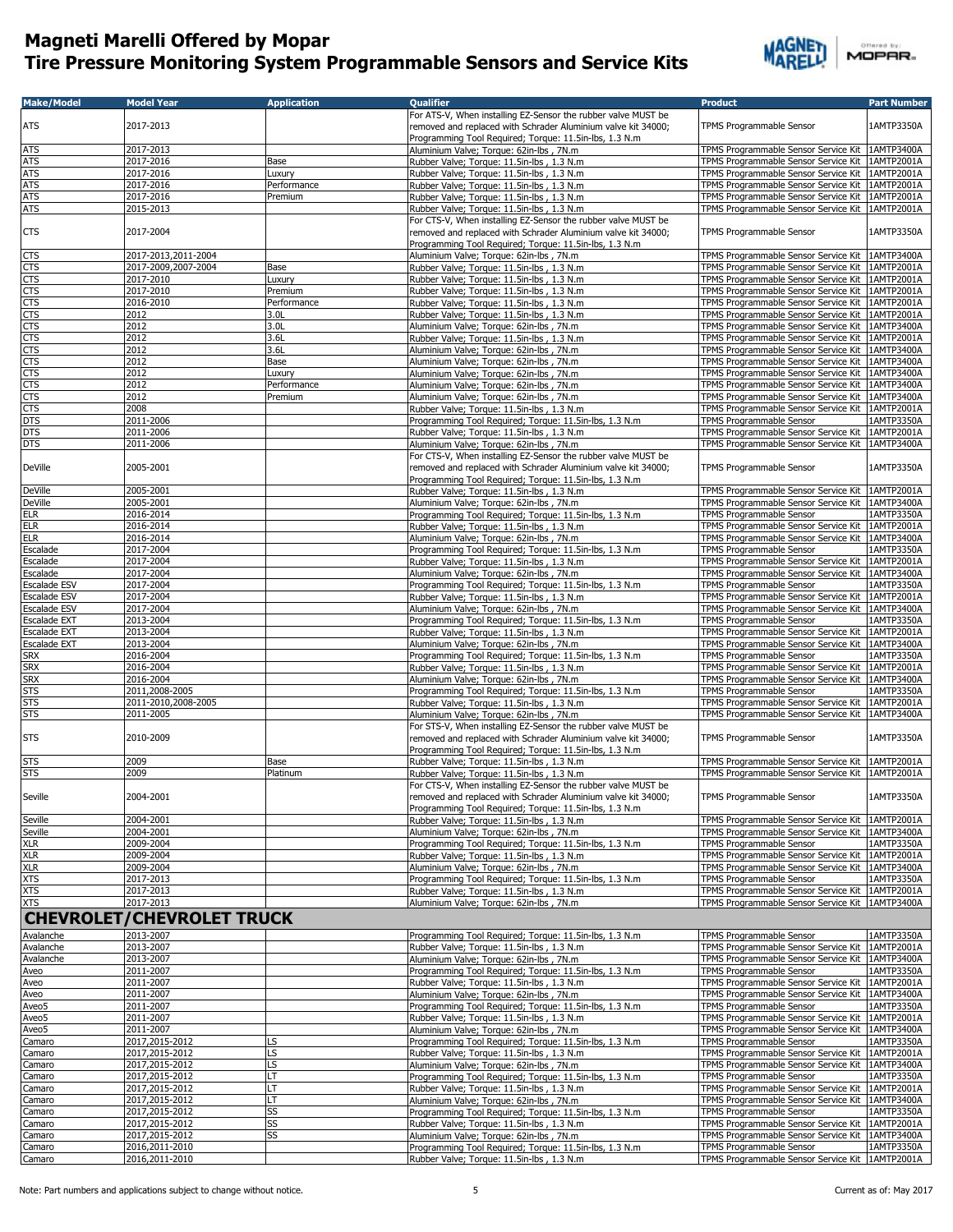

| <b>Make/Model</b>                      | <b>Model Year</b>        | <b>Application</b>                | <b>Oualifier</b>                                                                                                                                                              | <b>Product</b>                                                                                         | <b>Part Number</b>       |
|----------------------------------------|--------------------------|-----------------------------------|-------------------------------------------------------------------------------------------------------------------------------------------------------------------------------|--------------------------------------------------------------------------------------------------------|--------------------------|
| Camaro                                 | 2016,2011-2010           |                                   | Aluminium Valve; Torque: 62in-lbs, 7N.m                                                                                                                                       | TPMS Programmable Sensor Service Kit   1AMTP3400A                                                      |                          |
| Camaro                                 | 2015-2014                | Z/28                              | Programming Tool Required; Torque: 11.5in-lbs, 1.3 N.m                                                                                                                        | <b>TPMS Programmable Sensor</b>                                                                        | 1AMTP3350A               |
| Camaro                                 | 2015-2014                | Z/28                              | Rubber Valve; Torque: 11.5in-lbs, 1.3 N.m                                                                                                                                     | TPMS Programmable Sensor Service Kit                                                                   | 1AMTP2001A               |
| Camaro                                 | 2015-2014                | Z/28                              | Aluminium Valve; Torque: 62in-lbs, 7N.m                                                                                                                                       | TPMS Programmable Sensor Service Kit   1AMTP3400A                                                      |                          |
| Caprice                                | 2013-2011<br>2013-2011   |                                   | Programming Tool Required; Torque: 11.5in-lbs, 1.3 N.m                                                                                                                        | TPMS Programmable Sensor<br>TPMS Programmable Sensor Service Kit                                       | 1AMTP3350A<br>1AMTP2001A |
| Caprice<br>Caprice                     | 2013-2011                |                                   | Rubber Valve; Torque: 11.5in-lbs, 1.3 N.m<br>Aluminium Valve; Torque: 62in-lbs, 7N.m                                                                                          | TPMS Programmable Sensor Service Kit                                                                   | 1AMTP3400A               |
| Captiva Sport                          | 2015-2012                |                                   | Programming Tool Required; Torque: 11.5in-lbs, 1.3 N.m                                                                                                                        | TPMS Programmable Sensor                                                                               | 1AMTP3350A               |
| Captiva Sport                          | 2015-2012                |                                   | Rubber Valve; Torque: 11.5in-lbs, 1.3 N.m.                                                                                                                                    | TPMS Programmable Sensor Service Kit   1AMTP2001A                                                      |                          |
| Captiva Sport                          | 2015-2012                |                                   | Aluminium Valve; Torque: 62in-lbs, 7N.m                                                                                                                                       | TPMS Programmable Sensor Service Kit   1AMTP3400A                                                      |                          |
| Cobalt                                 | 2010-2008                |                                   | Programming Tool Required; Torque: 11.5in-lbs, 1.3 N.m                                                                                                                        | TPMS Programmable Sensor                                                                               | 1AMTP3350A               |
| Cobalt                                 | 2010-2008                |                                   | Rubber Valve; Torque: 11.5in-lbs, 1.3 N.m                                                                                                                                     | TPMS Programmable Sensor Service Kit   1AMTP2001A                                                      |                          |
| Cobalt                                 | 2010-2008                |                                   | Aluminium Valve; Torque: 62in-lbs, 7N.m                                                                                                                                       | TPMS Programmable Sensor Service Kit 1AMTP3400A                                                        |                          |
| Colorado                               | 2017-2015,2012-2007      |                                   | Programming Tool Required; Torque: 11.5in-lbs, 1.3 N.m                                                                                                                        | TPMS Programmable Sensor                                                                               | 1AMTP3350A               |
| Colorado                               | 2017-2015,2012-2007      |                                   | Rubber Valve; Torque: 11.5in-lbs, 1.3 N.m.                                                                                                                                    | TPMS Programmable Sensor Service Kit   1AMTP2001A                                                      |                          |
| Colorado                               | 2017-2015,2012-2007      |                                   | Aluminium Valve; Torque: 62in-lbs, 7N.m                                                                                                                                       | TPMS Programmable Sensor Service Kit   1AMTP3400A                                                      |                          |
| Corvette                               | 2017-2014                |                                   | Programming Tool Required; Torque: 11.5in-lbs, 1.3 N.m                                                                                                                        | TPMS Programmable Sensor                                                                               | 1AMTP3350A               |
| Corvette                               | 2017-2013,2011-2001      |                                   | Rubber Valve; Torque: 11.5in-lbs, 1.3 N.m                                                                                                                                     | TPMS Programmable Sensor Service Kit   1AMTP2001A                                                      |                          |
| Corvette                               | 2017-2013,2011-2001      |                                   | Aluminium Valve; Torque: 62in-lbs, 7N.m                                                                                                                                       | TPMS Programmable Sensor Service Kit   1AMTP3400A                                                      |                          |
| Corvette                               | 2013,2011-2010,2005      |                                   | Programming Tool Required; Torque: 11.5in-lbs, 1.3 N.m; When<br>installing EZ-Sensor the rubber valve MUST be removed and replaced<br>with Schrader Aluminium valve kit 34000 | TPMS Programmable Sensor                                                                               | 1AMTP3350A               |
| Corvette                               | 2012,2009-2006,2004-2001 | Base                              | Programming Tool Required; Torque: 11.5in-lbs, 1.3 N.m; When<br>installing EZ-Sensor the rubber valve MUST be removed and replaced<br>with Schrader Aluminium valve kit 34000 | TPMS Programmable Sensor                                                                               | 1AMTP3350A               |
| Corvette                               | 2012                     | Base                              | Torque: 11.5in-lbs, 1.3 N.m                                                                                                                                                   | TPMS Programmable Sensor Service Kit   1AMTP2001A                                                      |                          |
| Corvette                               | 2012                     | Base                              | Torque: 62in-lbs, 7N.m                                                                                                                                                        | TPMS Programmable Sensor Service Kit 1AMTP3400A                                                        |                          |
|                                        |                          |                                   | Programming Tool Reguired; Torgue: 11.5in-lbs, 1.3 N.m; When                                                                                                                  |                                                                                                        |                          |
| Corvette                               | 2012                     | Z06                               | installing EZ-Sensor the rubber valve MUST be removed and replaced<br>with Schrader Aluminium valve kit 34000                                                                 | TPMS Programmable Sensor                                                                               | 1AMTP3350A               |
| Corvette                               | 2012                     | Z06                               | Torque: 11.5in-lbs , 1.3 N.m                                                                                                                                                  | TPMS Programmable Sensor Service Kit                                                                   | 1AMTP2001A               |
| Corvette                               | 2012                     | Z06                               | Torque: 62in-lbs, 7N.m                                                                                                                                                        | TPMS Programmable Sensor Service Kit                                                                   | 1AMTP3400A               |
| Corvette                               | 2009                     | ZR1                               | Programming Tool Required; Torque: 11.5in-lbs, 1.3 N.m; When<br>installing EZ-Sensor the rubber valve MUST be removed and replaced<br>with Schrader Aluminium valve kit 34000 | TPMS Programmable Sensor                                                                               | 1AMTP3350A               |
| Corvette                               | 2003                     | 50th Anniversary Edition          | Programming Tool Required; Torque: 11.5in-lbs, 1.3 N.m; When<br>installing EZ-Sensor the rubber valve MUST be removed and replaced<br>with Schrader Aluminium valve kit 34000 | TPMS Programmable Sensor                                                                               | 1AMTP3350A               |
| Corvette                               | 2003                     | 50th Anniversary Edition Pace Car | Programming Tool Required; Torque: 11.5in-lbs, 1.3 N.m; When<br>installing EZ-Sensor the rubber valve MUST be removed and replaced                                            | TPMS Programmable Sensor                                                                               | 1AMTP3350A               |
|                                        |                          |                                   | with Schrader Aluminium valve kit 34000                                                                                                                                       |                                                                                                        |                          |
| Cruze                                  | 2017-2011                |                                   | Programming Tool Required; Torque: 11.5in-lbs, 1.3 N.m                                                                                                                        | TPMS Programmable Sensor                                                                               | 1AMTP3350A               |
| Cruze                                  | 2017-2011<br>2017-2011   |                                   | Rubber Valve; Torque: 11.5in-lbs, 1.3 N.m                                                                                                                                     | TPMS Programmable Sensor Service Kit   1AMTP2001A<br>TPMS Programmable Sensor Service Kit   1AMTP3400A |                          |
| Cruze<br>Equinox                       | 2017-2007                |                                   | Aluminium Valve; Torque: 62in-lbs, 7N.m<br>Programming Tool Required; Torque: 11.5in-lbs, 1.3 N.m                                                                             | TPMS Programmable Sensor                                                                               | 1AMTP3350A               |
| Equinox                                | 2017-2007                |                                   | Rubber Valve; Torque: 11.5in-lbs, 1.3 N.m                                                                                                                                     | TPMS Programmable Sensor Service Kit                                                                   | 1AMTP2001A               |
| Equinox                                | 2017-2007                |                                   | Aluminium Valve; Torque: 62in-lbs, 7N.m                                                                                                                                       | TPMS Programmable Sensor Service Kit   1AMTP3400A                                                      |                          |
| Express 1500                           | 2014-2008                |                                   | Programming Tool Required; Torque: 11.5in-lbs, 1.3 N.m                                                                                                                        | TPMS Programmable Sensor                                                                               | 1AMTP3350A               |
| Express 1500                           | 2014-2008                |                                   | Rubber Valve; Torque: 11.5in-lbs, 1.3 N.m                                                                                                                                     | TPMS Programmable Sensor Service Kit                                                                   | 1AMTP2001A               |
| Express 1500                           | 2014-2008                |                                   | Aluminium Valve; Torque: 62in-lbs, 7N.m                                                                                                                                       | TPMS Programmable Sensor Service Kit                                                                   | 1AMTP3400A               |
| Express 2500                           | 2017-2008                |                                   | Programming Tool Required; Torque: 11.5in-lbs, 1.3 N.m                                                                                                                        | TPMS Programmable Sensor                                                                               | 1AMTP3350A               |
| Express 2500                           | 2017-2008                |                                   | Rubber Valve; Torque: 11.5in-lbs, 1.3 N.m.                                                                                                                                    | TPMS Programmable Sensor Service Kit                                                                   | 1AMTP2001A               |
| Express 2500                           | 2017-2008                |                                   | Aluminium Valve; Torque: 62in-lbs, 7N.m                                                                                                                                       | TPMS Programmable Sensor Service Kit                                                                   | 1AMTP3400A               |
| Express 3500                           | 2017-2008                |                                   | Programming Tool Required; Torque: 11.5in-lbs, 1.3 N.m                                                                                                                        | TPMS Programmable Sensor                                                                               | 1AMTP3350A               |
| Express 3500                           | 2017-2008                |                                   | Rubber Valve; Torque: 11.5in-lbs, 1.3 N.m.                                                                                                                                    | TPMS Programmable Sensor Service Kit                                                                   | 1AMTP2001A               |
| Express 3500                           | 2017-2008                |                                   | Aluminium Valve; Torque: 62in-lbs, 7N.m                                                                                                                                       | TPMS Programmable Sensor Service Kit   1AMTP3400A                                                      |                          |
| hhr                                    | 2011-2008<br>2011-2008   |                                   | Programming Tool Required; Torque: 11.5in-lbs, 1.3 N.m                                                                                                                        | TPMS Programmable Sensor<br>TPMS Programmable Sensor Service Kit   1AMTP2001A                          | 1AMTP3350A               |
| <b>HHR</b><br><b>HHR</b>               | 2011-2008                |                                   | Rubber Valve; Torque: 11.5in-lbs, 1.3 N.m.<br>Aluminium Valve; Torque: 62in-lbs, 7N.m                                                                                         | TPMS Programmable Sensor Service Kit   1AMTP3400A                                                      |                          |
| Impala                                 | 2017-2006                |                                   | Programming Tool Required; Torque: 11.5in-lbs, 1.3 N.m                                                                                                                        | TPMS Programmable Sensor                                                                               | 1AMTP3350A               |
| Impala                                 | 2017-2006                |                                   | Rubber Valve; Torque: 11.5in-lbs, 1.3 N.m.                                                                                                                                    | TPMS Programmable Sensor Service Kit   1AMTP2001A                                                      |                          |
| Impala                                 | 2017-2006                |                                   | Aluminium Valve; Torque: 62in-lbs, 7N.m                                                                                                                                       | TPMS Programmable Sensor Service Kit 1AMTP3400A                                                        |                          |
| Impala Limited                         | 2016-2014                |                                   | Programming Tool Required; Torque: 11.5in-lbs, 1.3 N.m                                                                                                                        | TPMS Programmable Sensor                                                                               | 1AMTP3350A               |
| Impala Limited                         | 2016-2014                |                                   | Rubber Valve; Torque: 11.5in-lbs, 1.3 N.m                                                                                                                                     | TPMS Programmable Sensor Service Kit 1AMTP2001A                                                        |                          |
| Impala Limited                         | 2016-2014                |                                   | Aluminium Valve; Torque: 62in-lbs, 7N.m                                                                                                                                       | TPMS Programmable Sensor Service Kit   1AMTP3400A                                                      |                          |
| Malibu                                 | 2017-2008                |                                   | Programming Tool Required; Torque: 11.5in-lbs, 1.3 N.m                                                                                                                        | TPMS Programmable Sensor                                                                               | 1AMTP3350A               |
| Malibu                                 | 2017-2008                |                                   | Rubber Valve; Torque: 11.5in-lbs, 1.3 N.m.                                                                                                                                    | TPMS Programmable Sensor Service Kit                                                                   | 1AMTP2001A               |
| Malibu                                 | 2017-2008                |                                   | Aluminium Valve; Torque: 62in-lbs, 7N.m                                                                                                                                       | TPMS Programmable Sensor Service Kit   1AMTP3400A                                                      |                          |
| Monte Carlo                            | 2007-2006                |                                   | Programming Tool Required; Torque: 11.5in-lbs, 1.3 N.m                                                                                                                        | TPMS Programmable Sensor                                                                               | 1AMTP3350A               |
| Monte Carlo                            | 2007-2006                |                                   | Rubber Valve; Torque: 11.5in-lbs, 1.3 N.m                                                                                                                                     | TPMS Programmable Sensor Service Kit   1AMTP2001A                                                      |                          |
| Monte Carlo<br>Orlando                 | 2007-2006<br>2014-2012   |                                   | Aluminium Valve; Torque: 62in-lbs, 7N.m<br>Programming Tool Required: Torque: 11.5in-lbs, 1.3 N.m.                                                                            | TPMS Programmable Sensor Service Kit<br>TPMS Programmable Sensor                                       | 1AMTP3400A<br>1AMTP3350A |
| Orlando                                | 2014-2012                |                                   | Rubber Valve; Torque: 11.5in-lbs, 1.3 N.m.                                                                                                                                    | TPMS Programmable Sensor Service Kit                                                                   | 1AMTP2001A               |
| Orlando                                | 2014-2012                |                                   | Aluminium Valve; Torque: 62in-lbs, 7N.m                                                                                                                                       | TPMS Programmable Sensor Service Kit   1AMTP3400A                                                      |                          |
| SS                                     | 2017-2014                |                                   | Programming Tool Required; Torque: 11.5in-lbs, 1.3 N.m.                                                                                                                       | TPMS Programmable Sensor                                                                               | 1AMTP3350A               |
|                                        | 2017-2014                |                                   | Rubber Valve; Torque: 11.5in-lbs, 1.3 N.m                                                                                                                                     | TPMS Programmable Sensor Service Kit                                                                   | 1AMTP2001A               |
| $\frac{SS}{SS}$                        | 2017-2014                |                                   | Aluminium Valve; Torque: 62in-lbs, 7N.m                                                                                                                                       | TPMS Programmable Sensor Service Kit   1AMTP3400A                                                      |                          |
|                                        | 2006                     |                                   | Programming Tool Required; Torque: 11.5in-lbs, 1.3 N.m                                                                                                                        | TPMS Programmable Sensor                                                                               | 1AMTP3350A               |
| <b>SSR</b>                             | 2006                     |                                   | Rubber Valve; Torque: 11.5in-lbs, 1.3 N.m                                                                                                                                     | TPMS Programmable Sensor Service Kit                                                                   | 1AMTP2001A               |
| <b>SSR</b>                             | 2006                     |                                   | Aluminium Valve; Torque: 62in-lbs, 7N.m                                                                                                                                       | TPMS Programmable Sensor Service Kit                                                                   | 1AMTP3400A               |
| Silverado 1500                         | 2017-2004                |                                   | Programming Tool Required; Torque: 11.5in-lbs, 1.3 N.m                                                                                                                        | TPMS Programmable Sensor                                                                               | 1AMTP3350A               |
| Silverado 1500                         | 2017-2004                |                                   | Rubber Valve; Torque: 11.5in-lbs, 1.3 N.m.                                                                                                                                    | TPMS Programmable Sensor Service Kit                                                                   | 1AMTP2001A               |
| Silverado 1500                         | 2017-2004                |                                   | Aluminium Valve; Torque: 62in-lbs, 7N.m                                                                                                                                       | TPMS Programmable Sensor Service Kit   1AMTP3400A                                                      |                          |
| Silverado 1500 HD                      | 2006-2005                |                                   | Programming Tool Required; Torque: 11.5in-lbs, 1.3 N.m                                                                                                                        | TPMS Programmable Sensor                                                                               | 1AMTP3350A               |
| Silverado 1500 HD<br>Silverado 1500 HD | 2006-2005<br>2006-2005   |                                   | Rubber Valve; Torque: 11.5in-lbs, 1.3 N.m<br>Aluminium Valve; Torque: 62in-lbs, 7N.m                                                                                          | TPMS Programmable Sensor Service Kit 1AMTP2001A<br>TPMS Programmable Sensor Service Kit   1AMTP3400A   |                          |
| Silverado 2500                         | 2004                     |                                   | Programming Tool Required; Torque: 11.5in-lbs, 1.3 N.m                                                                                                                        | TPMS Programmable Sensor                                                                               | 1AMTP3350A               |
| Silverado 2500                         | 2004                     |                                   | Rubber Valve; Torque: 11.5in-lbs, 1.3 N.m.                                                                                                                                    | TPMS Programmable Sensor Service Kit 1AMTP2001A                                                        |                          |
| Silverado 2500                         | 2004                     |                                   | Aluminium Valve; Torque: 62in-lbs, 7N.m                                                                                                                                       | TPMS Programmable Sensor Service Kit   1AMTP3400A                                                      |                          |
| Silverado 2500 HD                      | 2017-2004                |                                   | Programming Tool Required; Torque: 11.5in-lbs, 1.3 N.m                                                                                                                        | TPMS Programmable Sensor                                                                               | 1AMTP3350A               |
|                                        |                          |                                   |                                                                                                                                                                               |                                                                                                        |                          |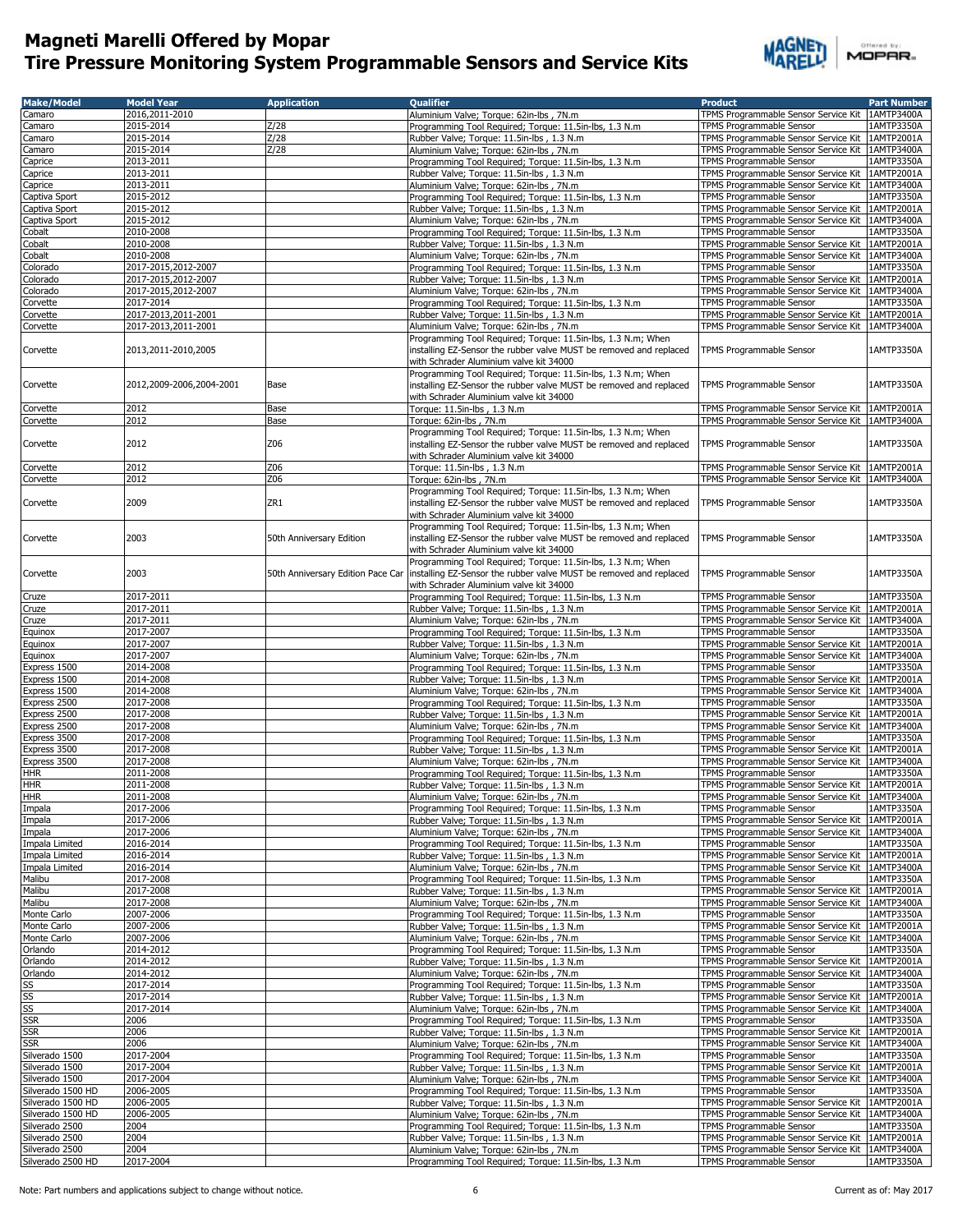

| <b>Make/Model</b>    | <b>Model Year</b>      | <b>Application</b> | <b>Qualifier</b>                                                                                    | <b>Product</b>                                                                                         | <b>Part Number</b>       |
|----------------------|------------------------|--------------------|-----------------------------------------------------------------------------------------------------|--------------------------------------------------------------------------------------------------------|--------------------------|
| Silverado 2500 HD    | 2017-2004              |                    | Rubber Valve; Torque: 11.5in-lbs, 1.3 N.m.                                                          | TPMS Programmable Sensor Service Kit   1AMTP2001A                                                      |                          |
| Silverado 2500 HD    | 2017-2004              |                    | Aluminium Valve; Torque: 62in-lbs, 7N.m                                                             | TPMS Programmable Sensor Service Kit   1AMTP3400A                                                      |                          |
| Silverado 3500       | 2006-2004              |                    | Programming Tool Required; Torque: 11.5in-lbs, 1.3 N.m                                              | TPMS Programmable Sensor                                                                               | 1AMTP3350A               |
| Silverado 3500       | 2006-2004              |                    | Rubber Valve; Torque: 11.5in-lbs, 1.3 N.m.                                                          | TPMS Programmable Sensor Service Kit 1AMTP2001A                                                        |                          |
| Silverado 3500       | 2006-2004              |                    | Aluminium Valve; Torque: 62in-lbs, 7N.m                                                             | TPMS Programmable Sensor Service Kit   1AMTP3400A                                                      |                          |
| Silverado 3500 HD    | 2017-2007              |                    | Programming Tool Required; Torque: 11.5in-lbs, 1.3 N.m                                              | TPMS Programmable Sensor                                                                               | 1AMTP3350A               |
| Silverado 3500 HD    | 2017-2007              |                    | Rubber Valve; Torque: 11.5in-lbs, 1.3 N.m.                                                          | TPMS Programmable Sensor Service Kit                                                                   | 1AMTP2001A               |
| Silverado 3500 HD    | 2017-2007              |                    | Aluminium Valve; Torque: 62in-lbs, 7N.m                                                             | TPMS Programmable Sensor Service Kit   1AMTP3400A                                                      |                          |
| Sonic                | 2017-2012              |                    | Programming Tool Required; Torque: 11.5in-lbs, 1.3 N.m                                              | <b>TPMS Programmable Sensor</b>                                                                        | 1AMTP3350A               |
| Sonic                | 2017-2012              |                    | Rubber Valve; Torque: 11.5in-lbs, 1.3 N.m                                                           | TPMS Programmable Sensor Service Kit                                                                   | 1AMTP2001A               |
| Sonic                | 2017-2012              |                    | Aluminium Valve; Torque: 62in-lbs, 7N.m                                                             | TPMS Programmable Sensor Service Kit   1AMTP3400A                                                      |                          |
| Spark                | 2017-2013              |                    | Programming Tool Required; Torque: 11.5in-lbs, 1.3 N.m                                              | TPMS Programmable Sensor                                                                               | 1AMTP3350A               |
| Spark                | 2017-2013              |                    | Rubber Valve; Torque: 11.5in-lbs, 1.3 N.m                                                           | TPMS Programmable Sensor Service Kit                                                                   | 1AMTP2001A               |
| Spark                | 2017-2013              |                    | Aluminium Valve; Torque: 62in-lbs, 7N.m                                                             | TPMS Programmable Sensor Service Kit   1AMTP3400A                                                      |                          |
| Spark EV             | 2016-2014              |                    | Programming Tool Required; Torque: 11.5in-lbs, 1.3 N.m                                              | TPMS Programmable Sensor                                                                               | 1AMTP3350A               |
| Spark EV             | 2016-2014              |                    | Rubber Valve; Torque: 11.5in-lbs, 1.3 N.m.                                                          | TPMS Programmable Sensor Service Kit                                                                   | 1AMTP2001A               |
| Spark EV             | 2016-2014              |                    | Aluminium Valve; Torque: 62in-lbs, 7N.m                                                             | TPMS Programmable Sensor Service Kit   1AMTP3400A                                                      |                          |
| Suburban 1500        | 2014-2004              |                    | Programming Tool Required; Torque: 11.5in-lbs, 1.3 N.m                                              | TPMS Programmable Sensor                                                                               | 1AMTP3350A               |
| Suburban 1500        | 2014-2004              |                    | Rubber Valve; Torque: 11.5in-lbs, 1.3 N.m                                                           | TPMS Programmable Sensor Service Kit   1AMTP2001A                                                      |                          |
| Suburban 1500        | 2014-2004              |                    | Aluminium Valve; Torque: 62in-lbs, 7N.m                                                             | TPMS Programmable Sensor Service Kit   1AMTP3400A                                                      |                          |
| Suburban 2500        | 2013-2004              |                    | Programming Tool Required; Torque: 11.5in-lbs, 1.3 N.m                                              | TPMS Programmable Sensor                                                                               | 1AMTP3350A               |
| Suburban 2500        | 2013-2004              |                    | Rubber Valve; Torque: 11.5in-lbs, 1.3 N.m.                                                          | TPMS Programmable Sensor Service Kit   1AMTP2001A                                                      |                          |
| Suburban 2500        | 2013-2004              |                    | Aluminium Valve; Torque: 62in-lbs, 7N.m                                                             | TPMS Programmable Sensor Service Kit   1AMTP3400A                                                      |                          |
| Tahoe                | 2017-2004              |                    | Programming Tool Required; Torque: 11.5in-lbs, 1.3 N.m                                              | TPMS Programmable Sensor                                                                               | 1AMTP3350A               |
| Tahoe                | 2017-2004              |                    | Rubber Valve; Torque: 11.5in-lbs, 1.3 N.m                                                           | TPMS Programmable Sensor Service Kit   1AMTP2001A                                                      |                          |
| Tahoe                | 2017-2004              |                    | Aluminium Valve; Torque: 62in-lbs, 7N.m                                                             | TPMS Programmable Sensor Service Kit   1AMTP3400A                                                      |                          |
|                      |                        |                    |                                                                                                     |                                                                                                        | 1AMTP3350A               |
| Trailblazer          | 2009-2006              |                    | Programming Tool Required; Torque: 11.5in-lbs, 1.3 N.m                                              | TPMS Programmable Sensor                                                                               |                          |
| Trailblazer          | 2009-2006              |                    | Rubber Valve; Torque: 11.5in-lbs, 1.3 N.m.                                                          | TPMS Programmable Sensor Service Kit   1AMTP2001A                                                      |                          |
| Trailblazer          | 2009-2006              |                    | Aluminium Valve; Torque: 62in-lbs, 7N.m                                                             | TPMS Programmable Sensor Service Kit   1AMTP3400A                                                      |                          |
| Trailblazer EXT      | 2006                   |                    | Programming Tool Required; Torque: 11.5in-lbs, 1.3 N.m                                              | TPMS Programmable Sensor                                                                               | 1AMTP3350A               |
| Trailblazer EXT      | 2006                   |                    | Rubber Valve; Torque: 11.5in-lbs, 1.3 N.m.                                                          | TPMS Programmable Sensor Service Kit 1AMTP2001A                                                        |                          |
| Trailblazer EXT      | 2006                   |                    | Aluminium Valve; Torque: 62in-lbs, 7N.m                                                             | TPMS Programmable Sensor Service Kit   1AMTP3400A                                                      |                          |
| Traverse             | 2017-2009              |                    | Programming Tool Required; Torque: 11.5in-lbs, 1.3 N.m                                              | TPMS Programmable Sensor                                                                               | 1AMTP3350A               |
| Traverse             | 2017-2009              |                    | Rubber Valve; Torque: 11.5in-lbs, 1.3 N.m.                                                          | TPMS Programmable Sensor Service Kit                                                                   | 1AMTP2001A               |
| Traverse             | 2017-2009              |                    | Aluminium Valve; Torque: 62in-lbs, 7N.m                                                             | TPMS Programmable Sensor Service Kit   1AMTP3400A                                                      |                          |
| Trax                 | 2017-2013              |                    | Programming Tool Required; Torque: 11.5in-lbs, 1.3 N.m                                              | TPMS Programmable Sensor                                                                               | 1AMTP3350A               |
| Trax                 | 2017-2013              |                    | Aluminium Valve; Torque: 62in-lbs, 7N.m                                                             | TPMS Programmable Sensor Service Kit                                                                   | 1AMTP3400A               |
| Trax                 | 2016-2013              |                    | Rubber Valve; Torque: 11.5in-lbs, 1.3 N.m.                                                          | TPMS Programmable Sensor Service Kit 1AMTP2001A                                                        |                          |
| Uplander             | 2009-2008              |                    | Programming Tool Required; Torque: 11.5in-lbs, 1.3 N.m                                              | TPMS Programmable Sensor                                                                               | 1AMTP3350A               |
| Uplander             | 2009-2008              |                    | Rubber Valve; Torque: 11.5in-lbs, 1.3 N.m.                                                          | TPMS Programmable Sensor Service Kit                                                                   | 1AMTP2001A               |
| Uplander             | 2009-2008              |                    | Aluminium Valve; Torque: 62in-lbs, 7N.m                                                             | TPMS Programmable Sensor Service Kit   1AMTP3400A                                                      |                          |
| Volt                 | 2017-2011              |                    | Programming Tool Required; Torque: 11.5in-lbs, 1.3 N.m                                              | TPMS Programmable Sensor                                                                               | 1AMTP3350A               |
| Volt                 | 2017-2011              |                    | Rubber Valve; Torque: 11.5in-lbs, 1.3 N.m.                                                          | TPMS Programmable Sensor Service Kit   1AMTP2001A                                                      |                          |
| Volt                 | 2017-2011              |                    | Aluminium Valve; Torque: 62in-lbs, 7N.m                                                             | TPMS Programmable Sensor Service Kit   1AMTP3400A                                                      |                          |
| <b>CHRYSLER</b>      |                        |                    |                                                                                                     |                                                                                                        |                          |
|                      |                        |                    |                                                                                                     |                                                                                                        |                          |
| 200                  | 2017-2011              |                    | Programming Tool Required; Torque: 11.5in-lbs, 1.3 N.m                                              | TPMS Programmable Sensor                                                                               | 1AMTP3350A               |
| 200                  | 2017-2011              |                    | Rubber Valve; Torque: 11.5in-lbs, 1.3 N.m.                                                          | TPMS Programmable Sensor Service Kit   1AMTP2001A                                                      |                          |
| 200                  | 2017-2011              |                    | Aluminium Valve; Torque: 62in-lbs, 7N.m                                                             | TPMS Programmable Sensor Service Kit   1AMTP3400A                                                      |                          |
| 300                  | 2016-2008,2006-2005    |                    | Programming Tool Required; Torque: 11.5in-lbs, 1.3 N.m                                              | TPMS Programmable Sensor                                                                               | 1AMTP3350A               |
| 300                  | 2016-2009,2007-2005    |                    | Rubber Valve; Torque: 11.5in-lbs, 1.3 N.m                                                           | TPMS Programmable Sensor Service Kit   1AMTP2001A                                                      |                          |
| 300                  | 2016-2005              |                    | Aluminium Valve; Torque: 62in-lbs, 7N.m                                                             | TPMS Programmable Sensor Service Kit   1AMTP3400A                                                      |                          |
| 300                  | 2008                   |                    | Torque: 11.5in-lbs, 1.3 N.m; W/Steel Wheels                                                         | TPMS Programmable Sensor Service Kit   1AMTP2001A                                                      |                          |
|                      | 2007                   |                    | Caution: Ez-sensor will not support (Wai) Wheel Arch Initiators;                                    |                                                                                                        |                          |
| 300                  |                        |                    |                                                                                                     |                                                                                                        |                          |
|                      |                        |                    | Programming Tool Required: Torque: 11.5in-lbs, 1.3 N.m.                                             | TPMS Programmable Sensor                                                                               | 1AMTP3350A               |
| 300M                 | 2004-2002              |                    | Programming Tool Required; Torque: 11.5in-lbs, 1.3 N.m                                              | TPMS Programmable Sensor                                                                               | 1AMTP3350A               |
| 300M                 | 2004-2002              |                    |                                                                                                     |                                                                                                        |                          |
| 300M                 | 2004-2002              |                    | Rubber Valve; Torque: 11.5in-lbs, 1.3 N.m                                                           | TPMS Programmable Sensor Service Kit   1AMTP2001A<br>TPMS Programmable Sensor Service Kit   1AMTP3400A |                          |
| Aspen                | 2009-2007              |                    | Aluminium Valve; Torgue: 62in-lbs, 7N.m.<br>Programming Tool Required: Torque: 11.5in-lbs, 1.3 N.m. | TPMS Programmable Sensor                                                                               | 1AMTP3350A               |
|                      |                        |                    |                                                                                                     |                                                                                                        |                          |
| Aspen                | 2009-2007<br>2009-2007 |                    | Rubber Valve; Torque: 11.5in-lbs, 1.3 N.m.<br>Aluminium Valve; Torque: 62in-lbs, 7N.m               | TPMS Programmable Sensor Service Kit 1AMTP2001A<br>TPMS Programmable Sensor Service Kit                | 1AMTP3400A               |
| Aspen                |                        |                    |                                                                                                     | TPMS Programmable Sensor                                                                               |                          |
| Concorde<br>Concorde | 2004-2002<br>2004-2002 |                    | Programming Tool Required; Torque: 11.5in-lbs, 1.3 N.m                                              | TPMS Programmable Sensor Service Kit                                                                   | 1AMTP3350A<br>1AMTP2001A |
| Concorde             | 2004-2002              |                    | Rubber Valve; Torque: 11.5in-lbs, 1.3 N.m.                                                          | TPMS Programmable Sensor Service Kit                                                                   | 1AMTP3400A               |
|                      |                        |                    | Aluminium Valve; Torque: 62in-lbs, 7N.m.                                                            |                                                                                                        |                          |
| Crossfire            | 2008-2004              |                    | Programming Tool Required; Torque: 11.5in-lbs, 1.3 N.m                                              | TPMS Programmable Sensor                                                                               | 1AMTP3350A               |
| Crossfire            | 2008-2004              |                    | Rubber Valve; Torque: 11.5in-lbs, 1.3 N.m.                                                          | TPMS Programmable Sensor Service Kit                                                                   | 1AMTP2001A               |
| Crossfire            | 2008-2004              |                    | Aluminium Valve; Torque: 62in-lbs, 7N.m                                                             | TPMS Programmable Sensor Service Kit                                                                   | 1AMTP3400A               |
| Intrepid             | 2004-2002              |                    | Programming Tool Required; Torque: 11.5in-lbs, 1.3 N.m                                              | <b>TPMS Programmable Sensor</b>                                                                        | 1AMTP3350A               |
| Intrepid             | 2004-2002              |                    | Rubber Valve; Torque: 11.5in-lbs, 1.3 N.m.                                                          | TPMS Programmable Sensor Service Kit                                                                   | 1AMTP2001A               |
| Intrepid             | 2004-2002              |                    | Aluminium Valve; Torque: 62in-lbs, 7N.m                                                             | TPMS Programmable Sensor Service Kit   1AMTP3400A                                                      |                          |
| PT Cruiser           | 2010-2008              |                    | Programming Tool Required; Torque: 11.5in-lbs, 1.3 N.m                                              | TPMS Programmable Sensor                                                                               | 1AMTP3350A               |
| PT Cruiser           | 2010-2008              |                    | Rubber Valve; Torque: 11.5in-lbs, 1.3 N.m.                                                          | TPMS Programmable Sensor Service Kit                                                                   | 1AMTP2001A               |
| PT Cruiser           | 2010-2008              |                    | Aluminium Valve; Torque: 62in-lbs, 7N.m                                                             | TPMS Programmable Sensor Service Kit   1AMTP3400A                                                      |                          |
| Pacifica             | 2008-2004              |                    | Programming Tool Required; Torque: 11.5in-lbs, 1.3 N.m                                              | TPMS Programmable Sensor                                                                               | 1AMTP3350A               |
| Pacifica             | 2008-2006,2004         |                    | Rubber Valve; Torque: 11.5in-lbs, 1.3 N.m.                                                          | TPMS Programmable Sensor Service Kit                                                                   | 1AMTP2001A               |
| Pacifica             | 2008-2006,2004         |                    | Aluminium Valve; Torque: 62in-lbs, 7N.m                                                             | TPMS Programmable Sensor Service Kit   1AMTP3400A                                                      |                          |
| Pacifica             | 2007-2006              |                    | Caution: Ez-sensor will not support (Wai) Wheel Arch Initiators;                                    | TPMS Programmable Sensor                                                                               | 1AMTP3350A               |
|                      |                        |                    | Programming Tool Required; Torque: 11.5in-lbs, 1.3 N.m                                              |                                                                                                        |                          |
| Prowler              | 2002-2001              |                    | Programming Tool Required; Torque: 11.5in-lbs, 1.3 N.m                                              | TPMS Programmable Sensor                                                                               | 1AMTP3350A               |
| Prowler              | 2002-2001              |                    | Rubber Valve; Torque: 11.5in-lbs, 1.3 N.m                                                           | TPMS Programmable Sensor Service Kit                                                                   | 1AMTP2001A               |
| Prowler              | 2002-2001              |                    | Aluminium Valve; Torque: 62in-lbs, 7N.m                                                             | TPMS Programmable Sensor Service Kit   1AMTP3400A                                                      |                          |
| Sebring              | 2010-2007              |                    | Programming Tool Required; Torque: 11.5in-lbs, 1.3 N.m                                              | TPMS Programmable Sensor                                                                               | 1AMTP3350A               |
| Sebring              | 2010-2007              |                    | Rubber Valve; Torque: 11.5in-lbs, 1.3 N.m                                                           | TPMS Programmable Sensor Service Kit                                                                   | 1AMTP2001A               |
| Sebring              | 2010-2007              |                    | Aluminium Valve; Torque: 62in-lbs, 7N.m                                                             | TPMS Programmable Sensor Service Kit                                                                   | 1AMTP3400A               |
| Town & Country       | 2016-2006,2003-2002    |                    | Programming Tool Required; Torque: 11.5in-lbs, 1.3 N.m                                              | TPMS Programmable Sensor                                                                               | 1AMTP3350A               |
| Town & Country       | 2016-2006,2003-2002    |                    | Rubber Valve; Torque: 11.5in-lbs, 1.3 N.m.                                                          | TPMS Programmable Sensor Service Kit                                                                   | 1AMTP2001A               |
| Town & Country       | 2016-2006,2003-2002    |                    | Aluminium Valve; Torque: 62in-lbs, 7N.m                                                             | TPMS Programmable Sensor Service Kit                                                                   | 1AMTP3400A               |
| Voyager              | 2003-2002              |                    | Programming Tool Required; Torque: 11.5in-lbs, 1.3 N.m                                              | TPMS Programmable Sensor                                                                               | 1AMTP3350A               |
| Voyager              | 2003-2002              |                    | Rubber Valve; Torque: 11.5in-lbs, 1.3 N.m                                                           | TPMS Programmable Sensor Service Kit   1AMTP2001A                                                      |                          |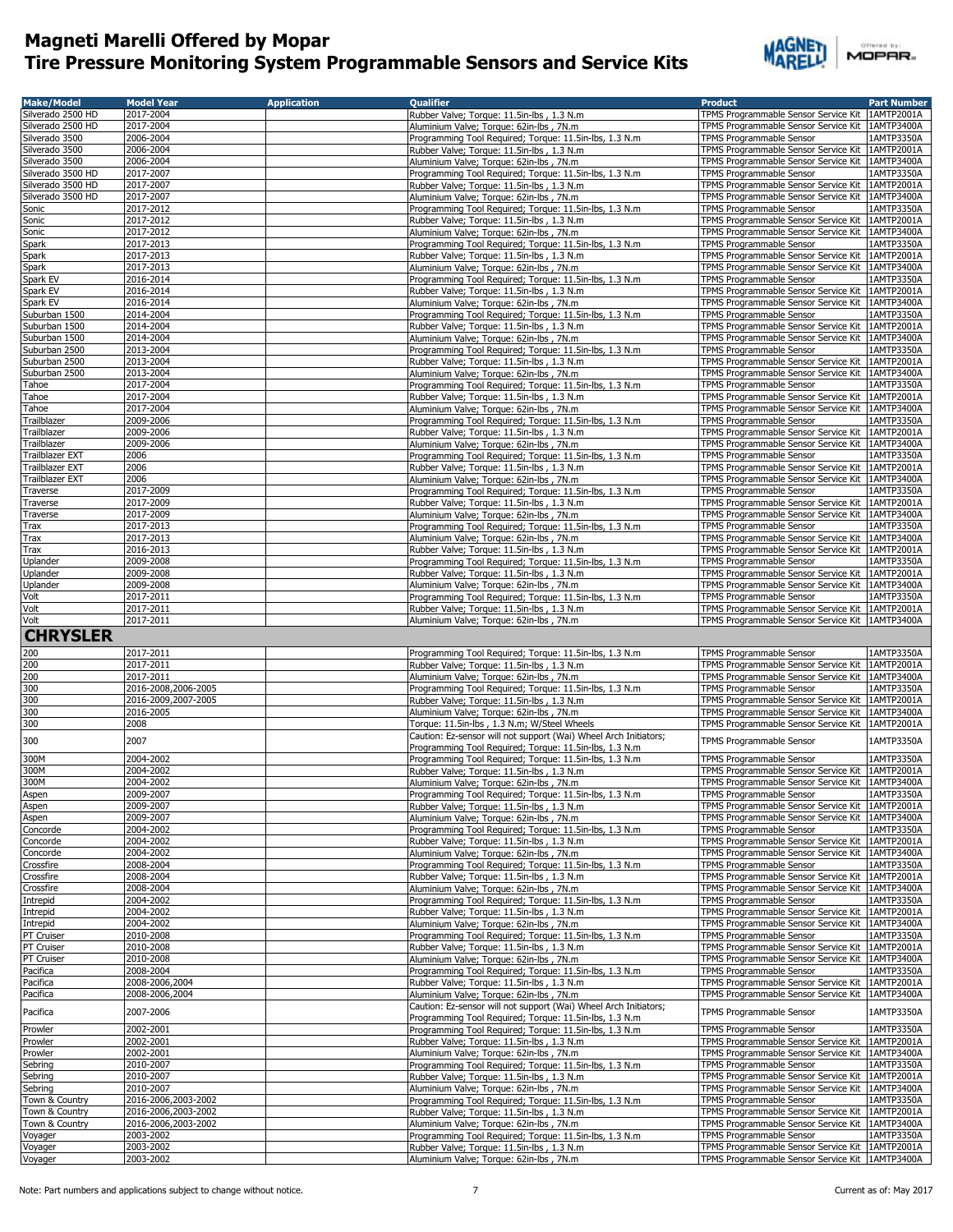

| <b>Make/Model</b>              | <b>Model Year</b>                          | <b>Application</b> | <b>Qualifier</b>                                                                                     | <b>Product</b>                                                                            | <b>Part Number</b>       |
|--------------------------------|--------------------------------------------|--------------------|------------------------------------------------------------------------------------------------------|-------------------------------------------------------------------------------------------|--------------------------|
| <b>DODGE/DODGE TRUCK</b>       |                                            |                    |                                                                                                      |                                                                                           |                          |
| Avenger                        | 2014-2008                                  |                    |                                                                                                      | TPMS Programmable Sensor                                                                  | 1AMTP3350A               |
| Avenger                        | 2014-2008                                  |                    | Programming Tool Required; Torque: 11.5in-lbs, 1.3 N.m<br>Rubber Valve; Torque: 11.5in-lbs, 1.3 N.m. | TPMS Programmable Sensor Service Kit                                                      | 1AMTP2001A               |
| Avenger                        | 2014-2008                                  |                    | Aluminium Valve; Torque: 62in-lbs, 7N.m                                                              | TPMS Programmable Sensor Service Kit                                                      | 1AMTP3400A               |
| Caliber                        | 2012-2007                                  |                    | Programming Tool Required; Torque: 11.5in-lbs, 1.3 N.m                                               | TPMS Programmable Sensor                                                                  | 1AMTP3350A               |
| Caliber                        | 2012-2007                                  |                    | Rubber Valve; Torque: 11.5in-lbs, 1.3 N.m.                                                           | TPMS Programmable Sensor Service Kit                                                      | 1AMTP2001A               |
| Caliber                        | 2012-2007                                  |                    | Aluminium Valve; Torque: 62in-lbs, 7N.m                                                              | TPMS Programmable Sensor Service Kit                                                      | 1AMTP3400A               |
| Caravan                        | 2007-2006,2003-2002                        |                    | Programming Tool Required; Torque: 11.5in-lbs, 1.3 N.m                                               | TPMS Programmable Sensor                                                                  | 1AMTP3350A               |
| Caravan<br>Caravan             | 2007-2006,2003-2002<br>2007-2006,2003-2002 |                    | Rubber Valve; Torque: 11.5in-lbs, 1.3 N.m.<br>Aluminium Valve; Torque: 62in-lbs, 7N.m                | TPMS Programmable Sensor Service Kit<br>TPMS Programmable Sensor Service Kit              | 1AMTP2001A<br>1AMTP3400A |
| Challenger                     | 2017-2008                                  |                    | Programming Tool Required; Torque: 11.5in-lbs, 1.3 N.m                                               | TPMS Programmable Sensor                                                                  | 1AMTP3350A               |
| Challenger                     | 2017-2008                                  |                    | Rubber Valve; Torque: 11.5in-lbs, 1.3 N.m                                                            | TPMS Programmable Sensor Service Kit                                                      | 1AMTP2001A               |
| Challenger                     | 2017-2008                                  |                    | Aluminium Valve; Torque: 62in-lbs, 7N.m                                                              | TPMS Programmable Sensor Service Kit                                                      | 1AMTP3400A               |
| Charger                        | 2017-2006                                  |                    | Programming Tool Required; Torque: 11.5in-lbs, 1.3 N.m                                               | TPMS Programmable Sensor                                                                  | 1AMTP3350A               |
| Charger                        | 2017-2006                                  |                    | Rubber Valve; Torque: 11.5in-lbs, 1.3 N.m                                                            | TPMS Programmable Sensor Service Kit                                                      | 1AMTP2001A               |
| Charger<br>Dakota              | 2017-2006<br>2010-2008                     |                    | Aluminium Valve; Torque: 62in-lbs, 7N.m<br>Programming Tool Required; Torque: 11.5in-lbs, 1.3 N.m    | TPMS Programmable Sensor Service Kit<br>TPMS Programmable Sensor                          | 1AMTP3400A<br>1AMTP3350A |
| Dakota                         | 2010-2008                                  |                    | Rubber Valve; Torque: 11.5in-lbs, 1.3 N.m.                                                           | TPMS Programmable Sensor Service Kit                                                      | 1AMTP2001A               |
| Dakota                         | 2010-2008                                  |                    | Aluminium Valve; Torque: 62in-lbs, 7N.m                                                              | TPMS Programmable Sensor Service Kit                                                      | 1AMTP3400A               |
| Dart                           | 2016-2013                                  |                    | Programming Tool Required; Torque: 11.5in-lbs, 1.3 N.m                                               | TPMS Programmable Sensor                                                                  | 1AMTP3350A               |
| Dart                           | 2016-2013                                  |                    | Rubber Valve; Torque: 11.5in-lbs, 1.3 N.m.                                                           | TPMS Programmable Sensor Service Kit                                                      | 1AMTP2001A               |
| Dart                           | 2016-2013                                  |                    | Aluminium Valve; Torque: 62in-lbs, 7N.m                                                              | TPMS Programmable Sensor Service Kit                                                      | 1AMTP3400A               |
| Durango                        | 2016-2011,2009-2007                        |                    | Programming Tool Required; Torque: 11.5in-lbs, 1.3 N.m                                               | TPMS Programmable Sensor                                                                  | 1AMTP3350A               |
| Durango<br>Durango             | 2016-2011,2009-2007<br>2016-2011,2009-2007 |                    | Rubber Valve; Torque: 11.5in-lbs, 1.3 N.m.                                                           | TPMS Programmable Sensor Service Kit<br>TPMS Programmable Sensor Service Kit   1AMTP3400A | 1AMTP2001A               |
| Grand Caravan                  | 2017-2006,2003-2002                        |                    | Aluminium Valve; Torque: 62in-lbs, 7N.m<br>Programming Tool Required; Torque: 11.5in-lbs, 1.3 N.m    | TPMS Programmable Sensor                                                                  | 1AMTP3350A               |
| Grand Caravan                  | 2017-2006,2003-2002                        |                    | Rubber Valve; Torque: 11.5in-lbs, 1.3 N.m.                                                           | TPMS Programmable Sensor Service Kit                                                      | 1AMTP2001A               |
| Grand Caravan                  | 2017-2006,2003-2002                        |                    | Aluminium Valve; Torque: 62in-lbs, 7N.m                                                              | TPMS Programmable Sensor Service Kit                                                      | 1AMTP3400A               |
| Intrepid                       | 2004-2002                                  |                    | Programming Tool Required; Torque: 11.5in-lbs, 1.3 N.m                                               | TPMS Programmable Sensor                                                                  | 1AMTP3350A               |
| Intrepid                       | 2004-2002                                  |                    | Rubber Valve; Torque: 11.5in-lbs, 1.3 N.m.                                                           | TPMS Programmable Sensor Service Kit                                                      | 1AMTP2001A               |
| Intrepid                       | 2004-2002                                  |                    | Aluminium Valve; Torque: 62in-lbs, 7N.m                                                              | TPMS Programmable Sensor Service Kit                                                      | 1AMTP3400A               |
| Journey                        | 2017-2009                                  |                    | Programming Tool Required; Torque: 11.5in-lbs, 1.3 N.m                                               | TPMS Programmable Sensor                                                                  | 1AMTP3350A               |
| Journey                        | 2017-2009                                  |                    | Rubber Valve; Torque: 11.5in-lbs, 1.3 N.m.                                                           | TPMS Programmable Sensor Service Kit                                                      | 1AMTP2001A               |
| Journey                        | 2017-2009<br>2008-2005                     |                    | Aluminium Valve; Torque: 62in-lbs, 7N.m<br>Programming Tool Required; Torque: 11.5in-lbs, 1.3 N.m    | TPMS Programmable Sensor Service Kit   1AMTP3400A<br>TPMS Programmable Sensor             | 1AMTP3350A               |
| Magnum<br>Magnum               | 2008-2005                                  |                    | Rubber Valve; Torque: 11.5in-lbs, 1.3 N.m.                                                           | TPMS Programmable Sensor Service Kit                                                      | 1AMTP2001A               |
| Magnum                         | 2008-2005                                  |                    | Aluminium Valve; Torque: 62in-lbs, 7N.m                                                              | TPMS Programmable Sensor Service Kit                                                      | 1AMTP3400A               |
| Nitro                          | 2011-2007                                  |                    | Programming Tool Required; Torque: 11.5in-lbs, 1.3 N.m                                               | TPMS Programmable Sensor                                                                  | 1AMTP3350A               |
| Nitro                          | 2011-2007                                  |                    | Rubber Valve; Torque: 11.5in-lbs, 1.3 N.m                                                            | TPMS Programmable Sensor Service Kit                                                      | 1AMTP2001A               |
| Nitro                          | 2011-2007                                  |                    | Aluminium Valve; Torque: 62in-lbs, 7N.m                                                              | TPMS Programmable Sensor Service Kit   1AMTP3400A                                         |                          |
| Ram 1500                       | 2010-2009                                  |                    | Programming Tool Required; Torque: 11.5in-lbs, 1.3 N.m                                               | TPMS Programmable Sensor                                                                  | 1AMTP3350A               |
| Ram 1500                       | 2010                                       |                    | Rubber Valve; Torque: 11.5in-lbs, 1.3 N.m                                                            | TPMS Programmable Sensor Service Kit                                                      | 1AMTP2001A               |
| Ram 1500<br>Ram 2500           | 2010<br>2010-2008                          |                    | Aluminium Valve; Torque: 62in-lbs, 7N.m                                                              | TPMS Programmable Sensor Service Kit<br>TPMS Programmable Sensor                          | 1AMTP3400A<br>1AMTP3350A |
| Ram 2500                       | 2010-2008                                  |                    | Programming Tool Required; Torque: 11.5in-lbs, 1.3 N.m<br>Rubber Valve; Torque: 11.5in-lbs, 1.3 N.m. | TPMS Programmable Sensor Service Kit                                                      | 1AMTP2001A               |
| Ram 2500                       | 2010-2008                                  |                    | Aluminium Valve; Torque: 62in-lbs, 7N.m                                                              | TPMS Programmable Sensor Service Kit                                                      | 1AMTP3400A               |
| Ram 3500                       | 2010                                       |                    | Programming Tool Required; Torque: 11.5in-lbs, 1.3 N.m                                               | TPMS Programmable Sensor                                                                  | 1AMTP3350A               |
| Ram 3500                       | 2010                                       |                    | Rubber Valve; Torque: 11.5in-lbs, 1.3 N.m                                                            | TPMS Programmable Sensor Service Kit                                                      | 1AMTP2001A               |
| Ram 3500                       | 2010                                       |                    | Aluminium Valve; Torque: 62in-lbs, 7N.m                                                              | TPMS Programmable Sensor Service Kit                                                      | 1AMTP3400A               |
| Sprinter 2500                  | 2009-2007                                  |                    | Programming Tool Required; Torque: 11.5in-lbs, 1.3 N.m                                               | TPMS Programmable Sensor                                                                  | 1AMTP3350A               |
| Sprinter 2500                  | 2009-2007                                  |                    | Rubber Valve; Torque: 11.5in-lbs, 1.3 N.m                                                            | TPMS Programmable Sensor Service Kit                                                      | 1AMTP2001A               |
| Sprinter 2500                  | 2009-2007                                  |                    | Aluminium Valve; Torque: 62in-lbs, 7N.m                                                              | TPMS Programmable Sensor Service Kit 1AMTP3400A                                           |                          |
| Sprinter 3500<br>Sprinter 3500 | 2009-2007<br>2009-2007                     |                    | Programming Tool Required; Torque: 11.5in-lbs, 1.3 N.m<br>Rubber Valve; Torque: 11.5in-lbs, 1.3 N.m. | TPMS Programmable Sensor<br>TPMS Programmable Sensor Service Kit                          | 1AMTP3350A<br>1AMTP2001A |
| Sprinter 3500                  | 2009-2007                                  |                    | Aluminium Valve; Torque: 62in-lbs, 7N.m                                                              | TPMS Programmable Sensor Service Kit                                                      | 1AMTP3400A               |
| Viper                          | 2017-2015,2010-2008,2006-2003              |                    | Programming Tool Required; Torque: 11.5in-lbs, 1.3 N.m                                               | TPMS Programmable Sensor                                                                  | 1AMTP3350A               |
| Viper                          | 2017-2015,2010-2008,2006-2003              |                    | Rubber Valve; Torque: 11.5in-lbs, 1.3 N.m.                                                           | TPMS Programmable Sensor Service Kit   1AMTP2001A                                         |                          |
| Viper                          | 2017-2015,2010-2008,2006-2003              |                    | Aluminium Valve; Torque: 62in-lbs, 7N.m                                                              | TPMS Programmable Sensor Service Kit   IAMTP3400A                                         |                          |
| <b>FERRARI</b>                 |                                            |                    |                                                                                                      |                                                                                           |                          |
| 550 Maranello                  | 2002-1998                                  |                    | Programming Tool Required; Torque: 11.5in-lbs, 1.3 N.m                                               | TPMS Programmable Sensor                                                                  | 1AMTP3350A               |
| 550 Maranello                  | 2002-1998                                  |                    | Rubber Valve; Torque: 11.5in-lbs, 1.3 N.m                                                            | TPMS Programmable Sensor Service Kit                                                      | 1AMTP2001A               |
| 550 Maranello                  | 2002-1998                                  |                    | Aluminium Valve; Torque: 62in-lbs, 7N.m                                                              | TPMS Programmable Sensor Service Kit                                                      | 1AMTP3400A               |
| 575 M Maranello                | 2005-2002                                  |                    | Programming Tool Required; Torque: 11.5in-lbs, 1.3 N.m                                               | TPMS Programmable Sensor                                                                  | 1AMTP3350A               |
| 575 M Maranello                | 2005-2002                                  |                    | Rubber Valve; Torque: 11.5in-lbs, 1.3 N.m                                                            | TPMS Programmable Sensor Service Kit                                                      | 1AMTP2001A               |
| 575 M Maranello                | 2005-2002                                  |                    | Aluminium Valve; Torque: 62in-lbs, 7N.m                                                              | TPMS Programmable Sensor Service Kit                                                      | 1AMTP3400A               |
| 599 GTB                        | 2010-2007                                  |                    | Programming Tool Required; Torque: 11.5in-lbs, 1.3 N.m                                               | TPMS Programmable Sensor                                                                  | 1AMTP3350A               |
| 599 GTB<br>599 GTB             | 2010-2007<br>2010-2007                     |                    | Rubber Valve; Torque: 11.5in-lbs, 1.3 N.m<br>Aluminium Valve; Torque: 62in-lbs, 7N.m.                | TPMS Programmable Sensor Service Kit<br>TPMS Programmable Sensor Service Kit              | 1AMTP2001A<br>1AMTP3400A |
| 612 Scaglietti                 | 2010-2005                                  |                    | Programming Tool Required; Torque: 11.5in-lbs, 1.3 N.m                                               | TPMS Programmable Sensor                                                                  | 1AMTP3350A               |
| 612 Scaglietti                 | 2010-2005                                  |                    | Rubber Valve; Torque: 11.5in-lbs, 1.3 N.m.                                                           | TPMS Programmable Sensor Service Kit                                                      | 1AMTP2001A               |
| 612 Scaglietti                 | 2010-2005                                  |                    | Aluminium Valve; Torque: 62in-lbs, 7N.m                                                              | TPMS Programmable Sensor Service Kit                                                      | 1AMTP3400A               |
| Enzo                           | 2004-2003                                  |                    | Programming Tool Required; Torque: 11.5in-lbs, 1.3 N.m                                               | TPMS Programmable Sensor                                                                  | 1AMTP3350A               |
| Enzo                           | 2004-2003                                  |                    | Rubber Valve; Torque: 11.5in-lbs, 1.3 N.m                                                            | TPMS Programmable Sensor Service Kit                                                      | 1AMTP2001A               |
| Enzo                           | 2004-2003                                  |                    | Aluminium Valve; Torque: 62in-lbs, 7N.m                                                              | TPMS Programmable Sensor Service Kit                                                      | 1AMTP3400A               |
| F430                           | 2007-2005                                  |                    | Programming Tool Required; Torque: 11.5in-lbs, 1.3 N.m                                               | TPMS Programmable Sensor                                                                  | 1AMTP3350A               |
| F430                           | 2007-2005                                  |                    | Rubber Valve; Torque: 11.5in-lbs, 1.3 N.m.                                                           | TPMS Programmable Sensor Service Kit                                                      | 1AMTP2001A               |
| F430                           | 2007-2005                                  |                    | Aluminium Valve; Torque: 62in-lbs, 7N.m                                                              | TPMS Programmable Sensor Service Kit                                                      | 1AMTP3400A               |
| <b>FIAT</b>                    |                                            |                    |                                                                                                      |                                                                                           |                          |
| 500                            | 2017-2012                                  |                    | Programming Tool Required; Torque: 11.5in-lbs, 1.3 N.m                                               | TPMS Programmable Sensor                                                                  | 1AMTP3350A               |
| 500                            | 2017-2012                                  |                    | Aluminium Valve; Torque: 62in-lbs, 7N.m                                                              | TPMS Programmable Sensor Service Kit                                                      | 1AMTP3400A               |
| 500                            | 2016-2012                                  |                    | Rubber Valve; Torque: 11.5in-lbs, 1.3 N.m.                                                           | TPMS Programmable Sensor Service Kit                                                      | 1AMTP2001A               |
| 500L                           | 2017-2014                                  |                    | Programming Tool Required; Torque: 11.5in-lbs, 1.3 N.m                                               | TPMS Programmable Sensor                                                                  | 1AMTP3350A               |
| 500L<br>500L                   | 2017-2014<br>2017-2014                     |                    | Rubber Valve; Torque: 11.5in-lbs, 1.3 N.m.<br>Aluminium Valve; Torque: 62in-lbs, 7N.m                | TPMS Programmable Sensor Service Kit   1AMTP2001A<br>TPMS Programmable Sensor Service Kit | 1AMTP3400A               |
|                                |                                            |                    |                                                                                                      |                                                                                           |                          |
| <b>FORD/FORD TRUCK</b>         |                                            |                    |                                                                                                      |                                                                                           |                          |
| C-Max                          | 2017-2013                                  |                    | Programming Tool Required; Torque: 11.5in-lbs, 1.3 N.m                                               | TPMS Programmable Sensor                                                                  | 1AMTP3350A               |
| C-Max                          | 2017-2013                                  |                    | Rubber Valve; Torque: 11.5in-lbs, 1.3 N.m.                                                           | TPMS Programmable Sensor Service Kit   1AMTP2001A                                         |                          |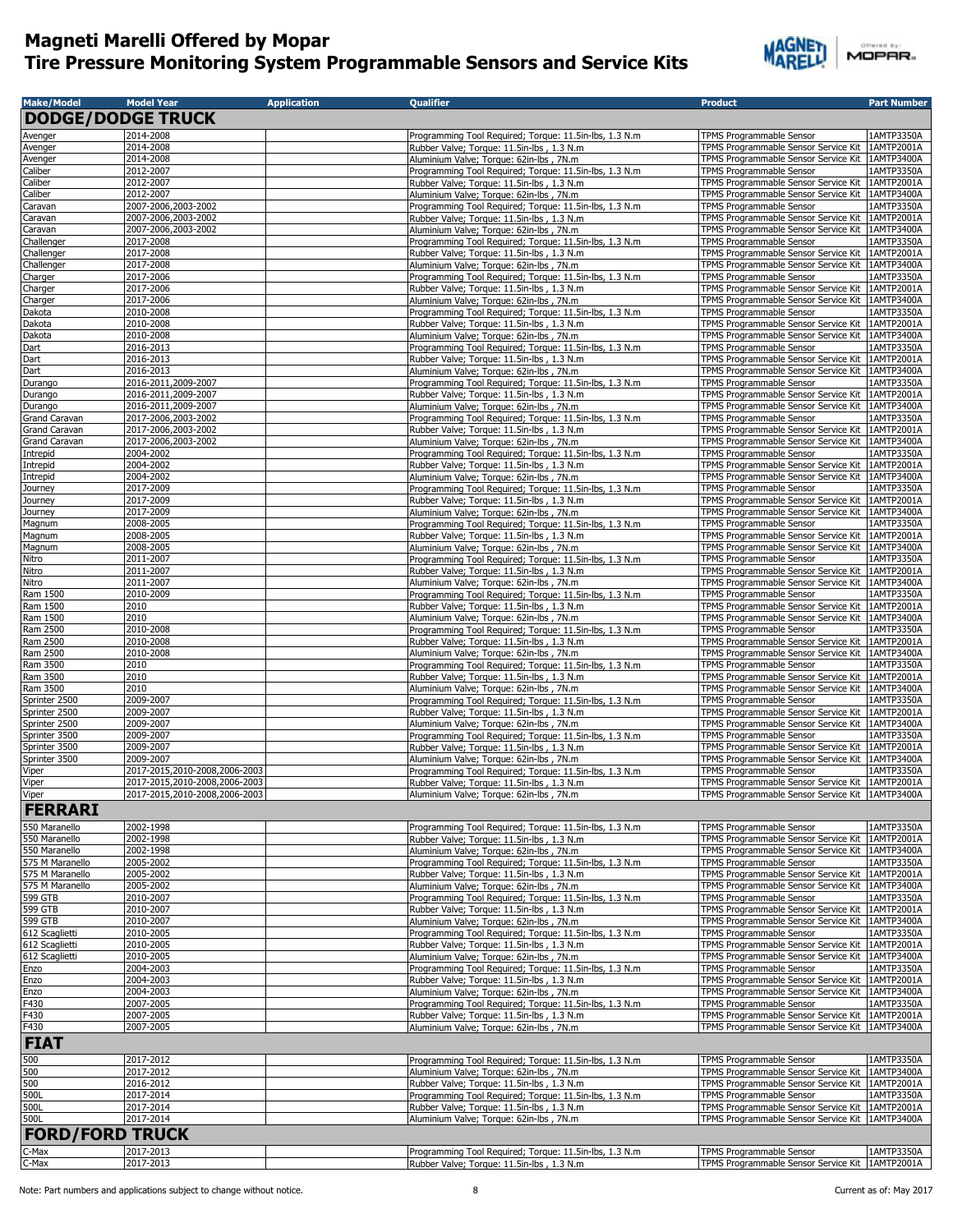

|  | Offered by: |  |  |
|--|-------------|--|--|
|  | VIOPAR-     |  |  |

| <b>Make/Model</b>                    | <b>Model Year</b>        | <b>Application</b> | <b>Qualifier</b>                                                                                           | <b>Product</b>                                    | <b>Part Number</b> |
|--------------------------------------|--------------------------|--------------------|------------------------------------------------------------------------------------------------------------|---------------------------------------------------|--------------------|
| C-Max                                | 2017-2013                |                    | Aluminium Valve; Torque: 62in-lbs, 7N.m                                                                    | TPMS Programmable Sensor Service Kit              | 1AMTP3400A         |
| Crown Victoria                       | 2011-2006                |                    | Programming Tool Required; Torque: 11.5in-lbs, 1.3 N.m                                                     | <b>TPMS Programmable Sensor</b>                   | 1AMTP3350A         |
| Crown Victoria                       | 2011-2006                |                    | Rubber Valve; Torque: 11.5in-lbs, 1.3 N.m.                                                                 | TPMS Programmable Sensor Service Kit              | 1AMTP2001A         |
| Crown Victoria                       | 2011-2006                |                    | Aluminium Valve; Torque: 62in-lbs, 7N.m                                                                    | TPMS Programmable Sensor Service Kit              | 1AMTP3400A         |
| $E-150$                              | 2014-2011,2009-2007      |                    | Programming Tool Required; Torque: 11.5in-lbs, 1.3 N.m                                                     | TPMS Programmable Sensor                          | 1AMTP3350A         |
| $E-150$                              | 2014,2012-2011,2009-2007 |                    | Rubber Valve; Torque: 11.5in-lbs, 1.3 N.m                                                                  | TPMS Programmable Sensor Service Kit              | 1AMTP2001A         |
| $E-150$                              | 2014-2011,2009-2007      |                    | Aluminium Valve; Torque: 62in-lbs, 7N.m                                                                    | TPMS Programmable Sensor Service Kit              | 1AMTP3400A         |
| $E-150$                              | 2013                     |                    | Rubber Valve; Torque: 11.5in-lbs, 1.3 N.m                                                                  | TPMS Programmable Sensor Service Kit              | 1AMTP2001A         |
|                                      |                          |                    | Programming Tool Required; Torque: 11.5in-lbs, 1.3 N.m; W/Alloy                                            |                                                   |                    |
| $E-150$                              | 2010                     |                    | Wheels                                                                                                     | TPMS Programmable Sensor                          | 1AMTP3350A         |
| $E-150$                              | 2010                     |                    | Rubber Valve; Torque: 11.5in-lbs, 1.3 N.m; W/Alloy Wheels                                                  | TPMS Programmable Sensor Service Kit              | 1AMTP2001A         |
| $E-150$                              | 2010                     |                    |                                                                                                            | TPMS Programmable Sensor Service Kit              | 1AMTP3400A         |
| E-250                                | 2014-2011,2009-2007      |                    | Aluminium Valve; Torque: 62in-lbs, 7N.m; W/Alloy Wheels                                                    | <b>TPMS Programmable Sensor</b>                   | 1AMTP3350A         |
|                                      | 2014-2011,2009-2007      |                    | Programming Tool Required; Torque: 11.5in-lbs, 1.3 N.m                                                     |                                                   | 1AMTP2001A         |
| $E-250$                              |                          |                    | Rubber Valve; Torque: 11.5in-lbs, 1.3 N.m                                                                  | TPMS Programmable Sensor Service Kit              |                    |
| $E-250$                              | 2014-2011,2009-2007      |                    | Aluminium Valve; Torque: 62in-lbs, 7N.m<br>Programming Tool Reguired; Torque: 11.5in-lbs, 1.3 N.m; W/Alloy | TPMS Programmable Sensor Service Kit              | 1AMTP3400A         |
| $E-250$                              | 2010                     |                    |                                                                                                            | TPMS Programmable Sensor                          | 1AMTP3350A         |
|                                      | 2010                     |                    | Wheels                                                                                                     | TPMS Programmable Sensor Service Kit   1AMTP2001A |                    |
| $E-250$                              | 2010                     |                    | Rubber Valve; Torque: 11.5in-lbs, 1.3 N.m; W/Alloy Wheels                                                  |                                                   |                    |
| $E-250$                              |                          |                    | Aluminium Valve; Torque: 62in-lbs, 7N.m; W/Alloy Wheels                                                    | TPMS Programmable Sensor Service Kit   1AMTP3400A |                    |
| E-350 Super Duty                     | 2017-2007                |                    | Programming Tool Required; Torque: 11.5in-lbs, 1.3 N.m                                                     | TPMS Programmable Sensor                          | 1AMTP3350A         |
| E-350 Super Duty                     | 2017-2007                |                    | Rubber Valve; Torque: 11.5in-lbs, 1.3 N.m                                                                  | TPMS Programmable Sensor Service Kit              | 1AMTP2001A         |
| E-350 Super Duty                     | 2017-2007                |                    | Aluminium Valve; Torque: 62in-lbs, 7N.m                                                                    | TPMS Programmable Sensor Service Kit   1AMTP3400A |                    |
| Edge                                 | 2017-2007                |                    | Programming Tool Required; Torque: 11.5in-lbs, 1.3 N.m                                                     | TPMS Programmable Sensor                          | 1AMTP3350A         |
| Edge                                 | 2017-2007                |                    | Rubber Valve; Torque: 11.5in-lbs, 1.3 N.m.                                                                 | TPMS Programmable Sensor Service Kit              | 1AMTP2001A         |
| Edge                                 | 2017-2007                |                    | Aluminium Valve; Torque: 62in-lbs, 7N.m                                                                    | TPMS Programmable Sensor Service Kit              | 1AMTP3400A         |
| Escape                               | 2017-2005                |                    | Programming Tool Required; Torque: 11.5in-lbs, 1.3 N.m.                                                    | TPMS Programmable Sensor                          | 1AMTP3350A         |
| Escape                               | 2017-2005                |                    | Rubber Valve; Torque: 11.5in-lbs, 1.3 N.m.                                                                 | TPMS Programmable Sensor Service Kit              | 1AMTP2001A         |
| Escape                               | 2017-2005                |                    | Aluminium Valve; Torque: 62in-lbs, 7N.m                                                                    | TPMS Programmable Sensor Service Kit              | 1AMTP3400A         |
| Expedition                           | 2017-2003                |                    | Programming Tool Required; Torque: 11.5in-lbs, 1.3 N.m                                                     | TPMS Programmable Sensor                          | 1AMTP3350A         |
| Expedition                           | 2017-2003                |                    | Rubber Valve; Torque: 11.5in-lbs, 1.3 N.m.                                                                 | TPMS Programmable Sensor Service Kit              | 1AMTP2001A         |
| Expedition                           | 2017-2003                |                    | Aluminium Valve; Torque: 62in-lbs, 7N.m                                                                    | TPMS Programmable Sensor Service Kit              | 1AMTP3400A         |
| Explorer                             | 2017-2002                |                    | Programming Tool Required; Torque: 11.5in-lbs, 1.3 N.m.                                                    | TPMS Programmable Sensor                          | 1AMTP3350A         |
| Explorer                             | 2017-2002                |                    | Rubber Valve; Torque: 11.5in-lbs, 1.3 N.m                                                                  | TPMS Programmable Sensor Service Kit              | 1AMTP2001A         |
| Explorer                             | 2017-2002                |                    | Aluminium Valve; Torque: 62in-lbs, 7N.m                                                                    | TPMS Programmable Sensor Service Kit              | 1AMTP3400A         |
|                                      | 2010-2007                |                    |                                                                                                            | <b>TPMS Programmable Sensor</b>                   | 1AMTP3350A         |
| <b>Explorer Sport Trac</b>           |                          |                    | Programming Tool Required; Torque: 11.5in-lbs, 1.3 N.m                                                     |                                                   |                    |
| <b>Explorer Sport Trac</b>           | 2010-2007                |                    | Rubber Valve; Torque: 11.5in-lbs, 1.3 N.m.                                                                 | TPMS Programmable Sensor Service Kit              | 1AMTP2001A         |
| <b>Explorer Sport Trac</b>           | 2010-2007                |                    | Aluminium Valve; Torque: 62in-lbs, 7N.m                                                                    | TPMS Programmable Sensor Service Kit              | 1AMTP3400A         |
| F-150                                | 2017-2007                |                    | Programming Tool Required; Torque: 11.5in-lbs, 1.3 N.m                                                     | TPMS Programmable Sensor                          | 1AMTP3350A         |
| $F-150$                              | 2017-2007                |                    | Rubber Valve; Torque: 11.5in-lbs, 1.3 N.m.                                                                 | TPMS Programmable Sensor Service Kit              | 1AMTP2001A         |
| $F-150$                              | 2017-2007                |                    | Aluminium Valve; Torque: 62in-lbs, 7N.m                                                                    | TPMS Programmable Sensor Service Kit              | 1AMTP3400A         |
| F-250 Super Duty                     | 2017-2008                |                    | Programming Tool Required; Torque: 11.5in-lbs, 1.3 N.m                                                     | TPMS Programmable Sensor                          | 1AMTP3350A         |
| F-250 Super Duty                     | 2017-2008                |                    | Aluminium Valve; Torque: 62in-lbs, 7N.m                                                                    | TPMS Programmable Sensor Service Kit 1AMTP3400A   |                    |
| F-250 Super Duty                     | 2016-2008                |                    | Rubber Valve; Torque: 11.5in-lbs, 1.3 N.m                                                                  | TPMS Programmable Sensor Service Kit   1AMTP2001A |                    |
| F-350 Super Duty                     | 2017-2008                |                    | Programming Tool Required; Torque: 11.5in-lbs, 1.3 N.m                                                     | TPMS Programmable Sensor                          | 1AMTP3350A         |
| F-350 Super Duty                     | 2017-2008                |                    | Rubber Valve; Torque: 11.5in-lbs, 1.3 N.m                                                                  | TPMS Programmable Sensor Service Kit   1AMTP2001A |                    |
| F-350 Super Duty                     | 2017-2008                |                    | Aluminium Valve; Torque: 62in-lbs, 7N.m                                                                    | TPMS Programmable Sensor Service Kit   1AMTP3400A |                    |
| Fiesta                               | 2017-2011                |                    | Programming Tool Required; Torque: 11.5in-lbs, 1.3 N.m                                                     | TPMS Programmable Sensor                          | 1AMTP3350A         |
| Fiesta                               | 2017-2011                |                    | Rubber Valve; Torque: 11.5in-lbs, 1.3 N.m.                                                                 | TPMS Programmable Sensor Service Kit              | 1AMTP2001A         |
| Fiesta                               | 2017-2011                |                    | Aluminium Valve; Torque: 62in-lbs, 7N.m.                                                                   | TPMS Programmable Sensor Service Kit 1AMTP3400A   |                    |
|                                      |                          |                    |                                                                                                            |                                                   |                    |
| Five Hundred                         | 2007-2006                |                    | Programming Tool Required; Torque: 11.5in-lbs, 1.3 N.m                                                     | TPMS Programmable Sensor                          | 1AMTP3350A         |
| Five Hundred                         | 2007-2006                |                    | Rubber Valve; Torque: 11.5in-lbs, 1.3 N.m                                                                  | TPMS Programmable Sensor Service Kit              | 1AMTP2001A         |
| Five Hundred                         | 2007-2006                |                    | Aluminium Valve; Torque: 62in-lbs, 7N.m                                                                    | TPMS Programmable Sensor Service Kit              | 1AMTP3400A         |
| Flex                                 | 2017-2009                |                    | Programming Tool Required; Torque: 11.5in-lbs, 1.3 N.m.                                                    | TPMS Programmable Sensor                          | 1AMTP3350A         |
| Flex                                 | 2017-2009                |                    | Rubber Valve; Torque: 11.5in-lbs, 1.3 N.m.                                                                 | TPMS Programmable Sensor Service Kit              | 1AMTP2001A         |
| Flex                                 | 2017-2009                |                    | Aluminium Valve; Torque: 62in-lbs, 7N.m                                                                    | TPMS Programmable Sensor Service Kit              | 1AMTP3400A         |
| Focus                                | 2017-2007                |                    | Programming Tool Required; Torque: 11.5in-lbs, 1.3 N.m                                                     | TPMS Programmable Sensor                          | 1AMTP3350A         |
| Focus                                | 2017-2007                |                    | Rubber Valve; Torque: 11.5in-lbs, 1.3 N.m.                                                                 | TPMS Programmable Sensor Service Kit              | 1AMTP2001A         |
| Focus                                | 2017-2007                |                    | Aluminium Valve; Torque: 62in-lbs, 7N.m.                                                                   | TPMS Programmable Sensor Service Kit   1AMTP3400A |                    |
| Freestar                             | 2007-2004                |                    | Programming Tool Required; Torque: 11.5in-lbs, 1.3 N.m.                                                    | TPMS Programmable Sensor                          | 1AMTP3350A         |
| Freestar                             | 2007-2004                |                    | Rubber Valve; Torque: 11.5in-lbs, 1.3 N.m                                                                  | TPMS Programmable Sensor Service Kit              | 1AMTP2001A         |
| Freestar                             | 2007-2004                |                    | Aluminium Valve; Torque: 62in-lbs, 7N.m                                                                    | TPMS Programmable Sensor Service Kit              | 1AMTP3400A         |
| Freestyle                            | 2007-2005                |                    | Programming Tool Required; Torque: 11.5in-lbs, 1.3 N.m                                                     | TPMS Programmable Sensor                          | 1AMTP3350A         |
| Freestyle                            | 2007-2005                |                    | Rubber Valve; Torque: 11.5in-lbs, 1.3 N.m                                                                  | TPMS Programmable Sensor Service Kit              | 1AMTP2001A         |
| Freestyle                            | 2007-2005                |                    | Aluminium Valve; Torque: 62in-lbs, 7N.m                                                                    | TPMS Programmable Sensor Service Kit   1AMTP3400A |                    |
| Fusion                               | 2017-2007                |                    | Programming Tool Required; Torque: 11.5in-lbs, 1.3 N.m                                                     | TPMS Programmable Sensor                          | 1AMTP3350A         |
| Fusion                               | 2017-2007                |                    | Rubber Valve; Torque: 11.5in-lbs, 1.3 N.m                                                                  | TPMS Programmable Sensor Service Kit              | 1AMTP2001A         |
| Fusion                               | 2017-2007                |                    | Aluminium Valve: Torque: 62in-lbs, 7N.m.                                                                   | TPMS Programmable Sensor Service Kit              | 1AMTP3400A         |
| Mustang                              | 2016-2015,2011-2007      |                    | Programming Tool Required; Torque: 11.5in-lbs, 1.3 N.m                                                     | TPMS Programmable Sensor                          | 1AMTP3350A         |
| Mustang                              | 2016-2014,2012-2007      |                    | Rubber Valve; Torque: 11.5in-lbs, 1.3 N.m                                                                  | TPMS Programmable Sensor Service Kit              | 1AMTP2001A         |
| Mustang                              | 2016-2014,2012-2007      |                    | Aluminium Valve; Torque: 62in-lbs, 7N.m                                                                    | TPMS Programmable Sensor Service Kit 1AMTP3400A   |                    |
|                                      |                          |                    | MUST use Aluminium stem kit 34000 before Sensor installation;                                              |                                                   |                    |
| Mustang                              | 2014,2012                | Shelby GT500       |                                                                                                            | TPMS Programmable Sensor                          | 1AMTP3350A         |
|                                      |                          |                    | Programming Tool Required; Torque: 11.5in-lbs, 1.3 N.m                                                     |                                                   | 1AMTP3350A         |
| Mustang                              | 2013                     | Base               | Programming Tool Required; Torque: 11.5in-lbs, 1.3 N.m                                                     | TPMS Programmable Sensor                          |                    |
| Mustang                              | 2013                     | Base               | Rubber Valve; Torque: 11.5in-lbs, 1.3 N.m.                                                                 | TPMS Programmable Sensor Service Kit              | 1AMTP2001A         |
| Mustang                              | 2013                     | Base               | Aluminium Valve: Torque: 62in-lbs, 7N.m.                                                                   | TPMS Programmable Sensor Service Kit              | 1AMTP3400A         |
| Mustang                              | 2013                     | <b>Boss 302</b>    | Programming Tool Required; Torque: 11.5in-lbs, 1.3 N.m                                                     | TPMS Programmable Sensor                          | 1AMTP3350A         |
| Mustang                              | 2013                     | <b>Boss 302</b>    | Rubber Valve; Torque: 11.5in-lbs, 1.3 N.m                                                                  | TPMS Programmable Sensor Service Kit              | 1AMTP2001A         |
| Mustang                              | 2013                     | <b>Boss 302</b>    | Aluminium Valve; Torque: 62in-lbs, 7N.m                                                                    | TPMS Programmable Sensor Service Kit              | 1AMTP3400A         |
| Mustang                              | 2013                     | GT                 | Programming Tool Required; Torque: 11.5in-lbs, 1.3 N.m                                                     | TPMS Programmable Sensor                          | 1AMTP3350A         |
| Mustang                              | 2013                     | GT                 | Rubber Valve; Torque: 11.5in-lbs, 1.3 N.m.                                                                 | TPMS Programmable Sensor Service Kit              | 1AMTP2001A         |
| Mustang                              | 2013                     | GT                 | Aluminium Valve; Torque: 62in-lbs, 7N.m                                                                    | TPMS Programmable Sensor Service Kit              | 1AMTP3400A         |
| Police Interceptor Sedan 2017-2013   |                          |                    | Programming Tool Required; Torque: 11.5in-lbs, 1.3 N.m                                                     | TPMS Programmable Sensor                          | 1AMTP3350A         |
| Police Interceptor Sedan 2017-2013   |                          |                    | Rubber Valve; Torque: 11.5in-lbs, 1.3 N.m                                                                  | TPMS Programmable Sensor Service Kit              | 1AMTP2001A         |
| Police Interceptor Sedan 2017-2013   |                          |                    | Aluminium Valve; Torque: 62in-lbs, 7N.m                                                                    | TPMS Programmable Sensor Service Kit              | 1AMTP3400A         |
| Police Interceptor Utility           | 2017-2015                |                    | Programming Tool Required; Torque: 11.5in-lbs, 1.3 N.m                                                     | TPMS Programmable Sensor                          | 1AMTP3350A         |
| Police Interceptor Utility 2017-2015 |                          |                    | Rubber Valve; Torque: 11.5in-lbs, 1.3 N.m                                                                  | TPMS Programmable Sensor Service Kit              | 1AMTP2001A         |
| Police Interceptor Utility 2017-2015 |                          |                    | Aluminium Valve; Torque: 62in-lbs, 7N.m                                                                    | TPMS Programmable Sensor Service Kit              | 1AMTP3400A         |
|                                      | 2011-2007                |                    |                                                                                                            | TPMS Programmable Sensor                          | 1AMTP3350A         |
| Ranger                               |                          |                    | Programming Tool Required; Torque: 11.5in-lbs, 1.3 N.m                                                     |                                                   |                    |
| Ranger                               | 2011-2007                |                    | Rubber Valve; Torque: 11.5in-lbs, 1.3 N.m.                                                                 | TPMS Programmable Sensor Service Kit              | 1AMTP2001A         |
| Ranger                               | 2011-2007                |                    | Aluminium Valve; Torque: 62in-lbs, 7N.m                                                                    | TPMS Programmable Sensor Service Kit   1AMTP3400A |                    |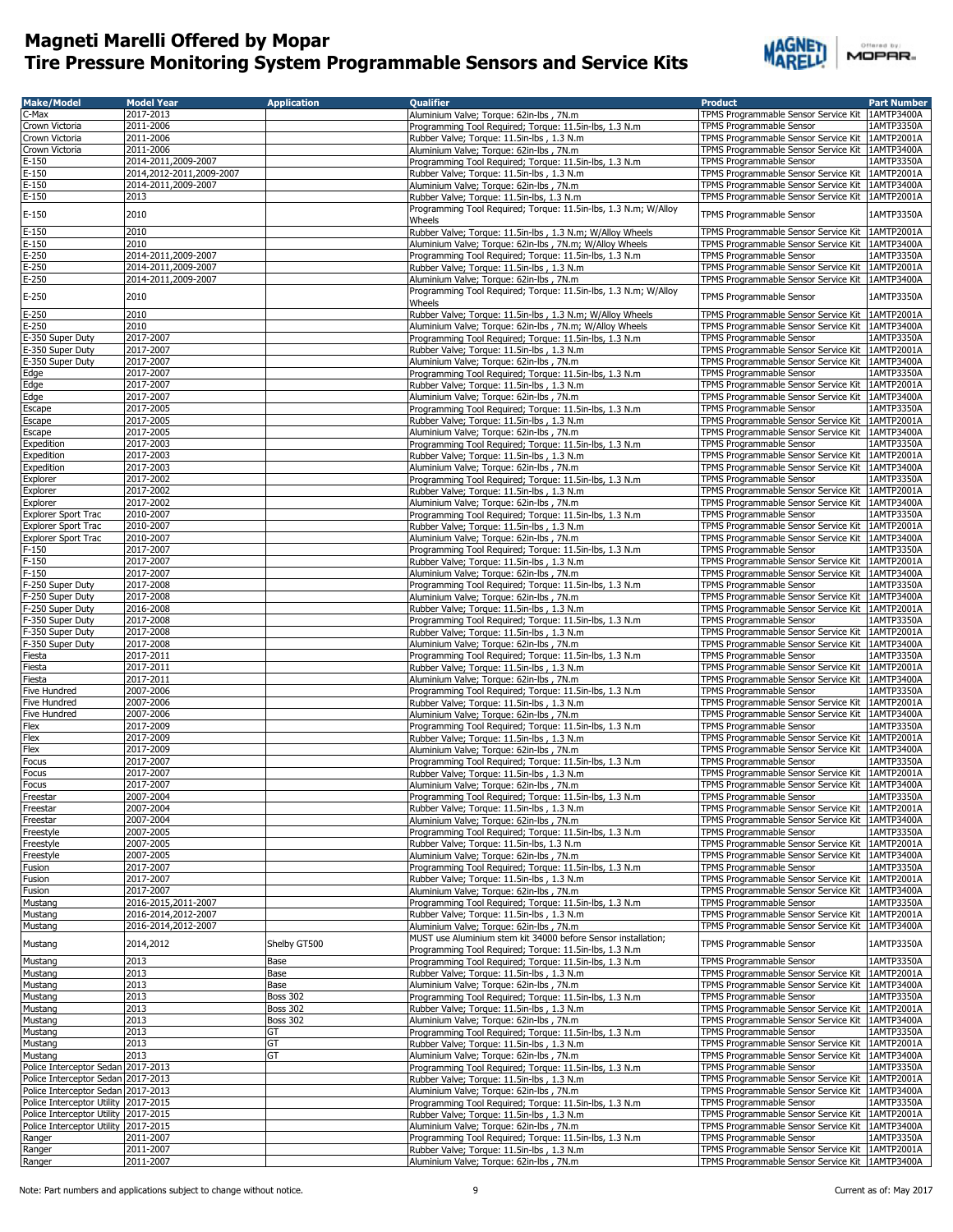

| <b>Make/Model</b>                    | <b>Model Year</b>      | <b>Application</b> | <b>Oualifier</b>                                                                                                 | <b>Product</b>                                                                                         | <b>Part Number</b>       |
|--------------------------------------|------------------------|--------------------|------------------------------------------------------------------------------------------------------------------|--------------------------------------------------------------------------------------------------------|--------------------------|
| Taurus                               | 2017-2008              |                    | Programming Tool Required; Torque: 11.5in-lbs, 1.3 N.m                                                           | TPMS Programmable Sensor                                                                               | 1AMTP3350A               |
| Taurus                               | 2017-2011.2009-2008    |                    | Rubber Valve; Torque: 11.5in-lbs, 1.3 N.m.                                                                       | TPMS Programmable Sensor Service Kit                                                                   | 1AMTP2001A               |
| Taurus                               | 2017-2011,2009-2008    |                    | Aluminium Valve; Torque: 62in-lbs, 7N.m                                                                          | TPMS Programmable Sensor Service Kit                                                                   | 1AMTP3400A               |
| Taurus<br>Taurus                     | 2010<br>2010           |                    | Apr. & Older; Rubber Valve; Torque: 11.5in-lbs, 1.3 N.m<br>Aluminium Valve; Apr. & Older; Torque: 62in-lbs, 7N.m | TPMS Programmable Sensor Service Kit<br>TPMS Programmable Sensor Service Kit                           | 1AMTP2001A<br>1AMTP3400A |
| Taurus X                             | 2009-2008              |                    | Programming Tool Required; Torque: 11.5in-lbs, 1.3 N.m                                                           | TPMS Programmable Sensor                                                                               | 1AMTP3350A               |
| Taurus X                             | 2009-2008              |                    | Rubber Valve; Torque: 11.5in-lbs, 1.3 N.m                                                                        | TPMS Programmable Sensor Service Kit                                                                   | 1AMTP2001A               |
| Taurus X                             | 2009-2008              |                    | Aluminium Valve; Torque: 62in-lbs, 7N.m                                                                          | TPMS Programmable Sensor Service Kit                                                                   | 1AMTP3400A               |
| <b>Transit Connect</b>               | 2017-2010              |                    | Programming Tool Required; Torque: 11.5in-lbs, 1.3 N.m                                                           | TPMS Programmable Sensor                                                                               | 1AMTP3350A               |
| <b>Transit Connect</b>               | 2017-2010              |                    | Rubber Valve; Torque: 11.5in-lbs, 1.3 N.m                                                                        | TPMS Programmable Sensor Service Kit 1AMTP2001A                                                        |                          |
| <b>Transit Connect</b>               | 2017-2010              |                    | Aluminium Valve; Torque: 62in-lbs, 7N.m                                                                          | TPMS Programmable Sensor Service Kit   1AMTP3400A                                                      |                          |
| <b>FREIGHTLINER TRUCK</b>            |                        |                    |                                                                                                                  |                                                                                                        |                          |
| Sprinter 2500                        | 2016-2007              |                    | Programming Tool Required; Torque: 11.5in-lbs, 1.3 N.m                                                           | TPMS Programmable Sensor                                                                               | 1AMTP3350A               |
| Sprinter 2500                        | 2016-2007              |                    | Rubber Valve; Torque: 11.5in-lbs, 1.3 N.m.                                                                       | TPMS Programmable Sensor Service Kit   1AMTP2001A                                                      |                          |
| Sprinter 2500<br>Sprinter 3500       | 2016-2007<br>2016-2007 |                    | Aluminium Valve; Torque: 62in-lbs, 7N.m<br>Programming Tool Required; Torque: 11.5in-lbs, 1.3 N.m                | TPMS Programmable Sensor Service Kit   1AMTP3400A<br>TPMS Programmable Sensor                          | 1AMTP3350A               |
| Sprinter 3500                        | 2016-2007              |                    | Rubber Valve; Torque: 11.5in-lbs, 1.3 N.m.                                                                       | TPMS Programmable Sensor Service Kit   1AMTP2001A                                                      |                          |
| Sprinter 3500                        | 2016-2007              |                    | Aluminium Valve; Torque: 62in-lbs, 7N.m.                                                                         | TPMS Programmable Sensor Service Kit   1AMTP3400A                                                      |                          |
| <b>GMC TRUCK</b>                     |                        |                    |                                                                                                                  |                                                                                                        |                          |
| Acadia                               | 2017-2007              |                    | Programming Tool Required; Torque: 11.5in-lbs, 1.3 N.m                                                           | TPMS Programmable Sensor                                                                               | 1AMTP3350A               |
| Acadia                               | 2017-2007              |                    | Rubber Valve; Torque: 11.5in-lbs, 1.3 N.m                                                                        | TPMS Programmable Sensor Service Kit                                                                   | 1AMTP2001A               |
| Acadia                               | 2017-2007              |                    | Aluminium Valve; Torque: 62in-lbs, 7N.m                                                                          | TPMS Programmable Sensor Service Kit                                                                   | 1AMTP3400A               |
| Canyon                               | 2017-2015,2012-2007    |                    | Programming Tool Required; Torque: 11.5in-lbs, 1.3 N.m                                                           | TPMS Programmable Sensor                                                                               | 1AMTP3350A               |
| Canyon                               | 2017-2015,2012-2007    |                    | Rubber Valve; Torque: 11.5in-lbs, 1.3 N.m                                                                        | TPMS Programmable Sensor Service Kit   1AMTP2001A                                                      |                          |
| Canyon                               | 2017-2015,2012-2007    |                    | Aluminium Valve; Torque: 62in-lbs, 7N.m                                                                          | TPMS Programmable Sensor Service Kit   1AMTP3400A                                                      |                          |
| Envoy                                | 2009-2006              |                    | Programming Tool Required; Torque: 11.5in-lbs, 1.3 N.m                                                           | TPMS Programmable Sensor                                                                               | 1AMTP3350A               |
| Envoy<br>Envoy                       | 2009-2006<br>2009-2006 |                    | Rubber Valve; Torque: 11.5in-lbs, 1.3 N.m<br>Aluminium Valve; Torque: 62in-lbs, 7N.m                             | TPMS Programmable Sensor Service Kit<br>TPMS Programmable Sensor Service Kit                           | 1AMTP2001A<br>1AMTP3400A |
| Envoy XL                             | 2006                   |                    | Programming Tool Required; Torque: 11.5in-lbs, 1.3 N.m                                                           | TPMS Programmable Sensor                                                                               | 1AMTP3350A               |
| Envov XL                             | 2006                   |                    | Rubber Valve; Torque: 11.5in-lbs, 1.3 N.m                                                                        | TPMS Programmable Sensor Service Kit                                                                   | 1AMTP2001A               |
| Envoy XL                             | 2006                   |                    | Aluminium Valve; Torque: 62in-lbs, 7N.m                                                                          | TPMS Programmable Sensor Service Kit                                                                   | 1AMTP3400A               |
| Savana 1500                          | 2014-2008              |                    | Programming Tool Required; Torque: 11.5in-lbs, 1.3 N.m                                                           | TPMS Programmable Sensor                                                                               | 1AMTP3350A               |
| Savana 1500                          | 2014-2008              |                    | Rubber Valve; Torque: 11.5in-lbs, 1.3 N.m                                                                        | TPMS Programmable Sensor Service Kit   1AMTP2001A                                                      |                          |
| Savana 1500<br>Savana 2500           | 2014-2008<br>2017-2008 |                    | Aluminium Valve; Torque: 62in-lbs, 7N.m<br>Programming Tool Required; Torque: 11.5in-lbs, 1.3 N.m                | TPMS Programmable Sensor Service Kit   1AMTP3400A<br>TPMS Programmable Sensor                          | 1AMTP3350A               |
| Savana 2500                          | 2017-2008              |                    | Rubber Valve; Torque: 11.5in-lbs, 1.3 N.m                                                                        | TPMS Programmable Sensor Service Kit   1AMTP2001A                                                      |                          |
| Savana 2500                          | 2017-2008              |                    | Aluminium Valve; Torque: 62in-lbs, 7N.m                                                                          | TPMS Programmable Sensor Service Kit   1AMTP3400A                                                      |                          |
| Savana 3500                          | 2017-2008              |                    | Programming Tool Required; Torque: 11.5in-lbs, 1.3 N.m                                                           | TPMS Programmable Sensor                                                                               | 1AMTP3350A               |
| Savana 3500                          | 2017-2008              |                    | Rubber Valve; Torque: 11.5in-lbs, 1.3 N.m                                                                        | TPMS Programmable Sensor Service Kit   1AMTP2001A                                                      |                          |
| Savana 3500                          | 2017-2008              |                    | Aluminium Valve; Torque: 62in-lbs, 7N.m                                                                          | TPMS Programmable Sensor Service Kit   1AMTP3400A                                                      |                          |
| Sierra 1500<br>Sierra 1500           | 2017-2004<br>2017-2004 |                    | Programming Tool Required; Torque: 11.5in-lbs, 1.3 N.m<br>Rubber Valve; Torque: 11.5in-lbs, 1.3 N.m              | TPMS Programmable Sensor<br>TPMS Programmable Sensor Service Kit                                       | 1AMTP3350A<br>1AMTP2001A |
| Sierra 1500                          | 2017-2004              |                    | Aluminium Valve; Torque: 62in-lbs, 7N.m                                                                          | TPMS Programmable Sensor Service Kit   1AMTP3400A                                                      |                          |
| Sierra 1500 HD                       | 2006-2005              |                    | Programming Tool Required; Torque: 11.5in-lbs, 1.3 N.m                                                           | TPMS Programmable Sensor                                                                               | 1AMTP3350A               |
| Sierra 1500 HD                       | 2006-2005              |                    | Rubber Valve; Torque: 11.5in-lbs, 1.3 N.m.                                                                       | TPMS Programmable Sensor Service Kit   1AMTP2001A                                                      |                          |
| Sierra 1500 HD                       | 2006-2005              |                    | Aluminium Valve; Torque: 62in-lbs, 7N.m                                                                          | TPMS Programmable Sensor Service Kit                                                                   | 1AMTP3400A               |
| Sierra 2500<br>Sierra 2500           | 2004<br>2004           |                    | Programming Tool Required; Torque: 11.5in-lbs, 1.3 N.m                                                           | TPMS Programmable Sensor<br>TPMS Programmable Sensor Service Kit   1AMTP2001A                          | 1AMTP3350A               |
| Sierra 2500                          | 2004                   |                    | Rubber Valve; Torque: 11.5in-lbs, 1.3 N.m<br>Aluminium Valve; Torque: 62in-lbs, 7N.m                             | TPMS Programmable Sensor Service Kit   1AMTP3400A                                                      |                          |
| Sierra 2500 HD                       | 2017-2004              |                    | Programming Tool Required; Torque: 11.5in-lbs, 1.3 N.m                                                           | TPMS Programmable Sensor                                                                               | 1AMTP3350A               |
| Sierra 2500 HD                       | 2017-2004              |                    | Rubber Valve; Torque: 11.5in-lbs, 1.3 N.m.                                                                       | TPMS Programmable Sensor Service Kit   1AMTP2001A                                                      |                          |
| Sierra 2500 HD                       | 2017-2004              |                    | Aluminium Valve; Torque: 62in-lbs, 7N.m                                                                          | TPMS Programmable Sensor Service Kit   1AMTP3400A                                                      |                          |
| Sierra 3500                          | 2006-2004              |                    | Programming Tool Required; Torque: 11.5in-lbs, 1.3 N.m                                                           | TPMS Programmable Sensor                                                                               | 1AMTP3350A               |
| Sierra 3500<br>Sierra 3500           | 2006-2004<br>2006-2004 |                    | Rubber Valve; Torque: 11.5in-lbs, 1.3 N.m.<br>Aluminium Valve; Torque: 62in-lbs, 7N.m                            | TPMS Programmable Sensor Service Kit   1AMTP2001A<br>TPMS Programmable Sensor Service Kit   1AMTP3400A |                          |
| Sierra 3500 HD                       | 2017-2007              |                    | Programming Tool Required; Torque: 11.5in-lbs, 1.3 N.m                                                           | TPMS Programmable Sensor                                                                               | 1AMTP3350A               |
| Sierra 3500 HD                       | 2017-2007              |                    | Rubber Valve; Torque: 11.5in-lbs, 1.3 N.m                                                                        | TPMS Programmable Sensor Service Kit 14MTP2001A                                                        |                          |
| Sierra 3500 HD                       | 2017-2007              |                    | Aluminium Valve; Torque: 62in-lbs, 7N.m                                                                          | TPMS Programmable Sensor Service Kit   1AMTP3400A                                                      |                          |
| Terrain                              | 2017-2010              |                    | Programming Tool Required; Torque: 11.5in-lbs, 1.3 N.m                                                           | TPMS Programmable Sensor                                                                               | 1AMTP3350A               |
| Terrain                              | 2017-2010<br>2017-2010 |                    | Rubber Valve; Torque: 11.5in-lbs, 1.3 N.m.<br>Aluminium Valve; Torque: 62in-lbs, 7N.m                            | TPMS Programmable Sensor Service Kit<br>TPMS Programmable Sensor Service Kit                           | 1AMTP2001A<br>1AMTP3400A |
| Terrain<br>Yukon                     | 2017-2004              |                    | Programming Tool Required; Torque: 11.5in-lbs, 1.3 N.m                                                           | TPMS Programmable Sensor                                                                               | 1AMTP3350A               |
| Yukon                                | 2017-2004              |                    | Rubber Valve; Torque: 11.5in-lbs, 1.3 N.m.                                                                       | TPMS Programmable Sensor Service Kit                                                                   | 1AMTP2001A               |
| Yukon                                | 2017-2004              |                    | Aluminium Valve; Torque: 62in-lbs, 7N.m                                                                          | TPMS Programmable Sensor Service Kit                                                                   | 1AMTP3400A               |
| Yukon XL                             | 2017-2015              |                    | Programming Tool Required; Torque: 11.5in-lbs, 1.3 N.m                                                           | TPMS Programmable Sensor                                                                               | 1AMTP3350A               |
| Yukon XL                             | 2017-2015              |                    | Rubber Valve; Torque: 11.5in-lbs, 1.3 N.m                                                                        | TPMS Programmable Sensor Service Kit                                                                   | 1AMTP2001A               |
| Yukon XL<br>Yukon XL 1500            | 2017-2015<br>2014-2004 |                    | Aluminium Valve; Torque: 62in-lbs, 7N.m<br>Programming Tool Required; Torque: 11.5in-lbs, 1.3 N.m                | TPMS Programmable Sensor Service Kit<br>TPMS Programmable Sensor                                       | 1AMTP3400A<br>1AMTP3350A |
| Yukon XL 1500                        | 2014-2004              |                    | Rubber Valve; Torque: 11.5in-lbs, 1.3 N.m.                                                                       | TPMS Programmable Sensor Service Kit                                                                   | 1AMTP2001A               |
| Yukon XL 1500                        | 2014-2004              |                    | Aluminium Valve; Torque: 62in-lbs, 7N.m                                                                          | TPMS Programmable Sensor Service Kit                                                                   | 1AMTP3400A               |
| Yukon XL 2500                        | 2013-2004              |                    | Programming Tool Required; Torque: 11.5in-lbs, 1.3 N.m                                                           | TPMS Programmable Sensor                                                                               | 1AMTP3350A               |
| Yukon XL 2500                        | 2013-2004              |                    | Rubber Valve; Torque: 11.5in-lbs, 1.3 N.m                                                                        | TPMS Programmable Sensor Service Kit                                                                   | 1AMTP2001A               |
| Yukon XL 2500                        | 2013-2004              |                    | Aluminium Valve; Torque: 62in-lbs, 7N.m                                                                          | TPMS Programmable Sensor Service Kit                                                                   | 1AMTP3400A               |
| <b>HONDA</b>                         |                        |                    |                                                                                                                  |                                                                                                        |                          |
| Accord                               | 2012-2008              |                    | Programming Tool Required; Torque: 11.5in-lbs, 1.3 N.m                                                           | TPMS Programmable Sensor                                                                               | 1AMTP3350A               |
| Accord                               | 2012-2008              |                    | Rubber Valve; Torque: 11.5in-lbs, 1.3 N.m                                                                        | TPMS Programmable Sensor Service Kit                                                                   | 1AMTP2001A               |
| Accord                               | 2012-2008              |                    | Aluminium Valve; Torque: 62in-lbs, 7N.m                                                                          | TPMS Programmable Sensor Service Kit                                                                   | 1AMTP3400A<br>1AMTP3350A |
| Accord Crosstour<br>Accord Crosstour | 2011-2010<br>2011-2010 |                    | Programming Tool Required; Torque: 11.5in-lbs, 1.3 N.m<br>Rubber Valve; Torque: 11.5in-lbs, 1.3 N.m              | TPMS Programmable Sensor<br>TPMS Programmable Sensor Service Kit                                       | 1AMTP2001A               |
| <b>Accord Crosstour</b>              | 2011-2010              |                    | Aluminium Valve; Torque: 62in-lbs, 7N.m                                                                          | TPMS Programmable Sensor Service Kit                                                                   | 1AMTP3400A               |
| CR-V                                 | 2013-2007              |                    | Programming Tool Required; Torque: 11.5in-lbs, 1.3 N.m                                                           | TPMS Programmable Sensor                                                                               | 1AMTP3350A               |
| CR-V                                 | 2013-2007              |                    | Rubber Valve; Torque: 11.5in-lbs, 1.3 N.m                                                                        | TPMS Programmable Sensor Service Kit                                                                   | 1AMTP2001A               |
| CR-V                                 | 2013-2007              |                    | Aluminium Valve; Torque: 62in-lbs, 7N.m                                                                          | TPMS Programmable Sensor Service Kit                                                                   | 1AMTP3400A               |
| $CR-Z$<br>CR-Z                       | 2015-2011<br>2015-2011 |                    | Programming Tool Required; Torque: 11.5in-lbs, 1.3 N.m<br>Rubber Valve; Torque: 11.5in-lbs, 1.3 N.m              | TPMS Programmable Sensor<br>TPMS Programmable Sensor Service Kit                                       | 1AMTP3350A<br>1AMTP2001A |
| $CR-Z$                               | 2015-2011              |                    | Aluminium Valve; Torque: 62in-lbs, 7N.m                                                                          | TPMS Programmable Sensor Service Kit                                                                   | 1AMTP3400A               |
| Civic                                | 2014-2008              |                    | Programming Tool Required; Torque: 11.5in-lbs, 1.3 N.m                                                           | TPMS Programmable Sensor                                                                               | 1AMTP3350A               |
| Civic                                | 2014-2008              |                    | Rubber Valve; Torque: 11.5in-lbs, 1.3 N.m.                                                                       | TPMS Programmable Sensor Service Kit                                                                   | 1AMTP2001A               |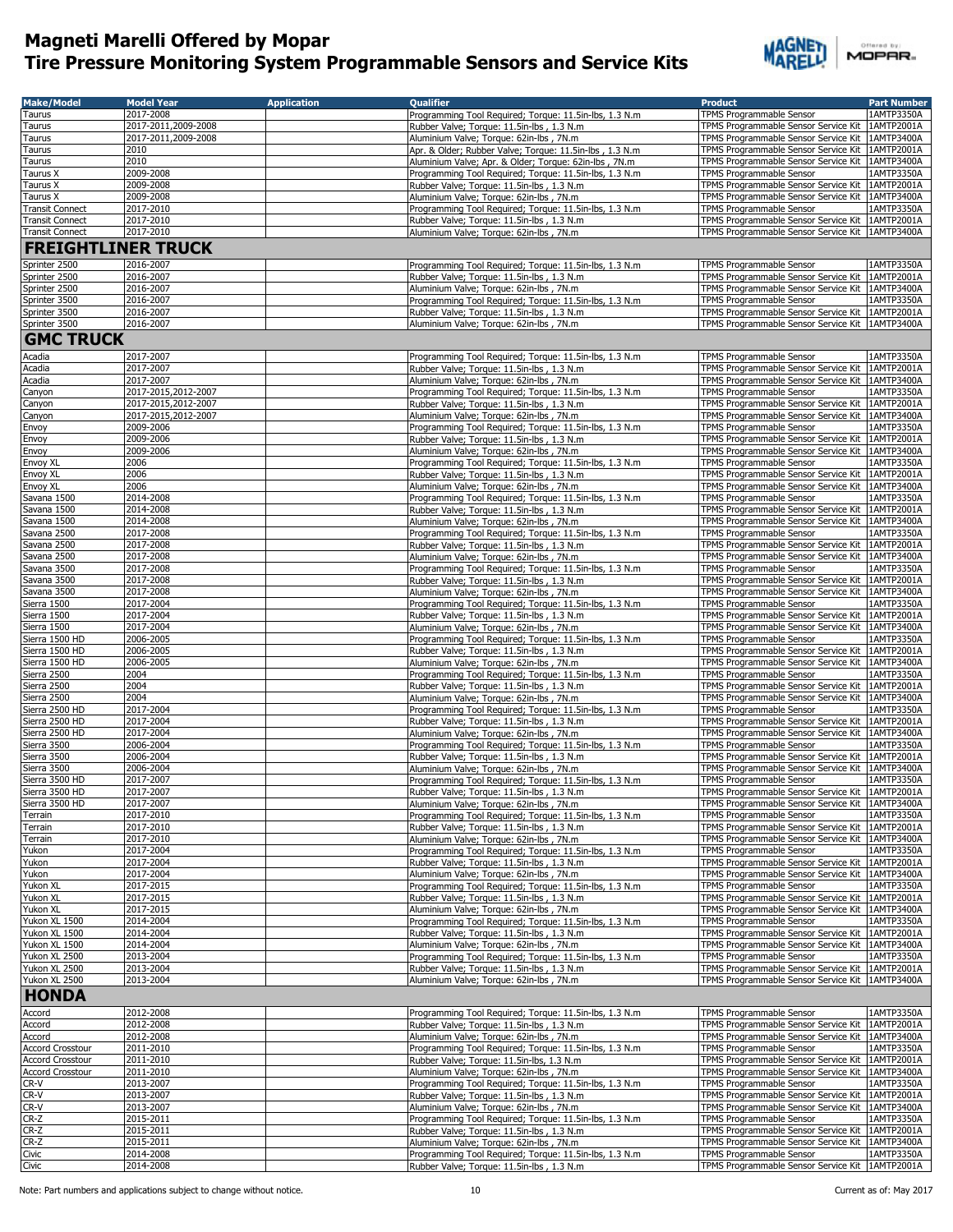

|        | Offered by: |  |  |  |
|--------|-------------|--|--|--|
| MOPAR- |             |  |  |  |
|        |             |  |  |  |

| <b>Make/Model</b>       | <b>Model Year</b>      | <b>Application</b> | <b>Oualifier</b>                                                                                     | <b>Product</b>                                                                                         | <b>Part Number</b>       |
|-------------------------|------------------------|--------------------|------------------------------------------------------------------------------------------------------|--------------------------------------------------------------------------------------------------------|--------------------------|
| Civic                   | 2014-2008              |                    | Aluminium Valve; Torque: 62in-lbs, 7N.m                                                              | TPMS Programmable Sensor Service Kit   1AMTP3400A                                                      |                          |
| Element                 | 2011-2009              |                    | Programming Tool Required; Torque: 11.5in-lbs, 1.3 N.m                                               | TPMS Programmable Sensor                                                                               | 1AMTP3350A               |
| Element                 | 2011-2009              |                    | Rubber Valve; Torque: 11.5in-lbs, 1.3 N.m                                                            | TPMS Programmable Sensor Service Kit                                                                   | 1AMTP2001A               |
| Element                 | 2011-2009              |                    | Aluminium Valve; Torque: 62in-lbs, 7N.m                                                              | TPMS Programmable Sensor Service Kit   1AMTP3400A                                                      |                          |
| Fit                     | 2014-2008              |                    | Programming Tool Required; Torque: 11.5in-lbs, 1.3 N.m                                               | TPMS Programmable Sensor                                                                               | 1AMTP3350A               |
| Fit                     | 2014-2008              |                    | Rubber Valve; Torque: 11.5in-lbs, 1.3 N.m.                                                           | TPMS Programmable Sensor Service Kit   1AMTP2001A                                                      |                          |
| Fit                     | 2014-2008              |                    | Aluminium Valve; Torque: 62in-lbs, 7N.m                                                              | TPMS Programmable Sensor Service Kit   1AMTP3400A                                                      |                          |
| Insight                 | 2014-2010              |                    | Programming Tool Required; Torque: 11.5in-lbs, 1.3 N.m                                               | <b>TPMS Programmable Sensor</b>                                                                        | 1AMTP3350A               |
| Insight                 | 2014-2010              |                    | Rubber Valve; Torque: 11.5in-lbs, 1.3 N.m                                                            | TPMS Programmable Sensor Service Kit   1AMTP2001A                                                      |                          |
| Insight                 | 2014-2010              |                    | Aluminium Valve; Torque: 62in-lbs, 7N.m                                                              | TPMS Programmable Sensor Service Kit   1AMTP3400A<br><b>TPMS Programmable Sensor</b>                   |                          |
| Odyssey                 | 2016-2011<br>2016-2011 |                    | Programming Tool Required; Torque: 11.5in-lbs, 1.3 N.m                                               |                                                                                                        | 1AMTP3350A<br>1AMTP2001A |
| Odyssey<br>Odyssey      | 2016-2011              |                    | Rubber Valve; Torque: 11.5in-lbs, 1.3 N.m<br>Aluminium Valve; Torque: 62in-lbs, 7N.m                 | TPMS Programmable Sensor Service Kit<br>TPMS Programmable Sensor Service Kit   1AMTP3400A              |                          |
| Pilot                   | 2008-2005              |                    | Programming Tool Required; Torque: 11.5in-lbs, 1.3 N.m                                               | TPMS Programmable Sensor                                                                               | 1AMTP3350A               |
| Pilot                   | 2008-2005              |                    | Rubber Valve; Torque: 11.5in-lbs, 1.3 N.m                                                            | TPMS Programmable Sensor Service Kit 1AMTP2001A                                                        |                          |
| Pilot                   | 2008-2005              |                    | Aluminium Valve; Torque: 62in-lbs, 7N.m                                                              | TPMS Programmable Sensor Service Kit 1AMTP3400A                                                        |                          |
| Ridgeline               | 2013-2006              |                    | Programming Tool Required; Torque: 11.5in-lbs, 1.3 N.m                                               | TPMS Programmable Sensor                                                                               | 1AMTP3350A               |
| Ridgeline               | 2013-2006              |                    | Rubber Valve; Torque: 11.5in-lbs, 1.3 N.m.                                                           | TPMS Programmable Sensor Service Kit 1AMTP2001A                                                        |                          |
| Ridgeline               | 2013-2006              |                    | Aluminium Valve; Torque: 62in-lbs, 7N.m                                                              | TPMS Programmable Sensor Service Kit 1AMTP3400A                                                        |                          |
| S2000                   | 2009-2008              |                    | Programming Tool Required; Torque: 11.5in-lbs, 1.3 N.m                                               | TPMS Programmable Sensor                                                                               | 1AMTP3350A               |
| S2000                   | 2009-2008              |                    | Rubber Valve; Torque: 11.5in-lbs, 1.3 N.m                                                            | TPMS Programmable Sensor Service Kit 1AMTP2001A                                                        |                          |
| S2000                   | 2009-2008              |                    | Aluminium Valve; Torque: 62in-lbs, 7N.m                                                              | TPMS Programmable Sensor Service Kit   1AMTP3400A                                                      |                          |
| <b>HUMMER TRUCK</b>     |                        |                    |                                                                                                      |                                                                                                        |                          |
|                         |                        |                    |                                                                                                      |                                                                                                        |                          |
| $\frac{H2}{H2}$         | 2009-2008              |                    | Programming Tool Required; Torque: 11.5in-lbs, 1.3 N.m                                               | TPMS Programmable Sensor<br>TPMS Programmable Sensor Service Kit 1AMTP2001A                            | 1AMTP3350A               |
|                         | 2009-2008<br>2009-2008 |                    | Rubber Valve; Torque: 11.5in-lbs, 1.3 N.m<br>Aluminium Valve; Torque: 62in-lbs, 7N.m                 | TPMS Programmable Sensor Service Kit   1AMTP3400A                                                      |                          |
| 电压出出                    | 2010-2006              |                    | Programming Tool Required; Torque: 11.5in-lbs, 1.3 N.m                                               | <b>TPMS Programmable Sensor</b>                                                                        | 1AMTP3350A               |
|                         | 2010-2006              |                    | Rubber Valve; Torque: 11.5in-lbs, 1.3 N.m.                                                           | TPMS Programmable Sensor Service Kit 1AMTP2001A                                                        |                          |
|                         | 2010-2006              |                    | Aluminium Valve; Torque: 62in-lbs, 7N.m                                                              | TPMS Programmable Sensor Service Kit   1AMTP3400A                                                      |                          |
| H <sub>3</sub> T        | 2010-2009              |                    | Programming Tool Required; Torque: 11.5in-lbs, 1.3 N.m                                               | TPMS Programmable Sensor                                                                               | 1AMTP3350A               |
| H <sub>3</sub> T        | 2010-2009              |                    | Rubber Valve; Torque: 11.5in-lbs, 1.3 N.m                                                            | TPMS Programmable Sensor Service Kit 1AMTP2001A                                                        |                          |
| H <sub>3</sub> T        | 2010-2009              |                    | Aluminium Valve; Torque: 62in-lbs, 7N.m                                                              | TPMS Programmable Sensor Service Kit 1AMTP3400A                                                        |                          |
| <b>HYUNDAI</b>          |                        |                    |                                                                                                      |                                                                                                        |                          |
|                         |                        |                    |                                                                                                      |                                                                                                        |                          |
| Accent                  | 2014-2006              |                    | Programming Tool Required; Torque: 11.5in-lbs, 1.3 N.m.                                              | TPMS Programmable Sensor                                                                               | 1AMTP3350A               |
| <b>Accent</b>           | 2014-2006              |                    | Rubber Valve; Torque: 11.5in-lbs, 1.3 N.m                                                            | TPMS Programmable Sensor Service Kit                                                                   | 1AMTP2001A               |
| Accent                  | 2014-2006              |                    | Aluminium Valve; Torque: 62in-lbs, 7N.m                                                              | TPMS Programmable Sensor Service Kit   1AMTP3400A                                                      |                          |
| Azera<br>Azera          | 2013-2007<br>2013-2007 |                    | Programming Tool Required; Torque: 11.5in-lbs, 1.3 N.m                                               | TPMS Programmable Sensor<br>TPMS Programmable Sensor Service Kit   1AMTP2001A                          | 1AMTP3350A               |
| Azera                   | 2013-2007              |                    | Rubber Valve; Torque: 11.5in-lbs, 1.3 N.m<br>Aluminium Valve; Torque: 62in-lbs, 7N.m                 | TPMS Programmable Sensor Service Kit   1AMTP3400A                                                      |                          |
| Elantra                 | 2016-2015,2009-2007    |                    | Programming Tool Required; Torque: 11.5in-lbs, 1.3 N.m.                                              | TPMS Programmable Sensor                                                                               | 1AMTP3350A               |
| Elantra                 | 2016-2015,2009-2007    |                    | Rubber Valve; Torque: 11.5in-lbs, 1.3 N.m.                                                           | TPMS Programmable Sensor Service Kit   1AMTP2001A                                                      |                          |
| Elantra                 | 2016-2015,2009-2007    |                    | Aluminium Valve; Torque: 62in-lbs, 7N.m                                                              | TPMS Programmable Sensor Service Kit   1AMTP3400A                                                      |                          |
| Elantra                 | 2010                   | Blue               | Programming Tool Required; Torque: 11.5in-lbs, 1.3 N.m                                               | TPMS Programmable Sensor                                                                               | 1AMTP3350A               |
| Elantra                 | 2010                   | Blue               | Rubber Valve; Torque: 11.5in-lbs, 1.3 N.m                                                            | TPMS Programmable Sensor Service Kit   1AMTP2001A                                                      |                          |
| Elantra                 | 2010                   | Blue               | Aluminium Valve; Torque: 62in-lbs, 7N.m                                                              | TPMS Programmable Sensor Service Kit   1AMTP3400A                                                      |                          |
| Elantra                 | 2010                   | GL                 | Programming Tool Required; Torque: 11.5in-lbs, 1.3 N.m                                               | TPMS Programmable Sensor                                                                               | 1AMTP3350A               |
| Elantra                 | 2010                   | GL                 | Rubber Valve; Torque: 11.5in-lbs, 1.3 N.m.                                                           | TPMS Programmable Sensor Service Kit   1AMTP2001A                                                      |                          |
| Elantra                 | 2010                   | GL                 | Aluminium Valve; Torque: 62in-lbs, 7N.m                                                              | TPMS Programmable Sensor Service Kit 1AMTP3400A                                                        |                          |
| Elantra                 | 2010                   | GLS                | Programming Tool Required; Torque: 11.5in-lbs, 1.3 N.m                                               | TPMS Programmable Sensor                                                                               | 1AMTP3350A               |
| Elantra                 | 2010                   | GLS                | Rubber Valve; Torque: 11.5in-lbs, 1.3 N.m                                                            | TPMS Programmable Sensor Service Kit   1AMTP2001A                                                      |                          |
| Elantra                 | 2010                   | GLS                | Aluminium Valve; Torque: 62in-lbs, 7N.m.                                                             | TPMS Programmable Sensor Service Kit 1AMTP3400A                                                        |                          |
| Elantra                 | 2010                   |                    | Programming Tool Required; Torque: 11.5in-lbs, 1.3 N.m                                               | TPMS Programmable Sensor                                                                               | 1AMTP3350A               |
| Elantra                 | 2010                   |                    | Rubber Valve; Torque: 11.5in-lbs, 1.3 N.m                                                            | TPMS Programmable Sensor Service Kit   1AMTP2001A                                                      |                          |
| Elantra                 | 2010                   |                    | Aluminium Valve: Torque: 62in-lbs, 7N.m.                                                             | TPMS Programmable Sensor Service Kit   1AMTP3400A                                                      |                          |
| Elantra<br>Elantra      | 2010<br>2010           | Limited<br>Limited | Programming Tool Required; Torque: 11.5in-lbs, 1.3 N.m                                               | TPMS Programmable Sensor<br>TPMS Programmable Sensor Service Kit 1AMTP2001A                            | 1AMTP3350A               |
| Elantra                 | 2010                   | Limited            | Rubber Valve; Torque: 11.5in-lbs, 1.3 N.m.<br>Aluminium Valve; Torque: 62in-lbs, 7N.m                | TPMS Programmable Sensor Service Kit 1AMTP3400A                                                        |                          |
| Elantra                 | 2010                   | SE                 | Programming Tool Required; Torque: 11.5in-lbs, 1.3 N.m                                               | TPMS Programmable Sensor                                                                               | 1AMTP3350A               |
| Elantra                 | 2010                   | SE                 | Rubber Valve; Torque: 11.5in-lbs, 1.3 N.m                                                            | TPMS Programmable Sensor Service Kit   1AMTP2001A                                                      |                          |
| Elantra                 | 2010                   | SE                 | Aluminium Valve; Torque: 62in-lbs, 7N.m                                                              | TPMS Programmable Sensor Service Kit                                                                   | 1AMTP3400A               |
| Elantra GT              | 2017-2016              |                    | Programming Tool Required; Torque: 11.5in-lbs, 1.3 N.m.                                              | <b>TPMS Programmable Sensor</b>                                                                        | 1AMTP3350A               |
| Elantra GT              | 2017-2016              |                    | Rubber Valve; Torque: 11.5in-lbs, 1.3 N.m.                                                           | TPMS Programmable Sensor Service Kit                                                                   | 1AMTP2001A               |
| Elantra GT              | 2017-2016              |                    | Aluminium Valve; Torque: 62in-lbs, 7N.m                                                              | TPMS Programmable Sensor Service Kit   1AMTP3400A                                                      |                          |
| Equus                   | 2016-2014              |                    | Programming Tool Required; Torque: 11.5in-lbs, 1.3 N.m                                               | TPMS Programmable Sensor                                                                               | 1AMTP3350A               |
| Equus                   | 2016-2014              |                    | Rubber Valve; Torque: 11.5in-lbs, 1.3 N.m                                                            | TPMS Programmable Sensor Service Kit   1AMTP2001A                                                      |                          |
| Equus                   | 2016-2014              |                    | Aluminium Valve; Torque: 62in-lbs, 7N.m                                                              | TPMS Programmable Sensor Service Kit 1AMTP3400A                                                        |                          |
| Genesis Coupe           | 2015-2014,2012-2010    |                    | Programming Tool Required; Torque: 11.5in-lbs, 1.3 N.m                                               | TPMS Programmable Sensor                                                                               | 1AMTP3350A               |
| Genesis Coupe           | 2015-2014,2012-2010    |                    | Rubber Valve; Torque: 11.5in-lbs, 1.3 N.m.                                                           | TPMS Programmable Sensor Service Kit 1AMTP2001A                                                        |                          |
| Genesis Coupe           | 2015-2014,2012-2010    |                    | Aluminium Valve; Torque: 62in-lbs, 7N.m                                                              | TPMS Programmable Sensor Service Kit 1AMTP3400A                                                        |                          |
| Santa Fe                | 2012-2008<br>2012-2008 |                    | Programming Tool Required; Torque: 11.5in-lbs, 1.3 N.m<br>Rubber Valve; Torque: 11.5in-lbs, 1.3 N.m. | TPMS Programmable Sensor                                                                               | 1AMTP3350A               |
| Santa Fe                |                        |                    |                                                                                                      | TPMS Programmable Sensor Service Kit   1AMTP2001A                                                      |                          |
| Santa Fe<br>Santa Fe XL | 2012-2008<br>2013      |                    | Aluminium Valve; Torque: 62in-lbs, 7N.m<br>Programming Tool Required; Torque: 11.5in-lbs, 1.3 N.m    | TPMS Programmable Sensor Service Kit 1AMTP3400A<br><b>TPMS Programmable Sensor</b>                     | 1AMTP3350A               |
| Santa Fe XL             | 2013                   |                    | Rubber Valve; Torque: 11.5in-lbs, 1.3 N.m                                                            | TPMS Programmable Sensor Service Kit 1AMTP2001A                                                        |                          |
| Santa Fe XL             | 2013                   |                    | Aluminium Valve; Torque: 62in-lbs, 7N.m.                                                             | TPMS Programmable Sensor Service Kit   1AMTP3400A                                                      |                          |
| Sonata                  | 2016-2007              |                    | Programming Tool Required; Torque: 11.5in-lbs, 1.3 N.m.                                              | TPMS Programmable Sensor                                                                               | 1AMTP3350A               |
| Sonata                  | 2016-2007              |                    | Rubber Valve; Torque: 11.5in-lbs, 1.3 N.m                                                            | TPMS Programmable Sensor Service Kit                                                                   | 1AMTP2001A               |
| Sonata                  | 2016-2007              |                    | Aluminium Valve; Torque: 62in-lbs, 7N.m                                                              | TPMS Programmable Sensor Service Kit   1AMTP3400A                                                      |                          |
| Tiburon                 | 2008-2007              |                    | Programming Tool Required; Torque: 11.5in-lbs, 1.3 N.m                                               | TPMS Programmable Sensor                                                                               | 1AMTP3350A               |
| Tiburon                 | 2008-2007              |                    | Rubber Valve; Torque: 11.5in-lbs, 1.3 N.m                                                            | TPMS Programmable Sensor Service Kit                                                                   | 1AMTP2001A               |
| Tiburon                 | 2008-2007              |                    | Aluminium Valve; Torque: 62in-lbs, 7N.m                                                              | TPMS Programmable Sensor Service Kit   1AMTP3400A                                                      |                          |
| Tucson                  | 2016-2006              |                    | Programming Tool Required; Torque: 11.5in-lbs, 1.3 N.m.                                              | TPMS Programmable Sensor                                                                               | 1AMTP3350A               |
| Tucson                  | 2016-2006              |                    | Rubber Valve; Torque: 11.5in-lbs, 1.3 N.m.                                                           | TPMS Programmable Sensor Service Kit   1AMTP2001A                                                      |                          |
| Tucson                  | 2016-2006              |                    | Aluminium Valve; Torque: 62in-lbs, 7N.m                                                              | TPMS Programmable Sensor Service Kit   1AMTP3400A                                                      |                          |
| Veloster                | 2015-2012              |                    | Programming Tool Required; Torque: 11.5in-lbs, 1.3 N.m                                               | TPMS Programmable Sensor                                                                               | 1AMTP3350A               |
| Veloster<br>Veloster    | 2015-2012<br>2015-2012 |                    | Rubber Valve; Torque: 11.5in-lbs, 1.3 N.m<br>Aluminium Valve; Torque: 62in-lbs, 7N.m                 | TPMS Programmable Sensor Service Kit   1AMTP2001A<br>TPMS Programmable Sensor Service Kit   1AMTP3400A |                          |
| Veracruz                | 2012-2008              |                    | Programming Tool Required; Torque: 11.5in-lbs, 1.3 N.m.                                              | TPMS Programmable Sensor                                                                               | 1AMTP3350A               |
| Veracruz                | 2012-2008              |                    | Rubber Valve; Torque: 11.5in-lbs, 1.3 N.m                                                            | TPMS Programmable Sensor Service Kit   1AMTP2001A                                                      |                          |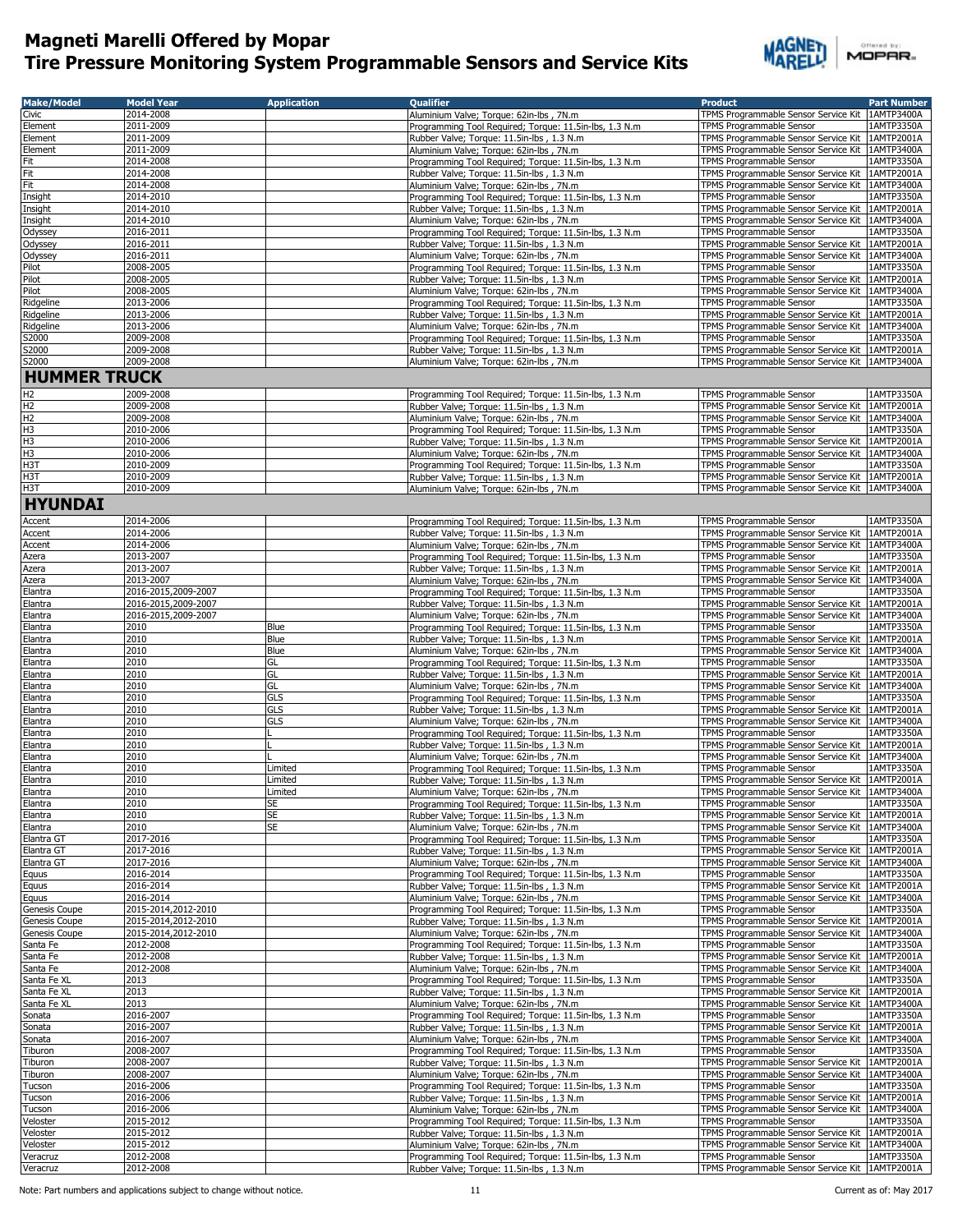

| <b>Make/Model</b><br>Veracruz | <b>Model Year</b><br>2012-2008             | <b>Application</b> | <b>Qualifier</b>                                                                                      | <b>Product</b><br>TPMS Programmable Sensor Service Kit   1AMTP3400A                                  | <b>Part Number</b>       |
|-------------------------------|--------------------------------------------|--------------------|-------------------------------------------------------------------------------------------------------|------------------------------------------------------------------------------------------------------|--------------------------|
| INFINITI                      |                                            |                    | Aluminium Valve; Torque: 62in-lbs, 7N.m                                                               |                                                                                                      |                          |
|                               |                                            |                    |                                                                                                       |                                                                                                      |                          |
| EX35<br><b>EX35</b>           | 2012-2008<br>2012-2008                     |                    | Programming Tool Required; Torque: 11.5in-lbs, 1.3 N.m<br>Rubber Valve; Torque: 11.5in-lbs, 1.3 N.m   | TPMS Programmable Sensor<br>TPMS Programmable Sensor Service Kit                                     | 1AMTP3350A<br>1AMTP2001A |
| EX35                          | 2012-2008                                  |                    | Aluminium Valve; Torque: 62in-lbs, 7N.m                                                               | TPMS Programmable Sensor Service Kit                                                                 | 1AMTP3400A               |
| FX35                          | 2012-2003                                  |                    | Programming Tool Required; Torque: 11.5in-lbs, 1.3 N.m                                                | TPMS Programmable Sensor                                                                             | 1AMTP3350A               |
| FX35<br><b>FX35</b>           | 2012-2003<br>2012-2003                     |                    | Rubber Valve; Torque: 11.5in-lbs, 1.3 N.m.<br>Aluminium Valve; Torque: 62in-lbs, 7N.m                 | TPMS Programmable Sensor Service Kit<br>TPMS Programmable Sensor Service Kit                         | 1AMTP2001A<br>1AMTP3400A |
| FX37                          | 2013                                       |                    | Programming Tool Required; Torque: 11.5in-lbs, 1.3 N.m.                                               | TPMS Programmable Sensor                                                                             | 1AMTP3350A               |
| FX37                          | 2013                                       |                    | Rubber Valve; Torque: 11.5in-lbs, 1.3 N.m.                                                            | TPMS Programmable Sensor Service Kit                                                                 | 1AMTP2001A               |
| FX37<br>FX45                  | 2013<br>2008-2003                          |                    | Aluminium Valve; Torque: 62in-lbs, 7N.m<br>Programming Tool Required; Torque: 11.5in-lbs, 1.3 N.m     | TPMS Programmable Sensor Service Kit   1AMTP3400A<br>TPMS Programmable Sensor                        | 1AMTP3350A               |
| FX45                          | 2008-2003                                  |                    | Rubber Valve; Torque: 11.5in-lbs, 1.3 N.m                                                             | TPMS Programmable Sensor Service Kit                                                                 | 1AMTP2001A               |
| FX45                          | 2008-2003                                  |                    | Aluminium Valve; Torque: 62in-lbs, 7N.m                                                               | TPMS Programmable Sensor Service Kit                                                                 | 1AMTP3400A               |
| <b>FX50</b><br><b>FX50</b>    | 2013-2009<br>2013-2009                     |                    | Programming Tool Required; Torque: 11.5in-lbs, 1.3 N.m<br>Rubber Valve; Torque: 11.5in-lbs, 1.3 N.m.  | TPMS Programmable Sensor<br>TPMS Programmable Sensor Service Kit   1AMTP2001A                        | 1AMTP3350A               |
| <b>FX50</b>                   | 2013-2009                                  |                    | Aluminium Valve; Torque: 62in-lbs, 7N.m                                                               | TPMS Programmable Sensor Service Kit 1AMTP3400A                                                      |                          |
| G25                           | 2012-2011                                  |                    | Programming Tool Required; Torque: 11.5in-lbs, 1.3 N.m                                                | TPMS Programmable Sensor                                                                             | 1AMTP3350A               |
| G25<br>G25                    | 2012-2011<br>2012-2011                     |                    | Rubber Valve; Torque: 11.5in-lbs, 1.3 N.m.<br>Aluminium Valve; Torque: 62in-lbs, 7N.m                 | TPMS Programmable Sensor Service Kit 1AMTP2001A<br>TPMS Programmable Sensor Service Kit   1AMTP3400A |                          |
| G <sub>35</sub>               | 2008-2003                                  |                    | Programming Tool Required; Torque: 11.5in-lbs, 1.3 N.m                                                | TPMS Programmable Sensor                                                                             | 1AMTP3350A               |
| G35                           | 2008-2003                                  |                    | Rubber Valve; Torque: 11.5in-lbs, 1.3 N.m.                                                            | TPMS Programmable Sensor Service Kit   1AMTP2001A                                                    |                          |
| G35                           | 2008-2003                                  |                    | Aluminium Valve; Torque: 62in-lbs, 7N.m                                                               | TPMS Programmable Sensor Service Kit   1AMTP3400A                                                    |                          |
| G37<br>G37                    | 2013-2008<br>2013-2008                     |                    | Programming Tool Required; Torque: 11.5in-lbs, 1.3 N.m<br>Rubber Valve; Torque: 11.5in-lbs, 1.3 N.m   | TPMS Programmable Sensor<br>TPMS Programmable Sensor Service Kit                                     | 1AMTP3350A<br>1AMTP2001A |
| G <sub>37</sub>               | 2013-2008                                  |                    | Aluminium Valve; Torque: 62in-lbs, 7N.m                                                               | TPMS Programmable Sensor Service Kit 1AMTP3400A                                                      |                          |
| M35                           | 2010-2006                                  |                    | Programming Tool Required; Torque: 11.5in-lbs, 1.3 N.m                                                | <b>TPMS Programmable Sensor</b>                                                                      | 1AMTP3350A               |
| M35<br>M35                    | 2010-2006<br>2010-2006                     |                    | Rubber Valve; Torque: 11.5in-lbs, 1.3 N.m.<br>Aluminium Valve; Torque: 62in-lbs, 7N.m                 | TPMS Programmable Sensor Service Kit<br>TPMS Programmable Sensor Service Kit                         | 1AMTP2001A<br>1AMTP3400A |
| M35h                          | 2012                                       |                    | Programming Tool Required; Torque: 11.5in-lbs, 1.3 N.m                                                | TPMS Programmable Sensor                                                                             | 1AMTP3350A               |
| M35h                          | 2012                                       |                    | Rubber Valve; Torque: 11.5in-lbs, 1.3 N.m.                                                            | TPMS Programmable Sensor Service Kit                                                                 | 1AMTP2001A               |
| M35h<br>M37                   | 2012<br>2013-2011                          |                    | Aluminium Valve; Torque: 62in-lbs, 7N.m.<br>Programming Tool Required; Torque: 11.5in-lbs, 1.3 N.m    | TPMS Programmable Sensor Service Kit<br>TPMS Programmable Sensor                                     | 1AMTP3400A<br>1AMTP3350A |
| M37                           | 2013-2011                                  |                    | Rubber Valve; Torque: 11.5in-lbs, 1.3 N.m.                                                            | TPMS Programmable Sensor Service Kit 1AMTP2001A                                                      |                          |
| M37                           | 2013-2011                                  |                    | Aluminium Valve; Torque: 62in-lbs, 7N.m                                                               | TPMS Programmable Sensor Service Kit                                                                 | 1AMTP3400A               |
| M45<br>M45                    | 2010-2006,2004-2003<br>2010-2006,2004-2003 |                    | Rubber Valve; Torque: 11.5in-lbs, 1.3 N.m.<br>Aluminium Valve; Torque: 62in-lbs, 7N.m                 | TPMS Programmable Sensor Service Kit<br>TPMS Programmable Sensor Service Kit                         | 1AMTP2001A<br>1AMTP3400A |
| M45                           | 2009-2006,2004-2003                        |                    | Programming Tool Required; Torque: 11.5in-lbs, 1.3 N.m                                                | TPMS Programmable Sensor                                                                             | 1AMTP3350A               |
| M56                           | 2013-2011                                  |                    | Programming Tool Required; Torque: 11.5in-lbs, 1.3 N.m                                                | TPMS Programmable Sensor                                                                             | 1AMTP3350A               |
| M56<br>M56                    | 2013-2011<br>2013-2011                     |                    | Rubber Valve; Torque: 11.5in-lbs, 1.3 N.m<br>Aluminium Valve; Torque: 62in-lbs, 7N.m                  | TPMS Programmable Sensor Service Kit 1AMTP2001A<br>TPMS Programmable Sensor Service Kit   1AMTP3400A |                          |
|                               | 2006-2003                                  |                    | Programming Tool Required; Torque: 11.5in-lbs, 1.3 N.m                                                | TPMS Programmable Sensor                                                                             | 1AMTP3350A               |
| $\frac{Q45}{Q45}$             | 2006-2003                                  |                    | Rubber Valve; Torque: 11.5in-lbs, 1.3 N.m.                                                            | TPMS Programmable Sensor Service Kit   1AMTP2001A                                                    |                          |
|                               | 2006-2003<br>2017-2014                     |                    | Aluminium Valve; Torque: 62in-lbs, 7N.m<br>Programming Tool Required; Torque: 11.5in-lbs, 1.3 N.m     | TPMS Programmable Sensor Service Kit 1AMTP3400A<br>TPMS Programmable Sensor                          | 1AMTP3350A               |
| Q70<br>Q70                    | 2017-2014                                  |                    | Rubber Valve; Torque: 11.5in-lbs, 1.3 N.m                                                             | TPMS Programmable Sensor Service Kit   1AMTP2001A                                                    |                          |
| Q70<br>QX4                    | 2017-2014                                  |                    | Aluminium Valve; Torque: 62in-lbs, 7N.m                                                               | TPMS Programmable Sensor Service Kit   1AMTP3400A                                                    |                          |
|                               | 2003<br>2003                               |                    | Programming Tool Required; Torque: 11.5in-lbs, 1.3 N.m<br>Rubber Valve; Torque: 11.5in-lbs, 1.3 N.m.  | TPMS Programmable Sensor<br>TPMS Programmable Sensor Service Kit                                     | 1AMTP3350A<br>1AMTP2001A |
| QX4<br>QX4                    | 2003                                       |                    | Aluminium Valve; Torque: 62in-lbs, 7N.m.                                                              | TPMS Programmable Sensor Service Kit 1AMTP3400A                                                      |                          |
| QX50                          | 2017-2014                                  |                    | Programming Tool Required; Torque: 11.5in-lbs, 1.3 N.m                                                | TPMS Programmable Sensor                                                                             | 1AMTP3350A               |
| QX50                          | 2017-2014<br>2017-2014                     |                    | Rubber Valve; Torque: 11.5in-lbs, 1.3 N.m                                                             | TPMS Programmable Sensor Service Kit                                                                 | 1AMTP2001A               |
| QX50<br>QX56                  | 2013-2004                                  |                    | Aluminium Valve; Torque: 62in-lbs, 7N.m<br>Programming Tool Required; Torque: 11.5in-lbs, 1.3 N.m     | TPMS Programmable Sensor Service Kit   1AMTP3400A<br>TPMS Programmable Sensor                        | 1AMTP3350A               |
| QX56                          | 2013-2004                                  |                    | Rubber Valve; Torque: 11.5in-lbs, 1.3 N.m                                                             | TPMS Programmable Sensor Service Kit                                                                 | 1AMTP2001A               |
| QX56                          | 2013-2004<br>2016-2014                     |                    | Aluminium Valve; Torque: 62in-lbs, 7N.m                                                               | TPMS Programmable Sensor Service Kit   1AMTP3400A<br>TPMS Programmable Sensor                        | 1AMTP3350A               |
| QX70<br>QX70                  | 2016-2014                                  |                    | Programming Tool Required; Torque: 11.5in-lbs, 1.3 N.m<br>Rubber Valve: Torque: 11.5in-lbs . 1.3 N.m. | TPMS Programmable Sensor Service Kit 1AMTP2001A                                                      |                          |
| QX70                          | 2016-2014                                  |                    | Aluminium Valve; Torque: 62in-lbs, 7N.m                                                               | TPMS Programmable Sensor Service Kit                                                                 | 1AMTP3400A               |
| QX80<br>QX80                  | 2016-2014<br>2016-2014                     |                    | Programming Tool Required; Torque: 11.5in-lbs, 1.3 N.m                                                | TPMS Programmable Sensor<br>TPMS Programmable Sensor Service Kit                                     | 1AMTP3350A<br>1AMTP2001A |
| QX80                          | 2016-2014                                  |                    | Rubber Valve; Torque: 11.5in-lbs, 1.3 N.m.<br>Aluminium Valve; Torque: 62in-lbs, 7N.m                 | TPMS Programmable Sensor Service Kit                                                                 | 1AMTP3400A               |
| <b>ISUZU/ISUZU TRUCK</b>      |                                            |                    |                                                                                                       |                                                                                                      |                          |
| Ascender                      | 2008-2006                                  |                    | Programming Tool Required; Torque: 11.5in-lbs, 1.3 N.m                                                | TPMS Programmable Sensor                                                                             | 1AMTP3350A               |
| Ascender                      | 2008-2006                                  |                    | Rubber Valve; Torque: 11.5in-lbs, 1.3 N.m.                                                            | TPMS Programmable Sensor Service Kit                                                                 | 1AMTP2001A               |
| Ascender<br>Rodeo             | 2008-2006<br>2004                          |                    | Aluminium Valve; Torque: 62in-lbs, 7N.m<br>Programming Tool Required; Torque: 11.5in-lbs, 1.3 N.m     | TPMS Programmable Sensor Service Kit<br>TPMS Programmable Sensor                                     | 1AMTP3400A<br>1AMTP3350A |
| Rodeo                         | 2004                                       |                    | Rubber Valve; Torque: 11.5in-lbs, 1.3 N.m.                                                            | TPMS Programmable Sensor Service Kit                                                                 | 1AMTP2001A               |
| Rodeo                         | 2004                                       |                    | Aluminium Valve; Torque: 62in-lbs, 7N.m                                                               | TPMS Programmable Sensor Service Kit   1AMTP3400A                                                    |                          |
| i-290                         | 2008-2007                                  |                    | Programming Tool Required; Torque: 11.5in-lbs, 1.3 N.m                                                | TPMS Programmable Sensor                                                                             | 1AMTP3350A<br>1AMTP2001A |
| $-290$<br>-290                | 2008-2007<br>2008-2007                     |                    | Rubber Valve; Torque: 11.5in-lbs, 1.3 N.m.<br>Aluminium Valve; Torque: 62in-lbs, 7N.m                 | TPMS Programmable Sensor Service Kit<br>TPMS Programmable Sensor Service Kit                         | 1AMTP3400A               |
| $-370$                        | 2008-2007                                  |                    | Programming Tool Required; Torque: 11.5in-lbs, 1.3 N.m                                                | TPMS Programmable Sensor                                                                             | 1AMTP3350A               |
| -370<br>i-370                 | 2008-2007<br>2008-2007                     |                    | Rubber Valve; Torque: 11.5in-lbs, 1.3 N.m.                                                            | TPMS Programmable Sensor Service Kit<br>TPMS Programmable Sensor Service Kit                         | 1AMTP2001A<br>1AMTP3400A |
|                               |                                            |                    | Aluminium Valve; Torque: 62in-lbs, 7N.m                                                               |                                                                                                      |                          |
| <b>JEEP</b>                   |                                            |                    |                                                                                                       |                                                                                                      |                          |
| Cherokee<br>Cherokee          | 2017-2014<br>2017-2014                     |                    | Programming Tool Required; Torque: 11.5in-lbs, 1.3 N.m                                                | TPMS Programmable Sensor<br>TPMS Programmable Sensor Service Kit                                     | 1AMTP3350A<br>1AMTP2001A |
| Cherokee                      | 2017-2014                                  |                    | Aluminium Valve; Torque: 62in-lbs, 7N.m                                                               | TPMS Programmable Sensor Service Kit                                                                 | 1AMTP3400A               |
| Commander                     | 2010-2006                                  |                    | Programming Tool Required; Torque: 11.5in-lbs, 1.3 N.m                                                | TPMS Programmable Sensor                                                                             | 1AMTP3350A               |
| Commander<br>Commander        | 2010-2006<br>2010-2006                     |                    | Rubber Valve; Torque: 11.5in-lbs, 1.3 N.m.<br>Aluminium Valve; Torque: 62in-lbs, 7N.m.                | TPMS Programmable Sensor Service Kit<br>TPMS Programmable Sensor Service Kit                         | 1AMTP2001A<br>1AMTP3400A |
| Compass                       | 2017-2007                                  |                    | Programming Tool Required; Torque: 11.5in-lbs, 1.3 N.m                                                | TPMS Programmable Sensor                                                                             | 1AMTP3350A               |
| Compass                       | 2017-2007                                  |                    | Rubber Valve; Torque: 11.5in-lbs, 1.3 N.m.                                                            | TPMS Programmable Sensor Service Kit                                                                 | 1AMTP2001A               |
| Compass<br>Grand Cherokee     | 2017-2007<br>2017-2002                     |                    | Aluminium Valve; Torque: 62in-lbs, 7N.m<br>Programming Tool Required; Torque: 11.5in-lbs, 1.3 N.m     | TPMS Programmable Sensor Service Kit<br>TPMS Programmable Sensor                                     | 1AMTP3400A<br>1AMTP3350A |
| Grand Cherokee                | 2017-2002                                  |                    | Rubber Valve; Torque: 11.5in-lbs, 1.3 N.m.                                                            | TPMS Programmable Sensor Service Kit                                                                 | 1AMTP2001A               |
| <b>Grand Cherokee</b>         | 2017-2002                                  |                    | Aluminium Valve; Torque: 62in-lbs, 7N.m                                                               | TPMS Programmable Sensor Service Kit   1AMTP3400A                                                    |                          |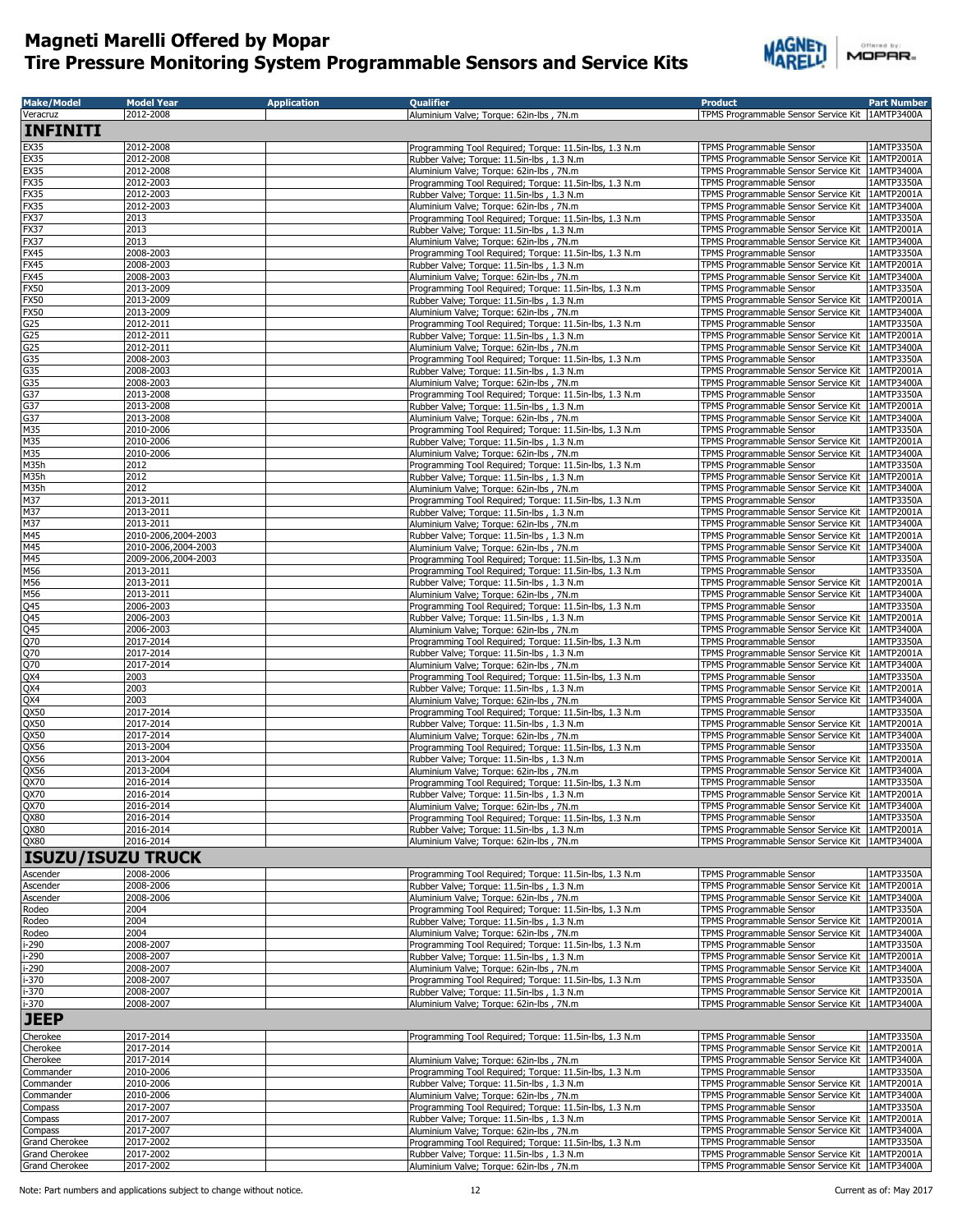

|        | Offered by: |  |  |  |
|--------|-------------|--|--|--|
| MOPAR- |             |  |  |  |

| <b>Make/Model</b>          | <b>Model Year</b>                | <b>Application</b> | <b>Oualifier</b>                                                                                      | <b>Product</b>                                                                | <b>Part Number</b>       |
|----------------------------|----------------------------------|--------------------|-------------------------------------------------------------------------------------------------------|-------------------------------------------------------------------------------|--------------------------|
| Liberty                    | 2012-2002                        |                    | Programming Tool Required; Torque: 11.5in-lbs, 1.3 N.m.                                               | TPMS Programmable Sensor                                                      | 1AMTP3350A               |
| Liberty                    | 2012-2002                        |                    | Rubber Valve; Torque: 11.5in-lbs, 1.3 N.m.                                                            | TPMS Programmable Sensor Service Kit                                          | 1AMTP2001A               |
| Liberty                    | 2012-2002                        |                    | Aluminium Valve; Torque: 62in-lbs, 7N.m                                                               | TPMS Programmable Sensor Service Kit                                          | 1AMTP3400A               |
| Patriot                    | 2017-2007                        |                    | Programming Tool Required; Torque: 11.5in-lbs, 1.3 N.m.                                               | TPMS Programmable Sensor                                                      | 1AMTP3350A               |
| Patriot                    | 2017-2007                        |                    | Rubber Valve; Torque: 11.5in-lbs, 1.3 N.m.                                                            | TPMS Programmable Sensor Service Kit                                          | 1AMTP2001A               |
| Patriot                    | 2017-2007                        |                    | Aluminium Valve; Torque: 62in-lbs, 7N.m                                                               | TPMS Programmable Sensor Service Kit                                          | 1AMTP3400A               |
| Wrangler                   | 2017-2007                        |                    | Programming Tool Required; Torque: 11.5in-lbs, 1.3 N.m                                                | TPMS Programmable Sensor                                                      | 1AMTP3350A               |
| Wrangler                   | 2017-2007<br>2017-2007           |                    | Rubber Valve; Torque: 11.5in-lbs, 1.3 N.m.                                                            | TPMS Programmable Sensor Service Kit                                          | 1AMTP2001A               |
| Wrangler                   |                                  |                    | Aluminium Valve; Torque: 62in-lbs, 7N.m                                                               | TPMS Programmable Sensor Service Kit   1AMTP3400A                             |                          |
| <b>KIA</b>                 |                                  |                    |                                                                                                       |                                                                               |                          |
| Amanti                     | 2009-2007                        |                    | Programming Tool Required; Torque: 11.5in-lbs, 1.3 N.m                                                | TPMS Programmable Sensor                                                      | 1AMTP3350A               |
| Amanti                     | 2009-2007                        |                    | Rubber Valve; Torque: 11.5in-lbs, 1.3 N.m                                                             | TPMS Programmable Sensor Service Kit                                          | 1AMTP2001A               |
| Amanti                     | 2009-2007                        |                    | Aluminium Valve; Torque: 62in-lbs, 7N.m                                                               | TPMS Programmable Sensor Service Kit                                          | 1AMTP3400A               |
| Borrego                    | 2011-2009                        |                    | Programming Tool Required; Torque: 11.5in-lbs, 1.3 N.m                                                | TPMS Programmable Sensor                                                      | 1AMTP3350A               |
| Borrego                    | 2011-2009                        |                    | Rubber Valve; Torque: 11.5in-lbs, 1.3 N.m                                                             | TPMS Programmable Sensor Service Kit                                          | 1AMTP2001A               |
| Borrego<br>Cadenza         | 2011-2009<br>2015-2014           |                    | Aluminium Valve; Torque: 62in-lbs, 7N.m<br>Programming Tool Required; Torque: 11.5in-lbs, 1.3 N.m     | TPMS Programmable Sensor Service Kit<br>TPMS Programmable Sensor              | 1AMTP3400A<br>1AMTP3350A |
| Cadenza                    | 2015-2014                        |                    | Rubber Valve; Torque: 11.5in-lbs, 1.3 N.m.                                                            | TPMS Programmable Sensor Service Kit                                          | 1AMTP2001A               |
| Cadenza                    | 2015-2014                        |                    | Aluminium Valve; Torque: 62in-lbs, 7N.m                                                               | TPMS Programmable Sensor Service Kit 1AMTP3400A                               |                          |
| Forte                      | 2017-2016,2013-2010              |                    | Programming Tool Required; Torque: 11.5in-lbs, 1.3 N.m                                                | TPMS Programmable Sensor                                                      | 1AMTP3350A               |
| Forte                      | 2017-2016,2013-2010              |                    | Rubber Valve; Torque: 11.5in-lbs, 1.3 N.m                                                             | TPMS Programmable Sensor Service Kit   1AMTP2001A                             |                          |
| Forte                      | 2017-2016,2013-2010              |                    | Aluminium Valve; Torque: 62in-lbs, 7N.m                                                               | TPMS Programmable Sensor Service Kit                                          | 1AMTP3400A               |
| Forte Koup                 | 2016-2010                        |                    | Programming Tool Required; Torque: 11.5in-lbs, 1.3 N.m                                                | TPMS Programmable Sensor                                                      | 1AMTP3350A               |
| Forte Koup                 | 2016-2010                        |                    | Rubber Valve; Torque: 11.5in-lbs, 1.3 N.m.                                                            | TPMS Programmable Sensor Service Kit                                          | 1AMTP2001A               |
| Forte Koup                 | 2016-2010                        |                    | Aluminium Valve: Torque: 62in-lbs, 7N.m.                                                              | TPMS Programmable Sensor Service Kit                                          | 1AMTP3400A               |
| Forte <sub>5</sub>         | 2013-2012                        |                    | Programming Tool Required; Torque: 11.5in-lbs, 1.3 N.m                                                | TPMS Programmable Sensor                                                      | 1AMTP3350A               |
| Forte5                     | 2013-2012                        |                    | Rubber Valve; Torque: 11.5in-lbs, 1.3 N.m                                                             | TPMS Programmable Sensor Service Kit                                          | 1AMTP2001A               |
| Forte <sub>5</sub>         | 2013-2012                        |                    | Aluminium Valve; Torque: 62in-lbs, 7N.m                                                               | TPMS Programmable Sensor Service Kit                                          | 1AMTP3400A               |
| Magentis<br>Magentis       | 2010,2008<br>2008                |                    | Programming Tool Required; Torque: 11.5in-lbs, 1.3 N.m.<br>Rubber Valve; Torque: 11.5in-lbs, 1.3 N.m. | TPMS Programmable Sensor<br>TPMS Programmable Sensor Service Kit              | 1AMTP3350A<br>1AMTP2001A |
| Magentis                   | 2008                             |                    | Aluminium Valve; Torque: 62in-lbs, 7N.m                                                               | TPMS Programmable Sensor Service Kit                                          | 1AMTP3400A               |
| Optima                     | 2017-2006                        |                    | Programming Tool Required; Torque: 11.5in-lbs, 1.3 N.m                                                | <b>TPMS Programmable Sensor</b>                                               | 1AMTP3350A               |
| Optima                     | 2017-2006                        |                    | Rubber Valve; Torque: 11.5in-lbs, 1.3 N.m.                                                            | TPMS Programmable Sensor Service Kit                                          | 1AMTP2001A               |
| Optima                     | 2017-2006                        |                    | Aluminium Valve; Torque: 62in-lbs, 7N.m.                                                              | TPMS Programmable Sensor Service Kit                                          | 1AMTP3400A               |
| Rio                        | 2011-2007                        |                    | Programming Tool Required; Torque: 11.5in-lbs, 1.3 N.m.                                               | <b>TPMS Programmable Sensor</b>                                               | 1AMTP3350A               |
| Rio                        | 2011-2007                        |                    | Rubber Valve; Torque: 11.5in-lbs, 1.3 N.m                                                             | TPMS Programmable Sensor Service Kit                                          | 1AMTP2001A               |
| Rio                        | 2011-2007                        |                    | Aluminium Valve; Torque: 62in-lbs, 7N.m                                                               | TPMS Programmable Sensor Service Kit                                          | 1AMTP3400A               |
| Rio5                       | 2011-2007                        |                    | Programming Tool Required; Torque: 11.5in-lbs, 1.3 N.m                                                | TPMS Programmable Sensor                                                      | 1AMTP3350A               |
| Rio5                       | 2011-2007                        |                    | Rubber Valve; Torque: 11.5in-lbs, 1.3 N.m                                                             | TPMS Programmable Sensor Service Kit                                          | 1AMTP2001A               |
| Rio5                       | 2011-2007                        |                    | Aluminium Valve; Torque: 62in-lbs, 7N.m                                                               | TPMS Programmable Sensor Service Kit   1AMTP3400A                             |                          |
| Rondo                      | 2011-2007                        |                    | Programming Tool Required; Torque: 11.5in-lbs, 1.3 N.m                                                | TPMS Programmable Sensor                                                      | 1AMTP3350A               |
| Rondo                      | 2011-2007                        |                    | Rubber Valve; Torque: 11.5in-lbs, 1.3 N.m                                                             | TPMS Programmable Sensor Service Kit                                          | 1AMTP2001A               |
| Rondo<br>Sedona            | 2011-2007<br>2017-2014,2012-2009 |                    | Aluminium Valve; Torque: 62in-lbs, 7N.m<br>Programming Tool Required; Torque: 11.5in-lbs, 1.3 N.m     | TPMS Programmable Sensor Service Kit<br>TPMS Programmable Sensor              | 1AMTP3400A<br>1AMTP3350A |
| Sedona                     | 2017-2014,2012-2009              |                    | Rubber Valve; Torque: 11.5in-lbs, 1.3 N.m.                                                            | TPMS Programmable Sensor Service Kit                                          | 1AMTP2001A               |
| Sedona                     | 2017-2014,2012-2009              |                    | Aluminium Valve; Torque: 62in-lbs, 7N.m                                                               | TPMS Programmable Sensor Service Kit   1AMTP3400A                             |                          |
| Sorento                    | 2014-2011,2009-2005              |                    | Programming Tool Required; Torque: 11.5in-lbs, 1.3 N.m                                                | TPMS Programmable Sensor                                                      | 1AMTP3350A               |
| Sorento                    | 2014-2011,2009-2005              |                    | Rubber Valve; Torque: 11.5in-lbs, 1.3 N.m.                                                            | TPMS Programmable Sensor Service Kit                                          | 1AMTP2001A               |
| Sorento                    | 2014-2011,2009-2005              |                    | Aluminium Valve; Torque: 62in-lbs, 7N.m                                                               | TPMS Programmable Sensor Service Kit                                          | 1AMTP3400A               |
| Soul                       | 2016-2010                        |                    | Programming Tool Required; Torque: 11.5in-lbs, 1.3 N.m                                                | TPMS Programmable Sensor                                                      | 1AMTP3350A               |
| Soul                       | 2016-2010                        |                    | Rubber Valve; Torque: 11.5in-lbs, 1.3 N.m                                                             | TPMS Programmable Sensor Service Kit                                          | 1AMTP2001A               |
| Soul                       | 2016-2010                        |                    | Aluminium Valve; Torque: 62in-lbs, 7N.m                                                               | TPMS Programmable Sensor Service Kit                                          | 1AMTP3400A               |
| Spectra                    | 2009-2007                        |                    | Programming Tool Required; Torque: 11.5in-lbs, 1.3 N.m                                                | TPMS Programmable Sensor                                                      | 1AMTP3350A               |
| Spectra                    | 2009-2007                        |                    | Rubber Valve; Torque: 11.5in-lbs, 1.3 N.m.                                                            | TPMS Programmable Sensor Service Kit                                          | 1AMTP2001A               |
| Spectra                    | 2009-2007                        |                    | Aluminium Valve; Torque: 62in-lbs, 7N.m                                                               | TPMS Programmable Sensor Service Kit                                          | 1AMTP3400A<br>1AMTP3350A |
| Spectra5                   | 2009-2007<br>2009-2007           |                    | Programming Tool Required; Torque: 11.5in-lbs, 1.3 N.m.                                               | TPMS Programmable Sensor<br>TPMS Programmable Sensor Service Kit              | 1AMTP2001A               |
| Spectra5                   | 2009-2007                        |                    | Rubber Valve; Torque: 11.5in-lbs, 1.3 N.m.<br>Aluminium Valve; Torque: 62in-lbs, 7N.m                 |                                                                               |                          |
| Spectra5<br>Sportage       | 2016-2009                        |                    | Programming Tool Required; Torque: 11.5in-lbs, 1.3 N.m                                                | TPMS Programmable Sensor Service Kit   1AMTP3400A<br>TPMS Programmable Sensor | 1AMTP3350A               |
| Sportage                   | 2016-2009                        |                    | Rubber Valve; Torque: 11.5in-lbs, 1.3 N.m                                                             | TPMS Programmable Sensor Service Kit                                          | 1AMTP2001A               |
| Sportage                   | 2016-2009                        |                    | Aluminium Valve; Torque: 62in-lbs, 7N.m                                                               | TPMS Programmable Sensor Service Kit 1AMTP3400A                               |                          |
| <b>LAND ROVER</b>          |                                  |                    |                                                                                                       |                                                                               |                          |
|                            |                                  |                    |                                                                                                       |                                                                               |                          |
| LR3                        | 2005                             |                    | Programming Tool Required; Torque: 11.5in-lbs, 1.3 N.m                                                | TPMS Programmable Sensor                                                      | 1AMTP3350A               |
| LR3                        | 2005                             |                    | Rubber Valve; Torque: 11.5in-lbs, 1.3 N.m.                                                            | TPMS Programmable Sensor Service Kit                                          | 1AMTP2001A               |
| LR3                        | 2005                             |                    | Aluminium Valve; Torque: 62in-lbs, 7N.m<br>Programming Tool Required; Torque: 11.5in-lbs, 1.3 N.m     | TPMS Programmable Sensor Service Kit 1AMTP3400A<br>TPMS Programmable Sensor   |                          |
| Range Rover<br>Range Rover | 2005-2003<br>2005-2003           |                    | Rubber Valve; Torque: 11.5in-lbs, 1.3 N.m                                                             | TPMS Programmable Sensor Service Kit 1AMTP2001A                               | 1AMTP3350A               |
| Range Rover                | 2005-2003                        |                    | Aluminium Valve; Torque: 62in-lbs, 7N.m                                                               | TPMS Programmable Sensor Service Kit 1AMTP3400A                               |                          |
|                            |                                  |                    |                                                                                                       |                                                                               |                          |
| <b>LEXUS</b>               |                                  |                    |                                                                                                       |                                                                               |                          |
| CT200h                     | 2015-2011                        |                    | Programming Tool Required; Torque: 11.5in-lbs, 1.3 N.m                                                | TPMS Programmable Sensor                                                      | 1AMTP3350A               |
| CT200h                     | 2015-2012                        |                    | Rubber Valve; Torque: 11.5in-lbs, 1.3 N.m                                                             | TPMS Programmable Sensor Service Kit                                          | 1AMTP2001A               |
| CT200h                     | 2015-2011                        |                    | Aluminium Valve; Torque: 62in-lbs, 7N.m                                                               | TPMS Programmable Sensor Service Kit                                          | 1AMTP3400A               |
| CT200h                     | 2011                             |                    | Rubber Valve; Torque: 11.5in-lbs, 1.3 N.m                                                             | TPMS Programmable Sensor Service Kit                                          | 1AMTP2001A               |
| <b>ES300h</b>              | 2013                             |                    | Programming Tool Required; Torque: 11.5in-lbs, 1.3 N.m                                                | TPMS Programmable Sensor                                                      | 1AMTP3350A               |
| ES300h                     | 2013                             |                    | Rubber Valve; Torque: 11.5in-lbs, 1.3 N.m.                                                            | TPMS Programmable Sensor Service Kit                                          | 1AMTP2001A               |
| ES300h<br>ES350            | 2013<br>2012-2007                |                    | Aluminium Valve; Torque: 62in-lbs, 7N.m<br>Programming Tool Required; Torque: 11.5in-lbs, 1.3 N.m     | TPMS Programmable Sensor Service Kit<br>TPMS Programmable Sensor              | 1AMTP3400A<br>1AMTP3350A |
| ES350                      | 2012-2007                        |                    | Rubber Valve; Torque: 11.5in-lbs, 1.3 N.m                                                             | TPMS Programmable Sensor Service Kit                                          | 1AMTP2001A               |
| ES350                      | 2012-2007                        |                    | Aluminium Valve; Torque: 62in-lbs, 7N.m                                                               | TPMS Programmable Sensor Service Kit                                          | 1AMTP3400A               |
| GS300                      | 2006                             |                    | Programming Tool Required; Torque: 11.5in-lbs, 1.3 N.m                                                | TPMS Programmable Sensor                                                      | 1AMTP3350A               |
| GS300                      | 2006                             |                    | Rubber Valve; Torque: 11.5in-lbs, 1.3 N.m                                                             | TPMS Programmable Sensor Service Kit                                          | 1AMTP2001A               |
| GS300                      | 2006                             |                    | Aluminium Valve; Torque: 62in-lbs, 7N.m                                                               | TPMS Programmable Sensor Service Kit                                          | 1AMTP3400A               |
|                            |                                  |                    | For use with 433 MHz sensor 42607-30070; Programming Tool                                             |                                                                               |                          |
| GS350                      | 2017-2013                        |                    | Required; Torque: 11.5in-lbs, 1.3 N.m                                                                 | TPMS Programmable Sensor                                                      | 1AMTP3350A               |
| GS350                      | 2017-2013,2011-2007              |                    | Rubber Valve; Torque: 11.5in-lbs, 1.3 N.m.                                                            | TPMS Programmable Sensor Service Kit                                          | 1AMTP2001A               |
| GS350                      | 2017-2013,2011-2007              |                    | Aluminium Valve; Torque: 62in-lbs, 7N.m                                                               | TPMS Programmable Sensor Service Kit                                          | 1AMTP3400A               |
| GS350                      | 2011-2007                        |                    | Programming Tool Required; Torque: 11.5in-lbs, 1.3 N.m                                                | TPMS Programmable Sensor                                                      | 1AMTP3350A               |
| GS430                      | 2007-2005                        |                    | Programming Tool Required; Torque: 11.5in-lbs, 1.3 N.m                                                | TPMS Programmable Sensor                                                      | 1AMTP3350A               |

Note: Part numbers and applications subject to change without notice. 13 Current as of: May 2017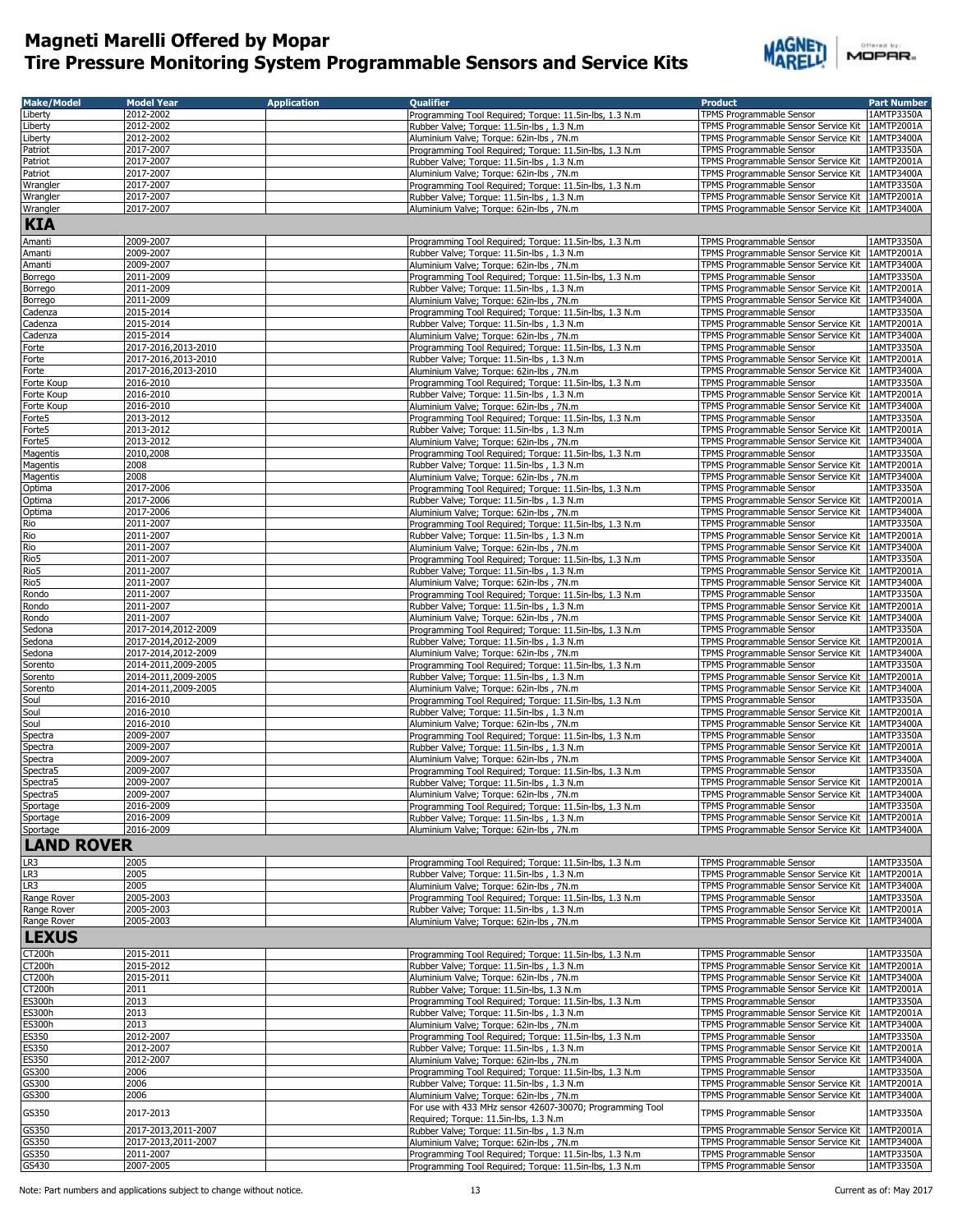

| Offered by: |  |  |  |
|-------------|--|--|--|
| MOPAR.      |  |  |  |

| <b>Make/Model</b>           | <b>Model Year</b>            | <b>Application</b> | <b>Oualifier</b>                                        | <b>Product</b>                                    | <b>Part Number</b> |
|-----------------------------|------------------------------|--------------------|---------------------------------------------------------|---------------------------------------------------|--------------------|
| GS430                       | 2007-2005                    |                    | Rubber Valve; Torque: 11.5in-lbs, 1.3 N.m.              | TPMS Programmable Sensor Service Kit              | 1AMTP2001A         |
| GS430                       | 2007-2005                    |                    | Aluminium Valve; Torque: 62in-lbs, 7N.m                 | TPMS Programmable Sensor Service Kit              | 1AMTP3400A         |
| GS450h                      | 2015,2011-2007               |                    | Rubber Valve; Torque: 11.5in-lbs, 1.3 N.m.              | TPMS Programmable Sensor Service Kit              | 1AMTP2001A         |
| GS450h                      | 2011-2007                    |                    | Programming Tool Required; Torque: 11.5in-lbs, 1.3 N.m  | TPMS Programmable Sensor                          | 1AMTP3350A         |
| $\overline{\text{GS}}$ 450h | 2011-2007                    |                    | Aluminium Valve; Torque: 62in-lbs, 7N.m                 | TPMS Programmable Sensor Service Kit              | 1AMTP3400A         |
| GS460                       | 2011-2008                    |                    | Programming Tool Required; Torque: 11.5in-lbs, 1.3 N.m  | TPMS Programmable Sensor                          | 1AMTP3350A         |
| GS460                       | 2011-2008                    |                    | Rubber Valve; Torque: 11.5in-lbs, 1.3 N.m.              | TPMS Programmable Sensor Service Kit              | 1AMTP2001A         |
| GS460                       | 2011-2008                    |                    | Aluminium Valve; Torque: 62in-lbs, 7N.m                 | TPMS Programmable Sensor Service Kit              | 1AMTP3400A         |
|                             |                              |                    |                                                         |                                                   |                    |
| GX460                       | 2016-2010                    |                    | Programming Tool Required; Torque: 11.5in-lbs, 1.3 N.m  | TPMS Programmable Sensor                          | 1AMTP3350A         |
| GX460                       | 2016-2010                    |                    | Rubber Valve; Torque: 11.5in-lbs, 1.3 N.m               | TPMS Programmable Sensor Service Kit              | 1AMTP2001A         |
| GX460                       | 2016-2010                    |                    | Aluminium Valve; Torque: 62in-lbs, 7N.m                 | TPMS Programmable Sensor Service Kit   1AMTP3400A |                    |
| GX470                       | 2009-2004                    |                    | Programming Tool Required; Torque: 11.5in-lbs, 1.3 N.m  | TPMS Programmable Sensor                          | 1AMTP3350A         |
| GX470                       | 2009-2004                    |                    | Rubber Valve; Torque: 11.5in-lbs, 1.3 N.m.              | TPMS Programmable Sensor Service Kit              | 1AMTP2001A         |
| GX470                       | 2009-2004                    |                    | Aluminium Valve; Torque: 62in-lbs, 7N.m.                | TPMS Programmable Sensor Service Kit   1AMTP3400A |                    |
| <b>HS250h</b>               | 2012-2010                    |                    | Programming Tool Required; Torque: 11.5in-lbs, 1.3 N.m  | TPMS Programmable Sensor                          | 1AMTP3350A         |
| <b>HS250h</b>               | 2012-2010                    |                    | Rubber Valve; Torque: 11.5in-lbs, 1.3 N.m               | TPMS Programmable Sensor Service Kit              | 1AMTP2001A         |
| <b>HS250h</b>               | 2012-2010                    |                    | Aluminium Valve; Torque: 62in-lbs, 7N.m                 | TPMS Programmable Sensor Service Kit              | 1AMTP3400A         |
| IS F                        | 2013-2008                    |                    | Programming Tool Required; Torque: 11.5in-lbs, 1.3 N.m. | TPMS Programmable Sensor                          | 1AMTP3350A         |
| ISF                         | 2013-2008                    |                    | Rubber Valve; Torque: 11.5in-lbs, 1.3 N.m               | TPMS Programmable Sensor Service Kit              | 1AMTP2001A         |
| ISF                         | 2013-2008                    |                    | Aluminium Valve; Torque: 62in-lbs, 7N.m.                | TPMS Programmable Sensor Service Kit              | 1AMTP3400A         |
| <b>IS250</b>                | 2012-2006                    |                    | Programming Tool Required; Torque: 11.5in-lbs, 1.3 N.m  | TPMS Programmable Sensor                          | 1AMTP3350A         |
| IS250                       | 2012-2006                    |                    | Rubber Valve; Torque: 11.5in-lbs, 1.3 N.m               | TPMS Programmable Sensor Service Kit              | 1AMTP2001A         |
| IS250                       | 2012-2006                    |                    | Aluminium Valve; Torque: 62in-lbs, 7N.m                 | TPMS Programmable Sensor Service Kit              | 1AMTP3400A         |
| <b>IS300</b>                | 2016                         |                    | Programming Tool Required; Torque: 11.5in-lbs, 1.3 N.m  | <b>TPMS Programmable Sensor</b>                   | 1AMTP3350A         |
| IS300                       | 2016                         |                    | Rubber Valve; Torque: 11.5in-lbs, 1.3 N.m               | TPMS Programmable Sensor Service Kit              | 1AMTP2001A         |
| <b>IS300</b>                | 2016                         |                    | Aluminium Valve; Torque: 62in-lbs, 7N.m                 | TPMS Programmable Sensor Service Kit              | 1AMTP3400A         |
| IS350                       | 2012-2006                    |                    | Programming Tool Required; Torque: 11.5in-lbs, 1.3 N.m. | TPMS Programmable Sensor                          | 1AMTP3350A         |
| IS350                       | 2012-2006                    |                    | Rubber Valve; Torque: 11.5in-lbs, 1.3 N.m.              | TPMS Programmable Sensor Service Kit              | 1AMTP2001A         |
| <b>IS350</b>                | 2012-2006                    |                    | Aluminium Valve; Torque: 62in-lbs, 7N.m                 | TPMS Programmable Sensor Service Kit   1AMTP3400A |                    |
| LFA                         | 2012                         |                    | Programming Tool Required; Torque: 11.5in-lbs, 1.3 N.m  | TPMS Programmable Sensor                          | 1AMTP3350A         |
| LFA                         | 2012                         |                    | Rubber Valve; Torque: 11.5in-lbs, 1.3 N.m.              | TPMS Programmable Sensor Service Kit              | 1AMTP2001A         |
| LFA                         | 2012                         |                    | Aluminium Valve; Torque: 62in-lbs, 7N.m                 | TPMS Programmable Sensor Service Kit              | 1AMTP3400A         |
| LS460                       | 2017-2007                    |                    | Programming Tool Required; Torque: 11.5in-lbs, 1.3 N.m  | TPMS Programmable Sensor                          | 1AMTP3350A         |
| S460                        | 2017-2007                    |                    | Rubber Valve; Torque: 11.5in-lbs, 1.3 N.m.              | TPMS Programmable Sensor Service Kit 1AMTP2001A   |                    |
| S460                        | 2017-2007                    |                    | Aluminium Valve; Torque: 62in-lbs, 7N.m                 | TPMS Programmable Sensor Service Kit              | 1AMTP3400A         |
| <b>LS600h</b>               | 2012-2008                    |                    | Programming Tool Required; Torque: 11.5in-lbs, 1.3 N.m  | TPMS Programmable Sensor                          | 1AMTP3350A         |
| <b>LS600h</b>               | 2012-2008                    |                    | Rubber Valve; Torque: 11.5in-lbs, 1.3 N.m               | TPMS Programmable Sensor Service Kit 1AMTP2001A   |                    |
| <b>LS600h</b>               | 2012-2008                    |                    | Aluminium Valve; Torque: 62in-lbs, 7N.m                 | TPMS Programmable Sensor Service Kit 1AMTP3400A   |                    |
| LX470                       | 2007-2005                    |                    | Programming Tool Required; Torque: 11.5in-lbs, 1.3 N.m  | TPMS Programmable Sensor                          | 1AMTP3350A         |
| LX470                       | 2007-2005                    |                    | Rubber Valve; Torque: 11.5in-lbs, 1.3 N.m.              | TPMS Programmable Sensor Service Kit   1AMTP2001A |                    |
| LX470                       | 2007-2005                    |                    | Aluminium Valve; Torque: 62in-lbs, 7N.m                 | TPMS Programmable Sensor Service Kit              | 1AMTP3400A         |
| LX570                       | 2017-2013,2011-2008          |                    | Programming Tool Required; Torque: 11.5in-lbs, 1.3 N.m  | TPMS Programmable Sensor                          | 1AMTP3350A         |
| LX570                       | 2017-2013,2011-2008          |                    | Rubber Valve; Torque: 11.5in-lbs, 1.3 N.m               | TPMS Programmable Sensor Service Kit              | 1AMTP2001A         |
| LX570                       | 2017-2013,2011-2008          |                    | Aluminium Valve; Torque: 62in-lbs, 7N.m                 | TPMS Programmable Sensor Service Kit              | 1AMTP3400A         |
| RX330                       | 2006                         |                    | Programming Tool Required; Torque: 11.5in-lbs, 1.3 N.m  | TPMS Programmable Sensor                          | 1AMTP3350A         |
| RX330                       | 2006                         |                    | Rubber Valve; Torque: 11.5in-lbs, 1.3 N.m               | TPMS Programmable Sensor Service Kit              | 1AMTP2001A         |
| <b>RX330</b>                | 2006                         |                    | Aluminium Valve; Torque: 62in-lbs, 7N.m                 | TPMS Programmable Sensor Service Kit              | 1AMTP3400A         |
| <b>RX350</b>                | 2017-2013                    | Base               | Programming Tool Required; Torque: 11.5in-lbs, 1.3 N.m  | TPMS Programmable Sensor                          | 1AMTP3350A         |
| <b>RX350</b>                | 2017-2013                    | Base               | Rubber Valve; Torque: 11.5in-lbs, 1.3 N.m.              | TPMS Programmable Sensor Service Kit 1AMTP2001A   |                    |
| <b>RX350</b>                | 2017-2013                    | Base               | Aluminium Valve; Torque: 62in-lbs, 7N.m                 | TPMS Programmable Sensor Service Kit              | 1AMTP3400A         |
| <b>RX350</b>                | 2015-2014                    | Sportdesign        | Programming Tool Required; Torque: 11.5in-lbs, 1.3 N.m. | TPMS Programmable Sensor                          | 1AMTP3350A         |
| <b>RX350</b>                | 2015-2014                    | Sportdesign        | Rubber Valve; Torque: 11.5in-lbs, 1.3 N.m.              | TPMS Programmable Sensor Service Kit              | 1AMTP2001A         |
| <b>RX350</b>                | 2015-2014                    | Sportdesign        | Aluminium Valve; Torque: 62in-lbs, 7N.m                 | TPMS Programmable Sensor Service Kit              | 1AMTP3400A         |
| <b>RX350</b>                | 2012-2007                    |                    | Programming Tool Required; Torque: 11.5in-lbs, 1.3 N.m  | TPMS Programmable Sensor                          | 1AMTP3350A         |
| <b>RX350</b>                | 2012-2007                    |                    | Rubber Valve; Torque: 11.5in-lbs, 1.3 N.m.              | TPMS Programmable Sensor Service Kit              | 1AMTP2001A         |
| <b>RX350</b>                | 2012-2007                    |                    | Aluminium Valve; Torque: 62in-lbs, 7N.m                 | TPMS Programmable Sensor Service Kit              | 1AMTP3400A         |
| <b>RX400h</b>               | 2008-2007                    |                    | Programming Tool Required; Torque: 11.5in-lbs, 1.3 N.m  | TPMS Programmable Sensor                          | 1AMTP3350A         |
| <b>RX400h</b>               | 2008-2007                    |                    | Rubber Valve; Torque: 11.5in-lbs, 1.3 N.m.              | TPMS Programmable Sensor Service Kit   1AMTP2001A |                    |
| <b>RX400h</b>               | 2008-2007                    |                    | Aluminium Valve; Torque: 62in-lbs, 7N.m                 | TPMS Programmable Sensor Service Kit 1AMTP3400A   |                    |
| <b>RX450h</b>               | 2013-2010                    |                    | Programming Tool Required; Torque: 11.5in-lbs, 1.3 N.m  | TPMS Programmable Sensor                          | 1AMTP3350A         |
| <b>RX450h</b>               | 2013-2010                    |                    | Rubber Valve; Torque: 11.5in-lbs, 1.3 N.m.              | TPMS Programmable Sensor Service Kit              | 1AMTP2001A         |
| <b>RX450h</b>               | 2013-2010                    |                    | Aluminium Valve; Torque: 62in-lbs, 7N.m                 | TPMS Programmable Sensor Service Kit              | 1AMTP3400A         |
| SC430                       | 2010-2006                    |                    | Programming Tool Required; Torque: 11.5in-lbs, 1.3 N.m. | TPMS Programmable Sensor                          | 1AMTP3350A         |
| SC430                       | 2010-2006                    |                    | Rubber Valve; Torque: 11.5in-lbs, 1.3 N.m.              | TPMS Programmable Sensor Service Kit   1AMTP2001A |                    |
| SC430                       | 2010-2006                    |                    | Aluminium Valve; Torque: 62in-lbs, 7N.m                 | TPMS Programmable Sensor Service Kit   1AMTP3400A |                    |
|                             | <b>LINCOLN/LINCOLN TRUCK</b> |                    |                                                         |                                                   |                    |
| Aviator                     | 2005-2003                    |                    | Programming Tool Required; Torque: 11.5in-lbs, 1.3 N.m  | TPMS Programmable Sensor                          | 1AMTP3350A         |
| Aviator                     | 2005-2003                    |                    | Rubber Valve; Torque: 11.5in-lbs, 1.3 N.m               | TPMS Programmable Sensor Service Kit              | 1AMTP2001A         |
| Aviator                     | 2005-2003                    |                    | Aluminium Valve; Torque: 62in-lbs, 7N.m                 | TPMS Programmable Sensor Service Kit              | 1AMTP3400A         |
| Continental                 | 2017                         |                    | Programming Tool Required; Torque: 11.5in-lbs, 1.3 N.m  | TPMS Programmable Sensor                          | 1AMTP3350A         |
| Continental                 | 2017                         |                    | Rubber Valve; Torque: 11.5in-lbs, 1.3 N.m.              | TPMS Programmable Sensor Service Kit              | 1AMTP2001A         |
| Continental                 | 2017                         |                    | Aluminium Valve; Torque: 62in-lbs, 7N.m                 | TPMS Programmable Sensor Service Kit              | 1AMTP3400A         |
| <b>MKC</b>                  | 2017-2015                    |                    | Programming Tool Required; Torque: 11.5in-lbs, 1.3 N.m  | TPMS Programmable Sensor                          | 1AMTP3350A         |
| <b>MKC</b>                  | 2017-2015                    |                    | Rubber Valve; Torque: 11.5in-lbs, 1.3 N.m.              | TPMS Programmable Sensor Service Kit              | 1AMTP2001A         |
| <b>MKC</b>                  | 2017-2015                    |                    | Aluminium Valve; Torque: 62in-lbs, 7N.m.                | TPMS Programmable Sensor Service Kit              | 1AMTP3400A         |
| <b>MKS</b>                  | 2016-2009                    |                    | Programming Tool Required; Torque: 11.5in-lbs, 1.3 N.m  | TPMS Programmable Sensor                          | 1AMTP3350A         |
| <b>MKS</b>                  | 2016-2009                    |                    | Rubber Valve; Torque: 11.5in-lbs, 1.3 N.m               | TPMS Programmable Sensor Service Kit              | 1AMTP2001A         |
| <b>MKS</b>                  | 2016-2009                    |                    | Aluminium Valve; Torque: 62in-lbs, 7N.m                 | TPMS Programmable Sensor Service Kit              | 1AMTP3400A         |
| <b>MKT</b>                  | 2017-2010                    |                    | Programming Tool Required; Torque: 11.5in-lbs, 1.3 N.m  | TPMS Programmable Sensor                          | 1AMTP3350A         |
| <b>MKT</b>                  | 2017-2010                    |                    | Rubber Valve; Torque: 11.5in-lbs, 1.3 N.m.              | TPMS Programmable Sensor Service Kit              | 1AMTP2001A         |
| <b>MKT</b>                  | 2017-2010                    |                    | Aluminium Valve; Torque: 62in-lbs, 7N.m                 | TPMS Programmable Sensor Service Kit              | 1AMTP3400A         |
| <b>MKX</b>                  | 2017-2007                    |                    | Programming Tool Required; Torque: 11.5in-lbs, 1.3 N.m  | TPMS Programmable Sensor                          | 1AMTP3350A         |
| <b>MKX</b>                  | 2017-2007                    |                    | Rubber Valve; Torque: 11.5in-lbs, 1.3 N.m               | TPMS Programmable Sensor Service Kit              | 1AMTP2001A         |
| <b>MKX</b>                  | 2017-2007                    |                    | Aluminium Valve; Torque: 62in-lbs, 7N.m                 | TPMS Programmable Sensor Service Kit              | 1AMTP3400A         |
| <b>MKZ</b>                  | 2017-2007                    |                    | Programming Tool Required; Torque: 11.5in-lbs, 1.3 N.m  | TPMS Programmable Sensor                          | 1AMTP3350A         |
| <b>MKZ</b>                  | 2017-2007                    |                    | Rubber Valve; Torque: 11.5in-lbs, 1.3 N.m.              | TPMS Programmable Sensor Service Kit              | 1AMTP2001A         |
| <b>MKZ</b>                  | 2017-2007                    |                    | Aluminium Valve; Torque: 62in-lbs, 7N.m                 | TPMS Programmable Sensor Service Kit   1AMTP3400A |                    |
| Mark LT                     | 2008-2007                    |                    | Programming Tool Required; Torque: 11.5in-lbs, 1.3 N.m  | TPMS Programmable Sensor                          | 1AMTP3350A         |
| Mark LT                     | 2008-2007                    |                    | Rubber Valve; Torque: 11.5in-lbs, 1.3 N.m               | TPMS Programmable Sensor Service Kit   1AMTP2001A |                    |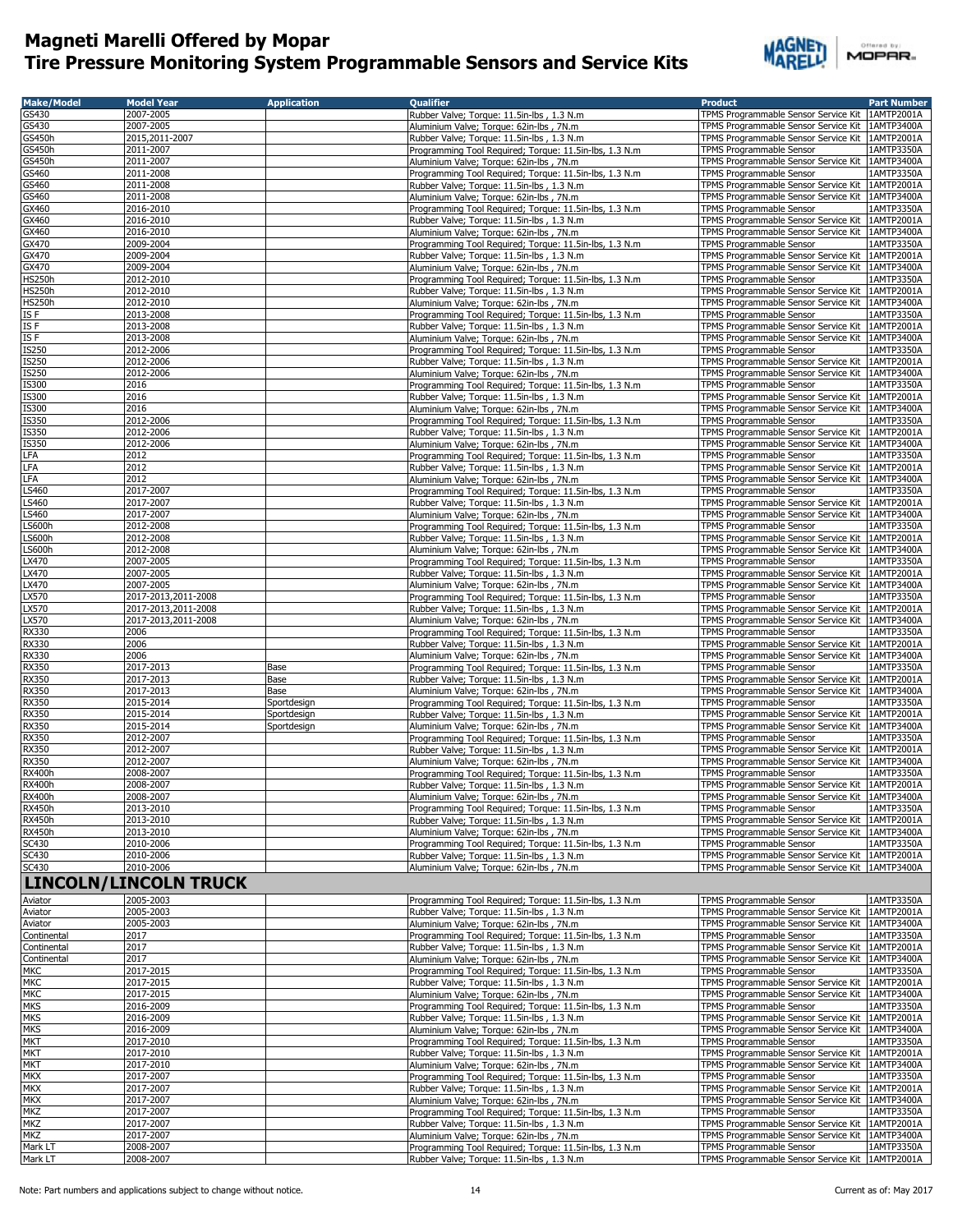

| <b>Make/Model</b>                    | <b>Model Year</b>      | <b>Application</b> | <b>Oualifier</b>                                                                                     | <b>Product</b>                                                                                       | <b>Part Number</b>       |
|--------------------------------------|------------------------|--------------------|------------------------------------------------------------------------------------------------------|------------------------------------------------------------------------------------------------------|--------------------------|
| Mark LT                              | 2008-2007              |                    | Aluminium Valve; Torque: 62in-lbs, 7N.m                                                              | TPMS Programmable Sensor Service Kit                                                                 | 1AMTP3400A               |
| Navigator                            | 2017-2003              |                    |                                                                                                      | TPMS Programmable Sensor                                                                             | 1AMTP3350A               |
|                                      | 2017-2003              |                    | Programming Tool Required; Torque: 11.5in-lbs, 1.3 N.m.                                              |                                                                                                      | 1AMTP2001A               |
| Navigator                            |                        |                    | Rubber Valve; Torque: 11.5in-lbs, 1.3 N.m.                                                           | TPMS Programmable Sensor Service Kit<br>TPMS Programmable Sensor Service Kit                         |                          |
| Navigator                            | 2017-2003              |                    | Aluminium Valve; Torque: 62in-lbs, 7N.m                                                              |                                                                                                      | 1AMTP3400A               |
| Town Car                             | 2011-2006              |                    | Programming Tool Required; Torque: 11.5in-lbs, 1.3 N.m                                               | TPMS Programmable Sensor                                                                             | 1AMTP3350A               |
| Town Car                             | 2011-2006              |                    | Rubber Valve; Torque: 11.5in-lbs, 1.3 N.m                                                            | TPMS Programmable Sensor Service Kit 1AMTP2001A                                                      |                          |
| Town Car                             | 2011-2006              |                    | Aluminium Valve; Torque: 62in-lbs, 7N.m.                                                             | TPMS Programmable Sensor Service Kit                                                                 | 1AMTP3400A<br>1AMTP3350A |
| Zephyr                               | 2006                   |                    | Programming Tool Required; Torque: 11.5in-lbs, 1.3 N.m.                                              | TPMS Programmable Sensor                                                                             |                          |
| Zephyr                               | 2006                   |                    | Rubber Valve; Torque: 11.5in-lbs, 1.3 N.m                                                            | TPMS Programmable Sensor Service Kit                                                                 | 1AMTP2001A               |
| Zephyr                               | 2006                   |                    | Aluminium Valve; Torque: 62in-lbs, 7N.m                                                              | TPMS Programmable Sensor Service Kit   1AMTP3400A                                                    |                          |
| <b>LOTUS</b>                         |                        |                    |                                                                                                      |                                                                                                      |                          |
| Elise                                | 2011-2008              |                    | Programming Tool Required; Torque: 11.5in-lbs, 1.3 N.m                                               | TPMS Programmable Sensor                                                                             | 1AMTP3350A               |
| Elise                                | 2011-2008              |                    | Rubber Valve; Torque: 11.5in-lbs, 1.3 N.m                                                            | TPMS Programmable Sensor Service Kit                                                                 | 1AMTP2001A               |
| Elise                                | 2011-2008              |                    | Aluminium Valve; Torque: 62in-lbs, 7N.m                                                              | TPMS Programmable Sensor Service Kit                                                                 | 1AMTP3400A               |
| Evora                                | 2016,2014-2010         |                    | Programming Tool Required; Torque: 11.5in-lbs, 1.3 N.m                                               | TPMS Programmable Sensor                                                                             | 1AMTP3350A               |
| Evora                                | 2016,2014-2010         |                    | Rubber Valve; Torque: 11.5in-lbs, 1.3 N.m                                                            | TPMS Programmable Sensor Service Kit                                                                 | 1AMTP2001A               |
| Evora                                | 2016,2014-2010         |                    | Aluminium Valve; Torque: 62in-lbs, 7N.m                                                              | TPMS Programmable Sensor Service Kit   1AMTP3400A                                                    |                          |
| Exige                                | 2010-2008              |                    | Programming Tool Required; Torque: 11.5in-lbs, 1.3 N.m                                               | TPMS Programmable Sensor                                                                             | 1AMTP3350A               |
| Exige                                | 2010-2008              |                    | Rubber Valve; Torque: 11.5in-lbs, 1.3 N.m                                                            | TPMS Programmable Sensor Service Kit   1AMTP2001A                                                    |                          |
| Exige                                | 2010-2008              |                    | Aluminium Valve; Torque: 62in-lbs, 7N.m                                                              | TPMS Programmable Sensor Service Kit   1AMTP3400A                                                    |                          |
|                                      |                        |                    |                                                                                                      |                                                                                                      |                          |
| <b>MASERATI</b>                      |                        |                    |                                                                                                      |                                                                                                      |                          |
| Ghibli                               | 2016-2014              |                    | Programming Tool Required; Torque: 11.5in-lbs, 1.3 N.m                                               | TPMS Programmable Sensor                                                                             | 1AMTP3350A               |
| Ghibli                               | 2016-2014              |                    | Rubber Valve; Torque: 11.5in-lbs, 1.3 N.m.                                                           | TPMS Programmable Sensor Service Kit                                                                 | 1AMTP2001A               |
| Ghibli                               | 2016-2014              |                    | Aluminium Valve: Torque: 62in-lbs, 7N.m.                                                             | TPMS Programmable Sensor Service Kit                                                                 | 1AMTP3400A               |
| Quattroporte                         | 2016-2014,2008-2004    |                    | Programming Tool Required; Torque: 11.5in-lbs, 1.3 N.m.                                              | TPMS Programmable Sensor                                                                             | 1AMTP3350A               |
| Quattroporte                         | 2016-2014,2008-2004    |                    | Rubber Valve; Torque: 11.5in-lbs, 1.3 N.m.                                                           | TPMS Programmable Sensor Service Kit                                                                 | 1AMTP2001A               |
| Quattroporte                         | 2016-2014,2008-2004    |                    | Aluminium Valve; Torque: 62in-lbs, 7N.m                                                              | TPMS Programmable Sensor Service Kit   1AMTP3400A                                                    |                          |
| <b>MAYBACH</b>                       |                        |                    |                                                                                                      |                                                                                                      |                          |
|                                      |                        |                    |                                                                                                      |                                                                                                      |                          |
| 57                                   | 2012-2003              |                    | Programming Tool Required; Torque: 11.5in-lbs, 1.3 N.m.                                              | TPMS Programmable Sensor                                                                             | 1AMTP3350A               |
| 57<br>57                             | 2012-2003              |                    | Rubber Valve; Torque: 11.5in-lbs, 1.3 N.m.                                                           | TPMS Programmable Sensor Service Kit                                                                 | 1AMTP2001A               |
|                                      | 2012-2003              |                    | Aluminium Valve; Torque: 62in-lbs, 7N.m                                                              | TPMS Programmable Sensor Service Kit                                                                 | 1AMTP3400A               |
| $\frac{62}{62}$                      | 2012-2003              |                    | Programming Tool Required; Torque: 11.5in-lbs, 1.3 N.m                                               | TPMS Programmable Sensor                                                                             | 1AMTP3350A               |
|                                      | 2012-2003              |                    | Rubber Valve; Torque: 11.5in-lbs, 1.3 N.m.                                                           | TPMS Programmable Sensor Service Kit   1AMTP2001A                                                    |                          |
| 62                                   | 2012-2003              |                    | Aluminium Valve; Torque: 62in-lbs, 7N.m                                                              | TPMS Programmable Sensor Service Kit   1AMTP3400A                                                    |                          |
| <b>MAZDA/MAZDA TRUCK</b>             |                        |                    |                                                                                                      |                                                                                                      |                          |
|                                      | 2014-2011              |                    | Programming Tool Required; Torque: 11.5in-lbs, 1.3 N.m                                               | TPMS Programmable Sensor                                                                             | 1AMTP3350A               |
|                                      | 2014-2011              |                    | Rubber Valve; Torque: 11.5in-lbs, 1.3 N.m                                                            | TPMS Programmable Sensor Service Kit                                                                 | 1AMTP2001A               |
|                                      | 2014-2011              |                    | Aluminium Valve; Torque: 62in-lbs, 7N.m                                                              | TPMS Programmable Sensor Service Kit                                                                 | 1AMTP3400A               |
|                                      | 2012-2005              |                    | Programming Tool Required; Torque: 11.5in-lbs, 1.3 N.m                                               | TPMS Programmable Sensor                                                                             | 1AMTP3350A               |
|                                      | 2012-2005              |                    | Rubber Valve; Torque: 11.5in-lbs, 1.3 N.m.                                                           | TPMS Programmable Sensor Service Kit   1AMTP2001A                                                    |                          |
|                                      | 2012-2005              |                    | Aluminium Valve; Torque: 62in-lbs, 7N.m                                                              | TPMS Programmable Sensor Service Kit   1AMTP3400A                                                    |                          |
|                                      | 2015-2012,2010-2006    |                    |                                                                                                      |                                                                                                      |                          |
|                                      | 2015-2012,2010-2006    |                    | Programming Tool Required; Torque: 11.5in-lbs, 1.3 N.m                                               | TPMS Programmable Sensor                                                                             | 1AMTP3350A               |
| 5                                    | 2015-2012,2010-2006    |                    | Rubber Valve; Torque: 11.5in-lbs, 1.3 N.m                                                            | TPMS Programmable Sensor Service Kit 1AMTP2001A<br>TPMS Programmable Sensor Service Kit   1AMTP3400A |                          |
| 6                                    | 2013-2005              |                    | Aluminium Valve; Torque: 62in-lbs, 7N.m                                                              | TPMS Programmable Sensor                                                                             | 1AMTP3350A               |
| $6\phantom{a}$                       | 2013-2005              |                    | Programming Tool Required; Torque: 11.5in-lbs, 1.3 N.m                                               | TPMS Programmable Sensor Service Kit   1AMTP2001A                                                    |                          |
| $6\overline{6}$                      | 2013-2005              |                    | Rubber Valve; Torque: 11.5in-lbs, 1.3 N.m<br>Aluminium Valve; Torque: 62in-lbs, 7N.m                 | TPMS Programmable Sensor Service Kit                                                                 | 1AMTP3400A               |
| B2300                                | 2009-2007              |                    | Programming Tool Required; Torque: 11.5in-lbs, 1.3 N.m.                                              | TPMS Programmable Sensor                                                                             | 1AMTP3350A               |
| B2300                                | 2009-2007              |                    | Rubber Valve; Torque: 11.5in-lbs, 1.3 N.m.                                                           | TPMS Programmable Sensor Service Kit                                                                 | 1AMTP2001A               |
| <b>B2300</b>                         | 2009-2007              |                    | Aluminium Valve; Torque: 62in-lbs, 7N.m                                                              | TPMS Programmable Sensor Service Kit                                                                 | 1AMTP3400A               |
| B3000                                | 2008-2007              |                    | Programming Tool Required; Torque: 11.5in-lbs, 1.3 N.m                                               | TPMS Programmable Sensor                                                                             | 1AMTP3350A               |
| B3000                                | 2008-2007              |                    | Rubber Valve; Torque: 11.5in-lbs, 1.3 N.m.                                                           | TPMS Programmable Sensor Service Kit                                                                 | 1AMTP2001A               |
| B3000                                | 2008-2007              |                    | Aluminium Valve; Torque: 62in-lbs, 7N.m                                                              | TPMS Programmable Sensor Service Kit                                                                 | 1AMTP3400A               |
| B4000                                | 2009-2007              |                    | Programming Tool Required; Torque: 11.5in-lbs, 1.3 N.m                                               | <b>TPMS Programmable Sensor</b>                                                                      | 1AMTP3350A               |
| B4000                                | 2009-2007              |                    | Rubber Valve; Torque: 11.5in-lbs, 1.3 N.m                                                            | TPMS Programmable Sensor Service Kit   1AMTP2001A                                                    |                          |
| B4000                                | 2009-2007              |                    | Aluminium Valve; Torque: 62in-lbs, 7N.m                                                              | TPMS Programmable Sensor Service Kit 1AMTP3400A                                                      |                          |
| $CX-7$                               | 2012-2007              |                    | Programming Tool Required; Torque: 11.5in-lbs, 1.3 N.m                                               | TPMS Programmable Sensor                                                                             | 1AMTP3350A               |
| $CX-7$                               | 2012-2007              |                    | Rubber Valve; Torque: 11.5in-lbs, 1.3 N.m                                                            | TPMS Programmable Sensor Service Kit                                                                 | 1AMTP2001A               |
| $CX-7$                               | 2012-2007              |                    | Aluminium Valve; Torque: 62in-lbs, 7N.m                                                              | TPMS Programmable Sensor Service Kit                                                                 | 1AMTP3400A               |
| $CX-9$                               | 2016-2007              |                    | Programming Tool Required; Torque: 11.5in-lbs, 1.3 N.m                                               | TPMS Programmable Sensor                                                                             | 1AMTP3350A               |
| $CX-9$                               | 2016-2007              |                    | Rubber Valve; Torque: 11.5in-lbs, 1.3 N.m.                                                           | TPMS Programmable Sensor Service Kit                                                                 | 1AMTP2001A               |
| $CX-9$                               | 2016-2007              |                    | Aluminium Valve; Torque: 62in-lbs, 7N.m                                                              | TPMS Programmable Sensor Service Kit                                                                 | 1AMTP3400A               |
| MX-5 Miata                           | 2015-2006              |                    | Programming Tool Required; Torque: 11.5in-lbs, 1.3 N.m                                               | TPMS Programmable Sensor                                                                             | 1AMTP3350A               |
| MX-5 Miata                           | 2015-2006              |                    | Rubber Valve; Torque: 11.5in-lbs, 1.3 N.m.                                                           | TPMS Programmable Sensor Service Kit                                                                 | 1AMTP2001A               |
| MX-5 Miata                           | 2015-2006              |                    | Aluminium Valve; Torque: 62in-lbs, 7N.m                                                              | TPMS Programmable Sensor Service Kit                                                                 | 1AMTP3400A               |
| $RX-8$                               | 2011-2005              |                    | Programming Tool Required: Torque: 11.5in-lbs, 1.3 N.m.                                              | TPMS Programmable Sensor                                                                             | 1AMTP3350A               |
| $RX-8$                               | 2011-2005              |                    | Rubber Valve; Torque: 11.5in-lbs, 1.3 N.m                                                            | TPMS Programmable Sensor Service Kit 1AMTP2001A                                                      |                          |
| RX-8                                 | 2011-2005              |                    | Aluminium Valve; Torque: 62in-lbs, 7N.m                                                              | TPMS Programmable Sensor Service Kit                                                                 | 1AMTP3400A               |
| Tribute                              | 2011-2008,2006         |                    | Programming Tool Required; Torque: 11.5in-lbs, 1.3 N.m                                               | TPMS Programmable Sensor                                                                             | 1AMTP3350A               |
| Tribute                              | 2011-2008,2006         |                    | Rubber Valve; Torque: 11.5in-lbs, 1.3 N.m.                                                           | TPMS Programmable Sensor Service Kit                                                                 | 1AMTP2001A               |
| Tribute                              | 2011-2008,2006         |                    | Aluminium Valve; Torque: 62in-lbs, 7N.m                                                              | TPMS Programmable Sensor Service Kit   1AMTP3400A                                                    |                          |
| <b>MERCEDES-BENZ</b>                 |                        |                    |                                                                                                      |                                                                                                      |                          |
|                                      |                        |                    |                                                                                                      |                                                                                                      |                          |
| <b>B250</b><br>B250                  | 2017-2016<br>2017-2016 |                    | Programming Tool Required; Torque: 11.5in-lbs, 1.3 N.m                                               | TPMS Programmable Sensor                                                                             | 1AMTP3350A<br>1AMTP2001A |
| B250                                 |                        |                    | Rubber Valve; Torque: 11.5in-lbs, 1.3 N.m.                                                           | TPMS Programmable Sensor Service Kit                                                                 |                          |
|                                      | 2017-2016              |                    | Aluminium Valve; Torque: 62in-lbs, 7N.m                                                              | TPMS Programmable Sensor Service Kit                                                                 | 1AMTP3400A               |
| C250                                 | 2015-2012              |                    | Programming Tool Required; Torque: 11.5in-lbs, 1.3 N.m                                               | TPMS Programmable Sensor                                                                             | 1AMTP3350A               |
| C <sub>250</sub><br>C <sub>250</sub> | 2015-2012<br>2015-2012 |                    | Rubber Valve; Torque: 11.5in-lbs, 1.3 N.m<br>Aluminium Valve; Torque: 62in-lbs, 7N.m                 | TPMS Programmable Sensor Service Kit<br>TPMS Programmable Sensor Service Kit                         | 1AMTP2001A<br>1AMTP3400A |
| C300                                 | 2017-2008              |                    |                                                                                                      | TPMS Programmable Sensor                                                                             | 1AMTP3350A               |
| C300                                 | 2017-2008              |                    | Programming Tool Required; Torque: 11.5in-lbs, 1.3 N.m<br>Rubber Valve; Torque: 11.5in-lbs, 1.3 N.m. | TPMS Programmable Sensor Service Kit                                                                 | 1AMTP2001A               |
| C300                                 | 2017-2008              |                    | Aluminium Valve; Torque: 62in-lbs, 7N.m                                                              | TPMS Programmable Sensor Service Kit                                                                 | 1AMTP3400A               |
| C350                                 | 2016-2008              |                    | Programming Tool Required; Torque: 11.5in-lbs, 1.3 N.m                                               | TPMS Programmable Sensor                                                                             | 1AMTP3350A               |
| C350                                 | 2016-2008              |                    | Rubber Valve; Torque: 11.5in-lbs, 1.3 N.m.                                                           | TPMS Programmable Sensor Service Kit                                                                 | 1AMTP2001A               |
| C350                                 | 2016-2008              |                    | Aluminium Valve; Torque: 62in-lbs, 7N.m                                                              | TPMS Programmable Sensor Service Kit                                                                 | 1AMTP3400A               |
| C63 AMG                              | 2017-2008              |                    | Programming Tool Required; Torque: 11.5in-lbs, 1.3 N.m                                               | TPMS Programmable Sensor                                                                             | 1AMTP3350A               |
| C63 AMG                              | 2017-2008              |                    | Rubber Valve; Torque: 11.5in-lbs, 1.3 N.m                                                            | TPMS Programmable Sensor Service Kit 1AMTP2001A                                                      |                          |
|                                      |                        |                    |                                                                                                      |                                                                                                      |                          |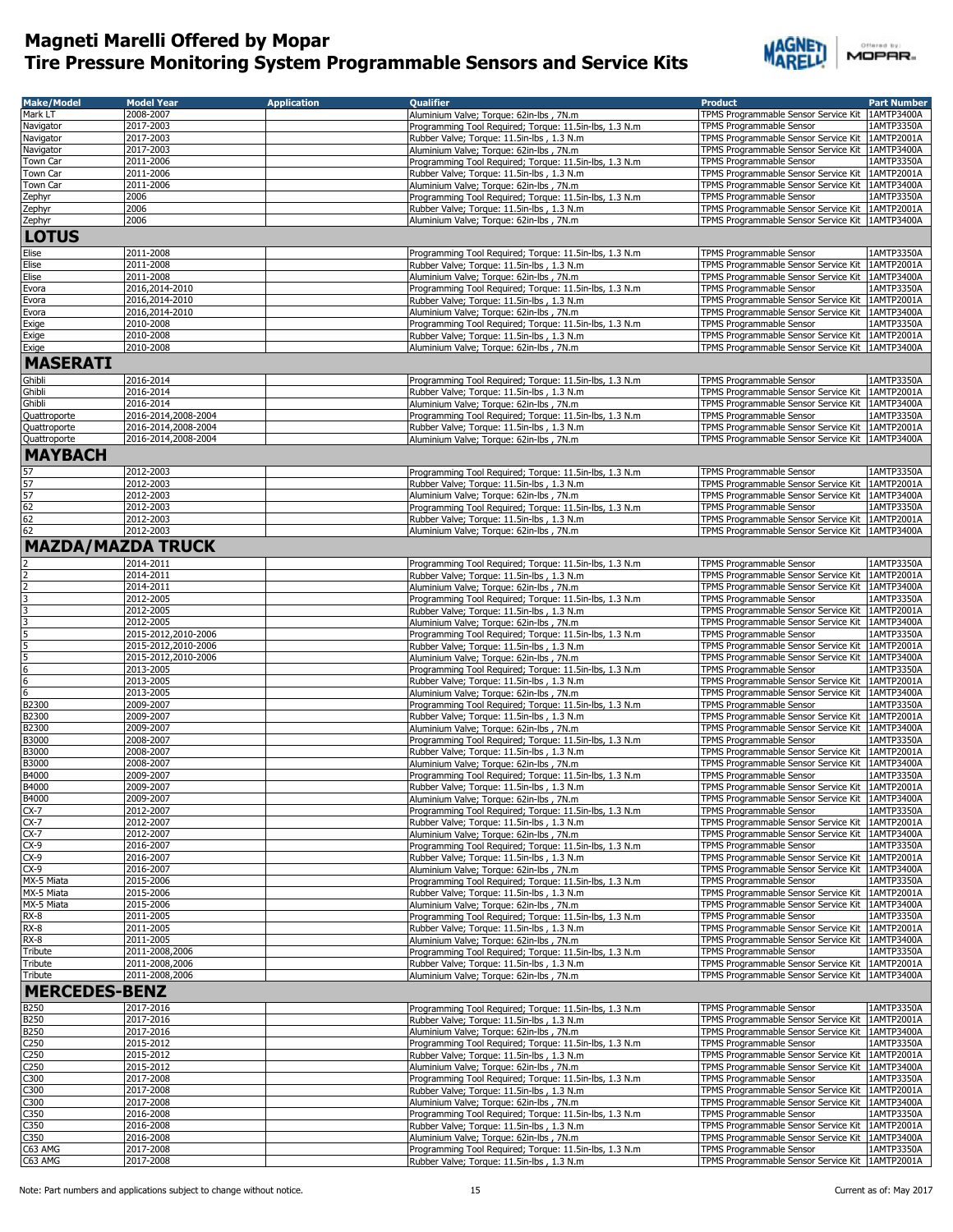

| <b>Make/Model</b>            | <b>Model Year</b>                | <b>Application</b> | <b>Oualifier</b>                                                                                     | <b>Product</b>                                                                                         | <b>Part Number</b>       |
|------------------------------|----------------------------------|--------------------|------------------------------------------------------------------------------------------------------|--------------------------------------------------------------------------------------------------------|--------------------------|
| C63 AMG<br>CL500             | 2017-2008<br>2006-2000           |                    | Aluminium Valve; Torque: 62in-lbs, 7N.m<br>Programming Tool Required; Torque: 11.5in-lbs, 1.3 N.m    | TPMS Programmable Sensor Service Kit 1AMTP3400A                                                        | 1AMTP3350A               |
| <b>CL500</b>                 | 2006-2000                        |                    | Rubber Valve; Torque: 11.5in-lbs, 1.3 N.m.                                                           | TPMS Programmable Sensor<br>TPMS Programmable Sensor Service Kit                                       | 1AMTP2001A               |
| <b>CL500</b>                 | 2006-2000                        |                    | Aluminium Valve; Torque: 62in-lbs, 7N.m                                                              | TPMS Programmable Sensor Service Kit 1AMTP3400A                                                        |                          |
| CL55 AMG                     | 2006-2001                        |                    | Programming Tool Required; Torque: 11.5in-lbs, 1.3 N.m                                               | TPMS Programmable Sensor                                                                               | 1AMTP3350A               |
| CL55 AMG                     | 2006-2001                        |                    | Rubber Valve; Torque: 11.5in-lbs, 1.3 N.m                                                            | TPMS Programmable Sensor Service Kit                                                                   | 1AMTP2001A               |
| CL55 AMG                     | 2006-2001                        |                    | Aluminium Valve; Torque: 62in-lbs, 7N.m                                                              | TPMS Programmable Sensor Service Kit   1AMTP3400A                                                      |                          |
| CL550                        | 2014-2007                        |                    | Programming Tool Required; Torque: 11.5in-lbs, 1.3 N.m                                               | TPMS Programmable Sensor                                                                               | 1AMTP3350A               |
| <b>CL550</b>                 | 2014-2007<br>2014-2007           |                    | Rubber Valve; Torque: 11.5in-lbs, 1.3 N.m.                                                           | TPMS Programmable Sensor Service Kit   1AMTP2001A                                                      |                          |
| <b>CL550</b><br><b>CL600</b> | 2014-2012,2010                   |                    | Aluminium Valve; Torque: 62in-lbs, 7N.m<br>Programming Tool Required; Torque: 11.5in-lbs, 1.3 N.m    | TPMS Programmable Sensor Service Kit   1AMTP3400A<br>TPMS Programmable Sensor                          | 1AMTP3350A               |
| <b>CL600</b>                 | 2014-2012,2010                   |                    | Rubber Valve; Torque: 11.5in-lbs, 1.3 N.m                                                            | TPMS Programmable Sensor Service Kit 1AMTP2001A                                                        |                          |
| <b>CL600</b>                 | 2014-2001                        |                    | Aluminium Valve; Torque: 62in-lbs, 7N.m                                                              | TPMS Programmable Sensor Service Kit   1AMTP3400A                                                      |                          |
| <b>CL600</b>                 | 2006-2001                        |                    | Programmable Sensor. Programming tool required.; Programming Tool                                    | TPMS Programmable Sensor                                                                               | 1AMTP3350A               |
|                              |                                  |                    | Required; Torque: 11.5in-lbs, 1.3 N.m                                                                |                                                                                                        |                          |
| CL600                        | 2006-2001                        |                    | Rubber Valve; Torque: 11.5in-lbs, 1.3 N.m                                                            | TPMS Programmable Sensor Service Kit                                                                   | 1AMTP2001A               |
| <b>CL600</b><br>CL63 AMG     | 2006-2001<br>2014-2008           |                    | Aluiminum valve; Torque: 62in-lbs, 7N.m<br>Programming Tool Required; Torque: 11.5in-lbs, 1.3 N.m    | TPMS Programmable Sensor Service Kit<br>TPMS Programmable Sensor                                       | 1AMTP3400A<br>1AMTP3350A |
| CL63 AMG                     | 2014-2008                        |                    | Rubber Valve: Torque: 11.5in-lbs, 1.3 N.m.                                                           | TPMS Programmable Sensor Service Kit                                                                   | 1AMTP2001A               |
| CL63 AMG                     | 2014-2008                        |                    | Aluminium Valve; Torque: 62in-lbs, 7N.m                                                              | TPMS Programmable Sensor Service Kit                                                                   | 1AMTP3400A               |
| CL65 AMG                     | 2014-2008,2006-2005              |                    | Programming Tool Required; Torque: 11.5in-lbs, 1.3 N.m                                               | TPMS Programmable Sensor                                                                               | 1AMTP3350A               |
| CL65 AMG                     | 2014-2008,2006-2005              |                    | Rubber Valve; Torque: 11.5in-lbs, 1.3 N.m.                                                           | TPMS Programmable Sensor Service Kit                                                                   | 1AMTP2001A               |
| CL65 AMG<br><b>CLA250</b>    | 2014-2008,2006-2005<br>2017-2014 |                    | Aluminium Valve; Torque: 62in-lbs, 7N.m                                                              | TPMS Programmable Sensor Service Kit   1AMTP3400A<br>TPMS Programmable Sensor                          | 1AMTP3350A               |
| <b>CLA250</b>                | 2017-2014                        |                    | Programming Tool Required; Torque: 11.5in-lbs, 1.3 N.m<br>Rubber Valve; Torque: 11.5in-lbs, 1.3 N.m  | TPMS Programmable Sensor Service Kit                                                                   | 1AMTP2001A               |
| <b>CLA250</b>                | 2017-2014                        |                    | Aluminium Valve; Torque: 62in-lbs, 7N.m                                                              | TPMS Programmable Sensor Service Kit   1AMTP3400A                                                      |                          |
| CLA45 AMG                    | 2017-2014                        |                    | Programming Tool Required; Torque: 11.5in-lbs, 1.3 N.m                                               | TPMS Programmable Sensor                                                                               | 1AMTP3350A               |
| CLA45 AMG                    | 2017-2014                        |                    | Rubber Valve; Torque: 11.5in-lbs, 1.3 N.m.                                                           | TPMS Programmable Sensor Service Kit   1AMTP2001A                                                      |                          |
| CLA45 AMG<br><b>CLK350</b>   | 2017-2014<br>2009-2006           |                    | Aluminium Valve; Torque: 62in-lbs, 7N.m<br>Programming Tool Required; Torque: 11.5in-lbs, 1.3 N.m    | TPMS Programmable Sensor Service Kit 1AMTP3400A<br>TPMS Programmable Sensor                            | 1AMTP3350A               |
| <b>CLK350</b>                | 2009-2006                        |                    | Rubber Valve; Torque: 11.5in-lbs, 1.3 N.m.                                                           | TPMS Programmable Sensor Service Kit   1AMTP2001A                                                      |                          |
| <b>CLK350</b>                | 2009-2006                        |                    | Aluminium Valve; Torque: 62in-lbs, 7N.m                                                              | TPMS Programmable Sensor Service Kit   1AMTP3400A                                                      |                          |
| <b>CLK500</b>                | 2006                             |                    | Programming Tool Required; Torque: 11.5in-lbs, 1.3 N.m                                               | TPMS Programmable Sensor                                                                               | 1AMTP3350A               |
| <b>CLK500</b>                | 2006                             |                    | Rubber Valve; Torque: 11.5in-lbs, 1.3 N.m                                                            | TPMS Programmable Sensor Service Kit 1AMTP2001A                                                        |                          |
| <b>CLK500</b><br>CLK55 AMG   | 2006<br>2006                     |                    | Aluminium Valve; Torque: 62in-lbs, 7N.m<br>Programming Tool Required; Torque: 11.5in-lbs, 1.3 N.m    | TPMS Programmable Sensor Service Kit   1AMTP3400A<br>TPMS Programmable Sensor                          | 1AMTP3350A               |
| CLK55 AMG                    | 2006                             |                    | Rubber Valve; Torque: 11.5in-lbs, 1.3 N.m                                                            | TPMS Programmable Sensor Service Kit 1AMTP2001A                                                        |                          |
| CLK55 AMG                    | 2006                             |                    | Aluminium Valve; Torque: 62in-lbs, 7N.m                                                              | TPMS Programmable Sensor Service Kit   1AMTP3400A                                                      |                          |
| <b>CLK550</b>                | 2009-2007                        |                    | Programming Tool Required; Torque: 11.5in-lbs, 1.3 N.m                                               | TPMS Programmable Sensor                                                                               | 1AMTP3350A               |
| <b>CLK550</b>                | 2009-2007                        |                    | Rubber Valve; Torque: 11.5in-lbs, 1.3 N.m.                                                           | TPMS Programmable Sensor Service Kit   1AMTP2001A                                                      |                          |
| <b>CLK550</b>                | 2009-2007                        |                    | Aluminium Valve; Torque: 62in-lbs, 7N.m                                                              | TPMS Programmable Sensor Service Kit   1AMTP3400A                                                      |                          |
| CLK63 AMG<br>CLK63 AMG       | 2009-2007<br>2009-2007           |                    | Programming Tool Required; Torque: 11.5in-lbs, 1.3 N.m<br>Rubber Valve; Torque: 11.5in-lbs, 1.3 N.m. | TPMS Programmable Sensor<br>TPMS Programmable Sensor Service Kit 1AMTP2001A                            | 1AMTP3350A               |
| CLK63 AMG                    | 2009-2007                        |                    | Aluminium Valve; Torque: 62in-lbs, 7N.m                                                              | TPMS Programmable Sensor Service Kit                                                                   | 1AMTP3400A               |
| <b>CLS550</b>                | 2016-2012                        |                    | Programming Tool Required; Torque: 11.5in-lbs, 1.3 N.m                                               | TPMS Programmable Sensor                                                                               | 1AMTP3350A               |
| <b>CLS550</b>                | 2016-2012                        |                    | Rubber Valve; Torque: 11.5in-lbs, 1.3 N.m                                                            | TPMS Programmable Sensor Service Kit   1AMTP2001A                                                      |                          |
| <b>CLS550</b>                | 2016-2012                        |                    | Aluminium Valve; Torque: 62in-lbs, 7N.m                                                              | TPMS Programmable Sensor Service Kit   1AMTP3400A                                                      |                          |
| CLS63 AMG<br>CLS63 AMG       | 2014-2012<br>2014-2012           |                    | Programming Tool Required; Torque: 11.5in-lbs, 1.3 N.m<br>Rubber Valve; Torque: 11.5in-lbs, 1.3 N.m. | TPMS Programmable Sensor<br>TPMS Programmable Sensor Service Kit   1AMTP2001A                          | 1AMTP3350A               |
| CLS63 AMG                    | 2014-2012                        |                    | Aluminium Valve; Torque: 62in-lbs, 7N.m                                                              | TPMS Programmable Sensor Service Kit 1AMTP3400A                                                        |                          |
| CLS63 AMG S                  | 2017-2014                        |                    | Programming Tool Required; Torque: 11.5in-lbs, 1.3 N.m.                                              | TPMS Programmable Sensor                                                                               | 1AMTP3350A               |
| CLS63 AMG S                  | 2017-2014                        |                    | Rubber Valve; Torque: 11.5in-lbs, 1.3 N.m.                                                           | TPMS Programmable Sensor Service Kit                                                                   | 1AMTP2001A               |
| CLS63 AMG S                  | 2017-2014                        |                    | Aluminium Valve; Torque: 62in-lbs, 7N.m                                                              | TPMS Programmable Sensor Service Kit   1AMTP3400A                                                      |                          |
| E250                         | 2016-2014                        |                    | Programming Tool Required; Torque: 11.5in-lbs, 1.3 N.m                                               | TPMS Programmable Sensor                                                                               | 1AMTP3350A               |
| E250<br>E250                 | 2016-2014<br>2016-2014           |                    | Rubber Valve; Torque: 11.5in-lbs, 1.3 N.m.<br>Aluminium Valve; Torque: 62in-lbs, 7N.m                | TPMS Programmable Sensor Service Kit   1AMTP2001A<br>TPMS Programmable Sensor Service Kit   1AMTP3400A |                          |
| E350                         | 2016-2010                        |                    | Programming Tool Required; Torque: 11.5in-lbs, 1.3 N.m                                               | TPMS Programmable Sensor                                                                               | 1AMTP3350A               |
| E350                         | 2016-2010                        |                    | Rubber Valve; Torque: 11.5in-lbs, 1.3 N.m.                                                           | TPMS Programmable Sensor Service Kit   1AMTP2001A                                                      |                          |
| E350                         | 2016-2010                        |                    | Aluminium Valve; Torque: 62in-lbs, 7N.m                                                              | TPMS Programmable Sensor Service Kit 1AMTP3400A                                                        |                          |
| E400                         | 2016-2013                        |                    | Programming Tool Required; Torque: 11.5in-lbs, 1.3 N.m                                               | TPMS Programmable Sensor                                                                               | 1AMTP3350A               |
| E400<br>E400                 | 2016-2013<br>2016-2013           |                    | Rubber Valve; Torque: 11.5in-lbs, 1.3 N.m.<br>Aluminium Valve; Torque: 62in-lbs, 7N.m                | TPMS Programmable Sensor Service Kit 1AMTP2001A<br>TPMS Programmable Sensor Service Kit 1AMTP3400A     |                          |
| E550                         | 2016-2010                        |                    | Programming Tool Required; Torque: 11.5in-lbs, 1.3 N.m.                                              | TPMS Programmable Sensor                                                                               | 1AMTP3350A               |
| E550                         | 2016-2010                        |                    | Rubber Valve; Torque: 11.5in-lbs, 1.3 N.m.                                                           | TPMS Programmable Sensor Service Kit                                                                   | 1AMTP2001A               |
| E550                         | 2016-2010                        |                    | Aluminium Valve; Torque: 62in-lbs, 7N.m                                                              | TPMS Programmable Sensor Service Kit   1AMTP3400A                                                      |                          |
| E63 AMG                      | 2015-2010                        |                    | Programming Tool Required; Torque: 11.5in-lbs, 1.3 N.m                                               | TPMS Programmable Sensor                                                                               | 1AMTP3350A               |
| E63 AMG<br>E63 AMG           | 2015-2010<br>2015-2010           |                    | Rubber Valve; Torque: 11.5in-lbs, 1.3 N.m.<br>Aluminium Valve; Torque: 62in-lbs, 7N.m                | TPMS Programmable Sensor Service Kit<br>TPMS Programmable Sensor Service Kit                           | 1AMTP2001A<br>1AMTP3400A |
| E63 AMG S                    | 2016-2014                        |                    | Programming Tool Required; Torque: 11.5in-lbs, 1.3 N.m                                               | TPMS Programmable Sensor                                                                               | 1AMTP3350A               |
| E63 AMG S                    | 2016-2014                        |                    | Rubber Valve; Torque: 11.5in-lbs, 1.3 N.m.                                                           | TPMS Programmable Sensor Service Kit                                                                   | 1AMTP2001A               |
| E63 AMG S                    | 2016-2014                        |                    | Aluminium Valve; Torque: 62in-lbs, 7N.m                                                              | TPMS Programmable Sensor Service Kit                                                                   | 1AMTP3400A               |
| G500                         | 2008-2007                        |                    | Programming Tool Required; Torque: 11.5in-lbs, 1.3 N.m                                               | TPMS Programmable Sensor                                                                               | 1AMTP3350A               |
| G500<br>G500                 | 2008-2007<br>2008-2007           |                    | Rubber Valve; Torque: 11.5in-lbs, 1.3 N.m<br>Aluminium Valve; Torque: 62in-lbs, 7N.m                 | TPMS Programmable Sensor Service Kit<br>TPMS Programmable Sensor Service Kit                           | 1AMTP2001A<br>1AMTP3400A |
| G55 AMG                      | 2011-2007                        |                    | Programming Tool Required; Torque: 11.5in-lbs, 1.3 N.m                                               | TPMS Programmable Sensor                                                                               | 1AMTP3350A               |
| G55 AMG                      | 2011-2007                        |                    | Rubber Valve; Torque: 11.5in-lbs, 1.3 N.m.                                                           | TPMS Programmable Sensor Service Kit                                                                   | 1AMTP2001A               |
| G55 AMG                      | 2011-2007                        |                    | Aluminium Valve; Torque: 62in-lbs, 7N.m                                                              | TPMS Programmable Sensor Service Kit   1AMTP3400A                                                      |                          |
| G550                         | 2017-2009                        |                    | Programming Tool Required; Torque: 11.5in-lbs, 1.3 N.m                                               | TPMS Programmable Sensor                                                                               | 1AMTP3350A               |
| G550<br>G550                 | 2017-2009<br>2017-2009           |                    | Rubber Valve; Torque: 11.5in-lbs, 1.3 N.m                                                            | TPMS Programmable Sensor Service Kit<br>TPMS Programmable Sensor Service Kit                           | 1AMTP2001A<br>1AMTP3400A |
| G63 AMG                      | 2017-2014                        |                    | Aluminium Valve; Torque: 62in-lbs, 7N.m<br>Programming Tool Required; Torque: 11.5in-lbs, 1.3 N.m    | TPMS Programmable Sensor                                                                               | 1AMTP3350A               |
| G63 AMG                      | 2017-2014                        |                    | Rubber Valve; Torque: 11.5in-lbs, 1.3 N.m                                                            | TPMS Programmable Sensor Service Kit                                                                   | 1AMTP2001A               |
| G63 AMG                      | 2017-2014                        |                    | Aluminium Valve; Torque: 62in-lbs, 7N.m                                                              | TPMS Programmable Sensor Service Kit                                                                   | 1AMTP3400A               |
| GL350                        | 2016-2010                        |                    | Programming Tool Required; Torque: 11.5in-lbs, 1.3 N.m                                               | TPMS Programmable Sensor                                                                               | 1AMTP3350A               |
| GL350<br>GL350               | 2016-2010<br>2016-2010           |                    | Rubber Valve; Torque: 11.5in-lbs, 1.3 N.m<br>Aluminium Valve; Torque: 62in-lbs, 7N.m                 | TPMS Programmable Sensor Service Kit 1AMTP2001A<br>TPMS Programmable Sensor Service Kit   1AMTP3400A   |                          |
| GL450                        | 2016-2010                        |                    | Programming Tool Required; Torque: 11.5in-lbs, 1.3 N.m                                               | TPMS Programmable Sensor                                                                               | 1AMTP3350A               |
| GL450                        | 2016-2010                        |                    | Rubber Valve; Torque: 11.5in-lbs, 1.3 N.m.                                                           | TPMS Programmable Sensor Service Kit 1AMTP2001A                                                        |                          |
| GL450                        | 2016-2010                        |                    | Aluminium Valve; Torque: 62in-lbs, 7N.m                                                              | TPMS Programmable Sensor Service Kit   1AMTP3400A                                                      |                          |
| <b>GL550</b>                 | 2016-2010                        |                    | Programming Tool Required; Torque: 11.5in-lbs, 1.3 N.m                                               | TPMS Programmable Sensor                                                                               | 1AMTP3350A               |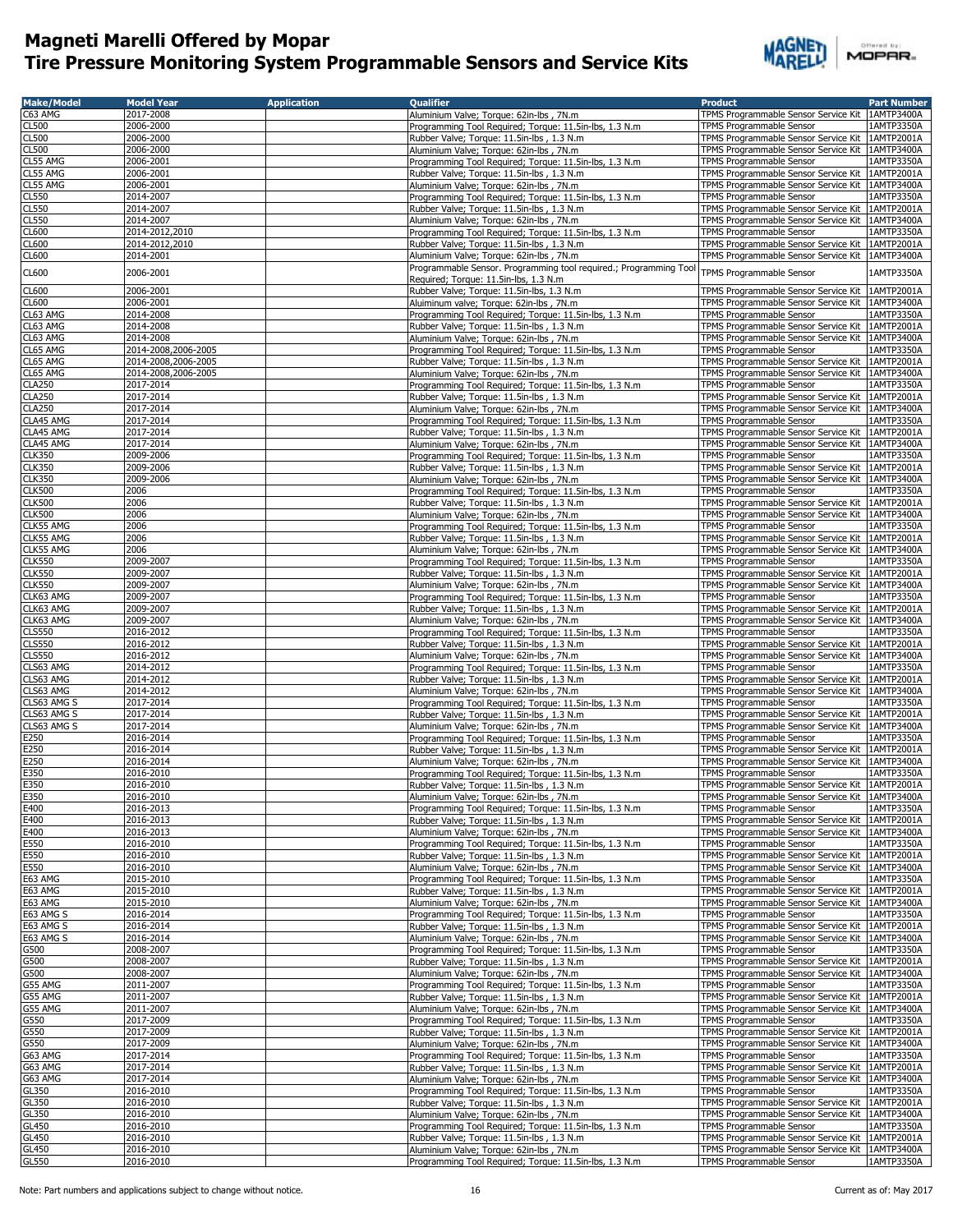

| <b>Make/Model</b>  | <b>Model Year</b>   | <b>Application</b> | <b>Qualifier</b>                                              | <b>Product</b>                                    | <b>Part Number</b> |
|--------------------|---------------------|--------------------|---------------------------------------------------------------|---------------------------------------------------|--------------------|
| GL550              | 2016-2010           |                    | Rubber Valve; Torque: 11.5in-lbs, 1.3 N.m.                    | TPMS Programmable Sensor Service Kit   1AMTP2001A |                    |
| <b>GL550</b>       | 2016-2010           |                    | Aluminium Valve; Torque: 62in-lbs, 7N.m                       | TPMS Programmable Sensor Service Kit              | 1AMTP3400A         |
| GL63 AMG           | 2016-2013           |                    | Programming Tool Required; Torque: 11.5in-lbs, 1.3 N.m        | TPMS Programmable Sensor                          | 1AMTP3350A         |
|                    |                     |                    |                                                               |                                                   |                    |
| GL63 AMG           | 2016-2013           |                    | Rubber Valve; Torque: 11.5in-lbs, 1.3 N.m                     | TPMS Programmable Sensor Service Kit 1AMTP2001A   |                    |
| GL63 AMG           | 2016-2013           |                    | Aluminium Valve; Torque: 62in-lbs, 7N.m                       | TPMS Programmable Sensor Service Kit   1AMTP3400A |                    |
| <b>GLK250</b>      | 2015-2014           |                    | Programming Tool Required; Torque: 11.5in-lbs, 1.3 N.m.       | TPMS Programmable Sensor                          | 1AMTP3350A         |
| <b>GLK250</b>      | 2015-2014           |                    | Rubber Valve; Torque: 11.5in-lbs, 1.3 N.m.                    | TPMS Programmable Sensor Service Kit 1AMTP2001A   |                    |
| <b>GLK250</b>      | 2015-2014           |                    | Aluminium Valve; Torque: 62in-lbs, 7N.m                       | TPMS Programmable Sensor Service Kit 1AMTP3400A   |                    |
|                    |                     |                    |                                                               |                                                   |                    |
| <b>GLK350</b>      | 2015-2010           |                    | Programming Tool Required; Torque: 11.5in-lbs, 1.3 N.m        | TPMS Programmable Sensor                          | 1AMTP3350A         |
| <b>GLK350</b>      | 2015-2010           |                    | Rubber Valve; Torque: 11.5in-lbs, 1.3 N.m                     | TPMS Programmable Sensor Service Kit 1AMTP2001A   |                    |
| <b>GLK350</b>      | 2015-2010           |                    | Aluminium Valve; Torque: 62in-lbs, 7N.m                       | TPMS Programmable Sensor Service Kit 1AMTP3400A   |                    |
| ML350              | 2015-2010           |                    | Programming Tool Required; Torque: 11.5in-lbs, 1.3 N.m        | TPMS Programmable Sensor                          | 1AMTP3350A         |
| ML350              | 2015-2010           |                    |                                                               | TPMS Programmable Sensor Service Kit              | 1AMTP2001A         |
|                    |                     |                    | Rubber Valve; Torque: 11.5in-lbs, 1.3 N.m                     |                                                   |                    |
| ML350              | 2015-2010           |                    | Aluminium Valve; Torque: 62in-lbs, 7N.m                       | TPMS Programmable Sensor Service Kit 1AMTP3400A   |                    |
| ML450              | 2011-2010           |                    | Programming Tool Required; Torque: 11.5in-lbs, 1.3 N.m        | TPMS Programmable Sensor                          | 1AMTP3350A         |
| ML450              | 2011-2010           |                    | Rubber Valve; Torque: 11.5in-lbs, 1.3 N.m                     | TPMS Programmable Sensor Service Kit              | 1AMTP2001A         |
| ML450              | 2011-2010           |                    | Aluminium Valve; Torque: 62in-lbs, 7N.m                       | TPMS Programmable Sensor Service Kit 1AMTP3400A   |                    |
| ML550              | 2015-2010           |                    | Programming Tool Required: Torque: 11.5in-lbs, 1.3 N.m.       |                                                   | 1AMTP3350A         |
|                    |                     |                    |                                                               | TPMS Programmable Sensor                          |                    |
| ML550              | 2015-2010           |                    | Rubber Valve; Torque: 11.5in-lbs, 1.3 N.m                     | TPMS Programmable Sensor Service Kit              | 1AMTP2001A         |
| ML550              | 2015-2010           |                    | Aluminium Valve; Torque: 62in-lbs, 7N.m                       | TPMS Programmable Sensor Service Kit 1AMTP3400A   |                    |
| ML63 AMG           | 2015-2010           |                    | Programming Tool Required; Torque: 11.5in-lbs, 1.3 N.m        | TPMS Programmable Sensor                          | 1AMTP3350A         |
| ML63 AMG           | 2015-2010           |                    | Rubber Valve; Torque: 11.5in-lbs, 1.3 N.m                     | TPMS Programmable Sensor Service Kit              | 1AMTP2001A         |
|                    |                     |                    |                                                               |                                                   |                    |
| ML63 AMG           | 2015-2010           |                    | Aluminium Valve; Torque: 62in-lbs, 7N.m                       | TPMS Programmable Sensor Service Kit 1AMTP3400A   |                    |
| R350               | 2013-2010           |                    | Programming Tool Required; Torque: 11.5in-lbs, 1.3 N.m        | TPMS Programmable Sensor                          | 1AMTP3350A         |
| R350               | 2013-2010           |                    | Rubber Valve; Torque: 11.5in-lbs, 1.3 N.m                     | TPMS Programmable Sensor Service Kit              | 1AMTP2001A         |
| R350               | 2013-2010           |                    | Aluminium Valve; Torque: 62in-lbs, 7N.m                       | TPMS Programmable Sensor Service Kit   1AMTP3400A |                    |
| S350               | 2013-2012           |                    | Programming Tool Required; Torque: 11.5in-lbs, 1.3 N.m        | TPMS Programmable Sensor                          | 1AMTP3350A         |
|                    |                     |                    |                                                               |                                                   |                    |
| S350               | 2013-2012           |                    | Rubber Valve; Torque: 11.5in-lbs, 1.3 N.m.                    | TPMS Programmable Sensor Service Kit 1AMTP2001A   |                    |
| S350               | 2013-2012           |                    | Aluminium Valve; Torque: 62in-lbs, 7N.m                       | TPMS Programmable Sensor Service Kit 1AMTP3400A   |                    |
| S400               | 2013-2011           |                    | Programming Tool Required; Torque: 11.5in-lbs, 1.3 N.m        | TPMS Programmable Sensor                          | 1AMTP3350A         |
| S400               | 2013-2011           |                    | Rubber Valve; Torque: 11.5in-lbs, 1.3 N.m                     | TPMS Programmable Sensor Service Kit 1AMTP2001A   |                    |
|                    |                     |                    |                                                               |                                                   |                    |
| S400               | 2013-2011           |                    | Aluminium Valve; Torque: 62in-lbs, 7N.m                       | TPMS Programmable Sensor Service Kit   1AMTP3400A |                    |
| S430               | 2006-2000           |                    | Programming Tool Required; Torque: 11.5in-lbs, 1.3 N.m        | TPMS Programmable Sensor                          | 1AMTP3350A         |
| S430               | 2006-2000           |                    | Rubber Valve; Torque: 11.5in-lbs, 1.3 N.m                     | TPMS Programmable Sensor Service Kit 1AMTP2001A   |                    |
| S430               | 2006-2000           |                    | Aluminium Valve; Torque: 62in-lbs, 7N.m                       | TPMS Programmable Sensor Service Kit 1AMTP3400A   |                    |
|                    |                     |                    |                                                               |                                                   |                    |
| S500               | 2006-2000           |                    | Programming Tool Required; Torque: 11.5in-lbs, 1.3 N.m.       | TPMS Programmable Sensor                          | 1AMTP3350A         |
| S500               | 2006-2000           |                    | Rubber Valve; Torque: 11.5in-lbs, 1.3 N.m.                    | TPMS Programmable Sensor Service Kit              | 1AMTP2001A         |
| S500               | 2006-2000           |                    | Aluminium Valve; Torque: 62in-lbs, 7N.m                       | TPMS Programmable Sensor Service Kit   1AMTP3400A |                    |
|                    |                     |                    | Programmable sensor, Rubber Valve; Programming Tool Required; |                                                   |                    |
| S500               | 2001                |                    |                                                               | TPMS Programmable Sensor                          | 1AMTP3350A         |
|                    |                     |                    | Torque: 11.5in-lbs, 1.3 N.m                                   |                                                   |                    |
| S550               | 2017-2011           |                    | Programming Tool Required; Torque: 11.5in-lbs, 1.3 N.m        | TPMS Programmable Sensor                          | 1AMTP3350A         |
| S550               | 2017-2011           |                    | Rubber Valve; Torque: 11.5in-lbs, 1.3 N.m.                    | TPMS Programmable Sensor Service Kit              | 1AMTP2001A         |
| S550               | 2017-2011           |                    | Aluminium Valve; Torque: 62in-lbs, 7N.m                       | TPMS Programmable Sensor Service Kit 1AMTP3400A   |                    |
|                    |                     |                    |                                                               |                                                   |                    |
| S600               | 2017-2015,2013-2011 |                    | Programming Tool Required; Torque: 11.5in-lbs, 1.3 N.m        | TPMS Programmable Sensor                          | 1AMTP3350A         |
| S600               | 2017-2015,2013-2011 |                    | Rubber Valve; Torque: 11.5in-lbs, 1.3 N.m                     | TPMS Programmable Sensor Service Kit              | 1AMTP2001A         |
| S600               | 2017-2015,2013-2011 |                    | Aluminium Valve; Torque: 62in-lbs, 7N.m                       | TPMS Programmable Sensor Service Kit 1AMTP3400A   |                    |
| S63 AMG            | 2017-2011           |                    | Programming Tool Required; Torque: 11.5in-lbs, 1.3 N.m        | TPMS Programmable Sensor                          | 1AMTP3350A         |
|                    |                     |                    |                                                               |                                                   |                    |
| S63 AMG            | 2017-2011           |                    | Rubber Valve; Torque: 11.5in-lbs, 1.3 N.m                     | TPMS Programmable Sensor Service Kit              | 1AMTP2001A         |
| S63 AMG            | 2017-2011           |                    | Aluminium Valve; Torque: 62in-lbs, 7N.m                       | TPMS Programmable Sensor Service Kit              | 1AMTP3400A         |
| S65 AMG            | 2017-2015,2013-2011 |                    | Programming Tool Required; Torque: 11.5in-lbs, 1.3 N.m        | TPMS Programmable Sensor                          | 1AMTP3350A         |
| S65 AMG            | 2017-2015,2013-2011 |                    | Rubber Valve; Torque: 11.5in-lbs, 1.3 N.m                     | TPMS Programmable Sensor Service Kit   1AMTP2001A |                    |
|                    |                     |                    |                                                               |                                                   |                    |
| S65 AMG            | 2017-2015,2013-2011 |                    | Aluminium Valve; Torque: 62in-lbs, 7N.m                       | TPMS Programmable Sensor Service Kit 1AMTP3400A   |                    |
| <b>SL500</b>       | 2005-2000           |                    | Programmable sensor, Rubber Valve; Programming Tool Required; | TPMS Programmable Sensor                          | 1AMTP3350A         |
|                    |                     |                    | Torque: 11.5in-lbs, 1.3 N.m                                   |                                                   |                    |
|                    |                     |                    | Programmable sensor, Rubber Valve; Programming Tool Required; |                                                   |                    |
| SL55 AMG           | 2005-2003           |                    | Torque: 11.5in-lbs, 1.3 N.m                                   | TPMS Programmable Sensor                          | 1AMTP3350A         |
|                    |                     |                    |                                                               |                                                   |                    |
| SL55 AMG           | 2005-2003           |                    | Rubber Valve; Torque: 11.5in-lbs, 1.3 N.m                     | TPMS Programmable Sensor Service Kit 1AMTP2001A   |                    |
| SL55 AMG           | 2005-2003           |                    | Aluminum valve; Torque: 62in-lbs, 7N.m                        | TPMS Programmable Sensor Service Kit   1AMTP3400A |                    |
| <b>SL550</b>       | 2017-2012           |                    | Programming Tool Required; Torque: 11.5in-lbs, 1.3 N.m        | TPMS Programmable Sensor                          | 1AMTP3350A         |
| <b>SL550</b>       | 2017-2012           |                    | Rubber Valve; Torque: 11.5in-lbs, 1.3 N.m.                    | TPMS Programmable Sensor Service Kit   1AMTP2001A |                    |
| <b>SL550</b>       | 2017-2012           |                    |                                                               |                                                   |                    |
|                    |                     |                    | Aluminium Valve; Torque: 62in-lbs, 7N.m                       | TPMS Programmable Sensor Service Kit 1AMTP3400A   |                    |
| <b>SL600</b>       | 2005-2004,2002-2000 |                    | Programmable sensor, Rubber Valve; Programming Tool Required; | TPMS Programmable Sensor                          | 1AMTP3350A         |
|                    |                     |                    | Torque: 11.5in-lbs, 1.3 N.m                                   |                                                   |                    |
| <b>SL600</b>       | 2005-2004.2002-2000 |                    | Rubber Valve; Torque: 11.5in-lbs, 1.3 N.m                     | TPMS Programmable Sensor Service Kit              | 1AMTP2001A         |
| SL600              | 2005-2004,2002-2000 |                    | Aluminum valve; Torque: 62in-lbs, 7N.m                        | TPMS Programmable Sensor Service Kit   1AMTP3400A |                    |
| SL63 AMG           | 2017-2012           |                    | Programming Tool Required; Torque: 11.5in-lbs, 1.3 N.m        | TPMS Programmable Sensor                          | 1AMTP3350A         |
|                    |                     |                    |                                                               |                                                   |                    |
| SL63 AMG           | 2017-2012           |                    | Rubber Valve; Torque: 11.5in-lbs, 1.3 N.m                     | TPMS Programmable Sensor Service Kit              | 1AMTP2001A         |
| SL63 AMG           | 2017-2012           |                    | Aluminium Valve; Torque: 62in-lbs, 7N.m                       | TPMS Programmable Sensor Service Kit              | 1AMTP3400A         |
| SL65 AMG           | 2017-2014           |                    | Programming Tool Required; Torque: 11.5in-lbs, 1.3 N.m        | <b>TPMS Programmable Sensor</b>                   | 1AMTP3350A         |
| SL65 AMG           | 2017-2014           |                    | Rubber Valve; Torque: 11.5in-lbs, 1.3 N.m                     | TPMS Programmable Sensor Service Kit              | 1AMTP2001A         |
|                    |                     |                    |                                                               |                                                   |                    |
| SL65 AMG           | 2017-2014           |                    | Aluminium Valve; Torque: 62in-lbs, 7N.m                       | TPMS Programmable Sensor Service Kit              | 1AMTP3400A         |
| <b>SLK250</b>      | 2015-2012           |                    | Programming Tool Required; Torque: 11.5in-lbs, 1.3 N.m        | TPMS Programmable Sensor                          | 1AMTP3350A         |
| <b>SLK250</b>      | 2015-2012           |                    | Rubber Valve; Torque: 11.5in-lbs, 1.3 N.m                     | TPMS Programmable Sensor Service Kit   1AMTP2001A |                    |
| <b>SLK250</b>      | 2015-2012           |                    | Aluminium Valve; Torque: 62in-lbs, 7N.m                       | TPMS Programmable Sensor Service Kit              | 1AMTP3400A         |
| <b>SLK280</b>      | 2008-2007           |                    | Programming Tool Required; Torque: 11.5in-lbs, 1.3 N.m        | TPMS Programmable Sensor                          | 1AMTP3350A         |
|                    |                     |                    |                                                               |                                                   |                    |
| <b>SLK280</b>      | 2008-2007           |                    | Rubber Valve; Torque: 11.5in-lbs, 1.3 N.m                     | TPMS Programmable Sensor Service Kit 1AMTP2001A   |                    |
| <b>SLK280</b>      | 2008-2007           |                    | Aluminium Valve; Torque: 62in-lbs, 7N.m                       | TPMS Programmable Sensor Service Kit 1AMTP3400A   |                    |
| <b>SLK300</b>      | 2011-2009           |                    | Programming Tool Required; Torque: 11.5in-lbs, 1.3 N.m        | TPMS Programmable Sensor                          | 1AMTP3350A         |
| <b>SLK300</b>      | 2011-2009           |                    | Rubber Valve; Torque: 11.5in-lbs, 1.3 N.m                     | TPMS Programmable Sensor Service Kit   1AMTP2001A |                    |
|                    |                     |                    |                                                               |                                                   |                    |
| <b>SLK300</b>      | 2011-2009           |                    | Aluminium Valve; Torque: 62in-lbs, 7N.m.                      | TPMS Programmable Sensor Service Kit 1AMTP3400A   |                    |
| <b>SLK350</b>      | 2016-2007           |                    | Programming Tool Required; Torque: 11.5in-lbs, 1.3 N.m.       | TPMS Programmable Sensor                          | 1AMTP3350A         |
| <b>SLK350</b>      | 2016-2007           |                    | Rubber Valve; Torque: 11.5in-lbs, 1.3 N.m.                    | TPMS Programmable Sensor Service Kit 1AMTP2001A   |                    |
| <b>SLK350</b>      | 2016-2007           |                    | Aluminium Valve; Torque: 62in-lbs, 7N.m                       | TPMS Programmable Sensor Service Kit   1AMTP3400A |                    |
|                    |                     |                    |                                                               |                                                   |                    |
| SLK55 AMG          | 2014-2012,2010-2007 |                    | Programming Tool Required; Torque: 11.5in-lbs, 1.3 N.m        | TPMS Programmable Sensor                          | 1AMTP3350A         |
| SLK55 AMG          | 2014-2012,2010-2007 |                    | Rubber Valve; Torque: 11.5in-lbs, 1.3 N.m.                    | TPMS Programmable Sensor Service Kit 1AMTP2001A   |                    |
| SLK55 AMG          | 2014-2012,2010-2007 |                    | Aluminium Valve; Torque: 62in-lbs, 7N.m                       | TPMS Programmable Sensor Service Kit              | 1AMTP3400A         |
|                    |                     |                    | Programmable sensor, Rubber Valve; Programming Tool Required; |                                                   |                    |
| <b>SLR McLaren</b> | 2007-2005           |                    | Torque: 11.5in-lbs, 1.3 N.m                                   | TPMS Programmable Sensor                          | 1AMTP3350A         |
|                    |                     |                    |                                                               |                                                   |                    |
| <b>SLR McLaren</b> | 2007-2005           |                    | Rubber Valve; Torque: 11.5in-lbs, 1.3 N.m                     | TPMS Programmable Sensor Service Kit 1AMTP2001A   |                    |
| SLR McLaren        | 2007-2005           |                    | Aluminum valve; Torque: 62in-lbs, 7N.m                        | TPMS Programmable Sensor Service Kit 1AMTP3400A   |                    |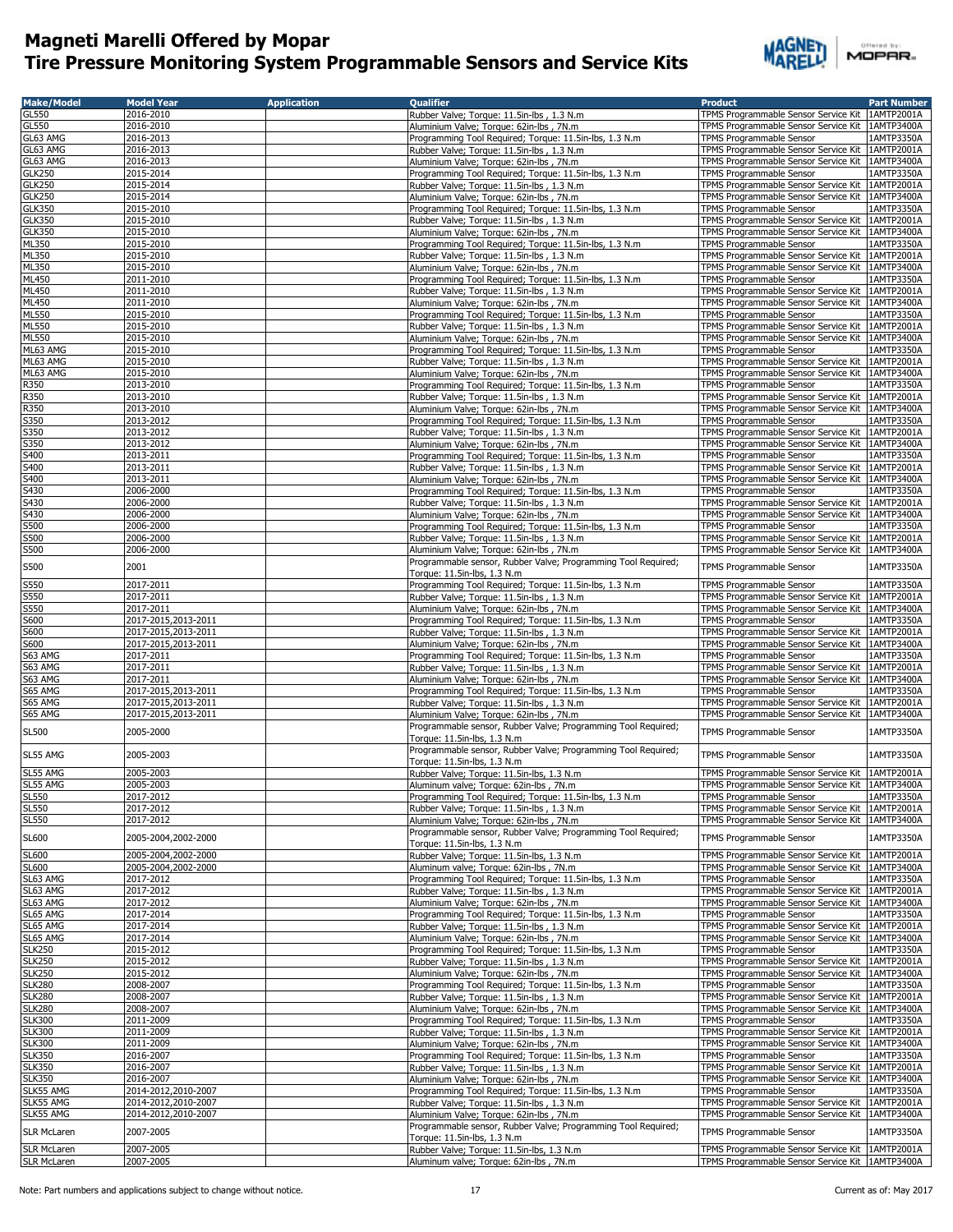

| <b>Make/Model</b>      | <b>Model Year</b>                               | <b>Application</b> | <b>Qualifier</b>                                                                                     | <b>Product</b>                                                               | <b>Part Number</b>       |
|------------------------|-------------------------------------------------|--------------------|------------------------------------------------------------------------------------------------------|------------------------------------------------------------------------------|--------------------------|
| <b>SLS AMG</b>         | 2015-2011                                       |                    | Programming Tool Required; Torque: 11.5in-lbs, 1.3 N.m                                               | TPMS Programmable Sensor                                                     | 1AMTP3350A               |
| <b>SLS AMG</b>         | 2015-2011                                       |                    | Rubber Valve; Torque: 11.5in-lbs, 1.3 N.m.                                                           | TPMS Programmable Sensor Service Kit                                         | 1AMTP2001A               |
| <b>SLS AMG</b>         | 2015-2011                                       |                    | Aluminium Valve; Torque: 62in-lbs, 7N.m                                                              | TPMS Programmable Sensor Service Kit 1AMTP3400A                              |                          |
| Sprinter 2500          | 2017-2010                                       |                    | Programming Tool Required; Torque: 11.5in-lbs, 1.3 N.m                                               | TPMS Programmable Sensor                                                     | 1AMTP3350A               |
| Sprinter 2500          | 2017-2010                                       |                    | Rubber Valve; Torque: 11.5in-lbs, 1.3 N.m.                                                           | TPMS Programmable Sensor Service Kit                                         | 1AMTP2001A               |
| Sprinter 2500          | 2017-2010                                       |                    | Aluminium Valve; Torque: 62in-lbs, 7N.m                                                              | TPMS Programmable Sensor Service Kit   1AMTP3400A                            |                          |
| Sprinter 3500          | 2017-2012                                       |                    | Programming Tool Required; Torque: 11.5in-lbs, 1.3 N.m                                               | <b>TPMS Programmable Sensor</b>                                              | 1AMTP3350A               |
| Sprinter 3500          | 2017-2010                                       |                    | Rubber Valve; Torque: 11.5in-lbs, 1.3 N.m.                                                           | TPMS Programmable Sensor Service Kit                                         | 1AMTP2001A               |
| Sprinter 3500          | 2017-2010                                       |                    | Aluminium Valve; Torque: 62in-lbs, 7N.m                                                              | TPMS Programmable Sensor Service Kit 1AMTP3400A                              |                          |
| <b>MERCURY</b>         |                                                 |                    |                                                                                                      |                                                                              |                          |
| <b>Grand Marquis</b>   | 2011-2006                                       |                    | Programming Tool Required; Torque: 11.5in-lbs, 1.3 N.m                                               | TPMS Programmable Sensor                                                     | 1AMTP3350A               |
| <b>Grand Marquis</b>   | 2011-2006                                       |                    | Rubber Valve; Torque: 11.5in-lbs, 1.3 N.m.                                                           | TPMS Programmable Sensor Service Kit                                         | 1AMTP2001A               |
| <b>Grand Marquis</b>   | 2011-2006                                       |                    | Aluminium Valve; Torque: 62in-lbs, 7N.m                                                              | TPMS Programmable Sensor Service Kit                                         | 1AMTP3400A               |
| <b>Mariner</b>         | 2011-2005                                       |                    | Programming Tool Required: Torque: 11.5in-lbs, 1.3 N.m.                                              | <b>TPMS Programmable Sensor</b>                                              | 1AMTP3350A               |
| Mariner                | 2011-2005                                       |                    | Rubber Valve; Torque: 11.5in-lbs, 1.3 N.m.                                                           | TPMS Programmable Sensor Service Kit 1AMTP2001A                              |                          |
| Mariner                | 2011-2005                                       |                    | Aluminium Valve; Torque: 62in-lbs, 7N.m                                                              | TPMS Programmable Sensor Service Kit                                         | 1AMTP3400A               |
| Milan                  | 2011-2007                                       |                    | Programming Tool Required; Torque: 11.5in-lbs, 1.3 N.m                                               | TPMS Programmable Sensor                                                     | 1AMTP3350A               |
| Milan                  | 2011-2007                                       |                    | Rubber Valve; Torque: 11.5in-lbs, 1.3 N.m                                                            | TPMS Programmable Sensor Service Kit 1AMTP2001A                              |                          |
| Milan                  | 2011-2007<br>2007-2006                          |                    | Aluminium Valve; Torque: 62in-lbs, 7N.m                                                              | TPMS Programmable Sensor Service Kit<br>TPMS Programmable Sensor             | 1AMTP3400A<br>1AMTP3350A |
| Montego<br>Montego     | 2007-2006                                       |                    | Programming Tool Required; Torque: 11.5in-lbs, 1.3 N.m<br>Rubber Valve; Torque: 11.5in-lbs, 1.3 N.m. | TPMS Programmable Sensor Service Kit 1AMTP2001A                              |                          |
| Montego                | 2007-2006                                       |                    | Aluminium Valve; Torque: 62in-lbs, 7N.m                                                              | TPMS Programmable Sensor Service Kit   1AMTP3400A                            |                          |
| Monterey               | 2007-2004                                       |                    | Programming Tool Required; Torque: 11.5in-lbs, 1.3 N.m                                               | TPMS Programmable Sensor                                                     | 1AMTP3350A               |
| Monterey               | 2007-2004                                       |                    | Rubber Valve; Torque: 11.5in-lbs, 1.3 N.m                                                            | TPMS Programmable Sensor Service Kit   1AMTP2001A                            |                          |
| Monterey               | 2007-2004                                       |                    | Aluminium Valve; Torque: 62in-lbs, 7N.m                                                              | TPMS Programmable Sensor Service Kit   1AMTP3400A                            |                          |
| Mountaineer            | 2010-2002                                       |                    | Programming Tool Required; Torque: 11.5in-lbs, 1.3 N.m                                               | TPMS Programmable Sensor                                                     | 1AMTP3350A               |
| Mountaineer            | 2010-2002                                       |                    | Rubber Valve; Torque: 11.5in-lbs, 1.3 N.m.                                                           | TPMS Programmable Sensor Service Kit   1AMTP2001A                            |                          |
| Mountaineer            | 2010-2002                                       |                    | Aluminium Valve; Torque: 62in-lbs, 7N.m                                                              | TPMS Programmable Sensor Service Kit 1AMTP3400A                              |                          |
| Sable                  | 2009-2008                                       |                    | Programming Tool Required; Torque: 11.5in-lbs, 1.3 N.m                                               | TPMS Programmable Sensor                                                     | 1AMTP3350A               |
| Sable                  | 2009-2008                                       |                    | Rubber Valve: Torque: 11.5in-lbs , 1.3 N.m.                                                          | TPMS Programmable Sensor Service Kit   1AMTP2001A                            |                          |
| Sable                  | 2009-2008                                       |                    | Aluminium Valve; Torque: 62in-lbs, 7N.m                                                              | TPMS Programmable Sensor Service Kit   1AMTP3400A                            |                          |
| <b>MINI</b>            |                                                 |                    |                                                                                                      |                                                                              |                          |
|                        |                                                 |                    | Programming Tool Required. Fits vehicles built after Mar2014; Torque:                                |                                                                              |                          |
| Cooper                 | 2016-2014                                       |                    | 11.5in-lbs, 1.3 N.m                                                                                  | TPMS Programmable Sensor                                                     | 1AMTP3350A               |
| Cooper                 | 2016-2014                                       |                    | Rubber Valve; Torque: 11.5in-lbs, 1.3 N.m                                                            | TPMS Programmable Sensor Service Kit                                         | 1AMTP2001A               |
| Cooper                 | 2016-2014                                       |                    | Aluminium Valve; Torque: 62in-lbs, 7N.m                                                              | TPMS Programmable Sensor Service Kit                                         | 1AMTP3400A               |
| Cooper Countryman      | 2016-2014                                       |                    | Programming Tool Required. Fits vehicles built after Feb2014; Torque:                                | TPMS Programmable Sensor                                                     | 1AMTP3350A               |
|                        |                                                 |                    | 11.5in-lbs, 1.3 N.m                                                                                  |                                                                              |                          |
| Cooper Countryman      | 2016-2014                                       |                    | Rubber Valve; Torque: 11.5in-lbs, 1.3 N.m.                                                           | TPMS Programmable Sensor Service Kit 1AMTP2001A                              |                          |
| Cooper Countryman      | 2016-2014                                       |                    | Aluminium Valve; Torque: 62in-lbs, 7N.m                                                              | TPMS Programmable Sensor Service Kit                                         | 1AMTP3400A               |
| Cooper Paceman         | 2016-2014                                       |                    | Programming Tool Required. Fits vehicles built after Feb2014; Torque:                                | TPMS Programmable Sensor                                                     | 1AMTP3350A               |
| Cooper Paceman         | 2016-2014                                       |                    | 11.5in-lbs, 1.3 N.m<br>Rubber Valve; Torque: 11.5in-lbs, 1.3 N.m                                     | TPMS Programmable Sensor Service Kit 1AMTP2001A                              |                          |
| Cooper Paceman         | 2016-2014                                       |                    | Aluminium Valve; Torque: 62in-lbs, 7N.m                                                              | TPMS Programmable Sensor Service Kit 1AMTP3400A                              |                          |
| <b>MITSUBISHI</b>      |                                                 |                    |                                                                                                      |                                                                              |                          |
|                        |                                                 |                    |                                                                                                      |                                                                              |                          |
| Eclipse                | 2012-2006                                       |                    | Programming Tool Required; Torque: 11.5in-lbs, 1.3 N.m                                               | TPMS Programmable Sensor                                                     | 1AMTP3350A               |
| Eclipse                | 2012-2006                                       |                    | Rubber Valve; Torque: 11.5in-lbs, 1.3 N.m                                                            | TPMS Programmable Sensor Service Kit                                         | 1AMTP2001A               |
| Eclipse                | 2012-2006                                       |                    | Aluminium Valve; Torque: 62in-lbs, 7N.m                                                              | TPMS Programmable Sensor Service Kit   1AMTP3400A                            |                          |
| Endeavor<br>Endeavor   | 2011-2010,2008,2005-2004<br>2011-2010,2008-2004 |                    | Programming Tool Required; Torque: 11.5in-lbs, 1.3 N.m                                               | TPMS Programmable Sensor<br>TPMS Programmable Sensor Service Kit             | 1AMTP3350A<br>1AMTP2001A |
| Endeavor               | 2011-2010,2008-2004                             |                    | Rubber Valve; Torque: 11.5in-lbs, 1.3 N.m.<br>Aluminium Valve; Torque: 62in-lbs, 7N.m                | TPMS Programmable Sensor Service Kit   1AMTP3400A                            |                          |
|                        |                                                 |                    | Programming Tool Required; Torque: 11.5in-lbs, 1.3 N.m; W/315 MHz                                    |                                                                              |                          |
| Endeavor               | 2007                                            |                    | Sensor                                                                                               | TPMS Programmable Sensor                                                     | 1AMTP3350A               |
| Endeavor               |                                                 |                    | Programming Tool Required; Sept. 1 & Newer; Torque: 11.5in-lbs, 1.3                                  | TPMS Programmable Sensor                                                     |                          |
|                        | 2006                                            |                    | N.m                                                                                                  |                                                                              | 1AMTP3350A               |
| Galant                 | 2012-2004                                       |                    | Programming Tool Required; Torque: 11.5in-lbs, 1.3 N.m                                               | TPMS Programmable Sensor                                                     | 1AMTP3350A               |
| Galant                 | 2012-2004                                       |                    | Rubber Valve; Torque: 11.5in-lbs, 1.3 N.m.                                                           | TPMS Programmable Sensor Service Kit 1AMTP2001A                              |                          |
| Galant                 | 2012-2004                                       |                    | Aluminium Valve; Torque: 62in-lbs, 7N.m                                                              | TPMS Programmable Sensor Service Kit                                         | 1AMTP3400A               |
| Lancer                 | 2016-2006                                       |                    | Programming Tool Required; Torque: 11.5in-lbs, 1.3 N.m                                               | <b>TPMS Programmable Sensor</b>                                              | 1AMTP3350A               |
| Lancer<br>Lancer       | 2016-2006<br>2016-2006                          |                    | Rubber Valve; Torque: 11.5in-lbs, 1.3 N.m.                                                           | TPMS Programmable Sensor Service Kit<br>TPMS Programmable Sensor Service Kit | 1AMTP2001A<br>1AMTP3400A |
| Mirage                 | 2017,2015-2014                                  |                    | Aluminium Valve; Torque: 62in-lbs, 7N.m<br>Programming Tool Required; Torque: 11.5in-lbs, 1.3 N.m    | TPMS Programmable Sensor                                                     | 1AMTP3350A               |
| Mirage                 | 2017,2015-2014                                  |                    | Rubber Valve; Torque: 11.5in-lbs, 1.3 N.m.                                                           | TPMS Programmable Sensor Service Kit                                         | 1AMTP2001A               |
| Mirage                 | 2017,2015-2014                                  |                    | Aluminium Valve; Torque: 62in-lbs, 7N.m                                                              | TPMS Programmable Sensor Service Kit                                         | 1AMTP3400A               |
| Montero                | 2006-2003                                       |                    | Programming Tool Required; Torque: 11.5in-lbs, 1.3 N.m                                               | TPMS Programmable Sensor                                                     | 1AMTP3350A               |
| Montero                | 2006-2003                                       |                    | Rubber Valve; Torque: 11.5in-lbs, 1.3 N.m.                                                           | TPMS Programmable Sensor Service Kit                                         | 1AMTP2001A               |
| Montero                | 2006-2003                                       |                    | Aluminium Valve; Torque: 62in-lbs, 7N.m                                                              | TPMS Programmable Sensor Service Kit                                         | 1AMTP3400A               |
| Montero Sport          | 2004-2003                                       |                    | Programming Tool Required; Torque: 11.5in-lbs, 1.3 N.m                                               | TPMS Programmable Sensor                                                     | 1AMTP3350A               |
| Montero Sport          | 2004-2003                                       |                    | Rubber Valve; Torque: 11.5in-lbs, 1.3 N.m.                                                           | TPMS Programmable Sensor Service Kit                                         | 1AMTP2001A               |
| Montero Sport          | 2004-2003                                       |                    | Aluminium Valve; Torque: 62in-lbs, 7N.m                                                              | TPMS Programmable Sensor Service Kit                                         | 1AMTP3400A               |
| Outlander<br>Outlander | 2016-2007                                       |                    | Programming Tool Required; Torque: 11.5in-lbs, 1.3 N.m                                               | TPMS Programmable Sensor                                                     | 1AMTP3350A<br>1AMTP2001A |
| Outlander              | 2016-2007<br>2016-2007                          |                    | Rubber Valve; Torque: 11.5in-lbs, 1.3 N.m.<br>Aluminium Valve; Torque: 62in-lbs, 7N.m                | TPMS Programmable Sensor Service Kit<br>TPMS Programmable Sensor Service Kit | 1AMTP3400A               |
| Outlander Sport        | 2017-2011                                       |                    | Programming Tool Required; Torque: 11.5in-lbs, 1.3 N.m                                               | TPMS Programmable Sensor                                                     | 1AMTP3350A               |
| Outlander Sport        | 2017-2011                                       |                    | Rubber Valve; Torque: 11.5in-lbs, 1.3 N.m.                                                           | TPMS Programmable Sensor Service Kit                                         | 1AMTP2001A               |
| Outlander Sport        | 2017-2011                                       |                    | Aluminium Valve; Torque: 62in-lbs, 7N.m                                                              | TPMS Programmable Sensor Service Kit                                         | 1AMTP3400A               |
| <b>RVR</b>             | 2015-2011                                       |                    | Programming Tool Required; Torque: 11.5in-lbs, 1.3 N.m                                               | TPMS Programmable Sensor                                                     | 1AMTP3350A               |
| <b>RVR</b>             | 2015-2011                                       |                    | Rubber Valve; Torque: 11.5in-lbs, 1.3 N.m                                                            | TPMS Programmable Sensor Service Kit                                         | 1AMTP2001A               |
| <b>RVR</b>             | 2015-2011                                       |                    | Aluminium Valve; Torque: 62in-lbs, 7N.m                                                              | TPMS Programmable Sensor Service Kit                                         | 1AMTP3400A               |
| Raider                 | 2009-2008                                       |                    | Programming Tool Required; Torque: 11.5in-lbs, 1.3 N.m                                               | TPMS Programmable Sensor                                                     | 1AMTP3350A               |
| Raider                 | 2009-2008                                       |                    | Rubber Valve; Torque: 11.5in-lbs, 1.3 N.m                                                            | TPMS Programmable Sensor Service Kit                                         | 1AMTP2001A               |
| Raider                 | 2009-2008                                       |                    | Aluminium Valve; Torque: 62in-lbs, 7N.m                                                              | TPMS Programmable Sensor Service Kit                                         | 1AMTP3400A               |
| i-MiEV                 | 2016,2014,2012                                  |                    | Programming Tool Required; Torque: 11.5in-lbs, 1.3 N.m                                               | TPMS Programmable Sensor                                                     | 1AMTP3350A               |
| i-MiEV<br>i-MiEV       | 2016,2014,2012<br>2016,2014,2012                |                    | Rubber Valve; Torque: 11.5in-lbs, 1.3 N.m.                                                           | TPMS Programmable Sensor Service Kit<br>TPMS Programmable Sensor Service Kit | 1AMTP2001A<br>1AMTP3400A |
|                        |                                                 |                    | Aluminium Valve; Torque: 62in-lbs, 7N.m                                                              |                                                                              |                          |
|                        | <b>NISSAN/NISSAN TRUCK</b>                      |                    |                                                                                                      |                                                                              |                          |
| 350Z                   | 2009-2003                                       |                    | Programming Tool Required; Torque: 11.5in-lbs, 1.3 N.m                                               | TPMS Programmable Sensor                                                     | 1AMTP3350A               |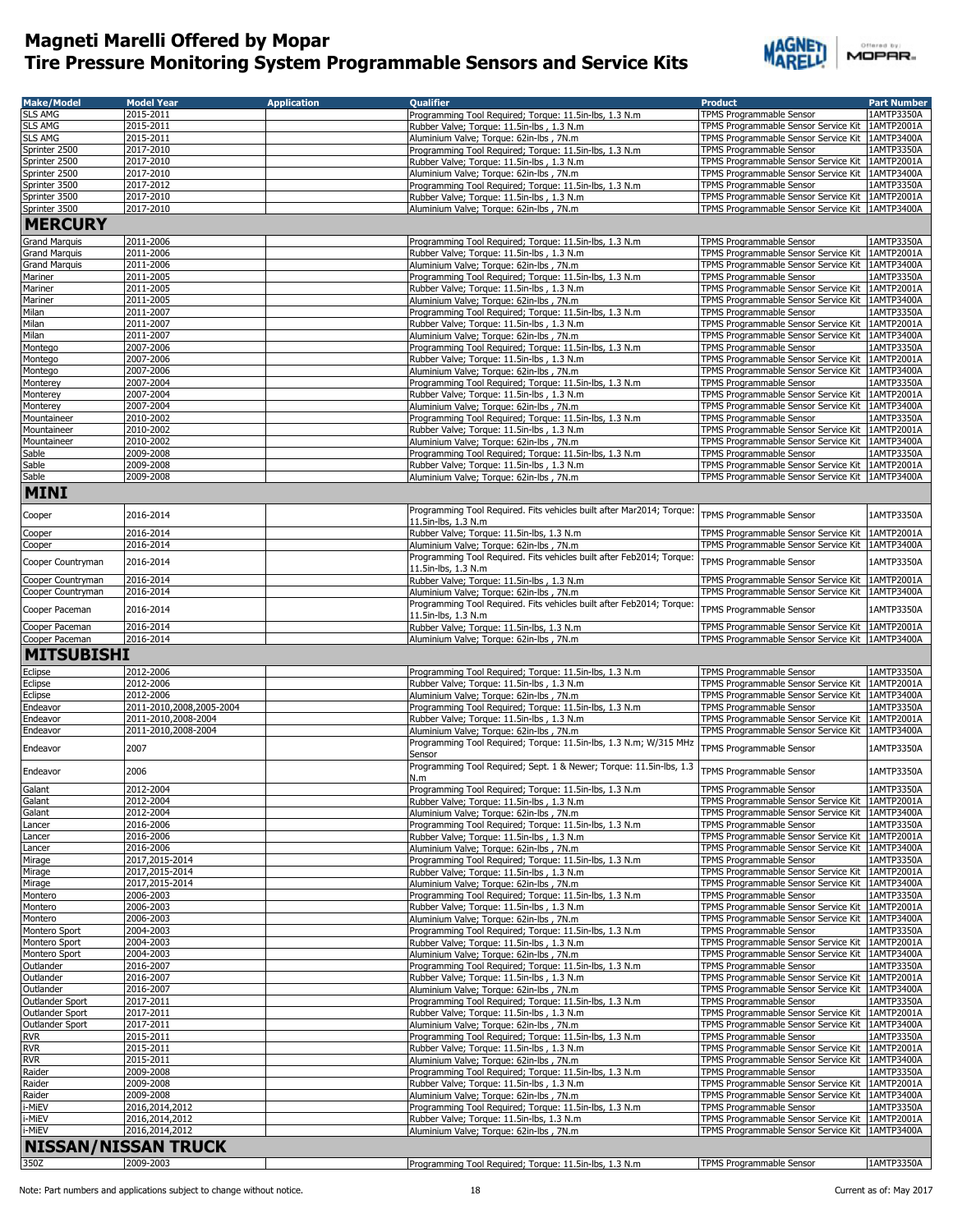

 $\overset{\text{oneed by}}{\text{MDPAR}}$ 

| <b>Make/Model</b>    | <b>Model Year</b>            | <b>Application</b> | <b>Qualifier</b>                                                                       | <b>Product</b>                                                          | <b>Part Number</b>       |
|----------------------|------------------------------|--------------------|----------------------------------------------------------------------------------------|-------------------------------------------------------------------------|--------------------------|
| 350Z                 | 2009-2003                    |                    | Rubber Valve; Torque: 11.5in-lbs, 1.3 N.m.                                             | TPMS Programmable Sensor Service Kit                                    | 1AMTP2001A               |
| 350Z                 | 2009-2003                    |                    | Aluminium Valve; Torque: 62in-lbs, 7N.m                                                | TPMS Programmable Sensor Service Kit                                    | 1AMTP3400A               |
| 370Z                 | 2017-2009                    |                    | Programming Tool Required; Torque: 11.5in-lbs, 1.3 N.m                                 | TPMS Programmable Sensor                                                | 1AMTP3350A               |
| 370Z                 | 2017-2009                    |                    | Rubber Valve; Torque: 11.5in-lbs, 1.3 N.m                                              | TPMS Programmable Sensor Service Kit                                    | 1AMTP2001A               |
| 370Z                 | 2017-2009                    |                    | Aluminium Valve; Torque: 62in-lbs, 7N.m                                                | TPMS Programmable Sensor Service Kit 1AMTP3400A                         |                          |
| Altima               | 2015-2006                    |                    | Programming Tool Required; Torque: 11.5in-lbs, 1.3 N.m                                 | TPMS Programmable Sensor                                                | 1AMTP3350A               |
| Altima               | 2015-2006                    |                    | Rubber Valve; Torque: 11.5in-lbs, 1.3 N.m.                                             | TPMS Programmable Sensor Service Kit 1AMTP2001A                         |                          |
| Altima               | 2015-2006                    |                    | Aluminium Valve; Torque: 62in-lbs, 7N.m                                                | TPMS Programmable Sensor Service Kit 1AMTP3400A                         |                          |
| Armada               | 2015-2005                    |                    | Programming Tool Required; Torque: 11.5in-lbs, 1.3 N.m                                 | TPMS Programmable Sensor                                                | 1AMTP3350A               |
| Armada               | 2015-2005                    |                    | Rubber Valve; Torque: 11.5in-lbs, 1.3 N.m                                              | TPMS Programmable Sensor Service Kit                                    | 1AMTP2001A               |
| Armada               | 2015-2005                    |                    | Aluminium Valve; Torque: 62in-lbs, 7N.m                                                | TPMS Programmable Sensor Service Kit                                    | 1AMTP3400A               |
| Cube                 | 2014-2013,2010-2009          |                    | Programming Tool Required; Torque: 11.5in-lbs, 1.3 N.m                                 | TPMS Programmable Sensor                                                | 1AMTP3350A               |
| Cube                 | 2014-2013.2010-2009          |                    | Rubber Valve; Torque: 11.5in-lbs, 1.3 N.m.                                             | TPMS Programmable Sensor Service Kit                                    | 1AMTP2001A               |
| Cube                 | 2014-2013,2010-2009          |                    | Aluminium Valve; Torque: 62in-lbs, 7N.m                                                | TPMS Programmable Sensor Service Kit                                    | 1AMTP3400A               |
| Cube                 | 2012-2011                    |                    | Programming Tool Required; Torque: 11.5in-lbs, 1.3 N.m; non-Ikey                       | <b>TPMS Programmable Sensor</b>                                         | 1AMTP3350A               |
| Cube                 | 2012-2011                    |                    | Ikey; Rubber Valve; Torque: 11.5in-lbs, 1.3 N.m.                                       | TPMS Programmable Sensor Service Kit                                    | 1AMTP2001A               |
| Cube                 | 2012-2011                    |                    | Rubber Valve; Torque: 11.5in-lbs, 1.3 N.m; non-Ikey                                    | TPMS Programmable Sensor Service Kit                                    | 1AMTP2001A               |
| Cube                 | 2012-2011                    |                    | Aluminium Valve; Ikey; Torque: 62in-lbs, 7N.m                                          | TPMS Programmable Sensor Service Kit                                    | 1AMTP3400A               |
| Cube                 | 2012-2011                    |                    |                                                                                        | TPMS Programmable Sensor Service Kit                                    | 1AMTP3400A               |
| Frontier             | 2016-2003                    |                    | Aluminium Valve; Torque: 62in-lbs, 7N.m; non-Ikey                                      | TPMS Programmable Sensor                                                | 1AMTP3350A               |
|                      | 2016-2003                    |                    | Programming Tool Required; Torque: 11.5in-lbs, 1.3 N.m                                 |                                                                         | 1AMTP2001A               |
| Frontier             |                              |                    | Rubber Valve; Torque: 11.5in-lbs, 1.3 N.m                                              | TPMS Programmable Sensor Service Kit                                    |                          |
| Frontier             | 2016-2003                    |                    | Aluminium Valve; Torque: 62in-lbs, 7N.m                                                | TPMS Programmable Sensor Service Kit                                    | 1AMTP3400A               |
|                      |                              |                    | Programming Tool Required; Torque: 11.5in-lbs, 1.3 N.m; When                           |                                                                         |                          |
| GT-R                 | 2017-2010                    |                    | installing EZ-Sensor the rubber valve MUST be removed and replaced                     | TPMS Programmable Sensor                                                | 1AMTP3350A               |
|                      |                              |                    | with Schrader Aluminium valve kit 34000                                                |                                                                         |                          |
| $GT-R$               | 2017-2009                    |                    | Rubber Valve; Torque: 11.5in-lbs, 1.3 N.m.                                             | TPMS Programmable Sensor Service Kit                                    | 1AMTP2001A               |
| GT-R                 | 2017-2009                    |                    | Aluminium Valve; Torque: 62in-lbs, 7N.m                                                | TPMS Programmable Sensor Service Kit                                    | 1AMTP3400A               |
| GT-R                 | 2009                         |                    | Programming Tool Required; Torque: 11.5in-lbs, 1.3 N.m                                 | TPMS Programmable Sensor                                                | 1AMTP3350A               |
| Juke                 | 2017-2013,2011               |                    | Programming Tool Required; Torque: 11.5in-lbs, 1.3 N.m                                 | TPMS Programmable Sensor                                                | 1AMTP3350A               |
| Juke                 | 2017-2011                    |                    | Rubber Valve; Torque: 11.5in-lbs, 1.3 N.m                                              | TPMS Programmable Sensor Service Kit 1AMTP2001A                         |                          |
| Juke                 | 2017-2011                    |                    | Aluminium Valve; Torque: 62in-lbs, 7N.m                                                | TPMS Programmable Sensor Service Kit                                    | 1AMTP3400A               |
| Juke                 | 2012                         |                    | Programming Tool Required; Torque: 11.5in-lbs, 1.3 N.m; non-Ikey                       | TPMS Programmable Sensor                                                | 1AMTP3350A               |
| Leaf                 | 2013-2011                    |                    | Programming Tool Required; Torque: 11.5in-lbs, 1.3 N.m                                 | TPMS Programmable Sensor                                                | 1AMTP3350A               |
| Leaf                 | 2013-2011                    |                    | Rubber Valve; Torque: 11.5in-lbs, 1.3 N.m                                              | TPMS Programmable Sensor Service Kit   1AMTP2001A                       |                          |
| Leaf                 | 2013-2011                    |                    | Aluminium Valve; Torque: 62in-lbs, 7N.m                                                | TPMS Programmable Sensor Service Kit                                    | 1AMTP3400A               |
| Maxima               | 2014-2013                    |                    | Programming Tool Required; Torque: 11.5in-lbs, 1.3 N.m; exc GCC                        | TPMS Programmable Sensor                                                | 1AMTP3350A               |
| Maxima               | 2014-2013                    |                    | Rubber Valve: Torque: 11.5in-lbs , 1.3 N.m: exc GCC                                    | TPMS Programmable Sensor Service Kit                                    | 1AMTP2001A               |
| Maxima               | 2014-2013                    |                    | Aluminium Valve; Torque: 62in-lbs, 7N.m; exc GCC                                       | TPMS Programmable Sensor Service Kit                                    | 1AMTP3400A               |
| Maxima               | 2012-2006                    |                    | Programming Tool Required; Torque: 11.5in-lbs, 1.3 N.m                                 | TPMS Programmable Sensor                                                | 1AMTP3350A               |
| Maxima               | 2012-2006                    |                    | Rubber Valve; Torque: 11.5in-lbs, 1.3 N.m                                              | TPMS Programmable Sensor Service Kit                                    | 1AMTP2001A               |
| Maxima               | 2012-2006                    |                    | Aluminium Valve; Torque: 62in-lbs, 7N.m                                                | TPMS Programmable Sensor Service Kit                                    | 1AMTP3400A               |
| Murano               | 2014-2009,2007-2003          |                    | Programming Tool Required; Torque: 11.5in-lbs, 1.3 N.m                                 | TPMS Programmable Sensor                                                | 1AMTP3350A               |
| Murano               | 2014-2009,2007-2003          |                    | Rubber Valve; Torque: 11.5in-lbs, 1.3 N.m.                                             | TPMS Programmable Sensor Service Kit                                    | 1AMTP2001A               |
| Murano               | 2014-2009,2007-2003          |                    | Aluminium Valve; Torque: 62in-lbs, 7N.m                                                | TPMS Programmable Sensor Service Kit                                    | 1AMTP3400A               |
| <b>NV200</b>         | 2016-2013                    |                    | Programming Tool Required; Torque: 11.5in-lbs, 1.3 N.m                                 | TPMS Programmable Sensor                                                | 1AMTP3350A               |
| <b>NV200</b>         | 2016-2013                    |                    | Rubber Valve; Torque: 11.5in-lbs, 1.3 N.m.                                             | TPMS Programmable Sensor Service Kit                                    | 1AMTP2001A               |
| <b>NV200</b>         | 2016-2013                    |                    | Aluminium Valve; Torque: 62in-lbs, 7N.m                                                | TPMS Programmable Sensor Service Kit                                    | 1AMTP3400A               |
| Pathfinder           | 2012-2003                    |                    | Programming Tool Required; Torque: 11.5in-lbs, 1.3 N.m                                 | TPMS Programmable Sensor                                                | 1AMTP3350A               |
| Pathfinder           | 2012-2003                    |                    | Rubber Valve; Torque: 11.5in-lbs, 1.3 N.m                                              | TPMS Programmable Sensor Service Kit                                    | 1AMTP2001A               |
| Pathfinder           | 2012-2003                    |                    | Aluminium Valve; Torque: 62in-lbs, 7N.m                                                | TPMS Programmable Sensor Service Kit                                    | 1AMTP3400A               |
| Quest                | 2016-2011,2009-2004          |                    | Programming Tool Required; Torque: 11.5in-lbs, 1.3 N.m                                 | TPMS Programmable Sensor                                                | 1AMTP3350A               |
| Quest                | 2016-2011,2009-2004          |                    | Rubber Valve; Torque: 11.5in-lbs, 1.3 N.m                                              | TPMS Programmable Sensor Service Kit                                    | 1AMTP2001A               |
| Quest                | 2016-2011,2009-2004          |                    | Aluminium Valve; Torque: 62in-lbs, 7N.m                                                | TPMS Programmable Sensor Service Kit   1AMTP3400A                       |                          |
| Rogue                | 2016-2011,2009-2008          |                    | Programming Tool Required; Torque: 11.5in-lbs, 1.3 N.m                                 | TPMS Programmable Sensor                                                | 1AMTP3350A               |
| Rogue                | 2016-2011,2009-2008          |                    | Rubber Valve; Torque: 11.5in-lbs, 1.3 N.m                                              | TPMS Programmable Sensor Service Kit                                    | 1AMTP2001A               |
| Rogue                | 2016-2011,2009-2008          |                    | Aluminium Valve; Torque: 62in-lbs, 7N.m                                                | TPMS Programmable Sensor Service Kit                                    | 1AMTP3400A               |
| Rogue Select         | 2015-2014                    |                    | Programming Tool Required; Torque: 11.5in-lbs, 1.3 N.m                                 | TPMS Programmable Sensor                                                | 1AMTP3350A               |
|                      | 2015-2014                    |                    | Rubber Valve; Torque: 11.5in-lbs, 1.3 N.m.                                             | TPMS Programmable Sensor Service Kit   1AMTP2001A                       |                          |
| Rogue Select         |                              |                    |                                                                                        |                                                                         |                          |
| Rogue Select         | 2015-2014                    |                    | Aluminium Valve; Torque: 62in-lbs, 7N.m.                                               | TPMS Programmable Sensor Service Kit   1AMTP3400A                       |                          |
| Sentra               | 2013-2007<br>2013-2007       |                    | Programming Tool Required; Torque: 11.5in-lbs, 1.3 N.m                                 | TPMS Programmable Sensor                                                | 1AMTP3350A               |
| Sentra               | 2013-2007                    |                    | Rubber Valve; Torque: 11.5in-lbs, 1.3 N.m<br>Aluminium Valve: Torque: 62in-lbs , 7N.m. | TPMS Programmable Sensor Service Kit                                    | 1AMTP2001A               |
| Sentra               | 2015-2004                    |                    |                                                                                        | TPMS Programmable Sensor Service Kit<br>TPMS Programmable Sensor        | 1AMTP3400A<br>1AMTP3350A |
| Titan                |                              |                    | Programming Tool Required; Torque: 11.5in-lbs, 1.3 N.m.                                | TPMS Programmable Sensor Service Kit                                    |                          |
| <b>Titan</b>         | 2015-2004                    |                    | Rubber Valve; Torque: 11.5in-lbs, 1.3 N.m                                              |                                                                         | 1AMTP2001A               |
| Titan                | 2015-2004                    |                    | Aluminium Valve; Torque: 62in-lbs, 7N.m                                                | TPMS Programmable Sensor Service Kit<br><b>TPMS Programmable Sensor</b> | 1AMTP3400A               |
| Versa                | 2012-2007                    |                    | Programming Tool Required; Torque: 11.5in-lbs, 1.3 N.m                                 |                                                                         | 1AMTP3350A               |
| Versa                | 2012-2007                    |                    | Rubber Valve; Torque: 11.5in-lbs, 1.3 N.m.                                             | TPMS Programmable Sensor Service Kit                                    | 1AMTP2001A               |
| Versa                | 2012-2007                    |                    | Aluminium Valve; Torque: 62in-lbs, 7N.m                                                | TPMS Programmable Sensor Service Kit                                    | 1AMTP3400A               |
| Xterra               | 2015-2003                    |                    | Programming Tool Required; Torque: 11.5in-lbs, 1.3 N.m                                 | TPMS Programmable Sensor                                                | 1AMTP3350A               |
| Xterra               | 2015-2003                    |                    | Rubber Valve; Torque: 11.5in-lbs, 1.3 N.m.                                             | TPMS Programmable Sensor Service Kit                                    | 1AMTP2001A               |
| Xterra               | 2015-2003                    |                    | Aluminium Valve; Torque: 62in-lbs, 7N.m                                                | TPMS Programmable Sensor Service Kit                                    | 1AMTP3400A               |
| <b>PLYMOUTH</b>      |                              |                    |                                                                                        |                                                                         |                          |
|                      |                              |                    |                                                                                        |                                                                         |                          |
| Prowler              | 2001-1999,1997               |                    | Programming Tool Required; Torque: 11.5in-lbs, 1.3 N.m                                 | TPMS Programmable Sensor                                                | 1AMTP3350A               |
| Prowler              | 2001-1999,1997               |                    | Rubber Valve; Torque: 11.5in-lbs, 1.3 N.m.                                             | TPMS Programmable Sensor Service Kit                                    | 1AMTP2001A               |
| Prowler              | 2001-1999,1997               |                    | Aluminium Valve; Torque: 62in-lbs, 7N.m                                                | TPMS Programmable Sensor Service Kit                                    | 1AMTP3400A               |
|                      | <b>PONTIAC/PONTIAC TRUCK</b> |                    |                                                                                        |                                                                         |                          |
|                      | 2010-2009                    |                    |                                                                                        |                                                                         | 1AMTP3350A               |
| G3<br>G <sub>3</sub> |                              |                    | Programming Tool Required; Torque: 11.5in-lbs, 1.3 N.m                                 | TPMS Programmable Sensor                                                |                          |
|                      | 2010-2009                    |                    | Rubber Valve; Torque: 11.5in-lbs, 1.3 N.m.                                             | TPMS Programmable Sensor Service Kit                                    | 1AMTP2001A               |
| G <sub>3</sub>       | 2010-2009                    |                    | Aluminium Valve; Torque: 62in-lbs, 7N.m                                                | TPMS Programmable Sensor Service Kit                                    | 1AMTP3400A               |
| G3 Wave              | 2009                         |                    | Programming Tool Required; Torque: 11.5in-lbs, 1.3 N.m                                 | TPMS Programmable Sensor                                                | 1AMTP3350A               |
| G3 Wave              | 2009                         |                    | Rubber Valve; Torque: 11.5in-lbs, 1.3 N.m.                                             | TPMS Programmable Sensor Service Kit                                    | 1AMTP2001A               |
| G3 Wave              | 2009                         |                    | Aluminium Valve; Torque: 62in-lbs, 7N.m                                                | TPMS Programmable Sensor Service Kit                                    | 1AMTP3400A               |
| <u>ය පෙළ පෙළ ස</u>   | 2010-2008                    |                    | Programming Tool Required; Torque: 11.5in-lbs, 1.3 N.m                                 | TPMS Programmable Sensor                                                | 1AMTP3350A               |
|                      | 2010-2008                    |                    | Rubber Valve; Torque: 11.5in-lbs, 1.3 N.m                                              | TPMS Programmable Sensor Service Kit                                    | 1AMTP2001A               |
|                      | 2010-2008                    |                    | Aluminium Valve; Torque: 62in-lbs, 7N.m                                                | TPMS Programmable Sensor Service Kit                                    | 1AMTP3400A               |
|                      | 2010-2008                    |                    | Programming Tool Required; Torque: 11.5in-lbs, 1.3 N.m.                                | TPMS Programmable Sensor                                                | 1AMTP3350A               |
|                      | 2010-2008                    |                    | Rubber Valve; Torque: 11.5in-lbs, 1.3 N.m.                                             | TPMS Programmable Sensor Service Kit                                    | 1AMTP2001A               |
|                      | 2010-2008                    |                    | Aluminium Valve; Torque: 62in-lbs, 7N.m                                                | TPMS Programmable Sensor Service Kit                                    | 1AMTP3400A               |
|                      | 2009-2008                    |                    | Programming Tool Required; Torque: 11.5in-lbs, 1.3 N.m.                                | TPMS Programmable Sensor                                                | 1AMTP3350A               |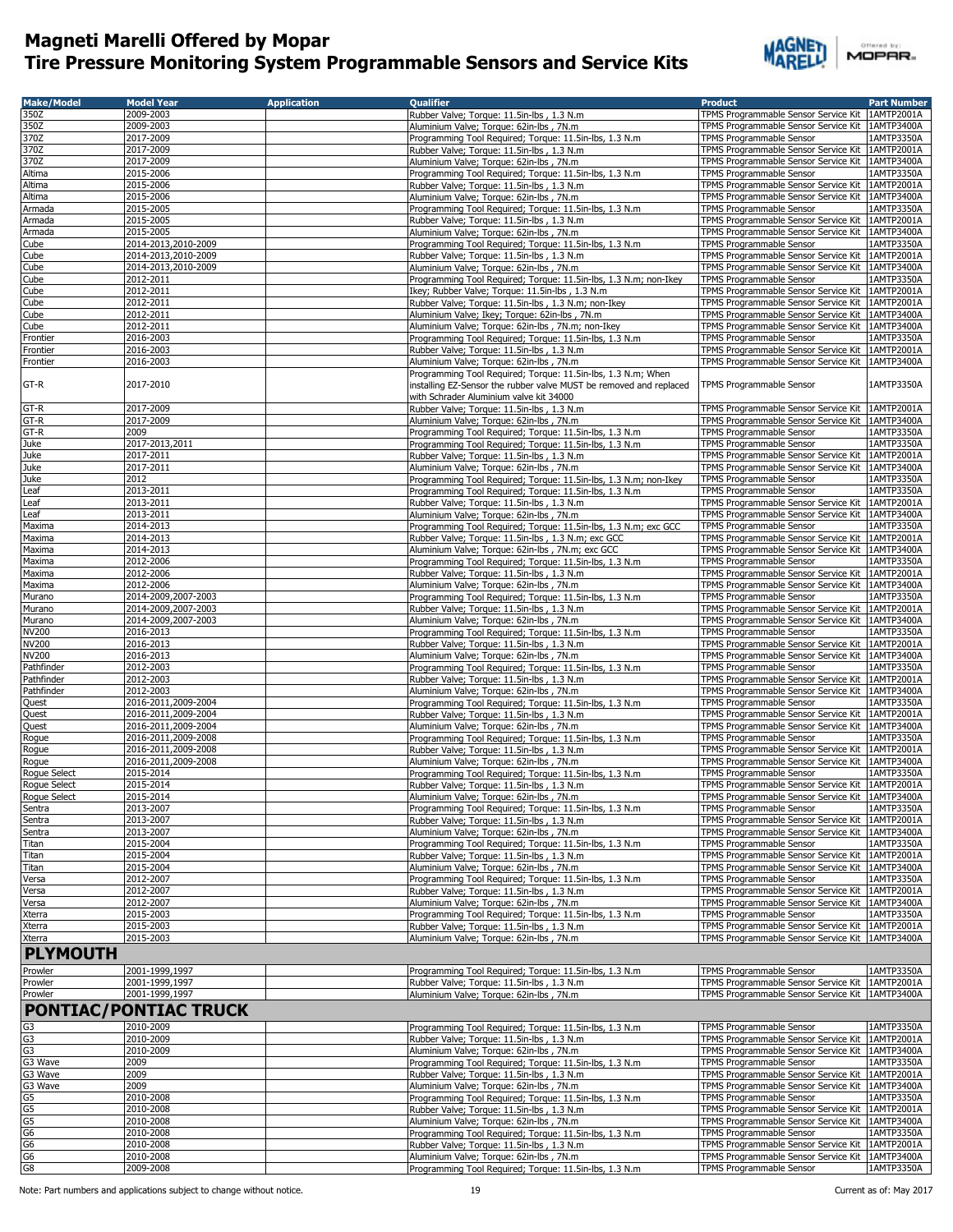

| <b>Make/Model</b>                                            | <b>Model Year</b>      | <b>Application</b> | <b>Oualifier</b>                                                                                  | <b>Product</b>                                                               | <b>Part Number</b>       |
|--------------------------------------------------------------|------------------------|--------------------|---------------------------------------------------------------------------------------------------|------------------------------------------------------------------------------|--------------------------|
| G8                                                           | 2009-2008              |                    | Rubber Valve; Torque: 11.5in-lbs, 1.3 N.m.                                                        | TPMS Programmable Sensor Service Kit                                         | 1AMTP2001A               |
| G8                                                           | 2009-2008              |                    | Aluminium Valve; Torque: 62in-lbs, 7N.m                                                           | TPMS Programmable Sensor Service Kit                                         | 1AMTP3400A               |
| <b>Grand Prix</b>                                            | 2008-2007              |                    | Programming Tool Required; Torque: 11.5in-lbs, 1.3 N.m                                            | <b>TPMS Programmable Sensor</b>                                              | 1AMTP3350A               |
| <b>Grand Prix</b>                                            | 2008-2007              |                    | Rubber Valve; Torque: 11.5in-lbs, 1.3 N.m.                                                        | TPMS Programmable Sensor Service Kit                                         | 1AMTP2001A               |
| Grand Prix                                                   | 2008-2007              |                    | Aluminium Valve; Torque: 62in-lbs, 7N.m                                                           | TPMS Programmable Sensor Service Kit                                         | 1AMTP3400A               |
| Montana                                                      | 2008                   |                    | Programming Tool Required; Torque: 11.5in-lbs, 1.3 N.m                                            | TPMS Programmable Sensor                                                     | 1AMTP3350A               |
| Montana                                                      | 2008                   |                    | Rubber Valve; Torque: 11.5in-lbs, 1.3 N.m                                                         | TPMS Programmable Sensor Service Kit                                         | 1AMTP2001A               |
| Montana                                                      | 2008                   |                    | Aluminium Valve; Torque: 62in-lbs, 7N.m                                                           | TPMS Programmable Sensor Service Kit                                         | 1AMTP3400A               |
| Solstice                                                     | 2009-2008              |                    | Programming Tool Required; Torque: 11.5in-lbs, 1.3 N.m                                            | TPMS Programmable Sensor                                                     | 1AMTP3350A               |
| Solstice                                                     | 2009-2008              |                    | Rubber Valve; Torque: 11.5in-lbs, 1.3 N.m.                                                        | TPMS Programmable Sensor Service Kit                                         | 1AMTP2001A               |
| Solstice                                                     | 2009-2008              |                    | Aluminium Valve; Torque: 62in-lbs, 7N.m                                                           | TPMS Programmable Sensor Service Kit                                         | 1AMTP3400A               |
| Torrent                                                      | 2009-2007              |                    | Programming Tool Required; Torque: 11.5in-lbs, 1.3 N.m                                            | TPMS Programmable Sensor                                                     | 1AMTP3350A               |
| Torrent                                                      | 2009-2007              |                    | Rubber Valve; Torque: 11.5in-lbs, 1.3 N.m                                                         | TPMS Programmable Sensor Service Kit                                         | 1AMTP2001A               |
| Torrent                                                      | 2009-2007              |                    | Aluminium Valve; Torque: 62in-lbs, 7N.m                                                           | TPMS Programmable Sensor Service Kit<br><b>TPMS Programmable Sensor</b>      | 1AMTP3400A               |
| Vibe                                                         | 2010-2008              |                    | Programming Tool Required; Torque: 11.5in-lbs, 1.3 N.m                                            | TPMS Programmable Sensor Service Kit                                         | 1AMTP3350A               |
| Vibe<br>Vibe                                                 | 2010-2008<br>2010-2008 |                    | Rubber Valve; Torque: 11.5in-lbs, 1.3 N.m.<br>Aluminium Valve; Torque: 62in-lbs, 7N.m             | TPMS Programmable Sensor Service Kit                                         | 1AMTP2001A<br>1AMTP3400A |
| Wave                                                         | 2008                   |                    | Programming Tool Required; Torque: 11.5in-lbs, 1.3 N.m.                                           | TPMS Programmable Sensor                                                     | 1AMTP3350A               |
| Wave                                                         | 2008                   |                    | Rubber Valve; Torque: 11.5in-lbs, 1.3 N.m                                                         | TPMS Programmable Sensor Service Kit                                         | 1AMTP2001A               |
| Wave                                                         | 2008                   |                    | Aluminium Valve; Torque: 62in-lbs, 7N.m                                                           | TPMS Programmable Sensor Service Kit   1AMTP3400A                            |                          |
|                                                              |                        |                    |                                                                                                   |                                                                              |                          |
| <b>PORSCHE</b>                                               |                        |                    |                                                                                                   |                                                                              |                          |
|                                                              |                        |                    | Programming Tool Required; Torque: 11.5in-lbs, 1.3 N.m; When                                      |                                                                              |                          |
| 911                                                          | 2017-2016              |                    | installing EZ-Sensor the rubber valve MUST be removed and replaced                                | TPMS Programmable Sensor                                                     | 1AMTP3350A               |
|                                                              |                        |                    | with Schrader Aluminium valve kit 34000                                                           |                                                                              |                          |
| 911                                                          | 2017-2016,2014-2005    |                    | Rubber Valve; Torque: 11.5in-lbs, 1.3 N.m                                                         | TPMS Programmable Sensor Service Kit                                         | 1AMTP2001A               |
| 911                                                          | 2017-2016,2014-2005    |                    | Aluminium Valve; Torque: 62in-lbs, 7N.m                                                           | TPMS Programmable Sensor Service Kit                                         | 1AMTP3400A               |
| 911                                                          | 2012-2005              |                    | Programming Tool Required; Torque: 11.5in-lbs, 1.3 N.m                                            | <b>TPMS Programmable Sensor</b>                                              | 1AMTP3350A               |
| Boxster                                                      | 2011-2005              |                    | Rubber Valve; Torque: 11.5in-lbs, 1.3 N.m.                                                        | TPMS Programmable Sensor Service Kit                                         | 1AMTP2001A               |
| Boxster                                                      | 2011-2005              |                    | Aluminium Valve; Torque: 62in-lbs, 7N.m                                                           | TPMS Programmable Sensor Service Kit                                         | 1AMTP3400A               |
| Boxster                                                      | 2007-2005              |                    | Programming Tool Required; Torque: 11.5in-lbs, 1.3 N.m                                            | TPMS Programmable Sensor                                                     | 1AMTP3350A               |
| Carrera GT                                                   | 2005-2004              |                    | Programming Tool Required; Torque: 11.5in-lbs, 1.3 N.m                                            | TPMS Programmable Sensor                                                     | 1AMTP3350A<br>1AMTP2001A |
| Carrera GT                                                   | 2005-2004<br>2005-2004 |                    | Rubber Valve; Torque: 11.5in-lbs, 1.3 N.m.                                                        | TPMS Programmable Sensor Service Kit<br>TPMS Programmable Sensor Service Kit | 1AMTP3400A               |
| Carrera GT<br>Cayenne                                        | 2006-2003              |                    | Aluminium Valve; Torque: 62in-lbs, 7N.m<br>Programming Tool Required; Torque: 11.5in-lbs, 1.3 N.m | TPMS Programmable Sensor                                                     | 1AMTP3350A               |
| Cayenne                                                      | 2006-2003              |                    | Rubber Valve; Torque: 11.5in-lbs, 1.3 N.m.                                                        | TPMS Programmable Sensor Service Kit                                         | 1AMTP2001A               |
| Cayenne                                                      | 2006-2003              |                    | Aluminium Valve; Torque: 62in-lbs, 7N.m                                                           | TPMS Programmable Sensor Service Kit                                         | 1AMTP3400A               |
| Cayman                                                       | 2008-2006              |                    | Programming Tool Required; Torque: 11.5in-lbs, 1.3 N.m                                            | TPMS Programmable Sensor                                                     | 1AMTP3350A               |
| Cayman                                                       | 2008-2006              |                    | Rubber Valve; Torque: 11.5in-lbs, 1.3 N.m                                                         | TPMS Programmable Sensor Service Kit                                         | 1AMTP2001A               |
| Cayman                                                       | 2008-2006              |                    | Aluminium Valve; Torque: 62in-lbs, 7N.m                                                           | TPMS Programmable Sensor Service Kit                                         | 1AMTP3400A               |
| Panamera                                                     | 2015-2014              |                    | Programming Tool Required; Torque: 11.5in-lbs, 1.3 N.m                                            | TPMS Programmable Sensor                                                     | 1AMTP3350A               |
| Panamera                                                     | 2015-2014              |                    | Rubber Valve; Torque: 11.5in-lbs, 1.3 N.m.                                                        | TPMS Programmable Sensor Service Kit                                         | 1AMTP2001A               |
| Panamera                                                     | 2015-2014              |                    | Aluminium Valve; Torque: 62in-lbs, 7N.m                                                           | TPMS Programmable Sensor Service Kit   1AMTP3400A                            |                          |
| <b>RAM TRUCK</b>                                             |                        |                    |                                                                                                   |                                                                              |                          |
|                                                              |                        |                    |                                                                                                   |                                                                              |                          |
| 1500                                                         | 2017-2011              |                    | Programming Tool Required; Torque: 11.5in-lbs, 1.3 N.m                                            | TPMS Programmable Sensor                                                     | 1AMTP3350A               |
| 1500                                                         | 2017-2011              |                    | Rubber Valve; Torque: 11.5in-lbs, 1.3 N.m                                                         | TPMS Programmable Sensor Service Kit                                         | 1AMTP2001A               |
| 1500                                                         | 2017-2011              |                    | Aluminium Valve; Torque: 62in-lbs, 7N.m                                                           | TPMS Programmable Sensor Service Kit                                         | 1AMTP3400A               |
| 2500                                                         | 2017-2011              |                    | Programming Tool Required; Torque: 11.5in-lbs, 1.3 N.m                                            | <b>TPMS Programmable Sensor</b>                                              | 1AMTP3350A               |
| 2500                                                         | 2017-2011              |                    | Rubber Valve; Torque: 11.5in-lbs, 1.3 N.m                                                         | TPMS Programmable Sensor Service Kit                                         | 1AMTP2001A               |
| 2500                                                         | 2017-2011              |                    | Aluminium Valve; Torque: 62in-lbs, 7N.m                                                           | TPMS Programmable Sensor Service Kit                                         | 1AMTP3400A               |
| 3500<br>3500                                                 | 2017-2011<br>2017-2011 |                    | Programming Tool Required; Torque: 11.5in-lbs, 1.3 N.m                                            | TPMS Programmable Sensor<br>TPMS Programmable Sensor Service Kit             | 1AMTP3350A<br>1AMTP2001A |
| 3500                                                         | 2017-2011              |                    | Rubber Valve; Torque: 11.5in-lbs, 1.3 N.m.<br>Aluminium Valve; Torque: 62in-lbs, 7N.m             | TPMS Programmable Sensor Service Kit                                         | 1AMTP3400A               |
| C/V                                                          | 2015-2012              |                    | Programming Tool Required; Torque: 11.5in-lbs, 1.3 N.m                                            | <b>TPMS Programmable Sensor</b>                                              | 1AMTP3350A               |
| C/V                                                          | 2015-2012              |                    | Rubber Valve: Torque: 11.5in-lbs , 1.3 N.m.                                                       | TPMS Programmable Sensor Service Kit                                         | 1AMTP2001A               |
| C/V                                                          | 2015-2012              |                    | Aluminium Valve; Torque: 62in-lbs, 7N.m                                                           | TPMS Programmable Sensor Service Kit                                         | 1AMTP3400A               |
| ProMaster 1500                                               | 2017-2014              |                    | Programming Tool Required; Torque: 11.5in-lbs, 1.3 N.m                                            | TPMS Programmable Sensor                                                     | 1AMTP3350A               |
| ProMaster 1500                                               | 2017-2014              |                    | Rubber Valve; Torque: 11.5in-lbs, 1.3 N.m                                                         | TPMS Programmable Sensor Service Kit 1AMTP2001A                              |                          |
| ProMaster 1500                                               | 2017-2014              |                    | Aluminium Valve; Torque: 62in-lbs, 7N.m                                                           | TPMS Programmable Sensor Service Kit   1AMTP3400A                            |                          |
| ProMaster 2500                                               | 2017-2014              |                    | Programming Tool Required; Torque: 11.5in-lbs, 1.3 N.m                                            | TPMS Programmable Sensor                                                     | 1AMTP3350A               |
| ProMaster 2500                                               | 2017-2014              |                    | Rubber Valve; Torque: 11.5in-lbs, 1.3 N.m.                                                        | TPMS Programmable Sensor Service Kit   1AMTP2001A                            |                          |
| ProMaster 2500                                               | 2017-2014              |                    | Aluminium Valve; Torque: 62in-lbs, 7N.m                                                           | TPMS Programmable Sensor Service Kit                                         | 1AMTP3400A               |
| ProMaster 3500                                               | 2017-2014              |                    | Programming Tool Required; Torque: 11.5in-lbs, 1.3 N.m                                            | TPMS Programmable Sensor                                                     | 1AMTP3350A               |
| ProMaster 3500                                               | 2017-2014              |                    | Rubber Valve; Torque: 11.5in-lbs, 1.3 N.m.                                                        | TPMS Programmable Sensor Service Kit 1AMTP2001A                              |                          |
| ProMaster 3500                                               | 2017-2014              |                    | Aluminium Valve; Torque: 62in-lbs, 7N.m                                                           | TPMS Programmable Sensor Service Kit   1AMTP3400A                            |                          |
| <b>SAAB</b>                                                  |                        |                    |                                                                                                   |                                                                              |                          |
| $9 - 3$                                                      | 2011-2003              |                    | Programming Tool Required; Torque: 11.5in-lbs, 1.3 N.m                                            | TPMS Programmable Sensor                                                     | 1AMTP3350A               |
| $9 - 3$                                                      | 2011-2003              |                    | Rubber Valve; Torque: 11.5in-lbs, 1.3 N.m                                                         | TPMS Programmable Sensor Service Kit                                         | 1AMTP2001A               |
| $9 - 3$                                                      | 2011-2003              |                    | Aluminium Valve; Torque: 62in-lbs, 7N.m                                                           | TPMS Programmable Sensor Service Kit                                         | 1AMTP3400A               |
| $9-4X$                                                       | 2011                   |                    | Programming Tool Required; Torque: 11.5in-lbs, 1.3 N.m                                            | TPMS Programmable Sensor                                                     | 1AMTP3350A               |
| $9-4X$                                                       | 2011                   |                    | Rubber Valve; Torque: 11.5in-lbs, 1.3 N.m                                                         | TPMS Programmable Sensor Service Kit                                         | 1AMTP2001A               |
| $9-4X$                                                       | 2011                   |                    | Aluminium Valve; Torque: 62in-lbs, 7N.m                                                           | TPMS Programmable Sensor Service Kit                                         | 1AMTP3400A               |
|                                                              | 2011-2003              |                    | Programming Tool Required; Torque: 11.5in-lbs, 1.3 N.m                                            | TPMS Programmable Sensor                                                     | 1AMTP3350A               |
| $\frac{9-5}{9-5}$<br>$\frac{9-5}{9-5}$<br>$\frac{9-5}{9-7x}$ | 2011-2003              |                    | Rubber Valve; Torque: 11.5in-lbs, 1.3 N.m                                                         | TPMS Programmable Sensor Service Kit                                         | 1AMTP2001A               |
|                                                              | 2011-2003              |                    | Aluminium Valve; Torque: 62in-lbs, 7N.m                                                           | TPMS Programmable Sensor Service Kit                                         | 1AMTP3400A               |
|                                                              | 2009-2005              |                    | Programming Tool Required; Torque: 11.5in-lbs, 1.3 N.m                                            | TPMS Programmable Sensor                                                     | 1AMTP3350A               |
| $9-7x$                                                       | 2009-2005              |                    | Rubber Valve; Torque: 11.5in-lbs, 1.3 N.m                                                         | TPMS Programmable Sensor Service Kit                                         | 1AMTP2001A               |
| $9-7x$                                                       | 2009-2005              |                    | Aluminium Valve; Torque: 62in-lbs, 7N.m                                                           | TPMS Programmable Sensor Service Kit                                         | 1AMTP3400A               |
| <b>SATURN</b>                                                |                        |                    |                                                                                                   |                                                                              |                          |
|                                                              |                        |                    |                                                                                                   |                                                                              |                          |
| Astra                                                        | 2009-2008              |                    | Programming Tool Required; Torque: 11.5in-lbs, 1.3 N.m                                            | TPMS Programmable Sensor                                                     | 1AMTP3350A               |
| Astra                                                        | 2009-2008              |                    | Rubber Valve; Torque: 11.5in-lbs, 1.3 N.m.                                                        | TPMS Programmable Sensor Service Kit                                         | 1AMTP2001A               |
| Astra                                                        | 2009-2008              |                    | Aluminium Valve; Torque: 62in-lbs, 7N.m                                                           | TPMS Programmable Sensor Service Kit                                         | 1AMTP3400A               |
| Aura                                                         | 2010-2007              |                    | Programming Tool Required; Torque: 11.5in-lbs, 1.3 N.m                                            | TPMS Programmable Sensor                                                     | 1AMTP3350A               |
| Aura                                                         | 2010-2007              |                    | Rubber Valve; Torque: 11.5in-lbs, 1.3 N.m.                                                        | TPMS Programmable Sensor Service Kit                                         | 1AMTP2001A               |
| Aura<br>Outlook                                              | 2010-2007<br>2010-2007 |                    | Aluminium Valve; Torque: 62in-lbs, 7N.m<br>Programming Tool Required; Torque: 11.5in-lbs, 1.3 N.m | TPMS Programmable Sensor Service Kit<br>TPMS Programmable Sensor             | 1AMTP3400A<br>1AMTP3350A |
| Outlook                                                      | 2010-2007              |                    | Rubber Valve; Torque: 11.5in-lbs, 1.3 N.m                                                         | TPMS Programmable Sensor Service Kit 1AMTP2001A                              |                          |
| Outlook                                                      | 2010-2007              |                    | Aluminium Valve; Torque: 62in-lbs, 7N.m                                                           | TPMS Programmable Sensor Service Kit   1AMTP3400A                            |                          |
|                                                              |                        |                    |                                                                                                   |                                                                              |                          |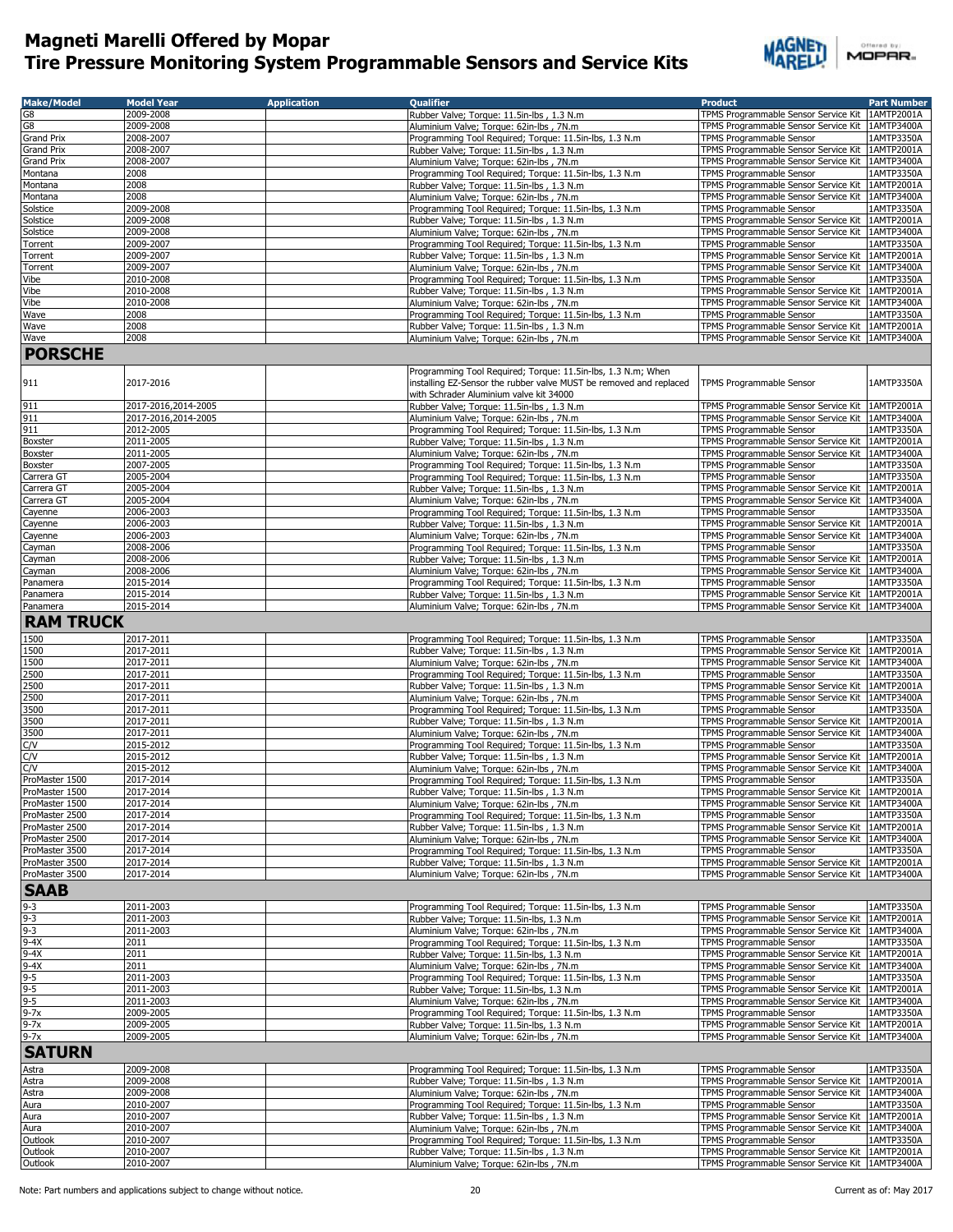

|        | Offered by: |  |  |  |
|--------|-------------|--|--|--|
| MOPAR. |             |  |  |  |

| <b>Make/Model</b> | <b>Model Year</b> | <b>Application</b> | <b>Oualifier</b>                                        | <b>Product</b>                                    | <b>Part Number</b> |
|-------------------|-------------------|--------------------|---------------------------------------------------------|---------------------------------------------------|--------------------|
| Sky               | 2010-2008         |                    | Programming Tool Required; Torque: 11.5in-lbs, 1.3 N.m  | TPMS Programmable Sensor                          | 1AMTP3350A         |
| Sky               | 2010-2008         |                    | Rubber Valve; Torque: 11.5in-lbs, 1.3 N.m               | TPMS Programmable Sensor Service Kit   1AMTP2001A |                    |
| Sky               | 2010-2008         |                    | Aluminium Valve; Torque: 62in-lbs, 7N.m                 | TPMS Programmable Sensor Service Kit 1AMTP3400A   |                    |
|                   | 2010-2007         |                    |                                                         | <b>TPMS Programmable Sensor</b>                   | 1AMTP3350A         |
| Vue<br>Vue        | 2010-2007         |                    | Programming Tool Required; Torque: 11.5in-lbs, 1.3 N.m  | TPMS Programmable Sensor Service Kit 1AMTP2001A   |                    |
|                   | 2010-2007         |                    | Rubber Valve; Torque: 11.5in-lbs, 1.3 N.m.              |                                                   |                    |
| Vue               |                   |                    | Aluminium Valve; Torque: 62in-lbs, 7N.m                 | TPMS Programmable Sensor Service Kit   1AMTP3400A |                    |
| <b>SCION</b>      |                   |                    |                                                         |                                                   |                    |
| FR-S              | 2016-2013         |                    | Programming Tool Required; Torque: 11.5in-lbs, 1.3 N.m  | TPMS Programmable Sensor                          | 1AMTP3350A         |
| FR-S              | 2016-2013         |                    |                                                         | TPMS Programmable Sensor Service Kit              | 1AMTP2001A         |
|                   |                   |                    | Rubber Valve; Torque: 11.5in-lbs, 1.3 N.m               |                                                   |                    |
| FR-S              | 2016-2013         |                    | Aluminium Valve; Torque: 62in-lbs, 7N.m                 | TPMS Programmable Sensor Service Kit   1AMTP3400A |                    |
| iQ                | 2015-2012         |                    | Programming Tool Required; Torque: 11.5in-lbs, 1.3 N.m  | TPMS Programmable Sensor                          | 1AMTP3350A         |
| 's 'g             | 2015-2012         |                    | Rubber Valve; Torque: 11.5in-lbs, 1.3 N.m               | TPMS Programmable Sensor Service Kit   1AMTP2001A |                    |
|                   | 2015-2012         |                    | Aluminium Valve; Torque: 62in-lbs, 7N.m                 | TPMS Programmable Sensor Service Kit 1AMTP3400A   |                    |
|                   | 2016-2006         |                    | Programming Tool Required; Torque: 11.5in-lbs, 1.3 N.m  | TPMS Programmable Sensor                          | 1AMTP3350A         |
| tC                | 2016-2006         |                    | Rubber Valve; Torque: 11.5in-lbs, 1.3 N.m               | TPMS Programmable Sensor Service Kit   1AMTP2001A |                    |
| tC                | 2016-2006         |                    | Aluminium Valve; Torque: 62in-lbs, 7N.m                 | TPMS Programmable Sensor Service Kit   1AMTP3400A |                    |
| xB                | 2015-2008         |                    | Programming Tool Required; Torque: 11.5in-lbs, 1.3 N.m  | TPMS Programmable Sensor                          | 1AMTP3350A         |
| xB                | 2015-2008         |                    | Rubber Valve; Torque: 11.5in-lbs, 1.3 N.m.              | TPMS Programmable Sensor Service Kit   1AMTP2001A |                    |
| хB                | 2015-2008         |                    | Aluminium Valve; Torque: 62in-lbs, 7N.m                 | TPMS Programmable Sensor Service Kit   1AMTP3400A |                    |
| xD                | 2014-2008         |                    | Programming Tool Required; Torque: 11.5in-lbs, 1.3 N.m  | TPMS Programmable Sensor                          | 1AMTP3350A         |
| xD                | 2014-2008         |                    | Rubber Valve; Torque: 11.5in-lbs, 1.3 N.m.              | TPMS Programmable Sensor Service Kit 1AMTP2001A   |                    |
| xD                | 2014-2008         |                    | Aluminium Valve; Torque: 62in-lbs, 7N.m                 | TPMS Programmable Sensor Service Kit 1AMTP3400A   |                    |
| <b>SMART</b>      |                   |                    |                                                         |                                                   |                    |
|                   |                   |                    |                                                         |                                                   |                    |
| Fortwo            | 2017-2008         |                    | Programming Tool Required: Torque: 11.5in-lbs, 1.3 N.m. | TPMS Programmable Sensor                          | 1AMTP3350A         |
| Fortwo            | 2017-2008         |                    | Rubber Valve; Torque: 11.5in-lbs, 1.3 N.m               | TPMS Programmable Sensor Service Kit   1AMTP2001A |                    |
| Fortwo            | 2017-2008         |                    | Aluminium Valve; Torque: 62in-lbs, 7N.m                 | TPMS Programmable Sensor Service Kit 1AMTP3400A   |                    |
| <b>SUBARU</b>     |                   |                    |                                                         |                                                   |                    |
|                   |                   |                    |                                                         |                                                   |                    |
| B9 Tribeca        | 2007-2006         |                    | Programming Tool Required; Torque: 11.5in-lbs, 1.3 N.m  | TPMS Programmable Sensor                          | 1AMTP3350A         |
| <b>B9 Tribeca</b> | 2007-2006         |                    | Rubber Valve; Torque: 11.5in-lbs, 1.3 N.m.              | TPMS Programmable Sensor Service Kit 1AMTP2001A   |                    |
| B9 Tribeca        | 2007-2006         |                    | Aluminium Valve; Torque: 62in-lbs, 7N.m                 | TPMS Programmable Sensor Service Kit   1AMTP3400A |                    |
| <b>BRZ</b>        | 2017-2013         |                    | Programming Tool Required; Torque: 11.5in-lbs, 1.3 N.m  | TPMS Programmable Sensor                          | 1AMTP3350A         |
| <b>BRZ</b>        | 2017-2013         |                    | Rubber Valve; Torque: 11.5in-lbs, 1.3 N.m               | TPMS Programmable Sensor Service Kit 1AMTP2001A   |                    |
| <b>BRZ</b>        | 2017-2013         |                    | Aluminium Valve; Torque: 62in-lbs, 7N.m                 | TPMS Programmable Sensor Service Kit   1AMTP3400A |                    |
| Forester          | 2016-2008         |                    | Programming Tool Required; Torque: 11.5in-lbs, 1.3 N.m  | TPMS Programmable Sensor                          | 1AMTP3350A         |
| Forester          | 2016-2008         |                    | Rubber Valve; Torque: 11.5in-lbs, 1.3 N.m               | TPMS Programmable Sensor Service Kit 1AMTP2001A   |                    |
| Forester          | 2016-2008         |                    | Aluminium Valve; Torque: 62in-lbs, 7N.m                 | TPMS Programmable Sensor Service Kit 1AMTP3400A   |                    |
| Impreza           | 2017-2008         |                    | Programming Tool Required; Torque: 11.5in-lbs, 1.3 N.m  | TPMS Programmable Sensor                          | 1AMTP3350A         |
| Impreza           | 2017-2008         |                    | Rubber Valve; Torque: 11.5in-lbs, 1.3 N.m               | TPMS Programmable Sensor Service Kit              | 1AMTP2001A         |
| Impreza           | 2017-2008         |                    | Aluminium Valve; Torque: 62in-lbs, 7N.m                 | TPMS Programmable Sensor Service Kit   1AMTP3400A |                    |
| Legacy            | 2016-2004         |                    | Programming Tool Required; Torque: 11.5in-lbs, 1.3 N.m  | TPMS Programmable Sensor                          | 1AMTP3350A         |
|                   | 2016-2004         |                    | Rubber Valve; Torque: 11.5in-lbs, 1.3 N.m.              | TPMS Programmable Sensor Service Kit   1AMTP2001A |                    |
| Legacy            | 2016-2004         |                    |                                                         | TPMS Programmable Sensor Service Kit   1AMTP3400A |                    |
| Legacy            |                   |                    | Aluminium Valve; Torque: 62in-lbs, 7N.m                 |                                                   |                    |
| Outback           | 2017-2004         |                    | Programming Tool Required; Torque: 11.5in-lbs, 1.3 N.m. | TPMS Programmable Sensor                          | 1AMTP3350A         |
| Outback           | 2017-2004         |                    | Rubber Valve; Torque: 11.5in-lbs, 1.3 N.m               | TPMS Programmable Sensor Service Kit 1AMTP2001A   |                    |
| Outback           | 2017-2004         |                    | Aluminium Valve; Torque: 62in-lbs, 7N.m                 | TPMS Programmable Sensor Service Kit   1AMTP3400A |                    |
| Tribeca           | 2014-2008         |                    | Programming Tool Required; Torque: 11.5in-lbs, 1.3 N.m  | TPMS Programmable Sensor                          | 1AMTP3350A         |
| Tribeca           | 2014-2008         |                    | Rubber Valve; Torque: 11.5in-lbs, 1.3 N.m.              | TPMS Programmable Sensor Service Kit   1AMTP2001A |                    |
| Tribeca           | 2014-2008         |                    | Aluminium Valve; Torque: 62in-lbs, 7N.m                 | TPMS Programmable Sensor Service Kit   1AMTP3400A |                    |
| <b>WRX</b>        | 2016-2013         |                    | Programming Tool Required; Torque: 11.5in-lbs, 1.3 N.m  | TPMS Programmable Sensor                          | 1AMTP3350A         |
| <b>WRX</b>        | 2016-2013         |                    | Rubber Valve; Torque: 11.5in-lbs, 1.3 N.m               | TPMS Programmable Sensor Service Kit   1AMTP2001A |                    |
| <b>WRX</b>        | 2016-2013         |                    | Aluminium Valve; Torque: 62in-lbs, 7N.m                 | TPMS Programmable Sensor Service Kit   1AMTP3400A |                    |
| XV Crosstrek      | 2015-2013         |                    | Programming Tool Required; Torque: 11.5in-lbs, 1.3 N.m  | <b>TPMS Programmable Sensor</b>                   | 1AMTP3350A         |
| XV Crosstrek      | 2015-2013         |                    | Rubber Valve; Torque: 11.5in-lbs, 1.3 N.m.              | TPMS Programmable Sensor Service Kit 1AMTP2001A   |                    |
| XV Crosstrek      | 2015-2013         |                    | Aluminium Valve; Torque: 62in-lbs, 7N.m                 | TPMS Programmable Sensor Service Kit   1AMTP3400A |                    |
| <b>SUZUKI</b>     |                   |                    |                                                         |                                                   |                    |
|                   |                   |                    |                                                         |                                                   |                    |
| Equator           | 2012-2009         |                    | Programming Tool Required; Torque: 11.5in-lbs, 1.3 N.m  | TPMS Programmable Sensor                          | 1AMTP3350A         |
| Equator           | 2012-2009         |                    | Rubber Valve; Torque: 11.5in-lbs, 1.3 N.m               | TPMS Programmable Sensor Service Kit              | 1AMTP2001A         |
| Equator           | 2012-2009         |                    | Aluminium Valve; Torque: 62in-lbs, 7N.m                 | TPMS Programmable Sensor Service Kit 1AMTP3400A   |                    |
| Forenza           | 2008-2007         |                    | Programming Tool Required; Torque: 11.5in-lbs, 1.3 N.m  | TPMS Programmable Sensor                          | 1AMTP3350A         |
| Forenza           | 2008-2007         |                    | Rubber Valve; Torque: 11.5in-lbs, 1.3 N.m               | TPMS Programmable Sensor Service Kit 1AMTP2001A   |                    |
| Forenza           | 2008-2007         |                    | Aluminium Valve; Torque: 62in-lbs, 7N.m                 | TPMS Programmable Sensor Service Kit 1AMTP3400A   |                    |
| Grand Vitara      | 2013-2007         |                    | Programming Tool Required; Torque: 11.5in-lbs, 1.3 N.m  | TPMS Programmable Sensor                          | 1AMTP3350A         |
| Grand Vitara      | 2013-2007         |                    | Rubber Valve; Torque: 11.5in-lbs, 1.3 N.m               | TPMS Programmable Sensor Service Kit 1AMTP2001A   |                    |
| Grand Vitara      | 2013-2007         |                    | Aluminium Valve; Torque: 62in-lbs, 7N.m                 | TPMS Programmable Sensor Service Kit   1AMTP3400A |                    |
| Kizashi           | 2012-2010         |                    | Programming Tool Required; Torque: 11.5in-lbs, 1.3 N.m  | TPMS Programmable Sensor                          | 1AMTP3350A         |
| Kizashi           | 2012-2010         |                    | Rubber Valve; Torque: 11.5in-lbs, 1.3 N.m.              | TPMS Programmable Sensor Service Kit 1AMTP2001A   |                    |
| Kizashi           | 2012-2010         |                    | Aluminium Valve; Torque: 62in-lbs, 7N.m                 | TPMS Programmable Sensor Service Kit   1AMTP3400A |                    |
| Reno              | 2008-2007         |                    | Programming Tool Required; Torque: 11.5in-lbs, 1.3 N.m  | TPMS Programmable Sensor                          | 1AMTP3350A         |
| Reno              | 2008-2007         |                    | Rubber Valve; Torque: 11.5in-lbs, 1.3 N.m               | TPMS Programmable Sensor Service Kit 1AMTP2001A   |                    |
| Reno              | 2008-2007         |                    | Aluminium Valve; Torque: 62in-lbs, 7N.m                 | TPMS Programmable Sensor Service Kit   1AMTP3400A |                    |
| SX4               | 2013-2007         |                    | Programming Tool Required; Torque: 11.5in-lbs, 1.3 N.m  | TPMS Programmable Sensor                          | 1AMTP3350A         |
| SX4               | 2013-2007         |                    | Rubber Valve: Torque: 11.5in-lbs, 1.3 N.m.              | TPMS Programmable Sensor Service Kit              | 1AMTP2001A         |
| SX4               | 2013-2007         |                    | Aluminium Valve; Torque: 62in-lbs, 7N.m                 | TPMS Programmable Sensor Service Kit   1AMTP3400A |                    |
| SX4 Crossover     | 2012              |                    | Programming Tool Required; Torque: 11.5in-lbs, 1.3 N.m  | TPMS Programmable Sensor                          | 1AMTP3350A         |
| SX4 Crossover     | 2012              |                    |                                                         | TPMS Programmable Sensor Service Kit   1AMTP2001A |                    |
|                   |                   |                    | Rubber Valve; Torque: 11.5in-lbs, 1.3 N.m               |                                                   |                    |
| SX4 Crossover     | 2012              |                    | Aluminium Valve; Torque: 62in-lbs, 7N.m                 | TPMS Programmable Sensor Service Kit   1AMTP3400A |                    |
| Verona            | 2006-2005         |                    | Programming Tool Required; Torque: 11.5in-lbs, 1.3 N.m  | TPMS Programmable Sensor                          | 1AMTP3350A         |
| Verona            | 2006-2005         |                    | Rubber Valve; Torque: 11.5in-lbs, 1.3 N.m.              | TPMS Programmable Sensor Service Kit              | 1AMTP2001A         |
| Verona            | 2006-2005         |                    | Aluminium Valve; Torque: 62in-lbs, 7N.m                 | TPMS Programmable Sensor Service Kit   1AMTP3400A |                    |
| XL-7              | 2009-2005         |                    | Programming Tool Required; Torque: 11.5in-lbs, 1.3 N.m  | TPMS Programmable Sensor                          | 1AMTP3350A         |
| $XL-7$            | 2009-2005         |                    | Rubber Valve; Torque: 11.5in-lbs, 1.3 N.m               | TPMS Programmable Sensor Service Kit   1AMTP2001A |                    |
| $XL-7$            | 2009-2005         |                    | Aluminium Valve; Torque: 62in-lbs, 7N.m                 | TPMS Programmable Sensor Service Kit 1AMTP3400A   |                    |
| <b>TESLA</b>      |                   |                    |                                                         |                                                   |                    |
|                   |                   |                    |                                                         |                                                   |                    |
|                   | 2015-2014         |                    | Programming Tool Required; Torque: 11.5in-lbs, 1.3 N.m  | TPMS Programmable Sensor                          | 1AMTP3350A         |
| S                 | 2015-2014         |                    | Rubber Valve; Torque: 11.5in-lbs, 1.3 N.m.              | TPMS Programmable Sensor Service Kit   1AMTP2001A |                    |
| S                 | 2015-2014         |                    | Aluminium Valve; Torque: 62in-lbs, 7N.m                 | TPMS Programmable Sensor Service Kit 1AMTP3400A   |                    |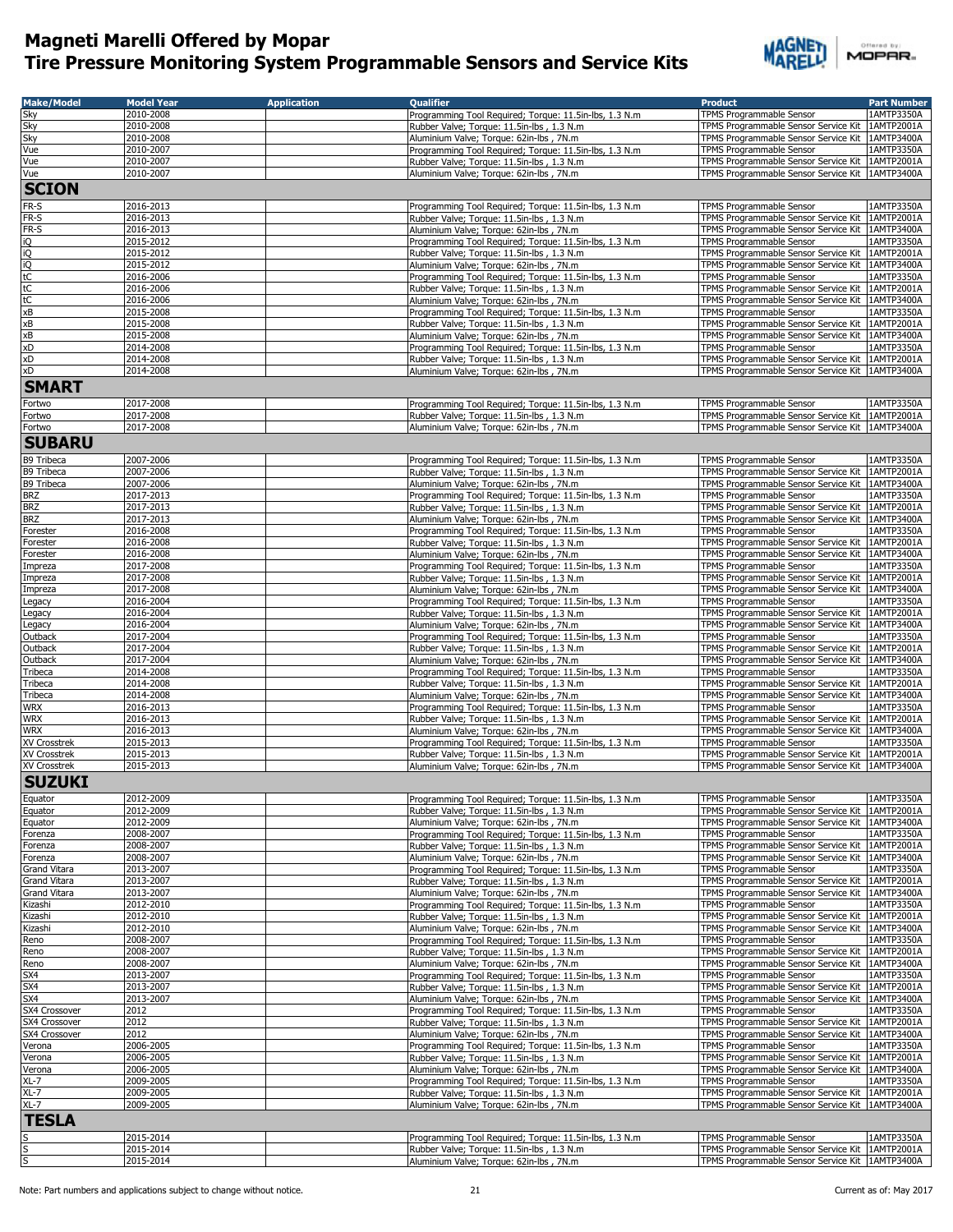

| <b>Make/Model</b>     | <b>Model Year</b>          | <b>Application</b> | <b>Qualifier</b>                                                                                     | <b>Product</b>                                                                                         | <b>Part Number</b> |
|-----------------------|----------------------------|--------------------|------------------------------------------------------------------------------------------------------|--------------------------------------------------------------------------------------------------------|--------------------|
|                       | 2017-2016                  |                    | Programming Tool Required; Torque: 11.5in-lbs, 1.3 N.m                                               | TPMS Programmable Sensor                                                                               | 1AMTP3350A         |
|                       | 2017-2016                  |                    | Rubber Valve; Torque: 11.5in-lbs, 1.3 N.m.                                                           | TPMS Programmable Sensor Service Kit   1AMTP2001A                                                      |                    |
|                       | 2017-2016                  |                    | Aluminium Valve; Torque: 62in-lbs, 7N.m                                                              | TPMS Programmable Sensor Service Kit   1AMTP3400A                                                      |                    |
|                       | <b>TOYOTA/TOYOTA TRUCK</b> |                    |                                                                                                      |                                                                                                        |                    |
|                       | 2017-2003                  |                    |                                                                                                      |                                                                                                        |                    |
| 4Runner<br>4Runner    | 2017-2003                  |                    | Programming Tool Required; Torque: 11.5in-lbs, 1.3 N.m<br>Rubber Valve; Torque: 11.5in-lbs, 1.3 N.m. | TPMS Programmable Sensor<br>TPMS Programmable Sensor Service Kit   1AMTP2001A                          | 1AMTP3350A         |
| 4Runner               | 2017-2003                  |                    | Aluminium Valve: Torque: 62in-lbs, 7N.m.                                                             | TPMS Programmable Sensor Service Kit   1AMTP3400A                                                      |                    |
| Avalon                | 2015-2006                  |                    | Programming Tool Required; Torque: 11.5in-lbs, 1.3 N.m                                               | TPMS Programmable Sensor                                                                               | 1AMTP3350A         |
| Avalon                | 2015-2006                  |                    | Rubber Valve; Torque: 11.5in-lbs, 1.3 N.m                                                            | TPMS Programmable Sensor Service Kit 1AMTP2001A                                                        |                    |
| Avalon                | 2015-2006                  |                    | Aluminium Valve; Torque: 62in-lbs, 7N.m                                                              | TPMS Programmable Sensor Service Kit   1AMTP3400A                                                      |                    |
|                       |                            |                    | Programming Tool Required. Programming capability with OE 42607-                                     |                                                                                                        |                    |
| Camry                 | 2017-2015                  |                    | 06020. Not compatible with OE 42607-06030; Torque: 11.5in-lbs, 1.3                                   | TPMS Programmable Sensor                                                                               | 1AMTP3350A         |
|                       |                            |                    | N.m                                                                                                  |                                                                                                        |                    |
| Camry                 | 2017-2007                  |                    | Rubber Valve; Torque: 11.5in-lbs, 1.3 N.m                                                            | TPMS Programmable Sensor Service Kit   1AMTP2001A                                                      |                    |
| Camry                 | 2017-2007                  |                    | Aluminium Valve; Torque: 62in-lbs, 7N.m                                                              | TPMS Programmable Sensor Service Kit   1AMTP3400A                                                      |                    |
| Camry                 | 2014-2007                  |                    | Programming Tool Required; Torque: 11.5in-lbs, 1.3 N.m                                               | TPMS Programmable Sensor                                                                               | 1AMTP3350A         |
| Corolla               | 2017-2014,2012-2007        |                    | Programming Tool Required; Torque: 11.5in-lbs, 1.3 N.m                                               | TPMS Programmable Sensor                                                                               | 1AMTP3350A         |
| Corolla               | 2017-2007                  |                    | Rubber Valve; Torque: 11.5in-lbs, 1.3 N.m                                                            | TPMS Programmable Sensor Service Kit   1AMTP2001A                                                      |                    |
| Corolla<br>FJ Cruiser | 2017-2007<br>2014-2008     |                    | Aluminium Valve; Torque: 62in-lbs, 7N.m                                                              | TPMS Programmable Sensor Service Kit   1AMTP3400A<br><b>TPMS Programmable Sensor</b>                   | 1AMTP3350A         |
| FJ Cruiser            | 2014-2008                  |                    | Programming Tool Required; Torque: 11.5in-lbs, 1.3 N.m<br>Rubber Valve; Torque: 11.5in-lbs, 1.3 N.m  | TPMS Programmable Sensor Service Kit   1AMTP2001A                                                      |                    |
| FJ Cruiser            | 2014-2008                  |                    | Aluminium Valve; Torque: 62in-lbs, 7N.m                                                              | TPMS Programmable Sensor Service Kit 1AMTP3400A                                                        |                    |
| Highlander            | 2017-2007                  |                    | Programming Tool Required; Torque: 11.5in-lbs, 1.3 N.m                                               | TPMS Programmable Sensor                                                                               | 1AMTP3350A         |
| Highlander            | 2017-2007                  |                    | Rubber Valve; Torque: 11.5in-lbs, 1.3 N.m                                                            | TPMS Programmable Sensor Service Kit   1AMTP2001A                                                      |                    |
| Highlander            | 2017-2007                  |                    | Aluminium Valve; Torque: 62in-lbs, 7N.m                                                              | TPMS Programmable Sensor Service Kit   1AMTP3400A                                                      |                    |
| Land Cruiser          | 2017-2013,2011-2005        |                    | Programming Tool Required; Torque: 11.5in-lbs, 1.3 N.m                                               | TPMS Programmable Sensor                                                                               | 1AMTP3350A         |
| Land Cruiser          | 2017-2013,2011-2005        |                    | Rubber Valve; Torque: 11.5in-lbs, 1.3 N.m.                                                           | TPMS Programmable Sensor Service Kit   1AMTP2001A                                                      |                    |
| Land Cruiser          | 2017-2013,2011-2005        |                    | Aluminium Valve; Torque: 62in-lbs, 7N.m                                                              | TPMS Programmable Sensor Service Kit 1AMTP3400A                                                        |                    |
| Matrix                | 2013-2007                  |                    | Programming Tool Required; Torque: 11.5in-lbs, 1.3 N.m                                               | TPMS Programmable Sensor                                                                               | 1AMTP3350A         |
| Matrix                | 2013-2007                  |                    | Rubber Valve: Torque: 11.5in-lbs, 1.3 N.m.                                                           | TPMS Programmable Sensor Service Kit   1AMTP2001A                                                      |                    |
| Matrix                | 2013-2007                  |                    | Aluminium Valve: Torque: 62in-lbs, 7N.m.                                                             | TPMS Programmable Sensor Service Kit   1AMTP3400A                                                      |                    |
| Prius                 | 2017-2005                  |                    | Programming Tool Required; Torque: 11.5in-lbs, 1.3 N.m                                               | TPMS Programmable Sensor                                                                               | 1AMTP3350A         |
| Prius                 | 2017-2005<br>2017-2005     |                    | Rubber Valve; Torque: 11.5in-lbs, 1.3 N.m<br>Aluminium Valve; Torque: 62in-lbs, 7N.m                 | TPMS Programmable Sensor Service Kit   1AMTP2001A<br>TPMS Programmable Sensor Service Kit   1AMTP3400A |                    |
| Prius<br>Prius C      | 2017-2012                  |                    | Programming Tool Required; Torque: 11.5in-lbs, 1.3 N.m                                               | TPMS Programmable Sensor                                                                               | 1AMTP3350A         |
| Prius C               | 2017-2012                  |                    | Rubber Valve; Torque: 11.5in-lbs, 1.3 N.m                                                            | TPMS Programmable Sensor Service Kit   1AMTP2001A                                                      |                    |
| Prius C               | 2017-2012                  |                    | Aluminium Valve; Torque: 62in-lbs, 7N.m                                                              | TPMS Programmable Sensor Service Kit   1AMTP3400A                                                      |                    |
| Prius V               | 2016-2012                  |                    | Programming Tool Required; Torque: 11.5in-lbs, 1.3 N.m                                               | TPMS Programmable Sensor                                                                               | 1AMTP3350A         |
| Prius V               | 2016-2012                  |                    | Rubber Valve; Torque: 11.5in-lbs, 1.3 N.m                                                            | TPMS Programmable Sensor Service Kit                                                                   | 1AMTP2001A         |
| Prius V               | 2016-2012                  |                    | Aluminium Valve; Torque: 62in-lbs, 7N.m                                                              | TPMS Programmable Sensor Service Kit 1AMTP3400A                                                        |                    |
| RAV4                  | 2017-2006                  |                    | Programming Tool Required; Torque: 11.5in-lbs, 1.3 N.m                                               | TPMS Programmable Sensor                                                                               | 1AMTP3350A         |
| RAV4                  | 2017-2006                  |                    | Rubber Valve; Torque: 11.5in-lbs, 1.3 N.m                                                            | TPMS Programmable Sensor Service Kit   1AMTP2001A                                                      |                    |
| RAV4                  | 2017-2006                  |                    | Aluminium Valve; Torque: 62in-lbs, 7N.m                                                              | TPMS Programmable Sensor Service Kit   1AMTP3400A                                                      |                    |
| Sequoia               | 2017-2004                  |                    | Programming Tool Required; Torque: 11.5in-lbs, 1.3 N.m                                               | TPMS Programmable Sensor                                                                               | 1AMTP3350A         |
| Sequoia               | 2017-2004                  |                    | Rubber Valve; Torque: 11.5in-lbs, 1.3 N.m                                                            | TPMS Programmable Sensor Service Kit 1AMTP2001A                                                        |                    |
| Sequoia               | 2017-2004                  |                    | Aluminium Valve; Torque: 62in-lbs, 7N.m                                                              | TPMS Programmable Sensor Service Kit   1AMTP3400A                                                      |                    |
| Sienna                | 2016-2006                  |                    | Programming Tool Required; Torque: 11.5in-lbs, 1.3 N.m                                               | TPMS Programmable Sensor                                                                               | 1AMTP3350A         |
| Sienna                | 2016-2006<br>2016-2006     |                    | Rubber Valve; Torque: 11.5in-lbs, 1.3 N.m                                                            | TPMS Programmable Sensor Service Kit   1AMTP2001A<br>TPMS Programmable Sensor Service Kit   1AMTP3400A |                    |
| Sienna<br>Solara      | 2008-2006                  |                    | Aluminium Valve; Torque: 62in-lbs, 7N.m<br>Programming Tool Required; Torque: 11.5in-lbs, 1.3 N.m    | TPMS Programmable Sensor                                                                               | 1AMTP3350A         |
| Solara                | 2008-2006                  |                    | Rubber Valve; Torque: 11.5in-lbs, 1.3 N.m                                                            | TPMS Programmable Sensor Service Kit   1AMTP2001A                                                      |                    |
| Solara                | 2008-2006                  |                    | Aluminium Valve; Torque: 62in-lbs, 7N.m                                                              | TPMS Programmable Sensor Service Kit   1AMTP3400A                                                      |                    |
| Tacoma                | 2014-2005                  |                    | Programming Tool Required; Torque: 11.5in-lbs, 1.3 N.m                                               | TPMS Programmable Sensor                                                                               | 1AMTP3350A         |
| Tacoma                | 2014-2005                  |                    | Rubber Valve; Torque: 11.5in-lbs, 1.3 N.m                                                            | TPMS Programmable Sensor Service Kit   1AMTP2001A                                                      |                    |
| Tacoma                | 2014-2005                  |                    | Aluminium Valve; Torque: 62in-lbs, 7N.m                                                              | TPMS Programmable Sensor Service Kit   1AMTP3400A                                                      |                    |
| Tundra                | 2015-2005                  |                    | Programming Tool Required; Torque: 11.5in-lbs, 1.3 N.m                                               | TPMS Programmable Sensor                                                                               | 1AMTP3350A         |
| Tundra                | 2015-2005                  |                    | Rubber Valve; Torque: 11.5in-lbs, 1.3 N.m.                                                           | TPMS Programmable Sensor Service Kit   1AMTP2001A                                                      |                    |
| Tundra                | 2015-2005                  |                    | Aluminium Valve; Torque: 62in-lbs, 7N.m                                                              | TPMS Programmable Sensor Service Kit 1AMTP3400A                                                        |                    |
| Venza                 | 2016-2009                  |                    | Programming Tool Required; Torque: 11.5in-lbs, 1.3 N.m                                               | TPMS Programmable Sensor                                                                               | 1AMTP3350A         |
| Venza                 | 2016-2009                  |                    | Rubber Valve; Torque: 11.5in-lbs, 1.3 N.m.                                                           | TPMS Programmable Sensor Service Kit 1AMTP2001A                                                        |                    |
| Venza                 | 2016-2009                  |                    | Aluminium Valve; Torque: 62in-lbs, 7N.m                                                              | TPMS Programmable Sensor Service Kit   1AMTP3400A                                                      |                    |
| Yaris<br>Yaris        | 2017-2007<br>2017-2007     |                    | Programming Tool Required; Torque: 11.5in-lbs, 1.3 N.m                                               | TPMS Programmable Sensor<br>TPMS Programmable Sensor Service Kit 1AMTP2001A                            | 1AMTP3350A         |
| Yaris                 | 2017-2007                  |                    | Rubber Valve; Torque: 11.5in-lbs, 1.3 N.m.<br>Aluminium Valve; Torque: 62in-lbs, 7N.m                | TPMS Programmable Sensor Service Kit   1AMTP3400A                                                      |                    |
|                       |                            |                    |                                                                                                      |                                                                                                        |                    |
| <b>VPG</b>            |                            |                    |                                                                                                      |                                                                                                        |                    |
| $MV-1$                | 2012                       |                    | Programming Tool Required; Torque: 11.5in-lbs, 1.3 N.m                                               | TPMS Programmable Sensor                                                                               | 1AMTP3350A         |
| $MV-1$                | 2012                       |                    | Rubber Valve; Torque: 11.5in-lbs, 1.3 N.m                                                            | TPMS Programmable Sensor Service Kit   1AMTP2001A                                                      |                    |
| $MV-1$                | 2012                       |                    | Aluminium Valve; Torque: 62in-lbs, 7N.m                                                              | TPMS Programmable Sensor Service Kit 1AMTP3400A                                                        |                    |
| <b>VOLKSWAGEN</b>     |                            |                    |                                                                                                      |                                                                                                        |                    |
|                       |                            |                    | Programming Tool Required; Torque: 11.5in-lbs, 1.3 N.m                                               |                                                                                                        |                    |
| <b>Beetle</b>         | 2010-2007<br>2010-2007     |                    | Rubber Valve; Torque: 11.5in-lbs, 1.3 N.m                                                            | TPMS Programmable Sensor<br>TPMS Programmable Sensor Service Kit   1AMTP2001A                          | 1AMTP3350A         |
| Beetle<br>Beetle      | 2010-2007                  |                    | Aluminum valve; Torque: 62in-lbs, 7N.m                                                               | TPMS Programmable Sensor Service Kit 1AMTP3400A                                                        |                    |
| CC                    | 2017-2009                  |                    | Programming Tool Required; Torque: 11.5in-lbs, 1.3 N.m                                               | TPMS Programmable Sensor                                                                               | 1AMTP3350A         |
| cc                    | 2017-2009                  |                    | Rubber Valve; Torque: 11.5in-lbs, 1.3 N.m                                                            | TPMS Programmable Sensor Service Kit 1AMTP2001A                                                        |                    |
| cc                    | 2017-2009                  |                    | Aluminum valve; Torque: 62in-lbs, 7N.m                                                               | TPMS Programmable Sensor Service Kit   1AMTP3400A                                                      |                    |
| Eos                   | 2016-2007                  |                    | Programming Tool Required; Torque: 11.5in-lbs, 1.3 N.m                                               | TPMS Programmable Sensor                                                                               | 1AMTP3350A         |
| Eos                   | 2016-2007                  |                    | Rubber Valve; Torque: 11.5in-lbs, 1.3 N.m                                                            | TPMS Programmable Sensor Service Kit   1AMTP2001A                                                      |                    |
| Eos                   | 2016-2007                  |                    | Aluminum valve; Torque: 62in-lbs, 7N.m                                                               | TPMS Programmable Sensor Service Kit   1AMTP3400A                                                      |                    |
| GTI                   | 2011-2006                  |                    | Programming Tool Required; Torque: 11.5in-lbs, 1.3 N.m                                               | TPMS Programmable Sensor                                                                               | 1AMTP3350A         |
| GTI                   | 2011-2006                  |                    | Rubber Valve; Torque: 11.5in-lbs, 1.3 N.m                                                            | TPMS Programmable Sensor Service Kit   1AMTP2001A                                                      |                    |
| GTI                   | 2011-2006                  |                    | Aluminum valve; Torque: 62in-lbs, 7N.m                                                               | TPMS Programmable Sensor Service Kit   1AMTP3400A                                                      |                    |
| Golf                  | 2010,2006                  |                    | Programming Tool Required; Torque: 11.5in-lbs, 1.3 N.m                                               | TPMS Programmable Sensor                                                                               | 1AMTP3350A         |
| Golf                  | 2010,2006                  |                    | Rubber Valve; Torque: 11.5in-lbs, 1.3 N.m                                                            | TPMS Programmable Sensor Service Kit                                                                   | 1AMTP2001A         |
| Golf<br>Jetta         | 2010,2006<br>2010-2006     |                    | Aluminum valve; Torque: 62in-lbs, 7N.m<br>Programming Tool Required; Torque: 11.5in-lbs, 1.3 N.m     | TPMS Programmable Sensor Service Kit   1AMTP3400A<br>TPMS Programmable Sensor                          | 1AMTP3350A         |
| Jetta                 | 2010-2006                  |                    | Rubber Valve; Torque: 11.5in-lbs, 1.3 N.m                                                            | TPMS Programmable Sensor Service Kit 1AMTP2001A                                                        |                    |
| <b>Jetta</b>          | 2010-2006                  |                    | Aluminum valve; Torque: 62in-lbs, 7N.m                                                               | TPMS Programmable Sensor Service Kit   1AMTP3400A                                                      |                    |
| Passat                | 2010-2006                  |                    | Programming Tool Required; Torque: 11.5in-lbs, 1.3 N.m                                               | TPMS Programmable Sensor                                                                               | 1AMTP3350A         |
|                       |                            |                    |                                                                                                      |                                                                                                        |                    |